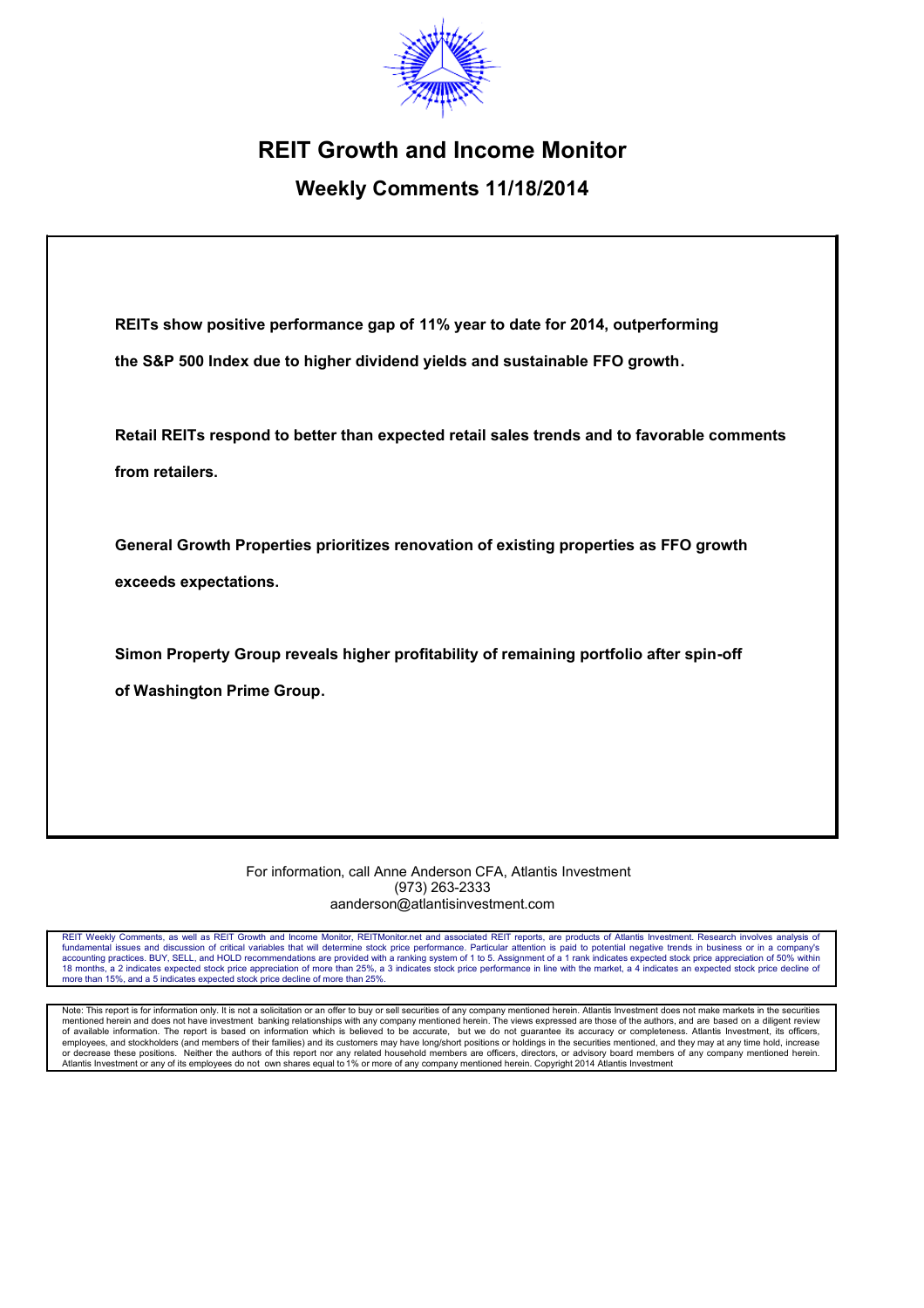

#### **Weekly REIT Comments 11/18/2014**

REIT positive performance gap narrowed to 11% year to date for 2014. Average gain for all REITs followed by REIT Growth and Income Monitor is now 12% year to date for 2014, still exceeding 10% gain for the S&P 500 Index. REIT stocks trailed the S&P 500 Index during 2013, with average gain of 8%.

As investors analyze results for REIT earnings as of 3Q 2014, increasing confidence supports REIT stock trading. Health Care REITs and Industrial REITs increased guidance, while other REIT sectors affirmed conservative guidance indicating modest growth for 2014. Health Care REITs continue to rally as Affordable Care Act is implemented, bringing more patient volume for tenants of Health Care REITs. Industrial REITs are gaining occupancy, allowing FFO guidance to increase. Hotel REITs demonstrate positive revenue and margin trends, with stock price performance aided by price decline for oil and gasoline. Most Residential REITs expect strong FFO growth to continue through 2014, driven by tight occupancy and rental rate increases. Performance of Retail REITs should respond to rental rate increases, as well as portfolio expansion and portfolio restructuring sustaining long term FFO growth. Certain Specialty REIT segments, such as Specialty Self-Storage REITs, Specialty Cell Tower REITs and Specialty Data Center REITs, have exceeded earnings expectations, while Specialty Timber REITs, with portfolios of timberlands and sawlog mills, traded lower on news of variable home sales. Investors take a cautious stance for Office REITs, due to exposure to financial industry layoffs and continued rent rolldowns.

Investor acceptance of the end to Federal Reserve bond market purchases during October 2014 supports positive outlook for Financial Mortgage REITs, as prices for new issues of agency guaranteed Residential MBS are expected to moderate. Financial Mortgage REITs face significant fundamental change, with debate of Fannie Mae reform legislation likely to be delayed by interim elections. Proposals to liquidate Fannie Mae within 5 years face stiff opposition from Democratic Congressmen and Senators, as industry experts and lobbyists warn recession would follow removal of government support from the housing sector. Profits paid by Fannie Mae and Freddie Mac support the Treasury at a time of fiscal austerity, increasing probability that status quo for Fannie Mae will be maintained through the 2016 Presidential election.

REIT stocks normally perform like interest rate sensitive stocks, although none of the 20 REITs in the S&P 500 Index are actually invested in financial assets. Dividend increases for 2013 and 2014 indicate management confidence in continued FFO growth. As dividend payers, REITs may be viewed as income stocks, attracting investors in need of both consistent income and growth.

#### **Retail REITs Respond to Better Than Expected Retail Sales Trends**

News of higher than expected growth in retail sales provides encouragement for trading in stocks of Retail REITs. Report from US Census Bureau (reporting through US Department of Commerce) showed total retail sales up 0.3% for October, 2014 from previous month, now showing growth of 4.1% from previous year. Growth reported for retail sales for October 2014 reversed decline of (0.3%) reported for September, 2014. The Census Bureau report included good news for mall tenants of regional malls, showing apparel stores with sales up 0.5%, while department stores showed sales decline of (0.3%). Additional support for Retail REITs comes from favorable comments by key anchor tenant retailers, demonstrating optimism for Holiday 2014 sales. Although reporting flat comp store sales for 3Q 2014, JC Penney provided guidance indicating sales for Holiday 2014 are expected to show growth of 2%-4%. JC Penney reported home and jewelry sales demonstrated strong growth, indicating consumer liquidity and willingness to spend, as both departments have high average selling price, Similar comments were made by Macy's, with management providing optimistic forecast for 4Q 2014, despite comp store sales decline for 3Q 2014. Both JC Penney and Macy's indicated important contribution from their "omni-channel strategy", with dedicated websites attracting shoppers for convenience of online purchase, while accepting delivery at local stores to avoid shipping charges. November 2014 should provide important data on both online and in-store shopping trends, with upcoming promotions in-store for Black Friday and online for Cyber Monday contributing to sales for established retailers.

Tenant sales trends have only indirect impact on Retail REITs, as FFO growth is determined by rental rate increments, not by tenant sales. Higher rents indicate strong demand for the best retail space, as mall rents on lease turnover increased as much as 17% for 3Q 2014. Retail REITs also see FFO growth driven by portfolio expansion, as acquisitions add scale and new retail developments attract key tenants seeking additional space to attract incremental shoppers. . Dividend increases also excite investors. Attractive Retail REITs with portfolios of regional malls include large cap **Simon Property Group**, **General Growth Properties**, **Taubman Centers**, and **Macerich**, as well as small cap **CBL & Associates**, **Glimcher Realty Trust**., **PREIT**, **Rouse Properties**, **Tanger Factory Outlet Centers** and **Washington Prime Group**.

#### **Trading Opportunities**

**General Growth Properties** offers investors participation in retail trends as a large cap Retail REIT with an opportunistic strategy. With market cap of \$24 billion, **General Growth Properties** owns and operates 121 regional malls and 19 other retail properties with 124 million square feet of retail space. The stock rallied 27% year to date for 2014, outperforming Retail REITs, up 14%. Management of **General Growth Properties** concentrates on improving profitability, after restructured balance sheet and sales of assets strengthened capital base. Performance metrics for 3Q 2014 demonstrated strong performance, with same property NOI up 5.3% and occupancy at 96.9%, as tenant sales increased 0.6%, and rents on lease turnover increased 17%. Core FFO increased 14% for 3Q 2014, while guidance for core FFO growth for 2014 was increased to indicate growth of as much as 15%. Dividends increased 23% year to date for 2014. **General Growth Properties** now provides income investors with yield  $of 2.7\%$ 

**Simon Property Group**, the largest US publicly traded REIT at market cap of \$65 billion, offers investors broad exposure to retail formats, with a total portfolio of 179 million square feet of retail space in regional malls and brand name outlet centers in US, Europe and Asia. Stock price increased 17% year to date for 2014, impacted by transfer of shareholder value to spin-off of **Washington Prime Group**. **Simon Property Group**'s financial strength is exceptional, making it a potential acquiror of other Retail REITs over the next few years. **Simon Property Group** reported 2% FFO growth for 3Q 2014, while pro forma FFO (excluding **Washington Prime Group** from both periods) increased 12%. Same property NOI increased 5.3%, with occupancy strong at 96.9%, and average rents trending up 17% on lease turnover, as tenant sales increased 5.9% for the trailing 12 months ended 3Q 2014. Increased guidance for FFO growth for 2014 indicates 4% growth (including spin-off for prior year). **Simon Property Group** increased dividends 8% year to date for 2014, now providing income investors with current yield of 2.9%.

Note: This report is for information only. It is not a solicitation or an offer to buy or sell securities of any company mentioned herein. Atlantiis lines and a these more investment thanking relations in the securities me Investment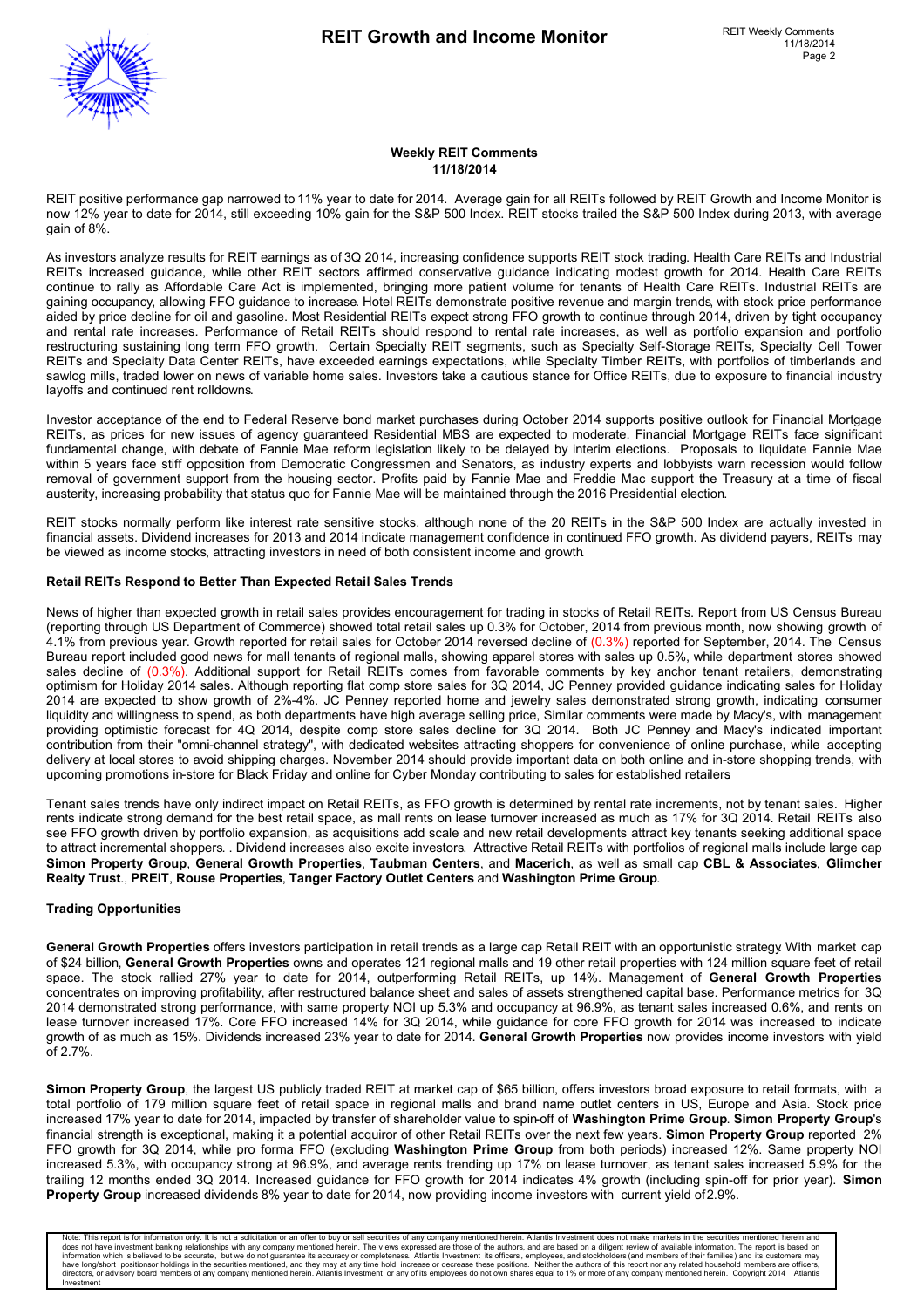

#### **Weekly Price Change for S&P 500 Index REITs**

| S&P 500 Index BELTS:             |                   | <b>Price</b><br>12/31/2013 | <b>Price</b><br>10/31/2014 | <b>Price</b><br>11.07.2014 | <b>Price</b><br>11/14/2014 | Weekly<br><b>Price Change</b> | 2M4<br><b>Price Change</b> |
|----------------------------------|-------------------|----------------------------|----------------------------|----------------------------|----------------------------|-------------------------------|----------------------------|
| <b>American Tower</b>            | <b>AMT</b>        | \$80                       | \$98                       | \$99                       | \$100                      | 0%                            | 25%                        |
| <b>Apartment Investment</b>      | AIV               | \$26                       | \$36                       | \$36                       | \$36                       | $1\%$                         | 40%                        |
| <b>AvalonBay Communities</b>     | AVB               | \$118                      | \$156                      | \$157                      | \$157                      | $-02$                         | 33%                        |
| <b>Boston Properties</b>         | <b>BXP</b>        | \$100                      | \$127                      | \$128                      | \$126                      | $-1%$                         | 26%                        |
| <b>Crown Castle</b>              | <b>CCI</b>        | \$73                       | \$78                       | \$80                       | \$80                       | $1\%$                         | 9%                         |
| <b>Equity Residential</b>        | EQR               | \$52                       | \$70                       | \$69                       | \$69                       | $-02$                         | 34%                        |
| <b>Essex Property Trust</b>      | <b>ESS</b>        | \$144                      | \$202                      | \$201                      | \$199                      | $-1%$                         | 39%                        |
| <b>General Growth Properties</b> | GGP               | \$20                       | \$26                       | \$26                       | \$26                       | $0\%$                         | 27%                        |
| <b>HCP</b>                       | <b>HCP</b>        | \$36                       | \$44                       | \$43                       | \$44                       | $1\%$                         | 20%                        |
| <b>Health Care REIT</b>          | <b>HCN</b>        | \$54                       | \$71                       | \$71                       | \$71                       | $1\%$                         | 33%                        |
| <b>Host Hotels &amp; Resorts</b> | <b>HST</b>        | \$19                       | \$23                       | \$23                       | \$23                       | 0%                            | 17%                        |
| Kimco Realty                     | KIM               | \$20                       | \$25                       | \$25                       | \$24                       | $-1%$                         | 24%                        |
| Macerich                         | <b>MAC</b>        | \$59                       | \$71                       | \$68                       | \$68                       | $-1%$                         | 16%                        |
| <b>Plum Creek Timber</b>         | <b>PCL</b>        | \$47                       | \$41                       | \$41                       | \$40                       | $-2\%$                        | $-13%$                     |
| Prologis                         | <b>PLD</b>        | \$37                       | \$42                       | \$41                       | \$41                       | $-2\%$                        | 10%                        |
| <b>Public Storage</b>            | <b>PSA</b>        | \$151                      | \$184                      | \$186                      | \$186                      | $-0\%$                        | 23%                        |
| <b>Simon Property Group</b>      | <b>SPG</b>        | \$152                      | \$179                      | \$179                      | \$178                      | $-1%$                         | 17%                        |
| Ventas                           | <b>VTR</b>        | \$57                       | \$69                       | \$68                       | \$69                       | $1\%$                         | 20%                        |
| <b>Vornado Realty Trust</b>      | <b>VNO</b>        | \$89                       | \$109                      | \$109                      | \$108                      | $-1%$                         | 21%                        |
| Weyerhaeuser                     | w                 | \$32                       | \$34                       | \$34                       | \$34                       | $-1\%$                        | 7%                         |
| <b>S&amp;P 500 Index</b>         | <b>S&amp;P500</b> | \$1,848                    | \$2,018                    | \$2,032                    | \$2,040                    | 0%                            | 10%                        |
| Average for S&P 500 Index PEITs  |                   |                            |                            |                            |                            | $-0\%$                        | 21%                        |

In slow trading around the Veteran's Day holiday, REITs traded unchanged for the week ended November 14, 2014 . REITs matched performance of the S&P 500 Index, also trading unchanged for the week, still showing 10% gain year to date for 2014. Positive performance gap for REITs narrowed to 11% year to date for 2014. REIT stocks trailed the S&P 500 Index during 2013, with average gain of 8%. Outperformance of REIT stocks reflects investor interest in equity yield alternatives to low bond market returns.

Almost all of the 20 S&P 500 Index REITs outperformed the S&P 500 Index year to date for 2014, with 18 of the 20 S&P 500 Index REITs trading up more than 10% gain for the S&P 500 Index during 2014. Only 1 of the S&P 500 Index REITs traded down year to date for 2014. Rally for Residential REITs now includes **Apartment Investment and Management** up 40%, **AvalonBay Communities** up 33%, **Equity Residential** up 34% and **Essex Property Trust** up 39%, all reporting strong earnings results. Health Care REITs enjoy sustainable rally, buoyed by news of individual health enrollment under Affordable Care Act, with **Health Care REIT** up 33%, while both **HCP** and **Ventas** show 20% gain. Office REITs also demonstrated strong performance, with **Boston Properties** up 26% and **Vornado Realty Trust** up 21% year to date for 2014. Retail REITs rallied, now lead by **General Growth Properties** up 27% and **Kimco Realty** up 24%, while **Macerich** shows 16% gain. **Simon Property Group** gave up a portion of its year to date gain due to recent spin-off of **Washington Prime Group**, with the parent company stock now up 17% year to date for 2014. **Host Hotels & Resorts**, up 17%, announced higher group bookings during 2014. **Public Storage**, up 23%, and **Prologis**, up 10%, also show good gains for 2014. **American Tower** now shows 25% gain year to date for 2014, with REIT conversion **Crown Castle** trading off on guidance disappointment, now up 9% for 2014. In contrast, Specialty Timber REITs traded down on news of variable sales of new and existing homes, with Specialty Timber REIT **Plum Creek Timber** now down (13%) and **Weyerhaeuser** up 7% year to date for 2014.

Note: This report is for information only. It is not a solicitation or an offer to buy or sell securities of any company mentioned herein. Atlantis Investment does not make markets in the securities mentioned herein and di directors, or advisory board members of any company mentioned herein. Atlantis Investment or any of its employees do not own shares equal to 1% or more of any company mentioned herein. Copyright 2014 Atlantis Investment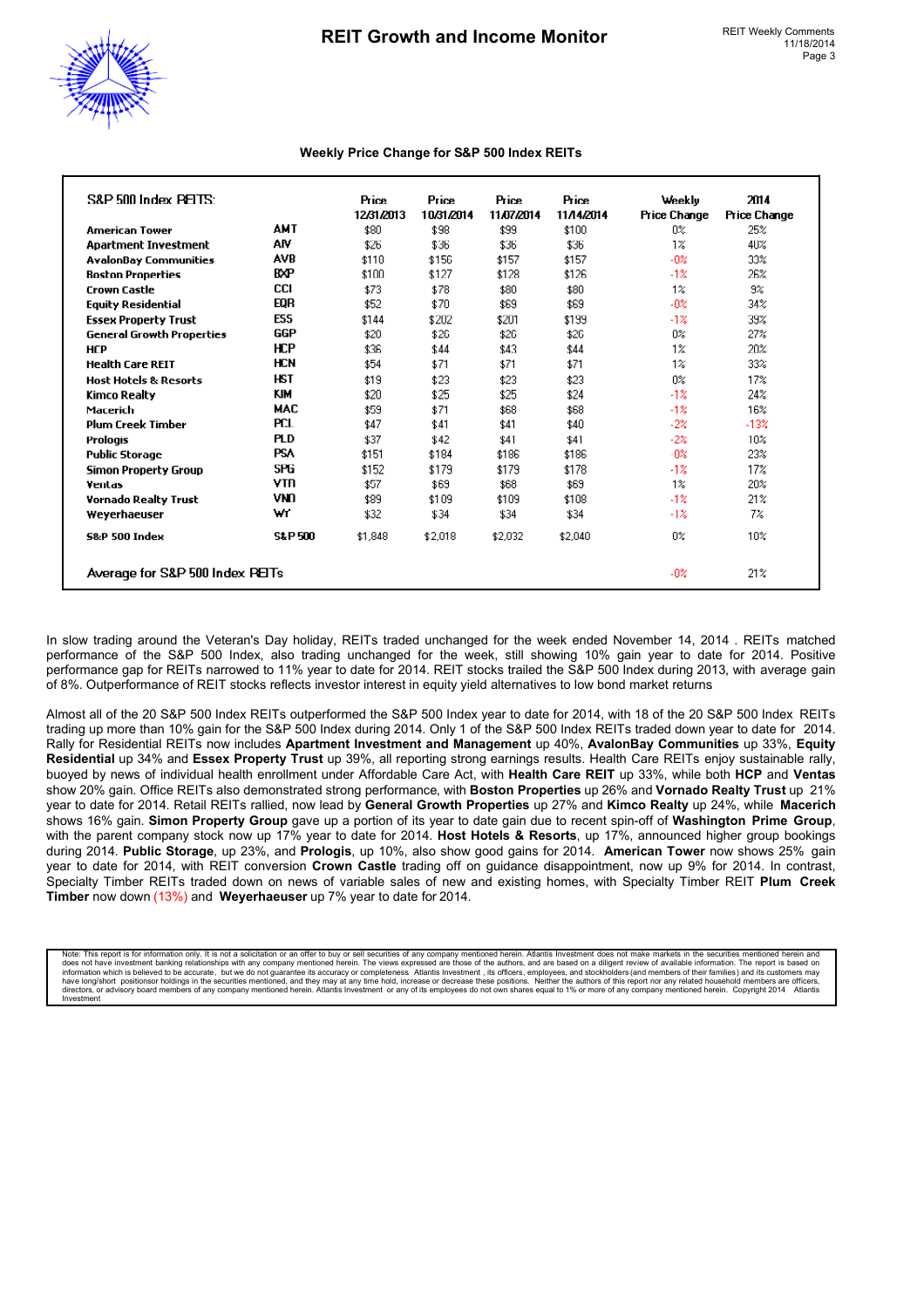

**Weekly REIT Price Changes by Sector**



Almost all REIT sectors traded lower during the week ended November 14, 2014, due to slow trading around the Veteran's Day holiday. Best performance was shown by Financial Commercial REITs, trading up 2%, followed by Financial Mortgage REITs, trading up 1%. Residential REITs traded unchanged for the week, while Health Care REITs, Hotel REITs and Retail REITs traded down (1%). Lagging REIT sectors were Industrial REITs, Office REITs and Specialty REITs, all trading down (2%). On average, stock prices for REIT Growth and Income Monitor traded down (1%) for the week ended November 14, 2014.



Stock prices for REITs followed by REIT Growth and Income Monitor traded up 12% on average year to date for 2014, outperforming the S&P 500 Index, now up 10% year to date for 2014. REITs have unique tax structure, with 90% of pretax income required to be distributed to shareholders as dividends, ensuring continuity of dividends. Investors are attracted by consistent dividend income, and REITs have demonstrated ability both to pay and to increase dividends. REITs offer higher yields than S&P 500 stocks, with REIT dividends taxed at the same rate as ordinary income. REIT funds flow demonstrates moderate growth, at a time when other market sectors face adjusted revenue expectations due to currency exposure and variable international economies.

Almost all REIT sectors outperform the S&P 500 Index during 2014. Leading REIT sector for 2014 is Residential REITs, up 24% due to strong employment trends. Hotel REITs traded up 21% year to date, supported by plunging oil prices. Health Care REITs are up 19% as the Affordable Care Act is implemented, bringing more patient volume to tenants of Health Care REITs. Office REITs show gain of 16%. Specialty REITs traded up 16% year to date for 2014, supported by investor interest in Cell Tower REITs, Data Center REITs and Self-Storage REITs, offset by underperformance of Specialty Timber REITs. Retail REITs now show gain of 14%. Financial Mortgage REITs show gain of 13%, as investors respond positively to the outlook for continued low interest rates and the exit of Federal Reserve from bond market purchases. Industrial REITs show gain of 7% year to date for 2014. Lagging Financial Commercial REITs traded down (17%) year to date for 2014, reflecting investor concern over lower volume of new issues of commercial securitizations, as well as impact of spin-offs on stock prices of Financial Commercial REITs.

Note: This report is for information only. It is not a solicitation or an offer to buy or sell securities of any company mentioned herein. Atlantis Investment does not make markets in the securities mentioned herein and by have long/short positionsor holdings in the securities mentioned, and they may at any time hold, increase or decrease these positions. Neither the authors of this report nor any related household members are officers,<br>dire Investment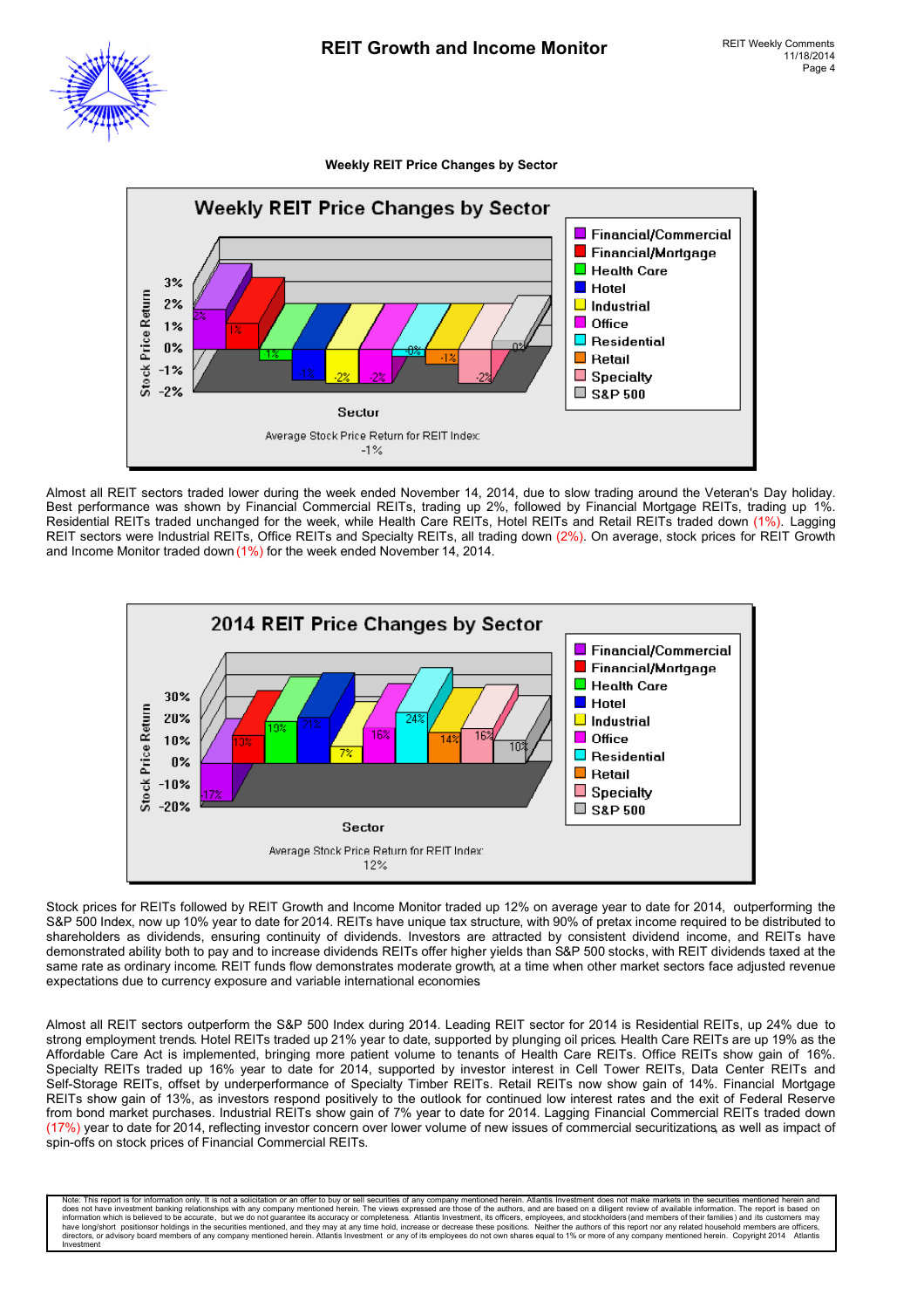

#### **INDEX TO DAILY REIT COMMENTS Week from 11/08/2014 to 11/14/2014**

| Prologis                                   | PLD         | page 7  |
|--------------------------------------------|-------------|---------|
| <b>Duke Realty</b>                         | <b>DRE</b>  | page 8  |
| <b>Rouse Properties</b>                    | <b>RSE</b>  | page 9  |
| Rayonier                                   | <b>RYN</b>  | page 10 |
| Rayonier                                   | <b>RYN</b>  | page 11 |
| <b>Rouse Properties</b>                    | <b>RSE</b>  | page 12 |
| Rayonier                                   | <b>RYN</b>  | page 13 |
| <b>American Realty Capital Properties</b>  | <b>ARCP</b> | page 14 |
| <b>Redwood Trust</b>                       | <b>RWT</b>  | page 15 |
| Apartment Investment and Management        | AIV         | page 16 |
| <b>Washington Prime Group</b>              | <b>WPG</b>  | page 17 |
| Newcastle Investment                       | <b>NCT</b>  | page 18 |
| <b>PS Business Parks</b>                   | <b>PSB</b>  | page 19 |
|                                            | <b>SNR</b>  | page 20 |
| <b>New Senior Investment Group</b>         | <b>NNN</b>  |         |
| National Retail Properties                 | <b>SKT</b>  | page 21 |
| <b>Tanger Factory Outlet Centers</b>       | <b>REG</b>  | page 22 |
| <b>Regency Centers</b>                     |             | page 23 |
| <b>PREIT</b>                               | PEI         | page 24 |
| Rayonier                                   | <b>RYN</b>  | page 25 |
| Equinix                                    | <b>EQIX</b> | page 26 |
| <b>Equity Lifestyle Properties</b>         | ELS         | page 27 |
| <b>DuPont Fabros Technology</b>            | <b>DFT</b>  | page 28 |
| <b>General Growth Properties</b>           | GGP         | page 29 |
| Annaly Capital Management                  | <b>NLY</b>  | page 30 |
| Ventas                                     | <b>VTR</b>  | page 31 |
| <b>Ashford Hospitality Trust</b>           | <b>AHT</b>  | page 32 |
| <b>Camden Property Trust</b>               | <b>CPT</b>  | page 33 |
| <b>Highwoods Properties</b>                | <b>HIW</b>  | page 34 |
| <b>Home Properties</b>                     | <b>HME</b>  | page 35 |
| <b>Crown Castle</b>                        | CCI         | page 36 |
| <b>SL Green Realty</b>                     | <b>SLG</b>  | page 37 |
| <b>Rouse Properties</b>                    | <b>RSE</b>  | page 38 |
| <b>Kimco Realty</b>                        | KIM         | page 39 |
| <b>Equity Residential</b>                  | <b>EQR</b>  | page 40 |
| <b>Simon Property Group</b>                | <b>SPG</b>  | page 41 |
| <b>PREIT</b>                               | PEI         | page 42 |
| DuPont Fabros Technology                   | <b>DFT</b>  | page 43 |
| <b>Equity Commonwealth</b>                 | <b>EQC</b>  | page 44 |
| Senior Housing Properties Trust            | <b>SNH</b>  | page 45 |
| <b>Hospitality Properties Trust</b>        | <b>HPT</b>  | page 46 |
| <b>Government Properties Income Trust</b>  | GOV         | page 47 |
| <b>Getty Realty</b>                        | GTY         | page 48 |
| <b>Post Properties</b>                     | <b>PPS</b>  | page 49 |
| <b>Apartment Investment and Management</b> | AIV         | page 50 |
| <b>National Retail Properties</b>          | <b>NNN</b>  | page 51 |
| <b>CubeSmart</b>                           | <b>CUBE</b> | page 52 |
| <b>General Growth Properties</b>           | GGP         | page 53 |
|                                            |             |         |
| <b>DuPont Fabros Technology</b>            | <b>DFT</b>  | page 54 |
| <b>Kimco Realty</b>                        | <b>KIM</b>  | page 55 |
| <b>Brixmor Property Group</b>              | <b>BRX</b>  | page 56 |
| <b>Realty Income</b>                       | O           | page 57 |
| <b>Brixmor Property Group</b>              | <b>BRX</b>  | page 58 |
| <b>Brixmor Property Group</b>              | <b>BRX</b>  | page 59 |
| <b>Brixmor Property Group</b>              | <b>BRX</b>  | page 60 |

Note: This report is for information only. It is not a solicitation or an offer to buy or sell securities of any company mentioned herein. Atlantiis lines and the sease of the and the seased on a diligent review of availab estment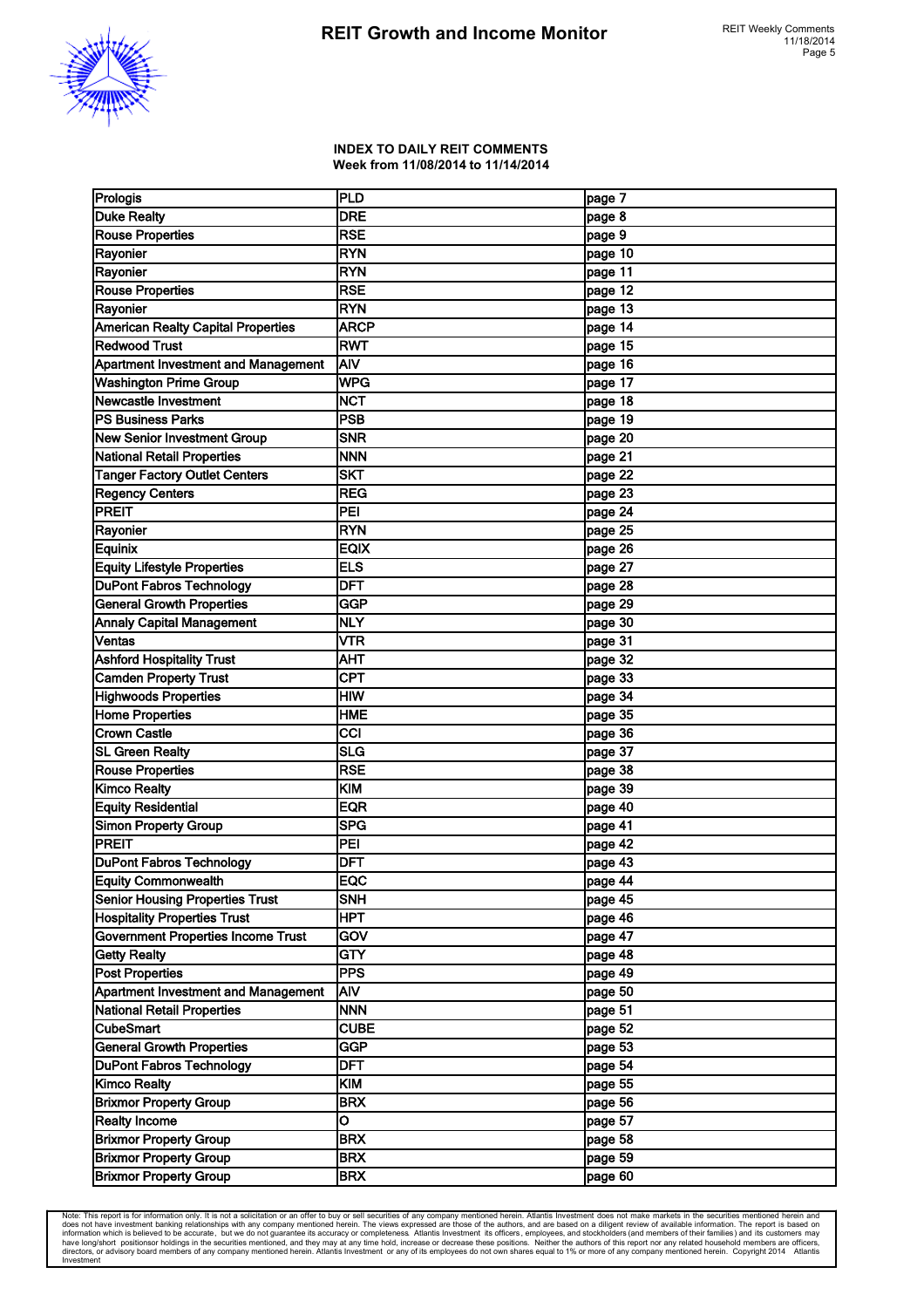

#### **INDEX TO DAILY REIT COMMENTS, continued Week from 11/08/2014 to 11/14/2014**

| <b>Getty Realty</b>                    | GTY         | page 61 |
|----------------------------------------|-------------|---------|
| <b>Starwood Property Trust</b>         | <b>STWD</b> | page 62 |
| <b>General Growth Properties</b>       | <b>GGP</b>  | page 63 |
| <b>Starwood Property Trust</b>         | <b>STWD</b> | page 64 |
| Sovran Self Storage                    | <b>SSS</b>  | page 65 |
| <b>BioMed Realty Trust</b>             | <b>BMR</b>  | page 66 |
| Simon Property Group                   | <b>SPG</b>  | page 67 |
| Sovran Self Storage                    | <b>SSS</b>  | page 68 |
| Extra Space Storage                    | <b>EXR</b>  | page 69 |
| <b>Federal Realty Investment Trust</b> | FRT         | page 70 |
| <b>First Industrial</b>                | FR          | page 71 |
| Corrections Corp of America            | <b>CXW</b>  | page 72 |
|                                        |             |         |
|                                        |             |         |
|                                        |             |         |
|                                        |             |         |
|                                        |             |         |
|                                        |             |         |
|                                        |             |         |
|                                        |             |         |
|                                        |             |         |
|                                        |             |         |
|                                        |             |         |
|                                        |             |         |
|                                        |             |         |
|                                        |             |         |
|                                        |             |         |
|                                        |             |         |
|                                        |             |         |
|                                        |             |         |
|                                        |             |         |
|                                        |             |         |
|                                        |             |         |
|                                        |             |         |
|                                        |             |         |
|                                        |             |         |
|                                        |             |         |
|                                        |             |         |
|                                        |             |         |
|                                        |             |         |
|                                        |             |         |
|                                        |             |         |
|                                        |             |         |
|                                        |             |         |
|                                        |             |         |
|                                        |             |         |
|                                        |             |         |
|                                        |             |         |
|                                        |             |         |
|                                        |             |         |
|                                        |             |         |
|                                        |             |         |
|                                        |             |         |
|                                        |             |         |
|                                        |             |         |
|                                        |             |         |

Note: This report is for information only. It is not a solicitation or an offer to buy or sell securities of any company mentioned herein. Atlantis Investment does not make markets in the securities mentioned herein and do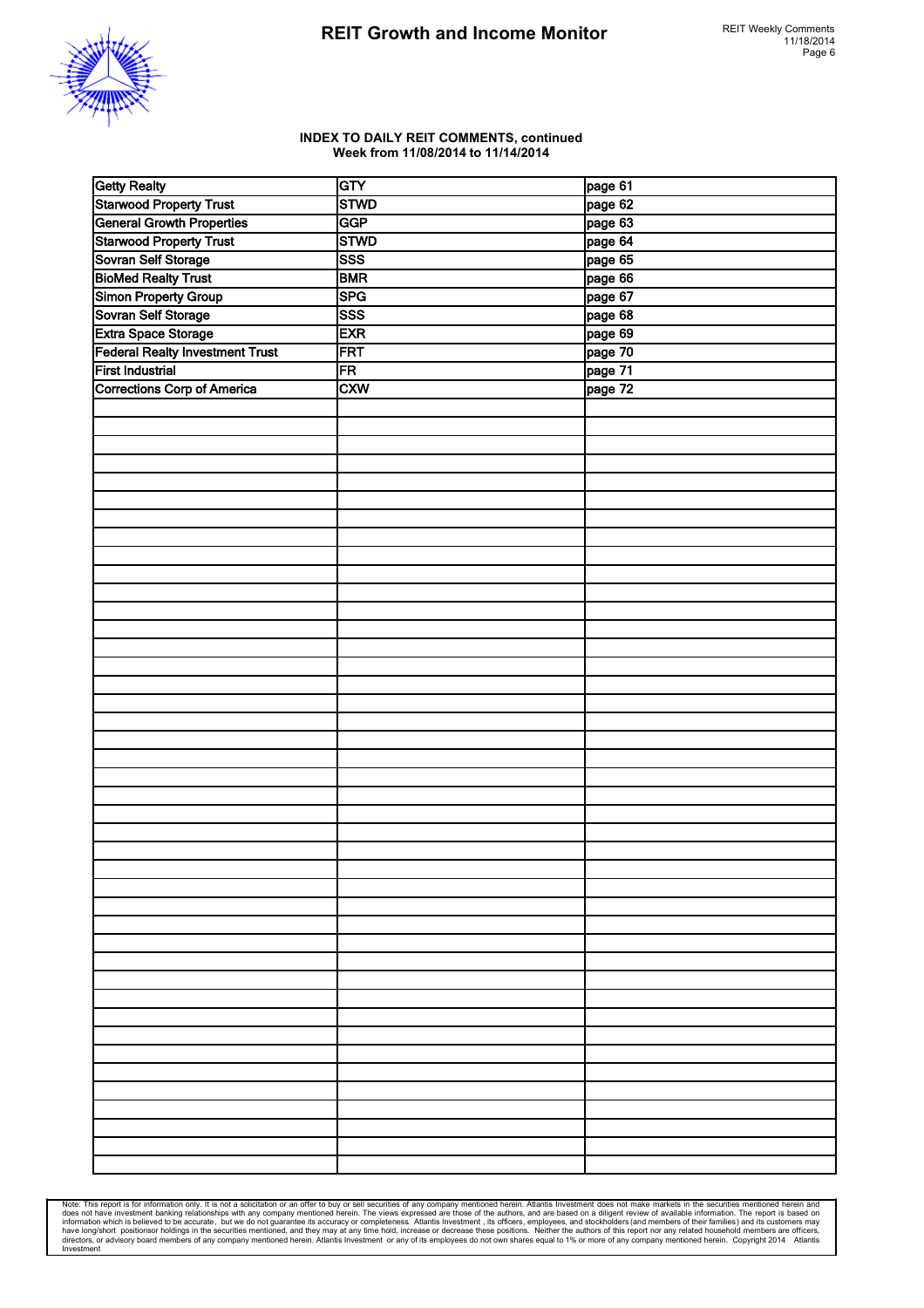

| Company:                                                                                                                                                                     | Prologis                                                                                                                                                                                               |  |  |
|------------------------------------------------------------------------------------------------------------------------------------------------------------------------------|--------------------------------------------------------------------------------------------------------------------------------------------------------------------------------------------------------|--|--|
| Price:                                                                                                                                                                       | \$41                                                                                                                                                                                                   |  |  |
| Recommendation:                                                                                                                                                              | <b>BUY</b>                                                                                                                                                                                             |  |  |
| Ranking:                                                                                                                                                                     | $\overline{c}$                                                                                                                                                                                         |  |  |
| Market Cap:                                                                                                                                                                  | \$21,393                                                                                                                                                                                               |  |  |
| Link:                                                                                                                                                                        | http://www.reitmonitor.net/atlantis/REITWebRpt.nsf/PayBuy?OpenFor<br>m&REIT                                                                                                                            |  |  |
| <b>Additional Text:</b><br>11/10/2014<br><b>PLD \$41</b>                                                                                                                     |                                                                                                                                                                                                        |  |  |
| with portfolios of bulk distribution facilities                                                                                                                              | Prologis Inc PLD news of accelerating global demand growth supports trading in Industrial REITs                                                                                                        |  |  |
| year to date 2014 monthly growth UP +4.4%                                                                                                                                    | PLD report from IATA (International Air Transportation Association) showed global air freight volume<br>increased UP +5.2% for September 2014 from previous year, indicating acceleration from average |  |  |
| PLD international freight volume viewed as important coincident indicator of demand along with<br>retail sales                                                               |                                                                                                                                                                                                        |  |  |
| PLD recent management comments noted small unit leasing up with strong occupancy contributing<br>to rental rate increases                                                    |                                                                                                                                                                                                        |  |  |
| PLD management sees consistent demand for bulk distribution space driven by growth in global<br>trade, consumption and e-commerce                                            |                                                                                                                                                                                                        |  |  |
| PLD total \$29 billion assets under management in institutional funds enables PLD to increase<br>market share in international markets                                       |                                                                                                                                                                                                        |  |  |
| PLD recently completed new China Logistics Venture2 to invest \$1.0 billion in bulk distribution<br>centers in China, with institutional equity commitments of \$588 million |                                                                                                                                                                                                        |  |  |
| PLD portfolio concentration now 69% US, EU 25% and Asia 6%, while focus of development<br>spending overweights Asia at 39% of total investment                               |                                                                                                                                                                                                        |  |  |
| PLD increased low end of guidance range for 2014 FFO to indicate growth UP +12%-+13%                                                                                         |                                                                                                                                                                                                        |  |  |
| PLD increased dividend distribution by 18% for 2014, bringing current yield to 3.2%                                                                                          |                                                                                                                                                                                                        |  |  |
| PLD an Industrial REIT with a portfolio of bulk distribution facilities in US, Europe and Asia                                                                               |                                                                                                                                                                                                        |  |  |
| PLD we rank 2 BUY                                                                                                                                                            |                                                                                                                                                                                                        |  |  |
|                                                                                                                                                                              | PLD market cap \$21.4 billion                                                                                                                                                                          |  |  |
| PLD an S&P 500 Index REIT                                                                                                                                                    |                                                                                                                                                                                                        |  |  |
|                                                                                                                                                                              |                                                                                                                                                                                                        |  |  |
|                                                                                                                                                                              |                                                                                                                                                                                                        |  |  |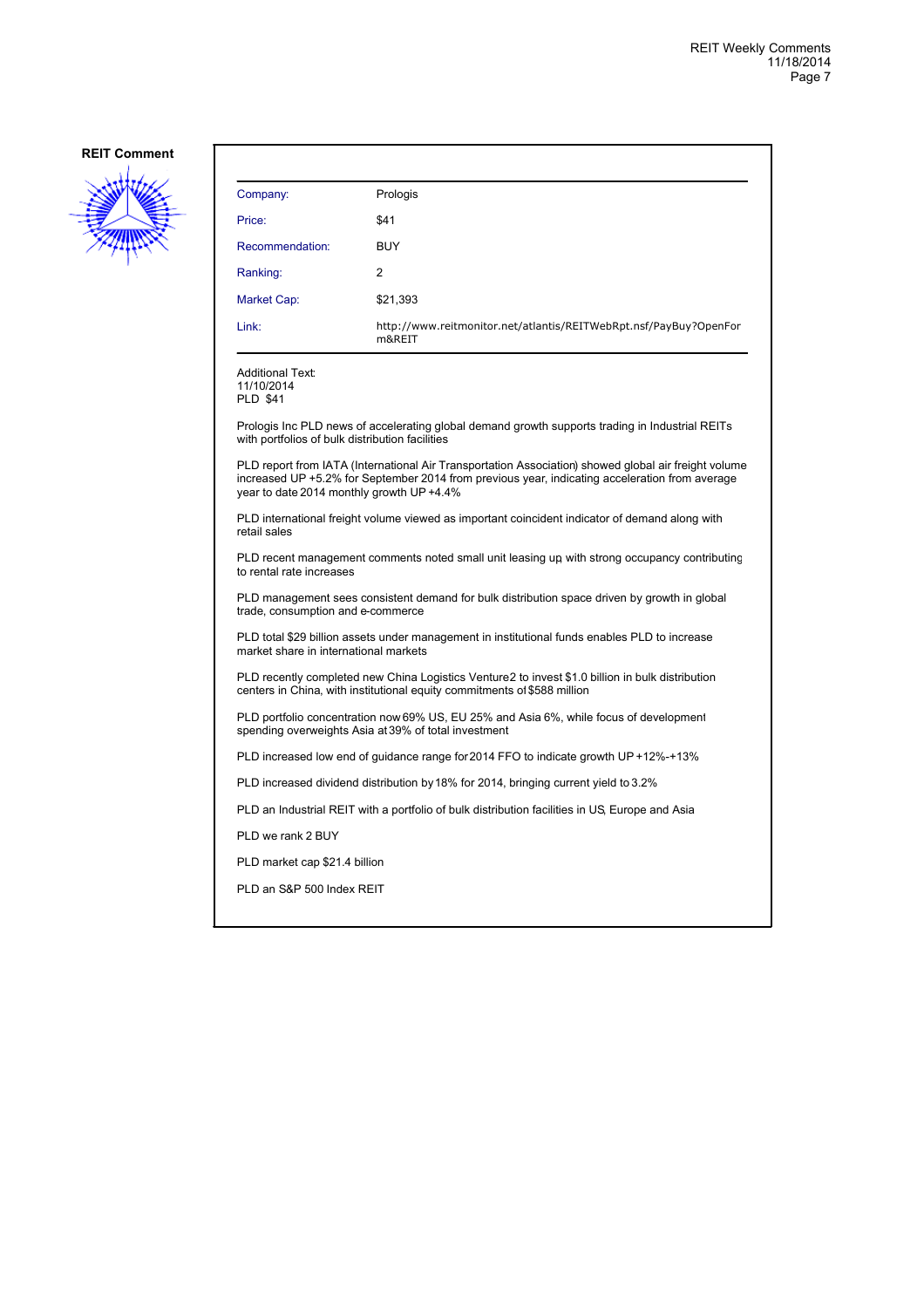

| Company:                                                                                                                         | Duke Realty                                                                 |  |
|----------------------------------------------------------------------------------------------------------------------------------|-----------------------------------------------------------------------------|--|
| Price:                                                                                                                           | \$19                                                                        |  |
| Recommendation:                                                                                                                  | <b>BUY</b>                                                                  |  |
| Ranking:                                                                                                                         | 2                                                                           |  |
| <b>Market Cap:</b>                                                                                                               | \$6,593                                                                     |  |
| Link:                                                                                                                            | http://www.reitmonitor.net/atlantis/REITWebRpt.nsf/PayBuy?OpenFor<br>m&REIT |  |
| <b>Additional Text:</b><br>11/10/2014<br><b>DRE \$19</b>                                                                         |                                                                             |  |
| Duke Realty DRE growth in global air freight volume benefits Industrial REITs with portfolios of bulk<br>distribution facilities |                                                                             |  |
| DRE international freight volume viewed as important coincident indicator of demand along with<br>retail sales                   |                                                                             |  |
| DRE reported bulk industrial occupancy of 96.6% for 3Q 2014, with rents on lease turnover UP +9%                                 |                                                                             |  |
| DRE continuing divestitures of non-strategic assets, including suburban office properties and<br>medical office buildings        |                                                                             |  |
| DRE increased low end of guidance range for 2014 FFO to indicate growth UP +6%-+8%                                               |                                                                             |  |
| DRE stock price supported by current annual dividend yield of 3.5%                                                               |                                                                             |  |
| DRE an Industrial REIT with a diverse portfolio of distribution, industrial, commercial and office<br>properties                 |                                                                             |  |
| DRE we rank 2 BUY                                                                                                                |                                                                             |  |
| DRE market cap \$6.6 billion                                                                                                     |                                                                             |  |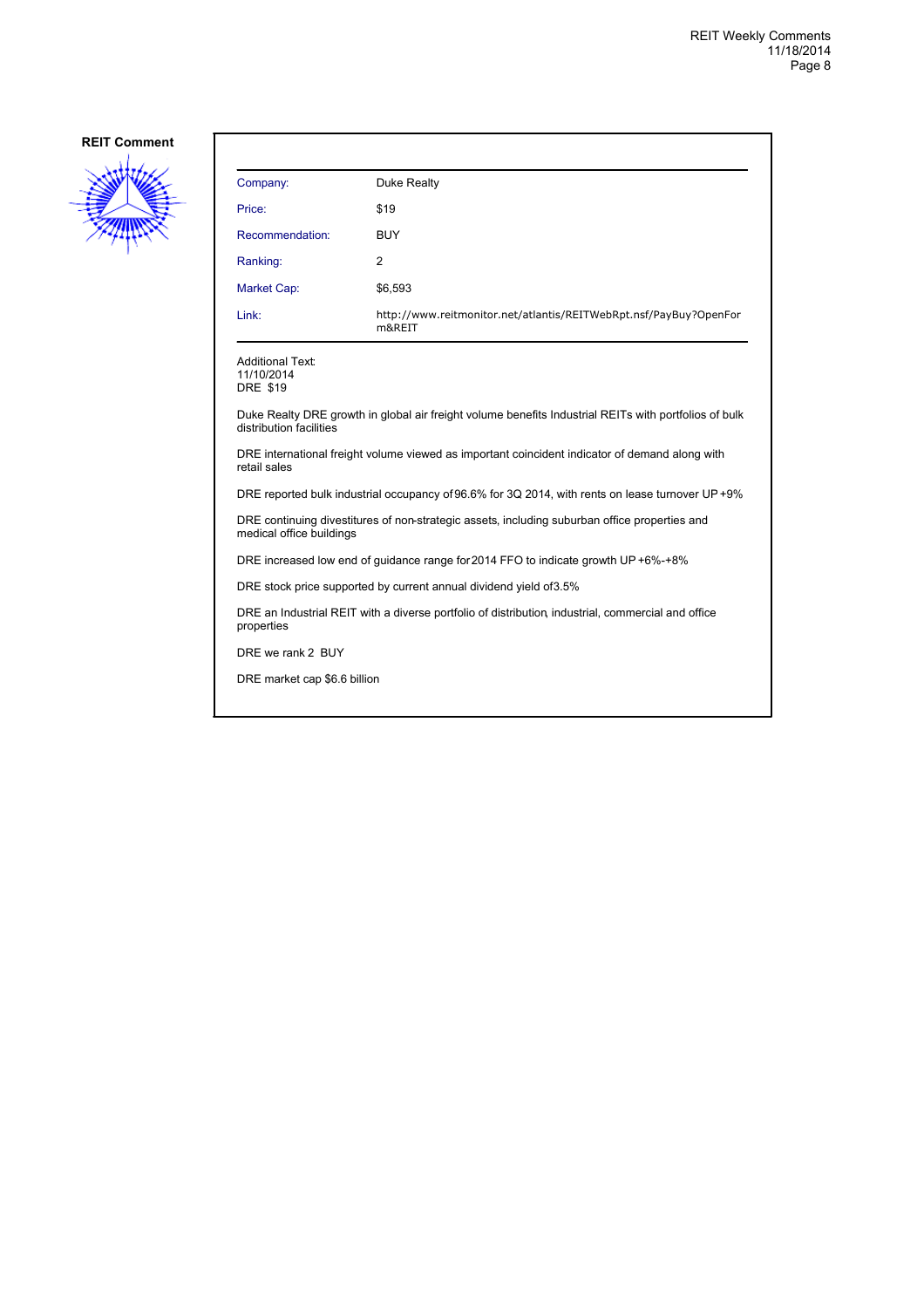

| Company:                                                                                                                                                                                                                                                                                                                                                          | <b>Rouse Properties</b>                                                                                                                                                                |  |  |
|-------------------------------------------------------------------------------------------------------------------------------------------------------------------------------------------------------------------------------------------------------------------------------------------------------------------------------------------------------------------|----------------------------------------------------------------------------------------------------------------------------------------------------------------------------------------|--|--|
| Price:                                                                                                                                                                                                                                                                                                                                                            | \$18                                                                                                                                                                                   |  |  |
| Recommendation:                                                                                                                                                                                                                                                                                                                                                   | <b>BUY</b>                                                                                                                                                                             |  |  |
| Ranking:                                                                                                                                                                                                                                                                                                                                                          | 2                                                                                                                                                                                      |  |  |
| Market Cap:                                                                                                                                                                                                                                                                                                                                                       | \$1,042                                                                                                                                                                                |  |  |
| Link:                                                                                                                                                                                                                                                                                                                                                             | http://www.reitmonitor.net/atlantis/REITWebRpt.nsf/PayBuy?OpenFor<br>m&REIT                                                                                                            |  |  |
| <b>Additional Text:</b><br>11/10/2014<br><b>RSE \$18</b>                                                                                                                                                                                                                                                                                                          |                                                                                                                                                                                        |  |  |
|                                                                                                                                                                                                                                                                                                                                                                   | Rouse Properties RSE announcement of Sears Holdings SHLD plans for sale leaseback of<br>properties to newly formed REIT may relieve investor fears of impact of anchor tenant closings |  |  |
| RSE Sears Holdings SHLD operates more than 800 full-line Sears stores at US mall locations, with<br>the majority owned by Sears, with the rest owned by REITs, institutional private equity funds, and<br>other investors                                                                                                                                         |                                                                                                                                                                                        |  |  |
| RSE Sears announced plans for sale/leaseback of 200-300 properties to newly formed REIT to be<br>owned by Sears investors, including Lampert interests                                                                                                                                                                                                            |                                                                                                                                                                                        |  |  |
| RSE Sears decision motivated by need to raise funds to support store operations still operating at a<br>loss for 2014                                                                                                                                                                                                                                             |                                                                                                                                                                                        |  |  |
| RSE investor concern over potential store closings by key anchor tenants JC Penney JCP and Sears<br>SHLD has raised questions over need for redevelopment of RSE properties                                                                                                                                                                                       |                                                                                                                                                                                        |  |  |
| RSE exposure to Sears Holdings SHLD now 24 anchor stores (50% owned by RSE) and exposure<br>to JC Penney JCP now 28 anchor stores (57% owned by RSE) among total 38 regional malls in RSE<br>portfolio                                                                                                                                                            |                                                                                                                                                                                        |  |  |
| RSE management comments that store closing decisions by struggling anchor tenants such as JC<br>Penney JCP and Sears Holdings SHLD may provide opportunity for RSE to release anchor space at<br>higher rents, with potential to convert properties to cinemas or other entertainment venues, as well<br>as expansion of mall space for traditional retail leases |                                                                                                                                                                                        |  |  |
| RSE recently increased guidance for FFO for 2014 to indicate growth UP +5%-+6%                                                                                                                                                                                                                                                                                    |                                                                                                                                                                                        |  |  |
| RSE increased dividends by 31% during 2014, bringing current annual dividend yield to 3.8%                                                                                                                                                                                                                                                                        |                                                                                                                                                                                        |  |  |
| RSE a Retail REIT with a portfolio of smaller regional malls                                                                                                                                                                                                                                                                                                      |                                                                                                                                                                                        |  |  |
| RSE we rank 2 BUY                                                                                                                                                                                                                                                                                                                                                 |                                                                                                                                                                                        |  |  |
| RSE market cap \$1.0 billion                                                                                                                                                                                                                                                                                                                                      |                                                                                                                                                                                        |  |  |
|                                                                                                                                                                                                                                                                                                                                                                   |                                                                                                                                                                                        |  |  |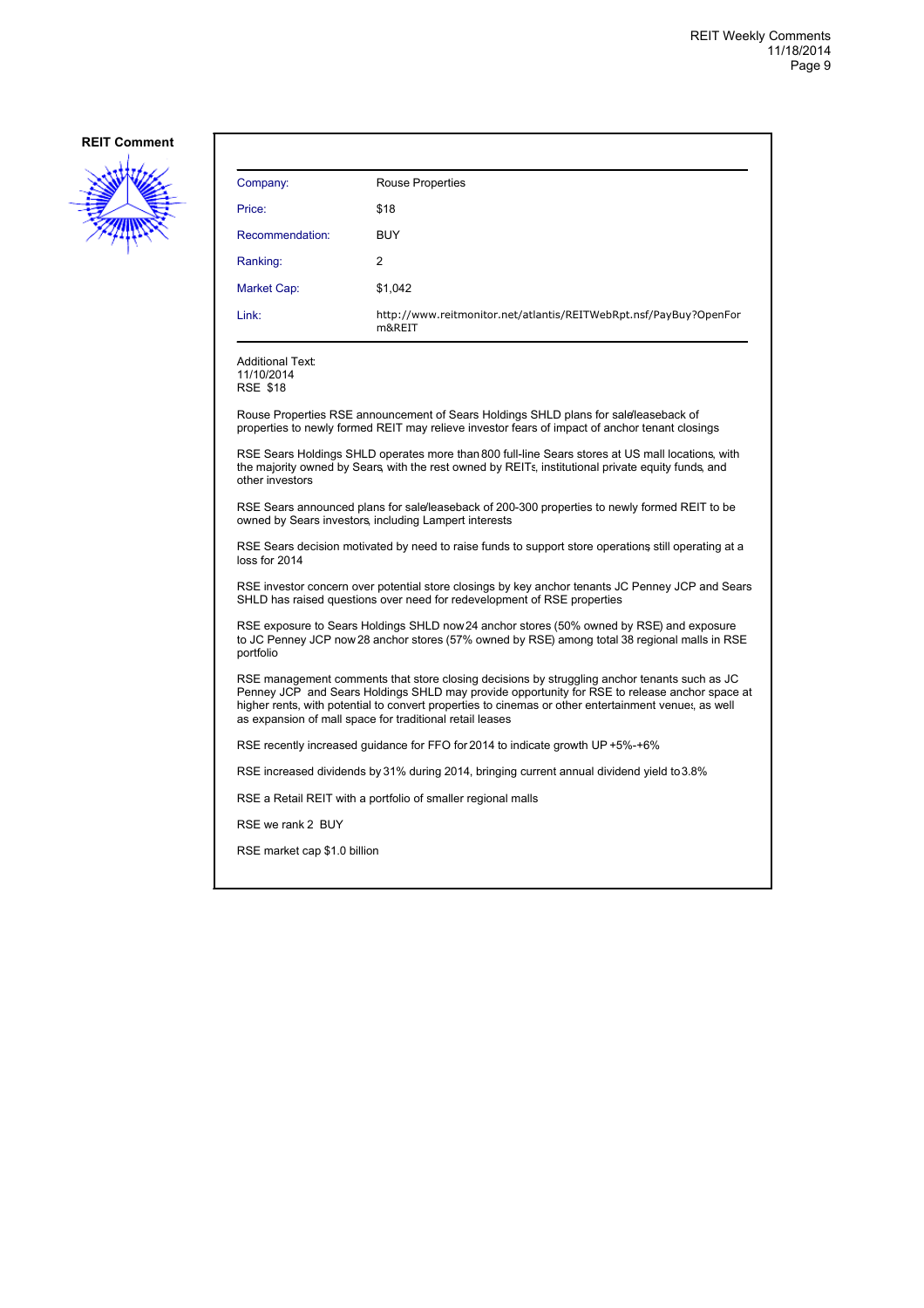

| Company:                                                                                                                                                  | Rayonier                                                                    |  |
|-----------------------------------------------------------------------------------------------------------------------------------------------------------|-----------------------------------------------------------------------------|--|
| Price:                                                                                                                                                    | \$34                                                                        |  |
| Recommendation:                                                                                                                                           | <b>SELL</b>                                                                 |  |
| Ranking:                                                                                                                                                  | 5                                                                           |  |
| Market Cap:                                                                                                                                               | \$4,485                                                                     |  |
| Link:                                                                                                                                                     | http://www.reitmonitor.net/atlantis/REITWebRpt.nsf/PayBuy?OpenFor<br>m&REIT |  |
| Additional Text:<br>11/10/2014<br>RYN \$34                                                                                                                |                                                                             |  |
| Rayonier RYN restated results for 1Q and 2Q 2014 and announced second dividend reduction since<br>spin-out of Rayonier Advance Materials RYAM in June2014 |                                                                             |  |
| RYN reduced quarterly dividend distribution by (17%) to \$0.25 per share for 4Q 2014, following<br>previous (39%) dividend reduction for 3Q 2014          |                                                                             |  |
| RYN new annual \$1.00 per share                                                                                                                           |                                                                             |  |
| RYN new yield 2.95%                                                                                                                                       |                                                                             |  |
| RYN also announced pending harvest reduction expected to impact cash flow from 2014-2017                                                                  |                                                                             |  |
| RYN a Specialty Timber REIT with a portfolio of timberlands, specialty fiber and wood products<br>operations                                              |                                                                             |  |
| RYN we rank 5 SELL                                                                                                                                        |                                                                             |  |
| RYN remaining market cap \$4.5 billion                                                                                                                    |                                                                             |  |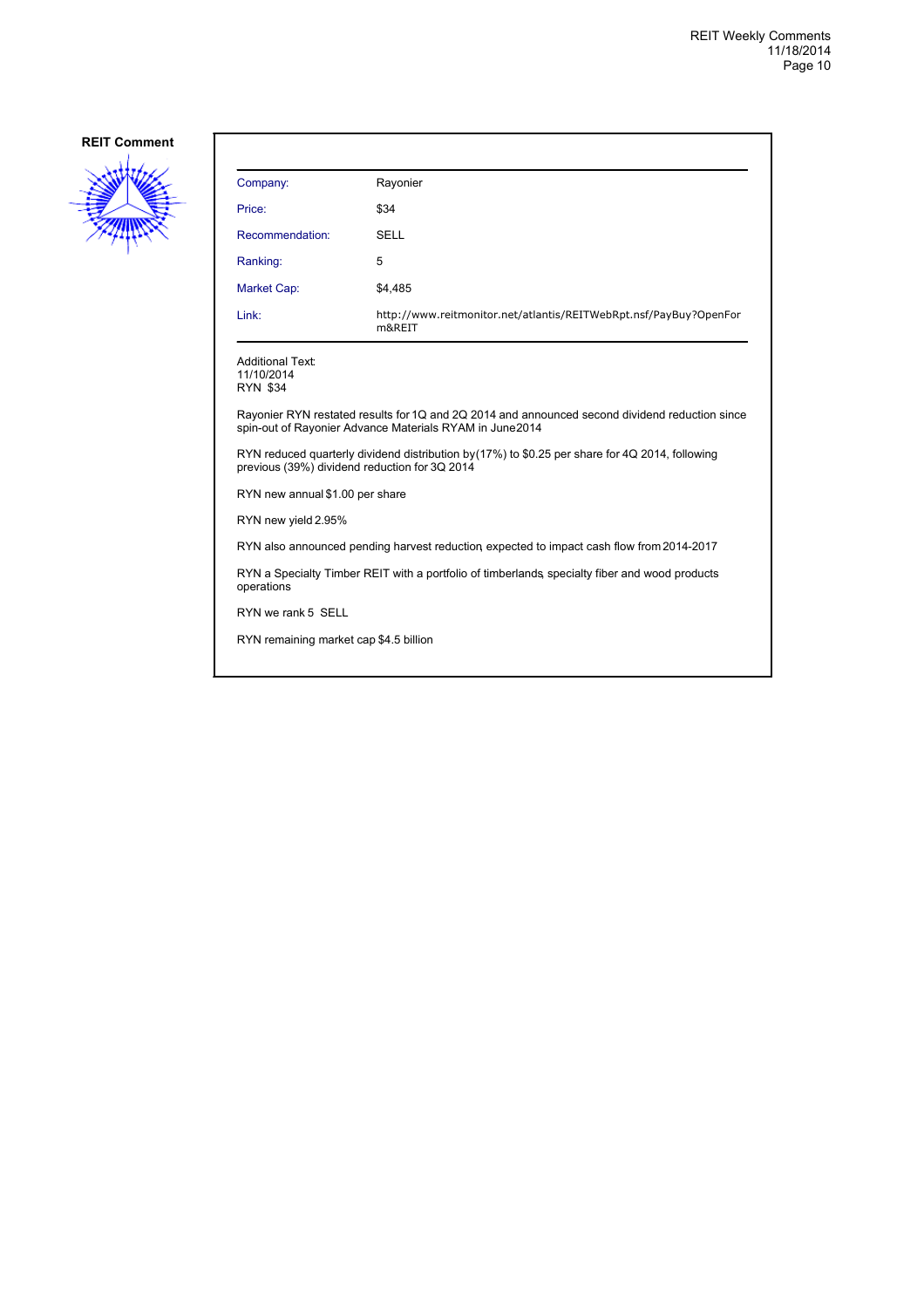

| Company:                                                                                                                                                                                                                                                                                                                    | Rayonier                                                                                                                                                       |  |  |
|-----------------------------------------------------------------------------------------------------------------------------------------------------------------------------------------------------------------------------------------------------------------------------------------------------------------------------|----------------------------------------------------------------------------------------------------------------------------------------------------------------|--|--|
| Price:                                                                                                                                                                                                                                                                                                                      | \$29                                                                                                                                                           |  |  |
| Recommendation:                                                                                                                                                                                                                                                                                                             | SELL                                                                                                                                                           |  |  |
| Ranking:                                                                                                                                                                                                                                                                                                                    | 5                                                                                                                                                              |  |  |
| Market Cap:                                                                                                                                                                                                                                                                                                                 | \$3,903                                                                                                                                                        |  |  |
| Link:                                                                                                                                                                                                                                                                                                                       | http://www.reitmonitor.net/atlantis/REITWebRpt.nsf/PayBuy?OpenFor<br>m&REIT                                                                                    |  |  |
| <b>Additional Text:</b><br>11/10/2014<br>RYN \$29                                                                                                                                                                                                                                                                           |                                                                                                                                                                |  |  |
|                                                                                                                                                                                                                                                                                                                             | Rayonier RYN stock trading DOWN (13%) on restatement of prior periods, dividend reduction and<br>change in strategy to impact long term harvest volume         |  |  |
| non-recurring items                                                                                                                                                                                                                                                                                                         | RYN 3Q 2014 pro forma EPS \$0.27 (adjusted) v \$0.11 (adjusted)<br>RYN 3Q 2014 pro forma EPS (adjusted) excludes net charges of (\$0.02) per share relating to |  |  |
|                                                                                                                                                                                                                                                                                                                             | RYN 3Q 2014 CAD (cash available for distribution) \$30 million<br>RYN year to date 2014 CAD (cash available for distribution) \$120 million                    |  |  |
| RYN 3Q 2014 segment adjusted EBITDA \$69 million<br>RYN year to date segment adjusted EBITDA\$289 million                                                                                                                                                                                                                   |                                                                                                                                                                |  |  |
| RYN reduced guidance 2014 segment adjusted EBITDA \$238-\$242 million UP 9%-+11%<br>RYN lower guidance 2014 segment adjusted EBITDA assumes forest resources segment FLAT, with<br>real estate segment DOWN (15%) from previous year                                                                                        |                                                                                                                                                                |  |  |
|                                                                                                                                                                                                                                                                                                                             | RYN implied guidance 4Q 2014 segment adjusted EBITDA loss (\$47)-(\$51) million                                                                                |  |  |
| RYN new guidance 2015 segment adjusted EBITDA \$200-\$220 million DOWN (9%)-(16%)<br>RYN new guidance 2015 segment adjusted EBITDA reduction reflects planned harvest volume<br>reduction and lower sales of non-strategic timberlands                                                                                      |                                                                                                                                                                |  |  |
| RYN restatements of prior periods a result of previous overstatement of depletion in cost of goods<br>relating to merchantable timber inventories<br>RYN reduced estimate of merchantable timber inventories by (10%) to 80 million tons                                                                                    |                                                                                                                                                                |  |  |
| RYN expects to reduce Pacific northwest harvest (28%)-(44%) for next 5 years to restore<br>sustainable vield<br>RYN expects to reduce sales of non-strategic timberlands to optimize portfolio value<br>RYN to seek to acquire additional timberlands to support higher harvest volume in attempt to retain<br>market share |                                                                                                                                                                |  |  |
| RYN reduced dividends by (50%) year to date for 2014 (reflecting loss of income contribution on<br>June 2014 spin-off of Rayonier Advanced Materials RYAM), bringing current annual dividend yield to<br>3.4% on reduced share price                                                                                        |                                                                                                                                                                |  |  |
|                                                                                                                                                                                                                                                                                                                             | RYN a Specialty Timber REIT with a portfolio of timberlands and wood products operations                                                                       |  |  |
| RYN we rank 5 SELL                                                                                                                                                                                                                                                                                                          |                                                                                                                                                                |  |  |
| RYN market cap \$3.9 billion                                                                                                                                                                                                                                                                                                |                                                                                                                                                                |  |  |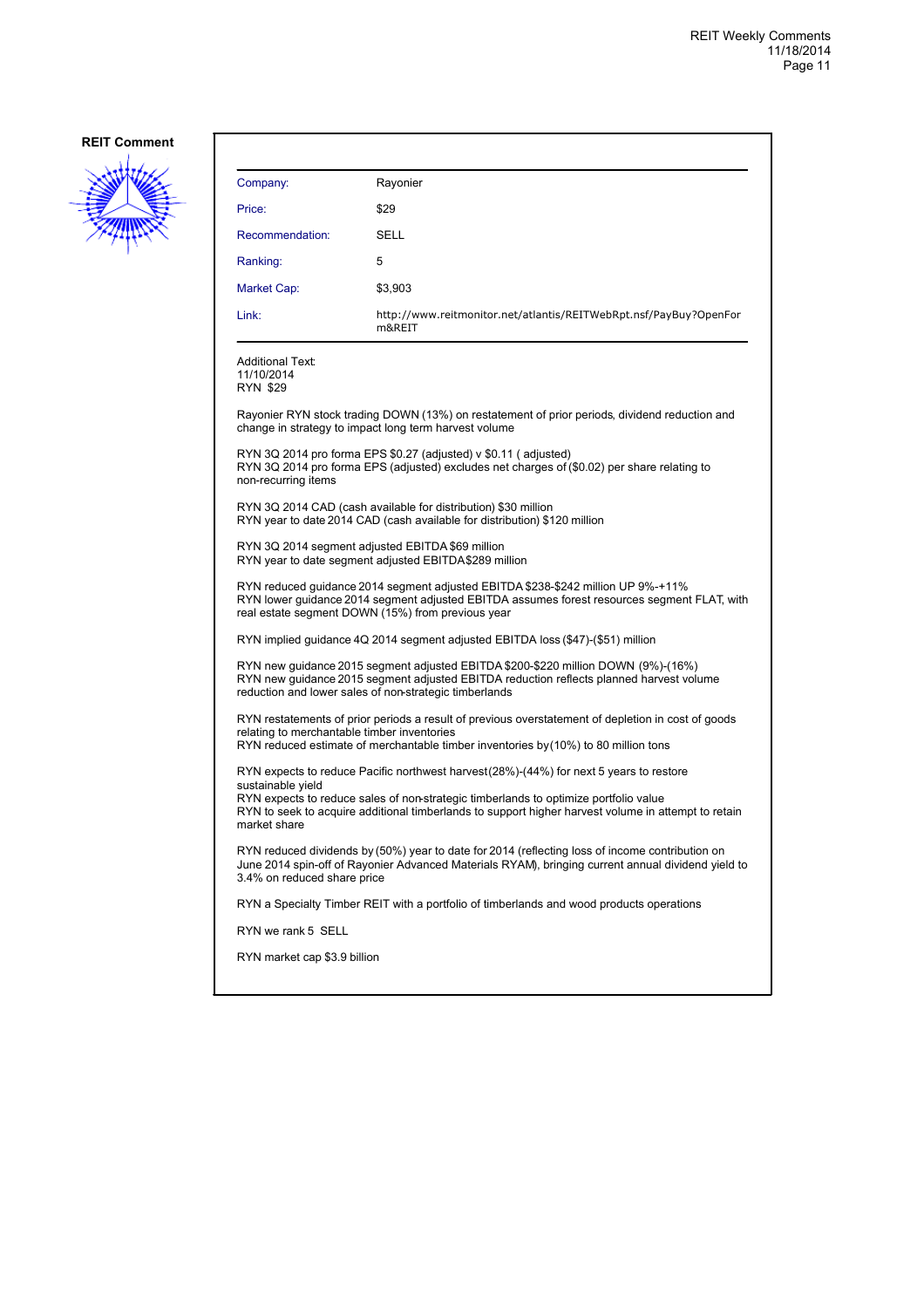

| Company:                                                                                                                                                                                                                         | <b>Rouse Properties</b>                                                     |  |
|----------------------------------------------------------------------------------------------------------------------------------------------------------------------------------------------------------------------------------|-----------------------------------------------------------------------------|--|
| Price:                                                                                                                                                                                                                           | \$18                                                                        |  |
| Recommendation:                                                                                                                                                                                                                  | <b>BUY</b>                                                                  |  |
| Ranking:                                                                                                                                                                                                                         | 2                                                                           |  |
| Market Cap:                                                                                                                                                                                                                      | \$1,042                                                                     |  |
| Link:                                                                                                                                                                                                                            | http://www.reitmonitor.net/atlantis/REITWebRpt.nsf/PayBuy?OpenFor<br>m&REIT |  |
| <b>Additional Text:</b><br>11/10/2014<br><b>RSE \$18</b>                                                                                                                                                                         |                                                                             |  |
|                                                                                                                                                                                                                                  | Rouse Properties RSE 3Q 2014 core FFO \$0.41 v \$0.37 UP +11%               |  |
| RSE increased quidance 2014 core FFO \$1.61-\$1.64 v \$1.54 UP +5%-+6%<br>RSE previous quidance 2014 core FFO \$1.59-\$1.63 per share<br>RSE quidance 2014 core FFO assumes same property NOI UP +3.5%-+4.0%                     |                                                                             |  |
| RSE 3Q 2014 same property NOI UP +3.0%<br>RSE 3Q 2014 portfolio occupancy 91.3%                                                                                                                                                  |                                                                             |  |
| RSE 3Q 2014 trailing 12 month average annualized tenant sales per square foot\$321 UP +2.1%<br>RSE 3Q 2014 average rents on lease turnover UP +9.2%<br>RSE 3Q 2014 mall average annualized rent per square foot \$39.46 UP +1.9% |                                                                             |  |
| RSE a January 2012 spin-off from General Growth Properties GGP                                                                                                                                                                   |                                                                             |  |
| RSE provides current annual dividend yield of 6.7%                                                                                                                                                                               |                                                                             |  |
| RSE we rank 2 BUY                                                                                                                                                                                                                |                                                                             |  |
| RSE a Retail REIT with a portfolio of smaller regional malls                                                                                                                                                                     |                                                                             |  |
| RSE market cap \$1.0 billion                                                                                                                                                                                                     |                                                                             |  |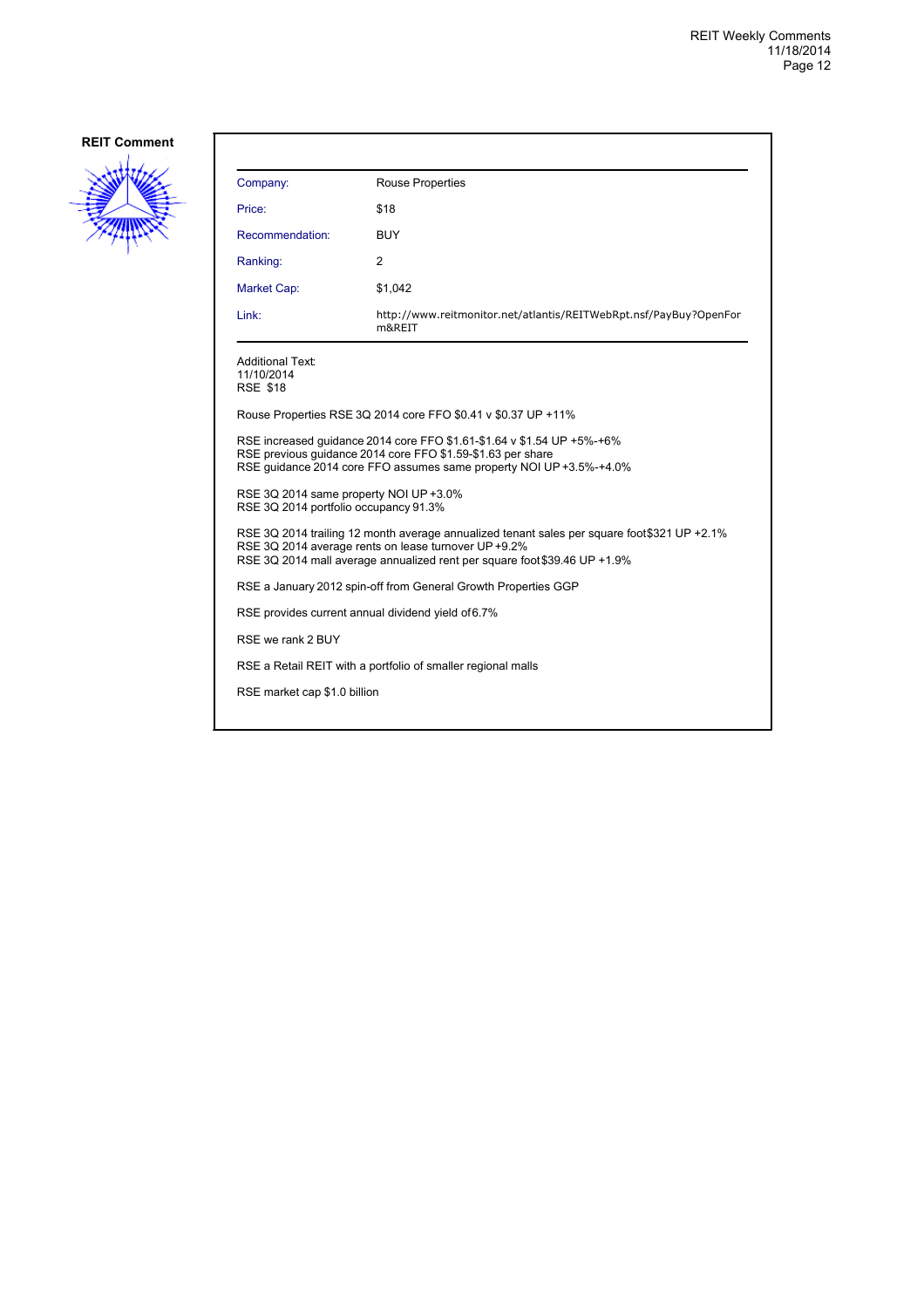

| Company:                                                                                                                                                                                                                             | Rayonier                                                                                         |  |  |
|--------------------------------------------------------------------------------------------------------------------------------------------------------------------------------------------------------------------------------------|--------------------------------------------------------------------------------------------------|--|--|
| Price:                                                                                                                                                                                                                               | \$29                                                                                             |  |  |
| Recommendation:                                                                                                                                                                                                                      | SELL                                                                                             |  |  |
| Ranking:                                                                                                                                                                                                                             | 5                                                                                                |  |  |
| Market Cap:                                                                                                                                                                                                                          | \$3,813                                                                                          |  |  |
| Link:                                                                                                                                                                                                                                | http://www.reitmonitor.net/atlantis/REITWebRpt.nsf/PayBuy?OpenFor<br>m&REIT                      |  |  |
| <b>Additional Text:</b><br>11/10/2014<br><b>RYN \$29</b>                                                                                                                                                                             |                                                                                                  |  |  |
|                                                                                                                                                                                                                                      | Rayonier RYN stock traded DOWN (\$5.08) per share to close DOWN (15%) day                        |  |  |
| RYN stock traded DOWN (32%) year to date for 2014, reflecting today's disappointments as well as<br>transfer of value to June 2014 spin-off of Rayonier Advanced Materials RYAM                                                      |                                                                                                  |  |  |
| RYN on a combined stock basis, RYN investment shows 2014 year to date decline DOWN (11%)                                                                                                                                             |                                                                                                  |  |  |
|                                                                                                                                                                                                                                      | RYN investors uncertain of Rayonier long term cash flow trends in light of today's announcements |  |  |
| RYN investors were expecting dividend adjustment but magnitude of dividend reduction greater<br>than expected, reflecting strategic issues                                                                                           |                                                                                                  |  |  |
| RYN restatement of prior periods raises issues of accounting integrity                                                                                                                                                               |                                                                                                  |  |  |
|                                                                                                                                                                                                                                      | RYN strategic decision to reduce harvest volume indicates previous rate of harvest unsustainable |  |  |
| RYN reduced dividends by (50%) year to date for 2014 (reflecting loss of income contribution on<br>June 2014 spin-off of Rayonier Advanced Materials RYAM), bringing current annual dividend yield to<br>3.5% on closing stock price |                                                                                                  |  |  |
| RYN a Specialty Timber REIT with a portfolio of timberlands and wood products operations                                                                                                                                             |                                                                                                  |  |  |
| RYN we rank 5 SELL                                                                                                                                                                                                                   |                                                                                                  |  |  |
|                                                                                                                                                                                                                                      | RYN remaining market cap \$3.8 billion                                                           |  |  |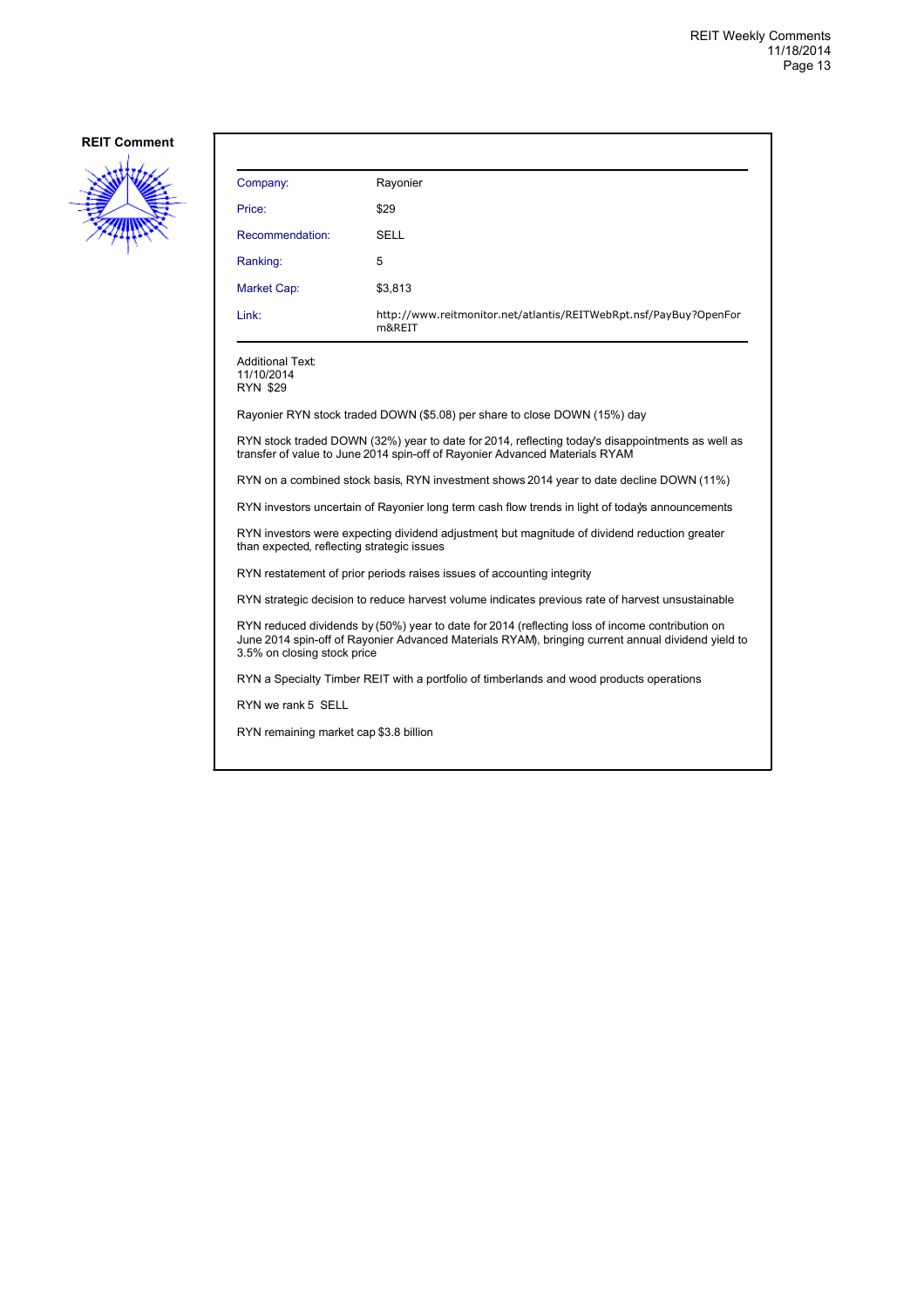

| Company:                                                                                                                                                                                                                                                                                                   | American Realty Capital Properties                                                         |  |
|------------------------------------------------------------------------------------------------------------------------------------------------------------------------------------------------------------------------------------------------------------------------------------------------------------|--------------------------------------------------------------------------------------------|--|
| Price:                                                                                                                                                                                                                                                                                                     | \$9                                                                                        |  |
| Recommendation:                                                                                                                                                                                                                                                                                            | BUY                                                                                        |  |
| Ranking:                                                                                                                                                                                                                                                                                                   | 2                                                                                          |  |
| Market Cap:                                                                                                                                                                                                                                                                                                | \$7,387                                                                                    |  |
| Link:                                                                                                                                                                                                                                                                                                      | http://www.reitmonitor.net/atlantis/REITWebRpt.nsf/PayBuy?OpenFor<br>m&REIT                |  |
| Additional Text:<br>11/10/2014<br>ARCP \$9                                                                                                                                                                                                                                                                 |                                                                                            |  |
| day                                                                                                                                                                                                                                                                                                        | American Realty Capital Properties ARCP traded DOWN (\$0.29) per share to close DOWN (3%)  |  |
| ARCP stock traded DOWN (34%) year to date for 2014, underperforming Retail REITs, trading UP<br>+15% for 2014                                                                                                                                                                                              |                                                                                            |  |
|                                                                                                                                                                                                                                                                                                            | ARCP shareholder lawsuits announced by many litigants after disappointments of last10 days |  |
| ARCP news accounts indicate restatements may have stemmed from accounting decisions tied to<br>employee bonuses, causing brokers to shy away from non-traded REIT and private equity products<br>previously offered on behalf of ARCP and other entities sponsored by ARCP former CEO Nicholas<br>Schorsch |                                                                                            |  |
| ARCP management last week indicated that restatement episode should be over quickly as<br>management substitutions already made, and results for 3Q 2014 results to be released this month<br>with full corrections of prior periods                                                                       |                                                                                            |  |
| ARCP previous quidance for FFO for 2014 indicated growth UP more than +30%                                                                                                                                                                                                                                 |                                                                                            |  |
| ARCP clearly stated dividend to remain unimpeded by restatement                                                                                                                                                                                                                                            |                                                                                            |  |
| ARCP provides current annual dividend yield of 12.7%, at the top end of the range for Retail REITs                                                                                                                                                                                                         |                                                                                            |  |
| ARCP a Retail REIT with a portfolio of single tenant net leased properties                                                                                                                                                                                                                                 |                                                                                            |  |
| ARCP we rank 2 BUY                                                                                                                                                                                                                                                                                         |                                                                                            |  |

ARCP market cap \$7.4 billion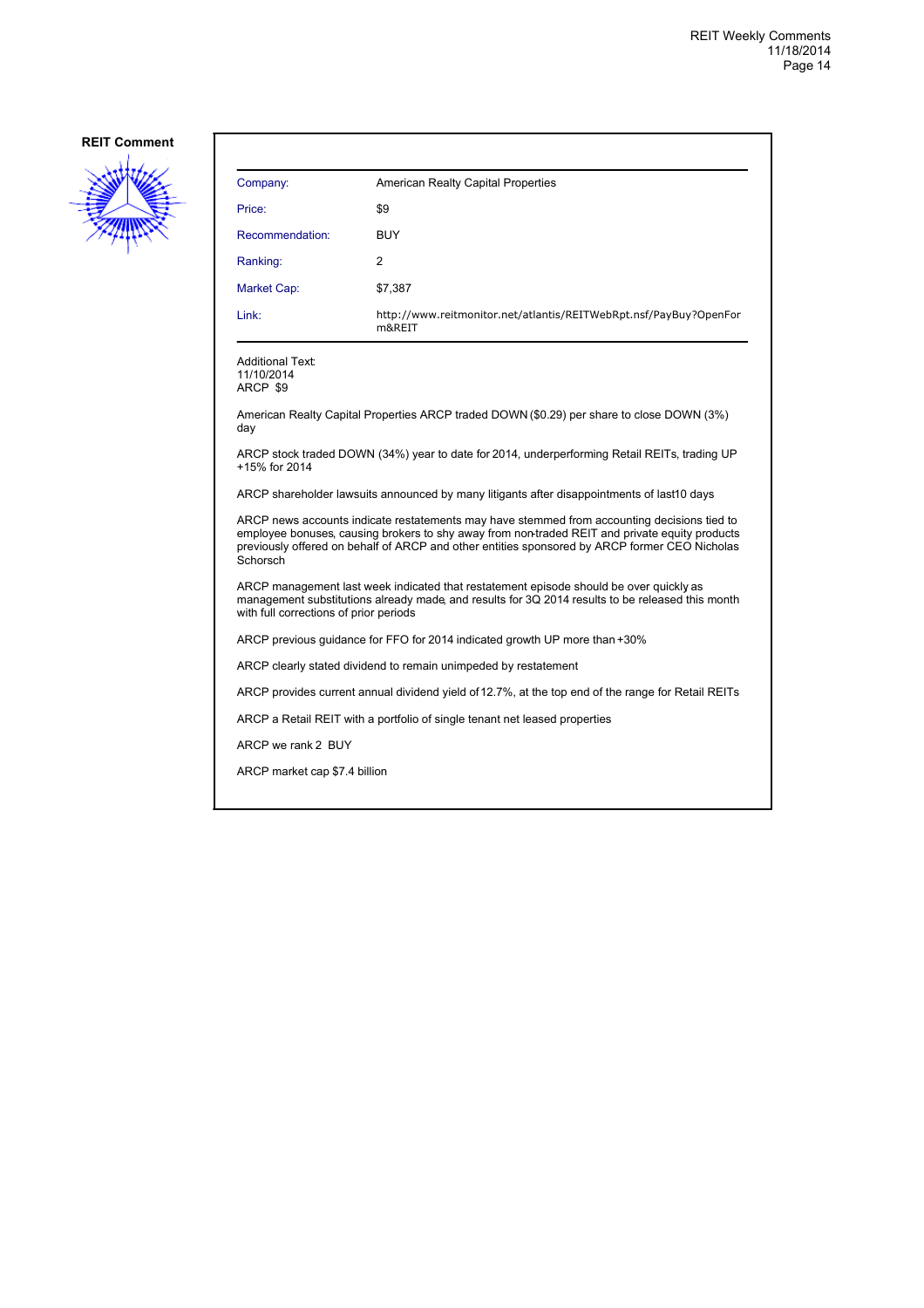

| Company:                                   | Redwood Trust                                                               |
|--------------------------------------------|-----------------------------------------------------------------------------|
| Price:                                     | \$20                                                                        |
| Recommendation:                            | <b>SELL</b>                                                                 |
| Ranking:                                   | 4                                                                           |
| Market Cap:                                | \$1,701                                                                     |
| Link:                                      | http://www.reitmonitor.net/atlantis/REITWebRpt.nsf/PayBuy?OpenFor<br>m&REIT |
| Additional Text:<br>11/10/2014<br>RWT \$20 |                                                                             |

Redwood Trust RWT traded UP \$0.65 per share to close UP +3% day

RWT stock traded UP +3% year to date for 2014, underperforming Financial Mortgage REITs, trading UP +11% for 2014

RWT expanding purchase of agency guaranteed Residential loans to 44% of total loan purchases, in bid to make securitizations more appealing to institutional investors

RWT management comments noted improvement in private market non-agency securitizations, with \$3.1 billion issued during 3Q 2014 by all originators

RWT stock now trading at premium of 31% to current book value of \$15.21 per share as of September 2014

RWT provides current annual dividend yield of 5.6%, at the low end of the range for Financial Mortgage REITs

RWT a Financial Mortgage REIT with a portfolio of non-agency residential loans and securities

RWT we rank 4 SELL

RWT market cap \$1.7 billion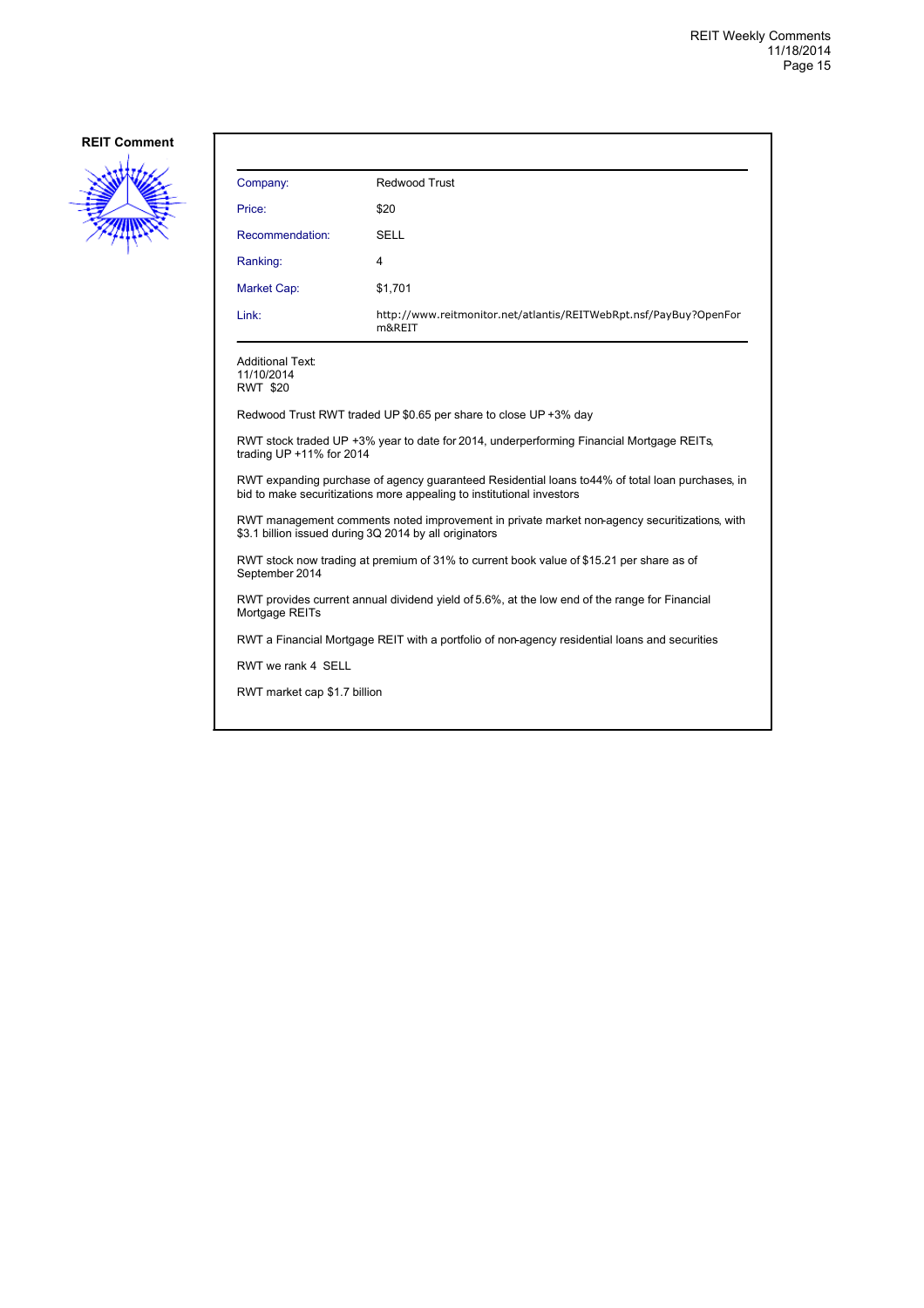

| Company:                                           | Apartment Investment and Management                                                                |
|----------------------------------------------------|----------------------------------------------------------------------------------------------------|
| Price:                                             | \$37                                                                                               |
| Recommendation:                                    | <b>BUY</b>                                                                                         |
| Ranking:                                           | 2                                                                                                  |
| Market Cap:                                        | \$5,366                                                                                            |
| Link:                                              | http://www.reitmonitor.net/atlantis/REITWebRpt.nsf/PayBuy?OpenFor<br>m&REIT                        |
| Additional Text:<br>11/10/2014<br>AIV \$37         |                                                                                                    |
|                                                    | Apartment Investment and Management AIV traded UP\$0.80 per share to close UP +2% day              |
| 2014                                               | AIV stock traded UP 42% year to date for 2014, outperforming Residential REITs, UP +24% for        |
| trends support income growth                       | AIV investors seeing another year of strong occupancy and rental rate gains as positive employment |
| $+6% -+8%$                                         | AIV management comments last week noted renewed leases for August and September 2014 UP            |
| apartment segment                                  | AIV reported FFO for 3Q 2014 UP +2%, with same property NOI UP +4.4% for conventional              |
|                                                    | AIV latest guidance for FFO for 2014 indicates growth UP +3%                                       |
| AIV provides current annual dividend yield of 2.8% |                                                                                                    |
| communities                                        | AIV a Residential REIT with a diverse portfolio of conventional and affordable apartment           |
| AIV we rank 2 BUY                                  |                                                                                                    |
| AIV market cap \$5.4 billion                       |                                                                                                    |
| AIV an S&P 500 Index REIT                          |                                                                                                    |
|                                                    |                                                                                                    |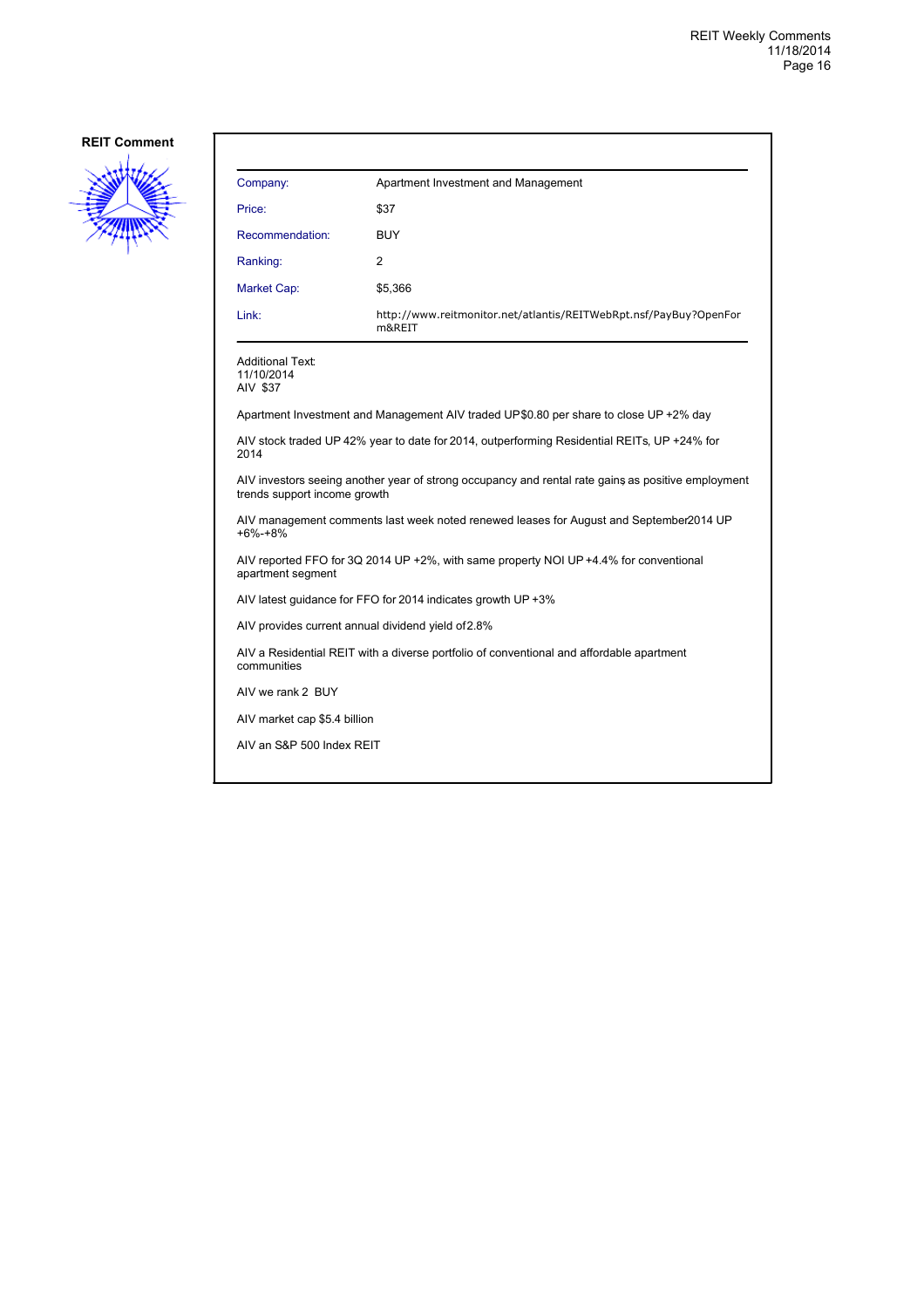

| Company:                                                                                                                                                                                                                                                                               | <b>Washington Prime Group</b>                                               |  |
|----------------------------------------------------------------------------------------------------------------------------------------------------------------------------------------------------------------------------------------------------------------------------------------|-----------------------------------------------------------------------------|--|
| Price:                                                                                                                                                                                                                                                                                 | \$18                                                                        |  |
| Recommendation:                                                                                                                                                                                                                                                                        | <b>HOLD</b>                                                                 |  |
| Ranking:                                                                                                                                                                                                                                                                               | 3                                                                           |  |
| Market Cap:                                                                                                                                                                                                                                                                            | \$3,392                                                                     |  |
| Link:                                                                                                                                                                                                                                                                                  | http://www.reitmonitor.net/atlantis/REITWebRpt.nsf/PayBuy?OpenFor<br>m&REIT |  |
| <b>Additional Text:</b><br>11/11/2014<br><b>WPG \$18</b>                                                                                                                                                                                                                               |                                                                             |  |
|                                                                                                                                                                                                                                                                                        | Washington Prime Group WPG 3Q 2014 FFO \$0.42 v \$0.46 DOWN (9%)            |  |
| WPG 3Q 2014 FFO decline due to higher interest expense since spin-off from Simon Property<br>Group SPG in May 2014                                                                                                                                                                     |                                                                             |  |
| WPG no guidance provided for FFO for 2014                                                                                                                                                                                                                                              |                                                                             |  |
| WPG 3Q 2014 same property NOI UP +2.8%<br>WPG 3Q 2014 portfolio occupancy 92.7% UP +0.5%                                                                                                                                                                                               |                                                                             |  |
| WPG investing \$100 million in 15 redevelopment projects, with another 6 projects pending for<br>investment of \$125 million                                                                                                                                                           |                                                                             |  |
| WPG pending \$4.3 billion acquisition of Glimcher Realty Trust GRT expected to close during 1Q<br>2015<br>WPG following acquisition Washington Prime Group WPG to be renamed as WPGI mcher<br>WPG expects acquisition to be accretive, with FFO to increase by \$0.13-\$0.17 per share |                                                                             |  |
| WPG provides current annual dividend yield of 5.5%, at the high end of the range for Retail REITs                                                                                                                                                                                      |                                                                             |  |
| WPG a Retail REIT with a portfolio of strip shopping centers and smaller regional malls                                                                                                                                                                                                |                                                                             |  |

WPG we rank 3 HOLD

WPG market cap \$3.4 billion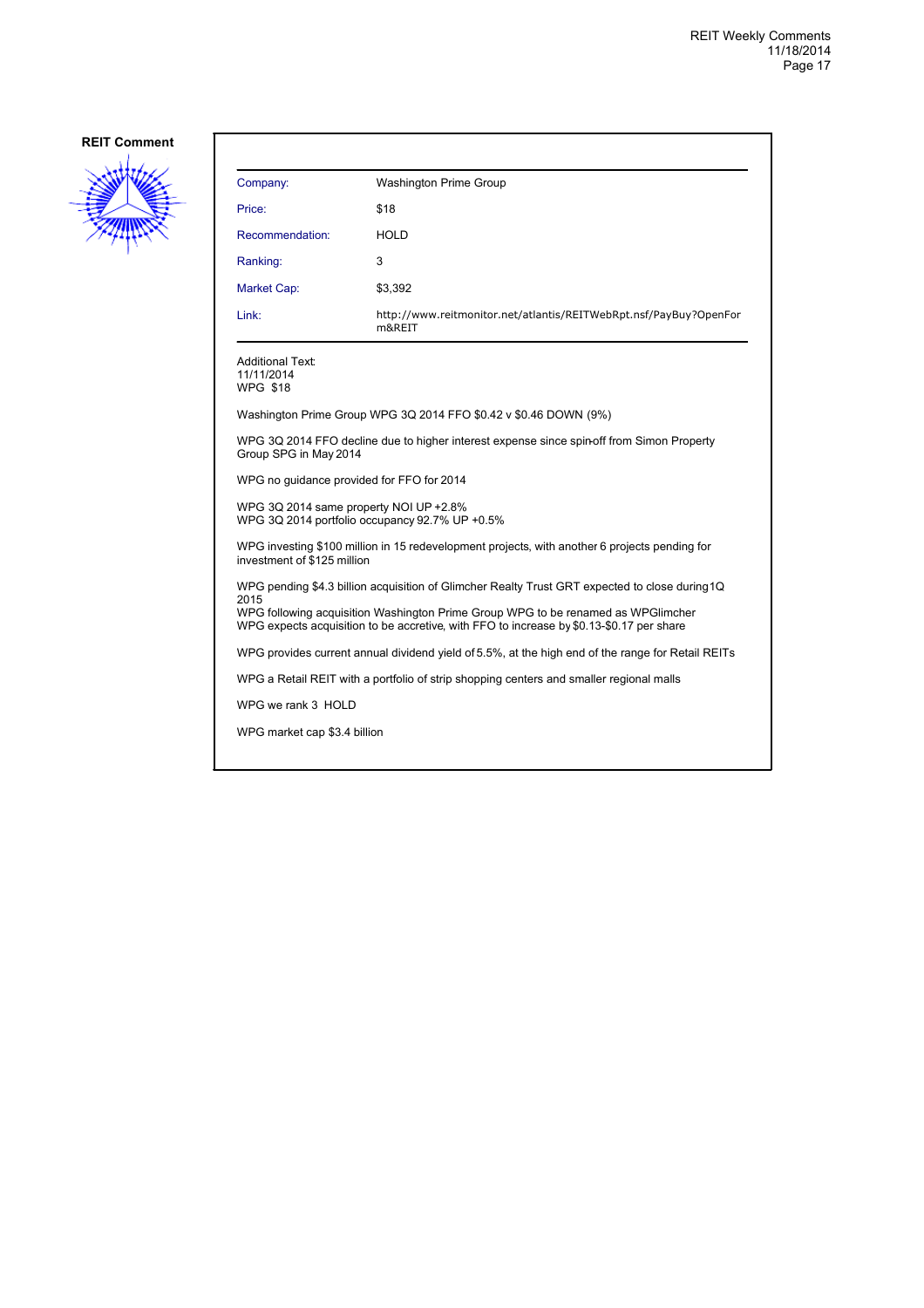

| Company:                                                                                                                                                | Newcastle Investment                                                                                                                                                                                                                                                      |
|---------------------------------------------------------------------------------------------------------------------------------------------------------|---------------------------------------------------------------------------------------------------------------------------------------------------------------------------------------------------------------------------------------------------------------------------|
| Price:                                                                                                                                                  | \$5                                                                                                                                                                                                                                                                       |
| Recommendation:                                                                                                                                         | <b>BUY</b>                                                                                                                                                                                                                                                                |
| Ranking:                                                                                                                                                | 2                                                                                                                                                                                                                                                                         |
| Market Cap:                                                                                                                                             | \$287                                                                                                                                                                                                                                                                     |
| Link:                                                                                                                                                   | http://www.reitmonitor.net/atlantis/REITWebRpt.nsf/PayBuy?OpenFor<br>m&REIT                                                                                                                                                                                               |
| Additional Text:<br>11/11/2014<br>NCT \$5                                                                                                               |                                                                                                                                                                                                                                                                           |
| settlement of investments                                                                                                                               | Newcastle Investment NCT 3Q 2014 GAAP EPS \$0.06 v \$0.58<br>NCT 3Q 2014 GAAP EPS includes \$4 million reversal of loan loss allowance and \$7 million gain on                                                                                                            |
|                                                                                                                                                         | NCT 3Q 2014 core EPS \$0.47 v \$0.60 DOWN (22%)<br>NCT 2Q 2014 core EPS excludes non-cash portfolio valuation adjustments, gain or loss on<br>impairment reversals, acquisition and restructuring costs and other items                                                   |
| NCT 3Q 2014 GAAP book value \$13.38 per share                                                                                                           | NCT combined stock prices of NCT and November 2014 spin-out New Senior Investment Group<br>SNR now trading at combined premium of 68% to latest GAAP book value                                                                                                           |
|                                                                                                                                                         | NCT 3Q 2014 portfolio \$2.9 billion, including \$1.8 billion health care assets (spun-off during<br>November 2014), \$740 million commercial debt and securities and \$400 million golf assets                                                                            |
| concentrating remaining assets in golf portfolio<br>properties                                                                                          | NCT management indicated plans to liquidate portfolio of debt and securities for\$350-\$400 million,<br>NCT golf assets total 90 properties, including 52 leased properties, 27 owned and 11 managed golf<br>NCT majority of leased properties are public golf facilities |
| NCT dividends to be adjusted to reflect spin-off of New Senior Investment Group SNR, with both<br>NCT and SNR to continue as high dividend paying REITs |                                                                                                                                                                                                                                                                           |
| NCT a Financial Commercial REIT                                                                                                                         |                                                                                                                                                                                                                                                                           |
| NCT we rank 2 BUY                                                                                                                                       |                                                                                                                                                                                                                                                                           |
| NCT remaining market cap \$287 million                                                                                                                  |                                                                                                                                                                                                                                                                           |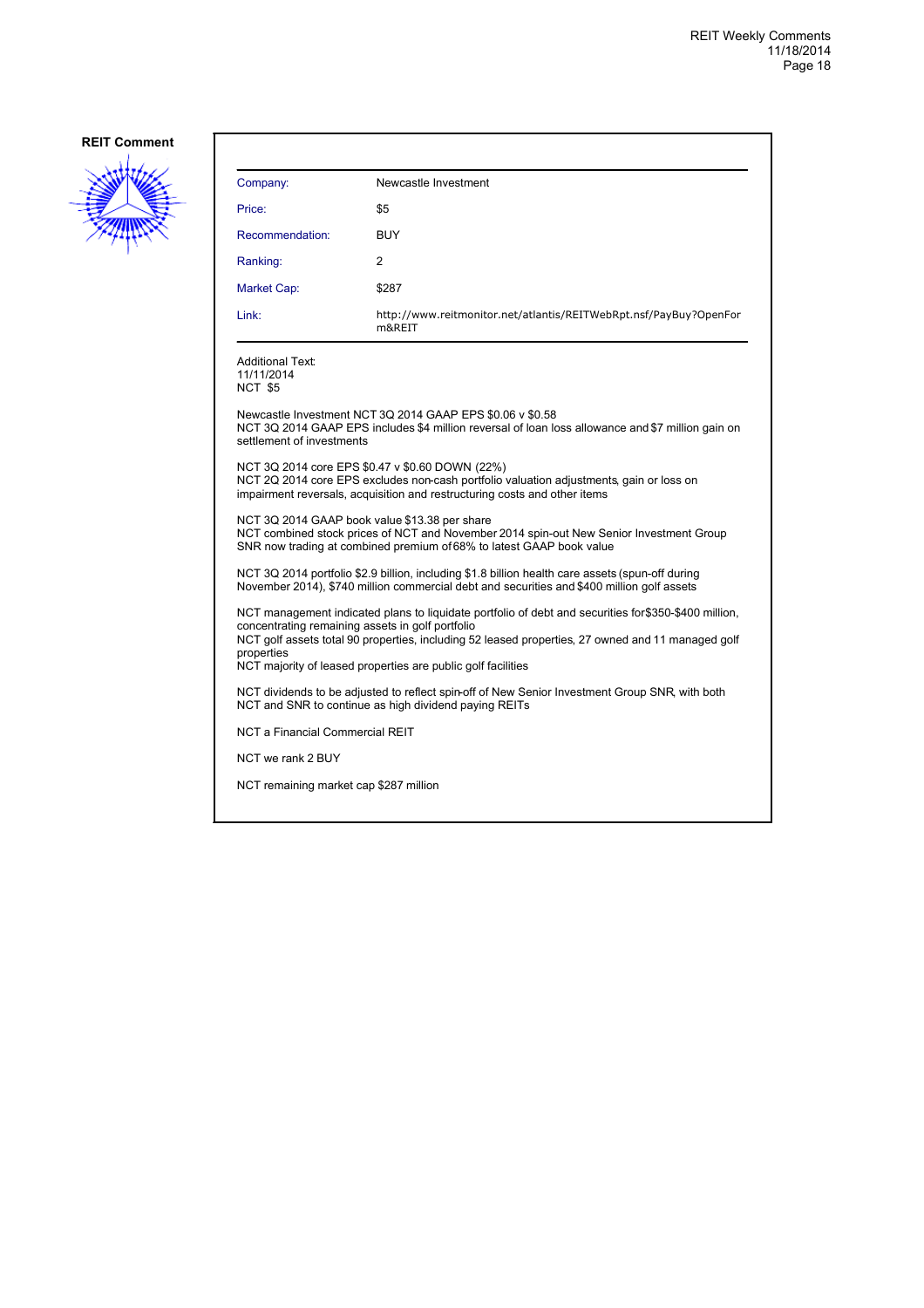

| Company:                                                 | <b>PS Business Parks</b>                                                                                                                                                              |  |
|----------------------------------------------------------|---------------------------------------------------------------------------------------------------------------------------------------------------------------------------------------|--|
| Price:                                                   | \$84                                                                                                                                                                                  |  |
| Recommendation:                                          | <b>HOLD</b>                                                                                                                                                                           |  |
| Ranking:                                                 | 3                                                                                                                                                                                     |  |
| Market Cap:                                              | \$2,880                                                                                                                                                                               |  |
| Link:                                                    | http://www.reitmonitor.net/atlantis/REITWebRpt.nsf/PayBuy?OpenFor<br>m&REIT                                                                                                           |  |
| <b>Additional Text:</b><br>11/11/2014<br><b>PSB \$84</b> |                                                                                                                                                                                       |  |
| and changes to long term incentive plan                  | PS Business Parks PSB 3Q 2014 FFO \$1.26 (adjusted) v \$1.24 (adjusted) UP +2%<br>PSB 3Q 2014 FFO (adjusted) excludes net charges of (\$0.06) per share relating to acquisition costs |  |
| PSB no guidance provided for FFO for 2014                |                                                                                                                                                                                       |  |
| PSB 3Q 2014 same property NOI UP +5.1%                   | PSB 3Q 2014 same property occupancy 92.8% UP +1.5%<br>PSB 3Q 2014 average annualized rent per square foot \$14.19 UP +0.2%                                                            |  |
| portfolio property in Austin TX                          | PSB 3Q 2014 acquisitions \$19 million for 7 properties<br>PSB 4Q 2014 acquired 1 property for \$11 million, only 53% occupied, located adjacent to existing                           |  |
|                                                          | PSB to pay special dividend of \$2.75 per share in December 2014 relating to gains on divestitures                                                                                    |  |
| PSB provides current annual dividend yield of 2.4%       |                                                                                                                                                                                       |  |
|                                                          | PSB stock 42% owned by larger Specialty Storage REIT Public Storage PSA                                                                                                               |  |
|                                                          | PSB an Industrial REIT with a portfolio of industrial and net leased commercial properties                                                                                            |  |
| PSB we rank 3 HOLD                                       |                                                                                                                                                                                       |  |
| PSB market cap \$2.9 billion                             |                                                                                                                                                                                       |  |
|                                                          |                                                                                                                                                                                       |  |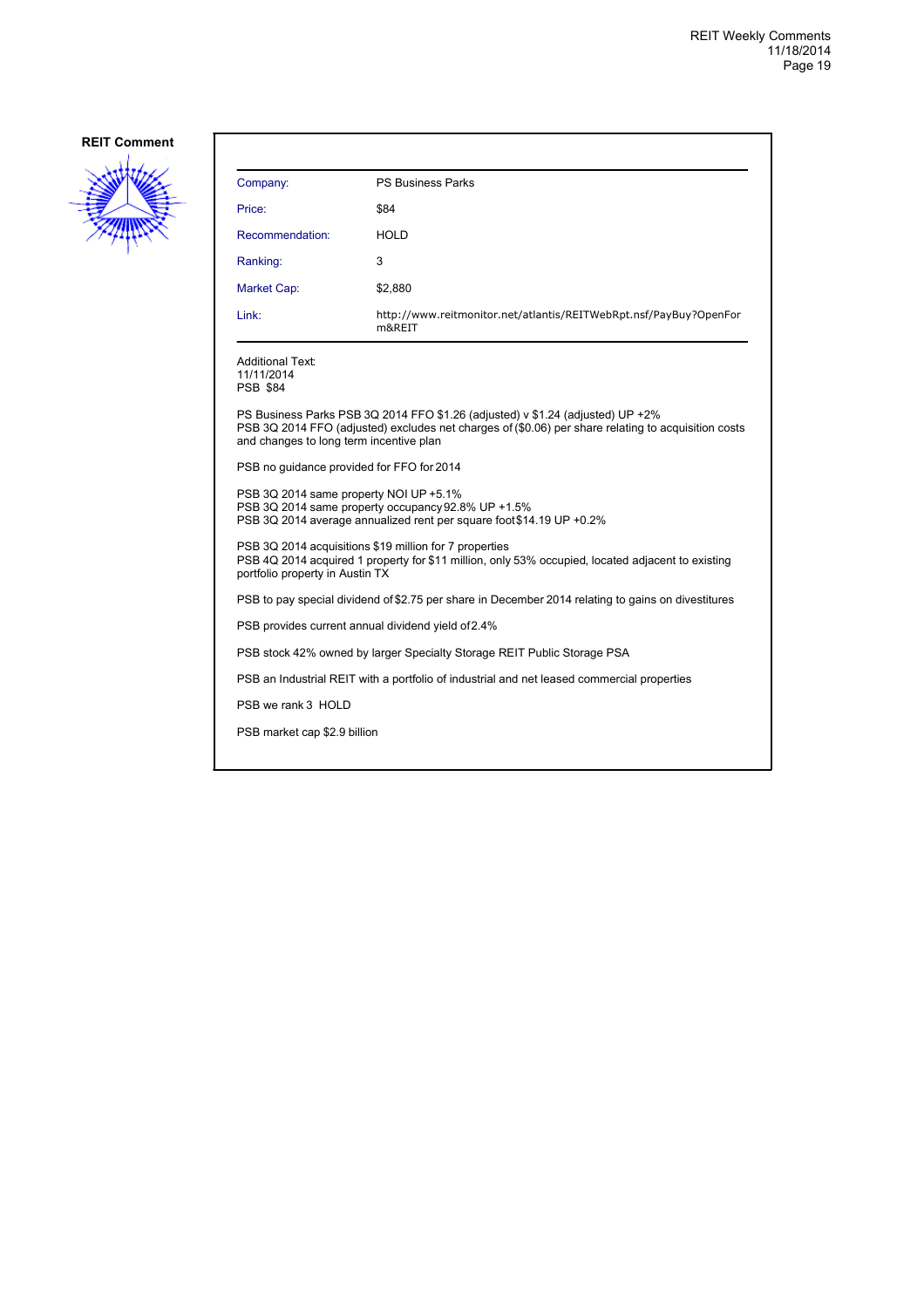

| Company:                                                                                                                                                                                                                         | New Senior Investment Group                                                           |  |
|----------------------------------------------------------------------------------------------------------------------------------------------------------------------------------------------------------------------------------|---------------------------------------------------------------------------------------|--|
| Price:                                                                                                                                                                                                                           | \$18                                                                                  |  |
| Recommendation:                                                                                                                                                                                                                  | <b>BUY</b>                                                                            |  |
| Ranking:                                                                                                                                                                                                                         | 2                                                                                     |  |
| Market Cap:                                                                                                                                                                                                                      | \$493                                                                                 |  |
| Link:                                                                                                                                                                                                                            | http://www.reitmonitor.net/atlantis/REITWebRpt.nsf/PayBuy?OpenFor<br>m&REIT           |  |
| <b>Additional Text:</b><br>11/11/2014<br><b>SNR \$18</b>                                                                                                                                                                         |                                                                                       |  |
| trading separately on NYSE as Health Care REIT                                                                                                                                                                                   | New Senior Investment Group SNR completed spin-off from Newcastle Investment NCT, now |  |
| SNR shareholders of Newcastle Investment NCT received 1 share of New Senior Investment Group<br>SNR for each share of Newcastle Investment NCT, following 1:2 reverse stock split of Newcastle<br>Investment NCT in October 2014 |                                                                                       |  |
| SNR owns \$1.9 billion portfolio of health care assets, including 99 independent living and assisted<br>living properties, supported by \$619 million equity                                                                     |                                                                                       |  |
| SNR to acquire 8 senior housing properties for \$160 million during 4Q 2014                                                                                                                                                      |                                                                                       |  |
|                                                                                                                                                                                                                                  | SNR pursuing pipeline of \$3.0 billion health care acquisitions for 2015              |  |
| SNR dividend policy expected to be in line with other Health Care REITs with current yields in range<br>of 4.2%-7.0%                                                                                                             |                                                                                       |  |
| SNR a Health Care REIT with a portfolio of senior living assets                                                                                                                                                                  |                                                                                       |  |
| SNR we rank 2 BUY                                                                                                                                                                                                                |                                                                                       |  |
| SNR market cap \$493 million                                                                                                                                                                                                     |                                                                                       |  |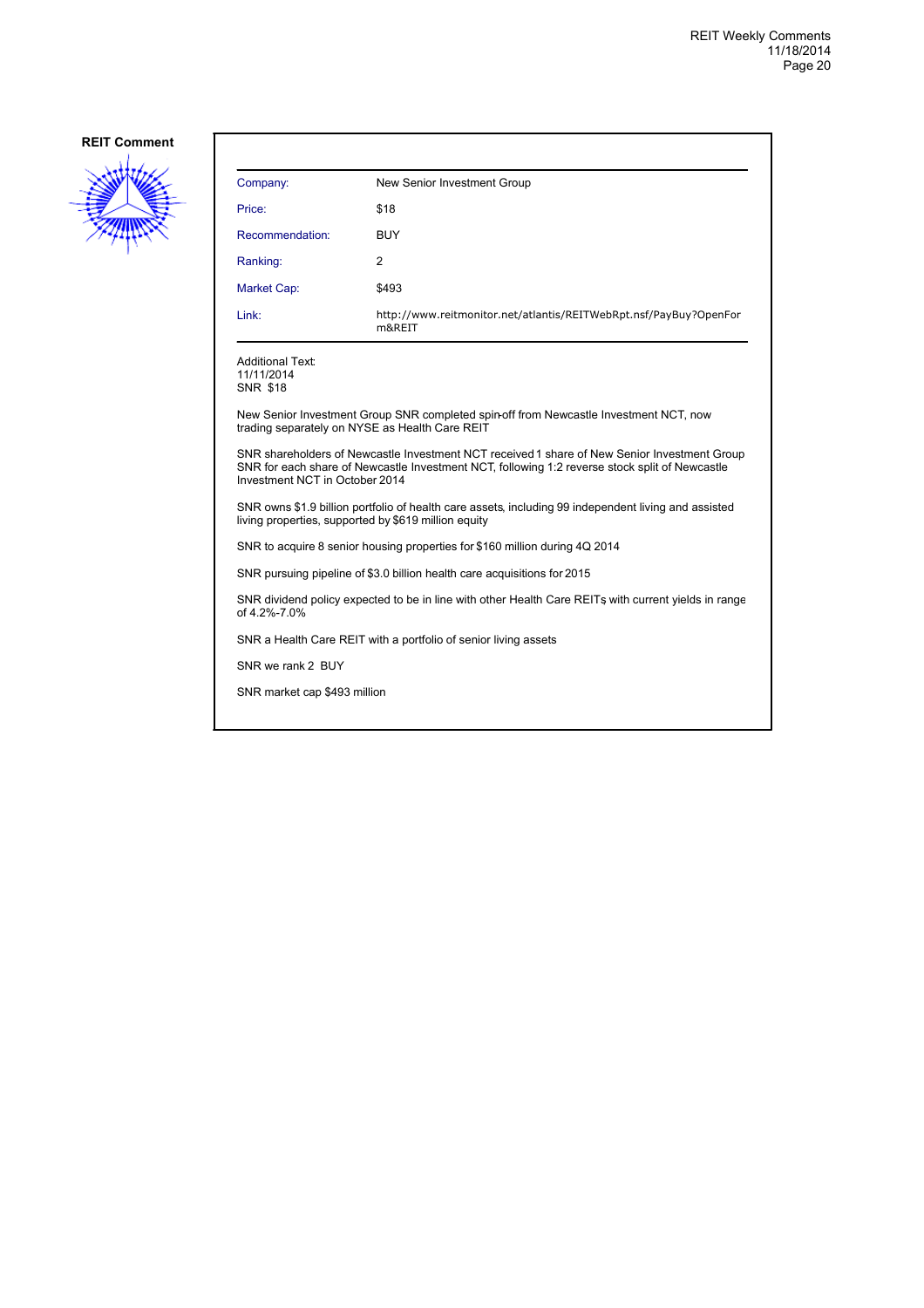

| Company:                                                                          | <b>National Retail Properties</b>                                                                                                                                                                                                                                                         |  |
|-----------------------------------------------------------------------------------|-------------------------------------------------------------------------------------------------------------------------------------------------------------------------------------------------------------------------------------------------------------------------------------------|--|
| Price:                                                                            | \$39                                                                                                                                                                                                                                                                                      |  |
| Recommendation:                                                                   | <b>BUY</b>                                                                                                                                                                                                                                                                                |  |
| Ranking:                                                                          | 2                                                                                                                                                                                                                                                                                         |  |
| <b>Market Cap:</b>                                                                | \$6,015                                                                                                                                                                                                                                                                                   |  |
| Link:                                                                             | http://www.reitmonitor.net/atlantis/REITWebRpt.nsf/PayBuy?OpenFor<br>m&REIT                                                                                                                                                                                                               |  |
| Additional Text:<br>11/11/2014<br><b>NNN \$39</b>                                 |                                                                                                                                                                                                                                                                                           |  |
|                                                                                   | National Retail Properties NNN announced offering of 4 million shares, priced at \$38.16 per share                                                                                                                                                                                        |  |
|                                                                                   | NNN offering priced at discount of (2%) to last night's closing price                                                                                                                                                                                                                     |  |
| repay debt and to fund acquisitions                                               | NNN common stock offering expected to raise \$150-\$175 million, with proceeds to be applied to                                                                                                                                                                                           |  |
| Jaffray                                                                           | NNN joint bookrunning managers BofA Merrill Lynch, Wells Fargo and Morgan Stanley<br>NNN co-lead managers Citi, RBC and Raymond James<br>NNN senior co-managers Stifel, BB&T, Capital One, PNC, SunTrust Robinson Humphrey and Piper<br>NNN co-managers Baird, FBR and Ladenburg Thalmann |  |
|                                                                                   | NNN November 2014 offering to increase total shares outstanding by 4%                                                                                                                                                                                                                     |  |
| NNN provides current annual dividend yield of 4.3%                                |                                                                                                                                                                                                                                                                                           |  |
| NNN a Retail REIT with a portfolio of net leased retail and commercial properties |                                                                                                                                                                                                                                                                                           |  |
| NNN we rank 2 BUY                                                                 |                                                                                                                                                                                                                                                                                           |  |
| NNN market cap \$6.0 billion                                                      |                                                                                                                                                                                                                                                                                           |  |
|                                                                                   |                                                                                                                                                                                                                                                                                           |  |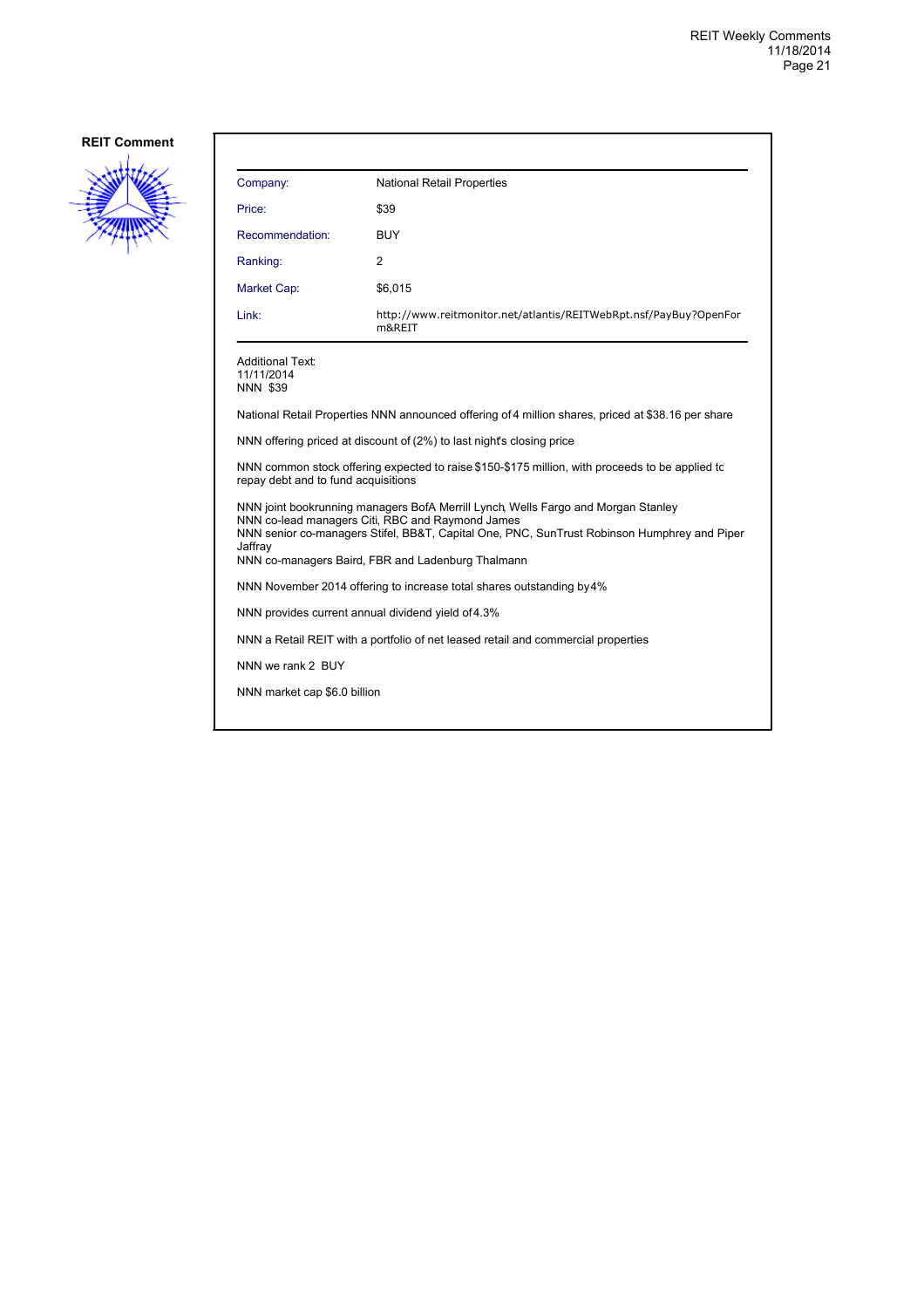

| Company:                                                                                                                                                                                                                                                                                                                                                                                                                                                        | <b>Tanger Factory Outlet Centers</b>                                                                                                                                                                                                                                                                      |
|-----------------------------------------------------------------------------------------------------------------------------------------------------------------------------------------------------------------------------------------------------------------------------------------------------------------------------------------------------------------------------------------------------------------------------------------------------------------|-----------------------------------------------------------------------------------------------------------------------------------------------------------------------------------------------------------------------------------------------------------------------------------------------------------|
| Price:                                                                                                                                                                                                                                                                                                                                                                                                                                                          | \$36                                                                                                                                                                                                                                                                                                      |
| Recommendation:                                                                                                                                                                                                                                                                                                                                                                                                                                                 | <b>BUY</b>                                                                                                                                                                                                                                                                                                |
| Ranking:                                                                                                                                                                                                                                                                                                                                                                                                                                                        | 2                                                                                                                                                                                                                                                                                                         |
| Market Cap:                                                                                                                                                                                                                                                                                                                                                                                                                                                     | \$3,576                                                                                                                                                                                                                                                                                                   |
| Link:                                                                                                                                                                                                                                                                                                                                                                                                                                                           | http://www.reitmonitor.net/atlantis/REITWebRpt.nsf/PayBuy?OpenFor<br>m&REIT                                                                                                                                                                                                                               |
| <b>Additional Text:</b><br>11/11/2014<br><b>SKT \$36</b>                                                                                                                                                                                                                                                                                                                                                                                                        |                                                                                                                                                                                                                                                                                                           |
|                                                                                                                                                                                                                                                                                                                                                                                                                                                                 | Tanger Factory Outlet Centers SKT 3Q 2014 FFO \$0.52 v \$0.49 (adjusted) UP +6%                                                                                                                                                                                                                           |
| share                                                                                                                                                                                                                                                                                                                                                                                                                                                           | SKT narrowed guidance range 2014 FFO \$1.95-\$1.98 (adjusted) v \$1.94 UP +1%-+2%<br>SKT previous quidance 2014 FFO \$1.93-\$1.99 per share<br>SKT guidance range 2014 FFO (adjusted) excludes non-recurring adjustment items of (\$0.02) per<br>SKT quidance 2014 FFO assumes same property NOI UP +3.0% |
|                                                                                                                                                                                                                                                                                                                                                                                                                                                                 | SKT implied guidance 4Q 2014 FFO \$0.51-\$0.54 v \$0.53 DOWN (4%)-UP +2%                                                                                                                                                                                                                                  |
| SKT 3Q 2014 same property NOI UP +1.4%<br>SKT 3Q 2014 portfolio occupancy 97.7%                                                                                                                                                                                                                                                                                                                                                                                 | SKT 3Q 2014 trailing 12 months tenant sales per square foot \$387 UP +1%                                                                                                                                                                                                                                  |
| SKT 3Q 2014 rents on lease turnover UP +17.1%                                                                                                                                                                                                                                                                                                                                                                                                                   |                                                                                                                                                                                                                                                                                                           |
| open during 2015                                                                                                                                                                                                                                                                                                                                                                                                                                                | SKT 4 of 7 new outlet centers now under construction to open for Holiday2014, while 3 more to                                                                                                                                                                                                             |
| SKT major portfolio expansion now causing incremental expenses while significant growth in net<br>operating income expected for 2015<br>SKT investing \$718 million in development pipeline for 7 new outlet centers and 4 expansions in US<br>and Canada, to add 18% to total portfolio capacity<br>SKT long term development of outlet centers in Canada continues through joint venture with RioCan<br>with first Ottawa outlet center opened during 3Q 2014 |                                                                                                                                                                                                                                                                                                           |
| SKT provides current annual dividend yield of 2.7%                                                                                                                                                                                                                                                                                                                                                                                                              |                                                                                                                                                                                                                                                                                                           |
|                                                                                                                                                                                                                                                                                                                                                                                                                                                                 | SKT a Retail REIT with a portfolio of brand name outlet centers                                                                                                                                                                                                                                           |
| SKT we rank 2 BUY                                                                                                                                                                                                                                                                                                                                                                                                                                               |                                                                                                                                                                                                                                                                                                           |
| SKT market cap \$3.6 billion                                                                                                                                                                                                                                                                                                                                                                                                                                    |                                                                                                                                                                                                                                                                                                           |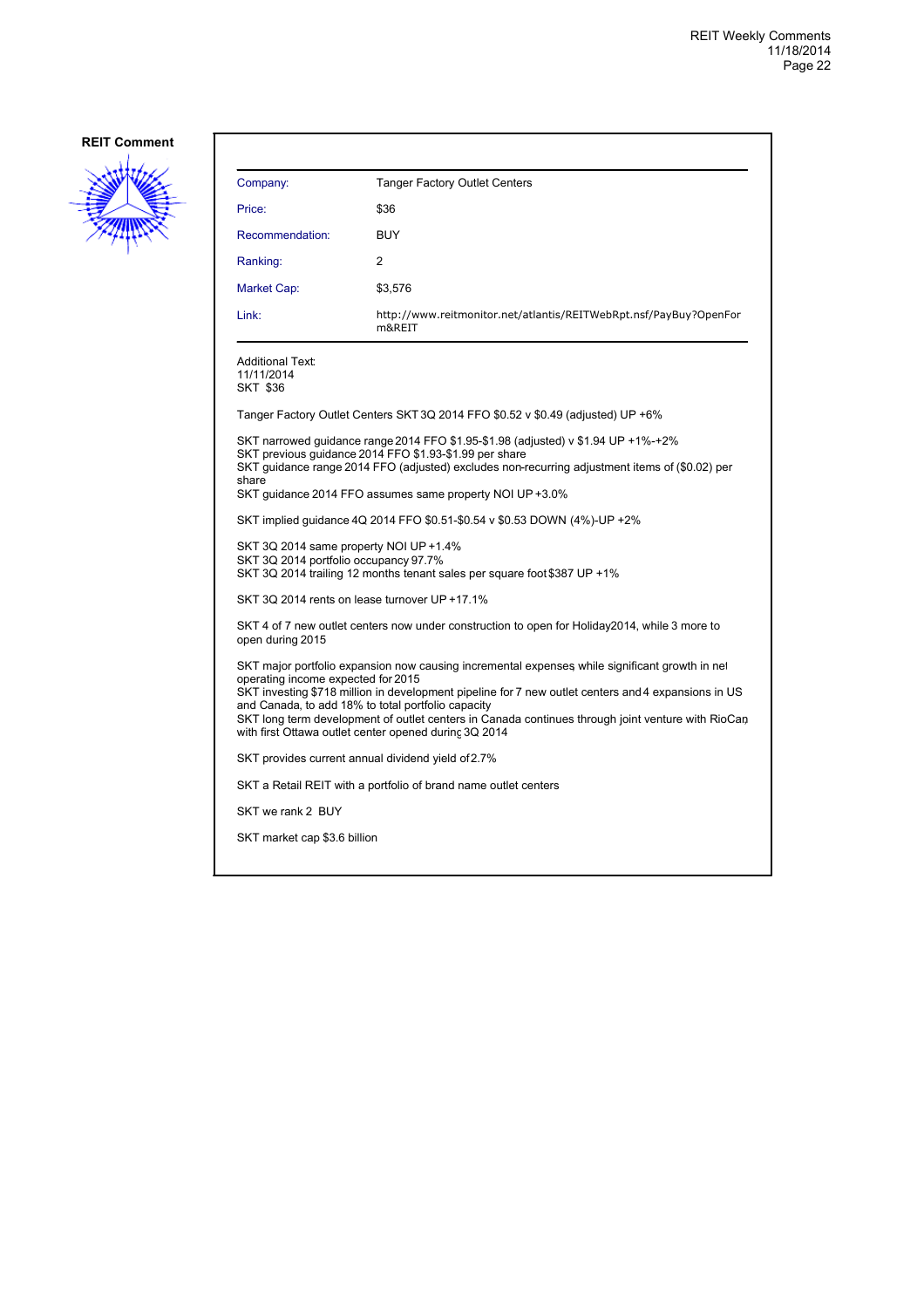

| Company:                                                 | <b>Regency Centers</b>                                                                                                                                                                                             |  |
|----------------------------------------------------------|--------------------------------------------------------------------------------------------------------------------------------------------------------------------------------------------------------------------|--|
| Price:                                                   | \$62                                                                                                                                                                                                               |  |
| Recommendation:                                          | BUY                                                                                                                                                                                                                |  |
| Ranking:                                                 | 2                                                                                                                                                                                                                  |  |
| Market Cap:                                              | \$5,724                                                                                                                                                                                                            |  |
| Link:                                                    | http://www.reitmonitor.net/atlantis/REITWebRpt.nsf/PayBuy?OpenFor<br>m&REIT                                                                                                                                        |  |
| <b>Additional Text:</b><br>11/11/2014<br><b>REG \$62</b> |                                                                                                                                                                                                                    |  |
| costs and other items                                    | Regency Centers REG 3Q 2014 core FFO \$0.71 (adjusted) v \$0.65 UP $+9\%$<br>REG 3Q 2014 core FFO (adjusted) excludes net charges of (\$0.01) per share relating to acquisition                                    |  |
|                                                          | REG increased quidance range 2014 FFO \$2.80-\$2.83 v \$2.63 UP +6%-+8%<br>REG previous guidance 2014 core FFO \$2.75-\$2.80 per share<br>REG quidance range 2014 core FFO assumes same property NOI UP +35%-+3.8% |  |
|                                                          | REG implied quidance 4Q 2014 FFO \$0.69-\$0.72 v \$0.66 (adjusted UP +5%-+9%)                                                                                                                                      |  |
|                                                          | REG 3Q 2014 same property NOI UP +4.1% excluding termination fees<br>REG 3Q 2014 same property occupancy 95.8%, with portfolio occupancy 95.3%                                                                     |  |
|                                                          | REG 3Q 2014 rents UP +22.8% on new leases and UP +9.9% on renewed leases                                                                                                                                           |  |
|                                                          | REG 3Q 2014 acquired 1 property for \$19 million                                                                                                                                                                   |  |
|                                                          | REG 3Q 2014 divestitures \$44 million for 7 properties<br>REG 2014 target divestitures \$130-\$185 million                                                                                                         |  |
|                                                          | REG investing \$265 million to develop 8 new retail centers<br>REG also investing \$83 million for redevelopments at 18 retail centers                                                                             |  |
|                                                          | REG provides current annual dividend yield of 3.0%                                                                                                                                                                 |  |
|                                                          | REG a Retail REIT with a portfolio of grocery anchored shopping centers                                                                                                                                            |  |
| REG we rank 2 BUY                                        |                                                                                                                                                                                                                    |  |
| REG market cap \$5.7 billion                             |                                                                                                                                                                                                                    |  |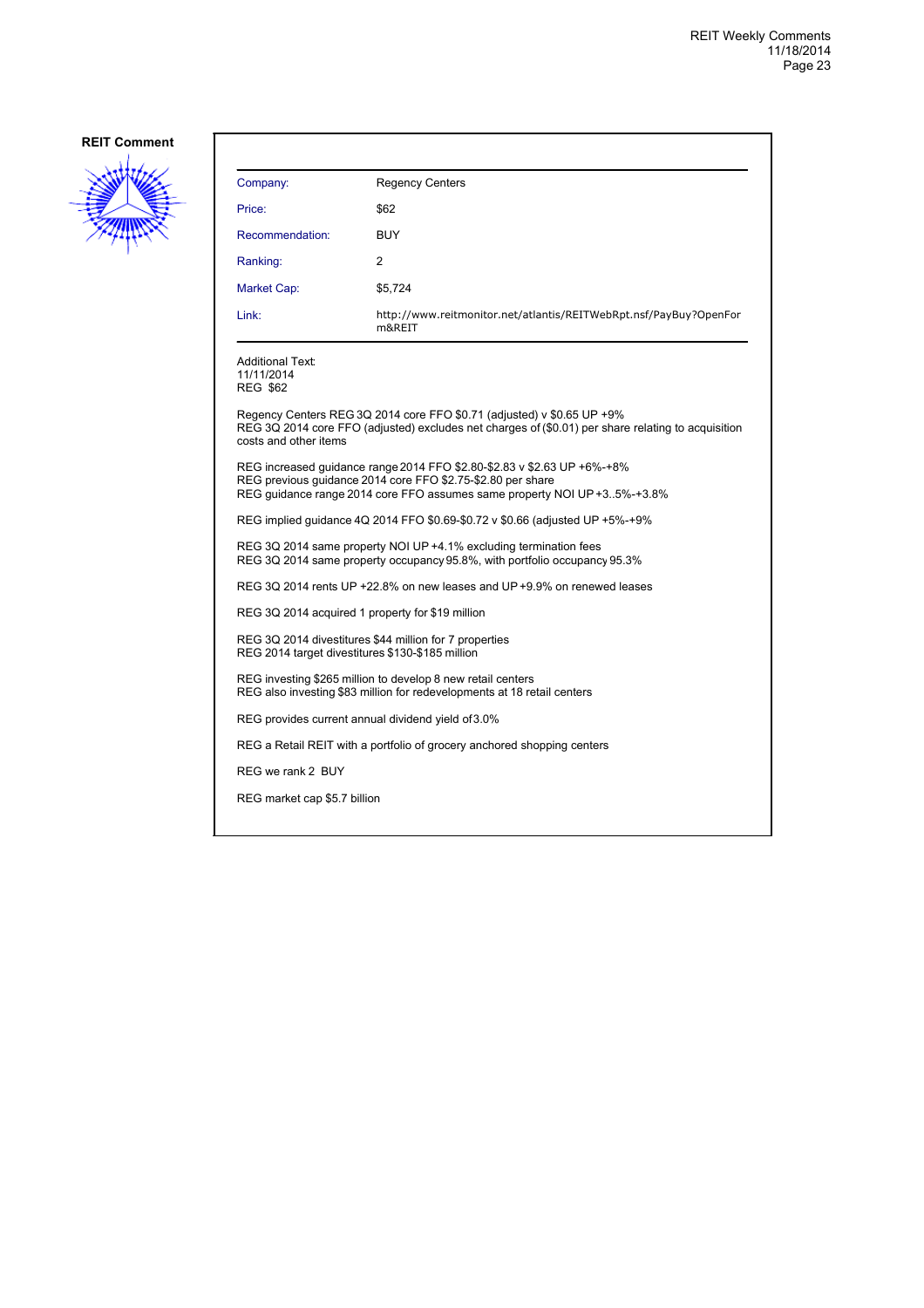

| Company:                                                                                                                                     | <b>PREIT</b>                                                                                                                                                                                                  |  |
|----------------------------------------------------------------------------------------------------------------------------------------------|---------------------------------------------------------------------------------------------------------------------------------------------------------------------------------------------------------------|--|
| Price:                                                                                                                                       | \$22                                                                                                                                                                                                          |  |
| Recommendation:                                                                                                                              | <b>BUY</b>                                                                                                                                                                                                    |  |
| Ranking:                                                                                                                                     | 2                                                                                                                                                                                                             |  |
| Market Cap:                                                                                                                                  | \$1,536                                                                                                                                                                                                       |  |
| Link:                                                                                                                                        | http://www.reitmonitor.net/atlantis/REITWebRpt.nsf/PayBuy?OpenFor<br>m&REIT                                                                                                                                   |  |
| <b>Additional Text:</b><br>11/11/2014<br><b>PEI \$22</b>                                                                                     |                                                                                                                                                                                                               |  |
| and other items                                                                                                                              | PREIT PEI 3Q 2014 FFO \$0.49 (adjusted) v \$0.45 (adjusted) UP +9%<br>PEI 3Q 2014 FFO (adjusted) excludes net charge of (\$0.01) per share relating to acquisition cost                                       |  |
|                                                                                                                                              | PEI reduced quidance range 2014 FFO \$1.94-\$1.97 v \$1.92 UP +1%-+3%<br>PEI previous guidance range 2014 FFO \$2.00-\$2.04 per share<br>PEI guidance range 2014 FFO assumes same property NOI UP +2.0%-+2.4% |  |
| PEI reduced guidance for FFO for 2014 to reflect shares issued in recent equity offering                                                     |                                                                                                                                                                                                               |  |
| PEI implied guidance 4Q 2014 FFO \$0.58-\$0.61 v \$0.59 DOWN (2%)-UP +3%                                                                     |                                                                                                                                                                                                               |  |
| PEI 3Q 2014 same property NOI UP +6.0% excluding lease termination fees<br>PEI 3Q 2014 same property mall occupancy 92.0% UP +0.8%           |                                                                                                                                                                                                               |  |
| PEI 3Q 2014 rents on renewed leases UP+4.8%                                                                                                  |                                                                                                                                                                                                               |  |
|                                                                                                                                              | PEI 3Q 2014 divestitures \$139 million including 50% interest in Century 21                                                                                                                                   |  |
| PEI opened Springfield Town Center in VA and Century21 at The Gallery in Philadelphia, both<br>expected to generate strong sales for 4Q 2014 |                                                                                                                                                                                                               |  |
|                                                                                                                                              | PEI provides current annual dividend yield of 3.7%                                                                                                                                                            |  |
|                                                                                                                                              | PEI a Retail REIT with a portfolio of regional malls in mid-Atlantic states                                                                                                                                   |  |
| PEI we rank 2 BUY                                                                                                                            |                                                                                                                                                                                                               |  |
| PEI market cap \$1.5 billion                                                                                                                 |                                                                                                                                                                                                               |  |
|                                                                                                                                              |                                                                                                                                                                                                               |  |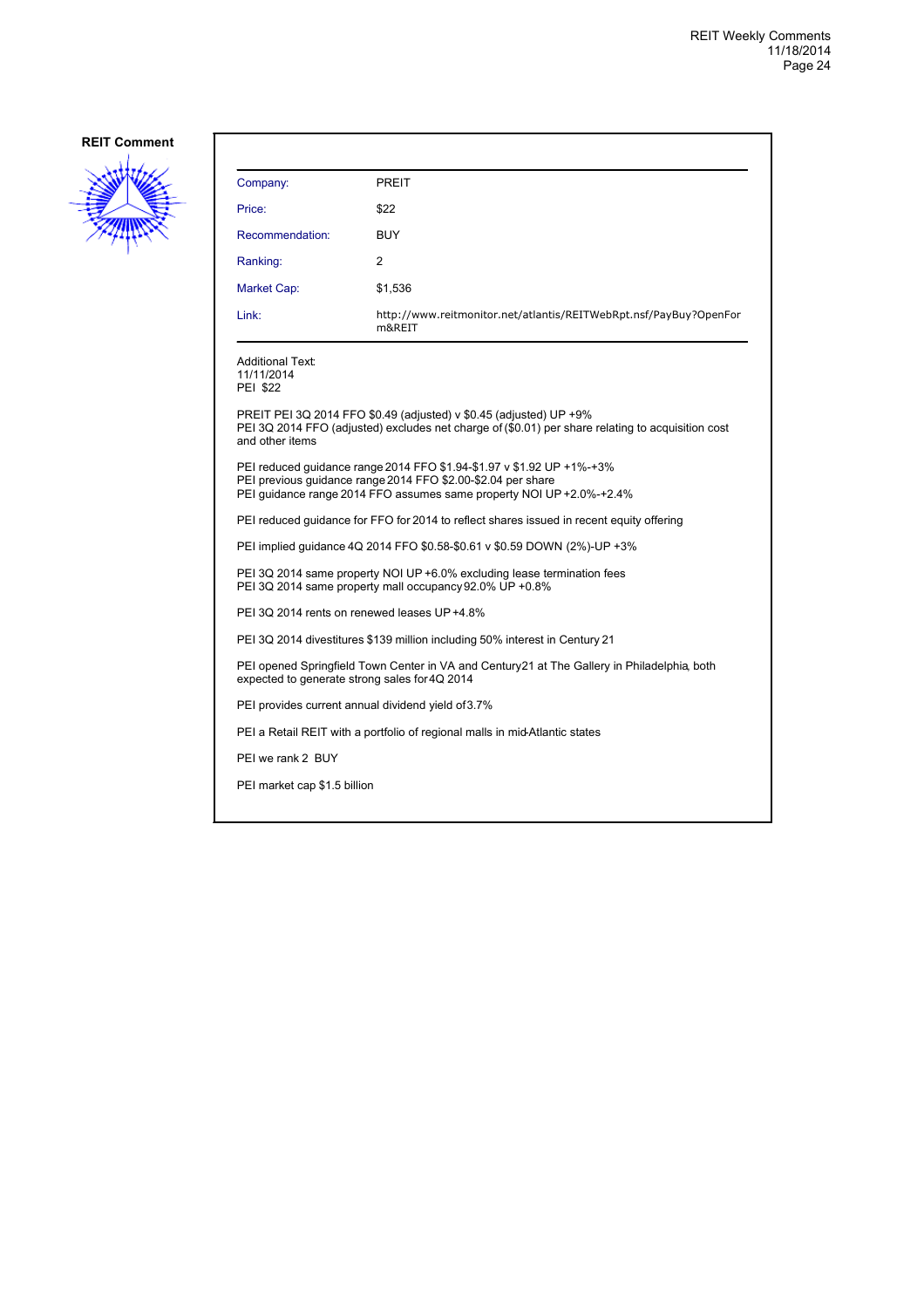

| Company:                                                 | Rayonier                                                                                                                                                                                              |
|----------------------------------------------------------|-------------------------------------------------------------------------------------------------------------------------------------------------------------------------------------------------------|
| Price:                                                   | \$27                                                                                                                                                                                                  |
| Recommendation:                                          | SELL                                                                                                                                                                                                  |
| Ranking:                                                 | 5                                                                                                                                                                                                     |
| <b>Market Cap:</b>                                       | \$3,536                                                                                                                                                                                               |
| Link:                                                    | http://www.reitmonitor.net/atlantis/REITWebRpt.nsf/PayBuy?OpenFor<br>m&REIT                                                                                                                           |
| <b>Additional Text:</b><br>11/11/2014<br><b>RYN \$27</b> |                                                                                                                                                                                                       |
|                                                          | Rayonier RYN traded DOWN (\$2.09) per share to close DOWN (7%) day                                                                                                                                    |
| +17% for 2014                                            | RYN stock traded DOWN (37%) year to date for 2014, underperforming Specialty REITs, trading UP                                                                                                        |
|                                                          | RYN stock continuing to tumble as investors reconsider upside for RYN in light of dividend<br>reduction, restatement to prior periods, and strategic reduction in harvest volume                      |
| now DOWN (17%)                                           | RYN combined stock price appreciation for 2014 (including Rayonier Advanced Materials RYAM)                                                                                                           |
| 3.5% on closing stock price                              | RYN reduced dividends by (50%) year to date for 2014 (reflecting loss of income contribution on<br>June 2014 spin-off of Rayonier Advanced Materials RYAM), bringing current annual dividend yield to |
|                                                          | RYN a Specialty Timber REIT with a portfolio of timberlands and wood products operations                                                                                                              |
| RYN we rank 5 SELL                                       |                                                                                                                                                                                                       |
| RYN remaining market cap \$3.5 billion                   |                                                                                                                                                                                                       |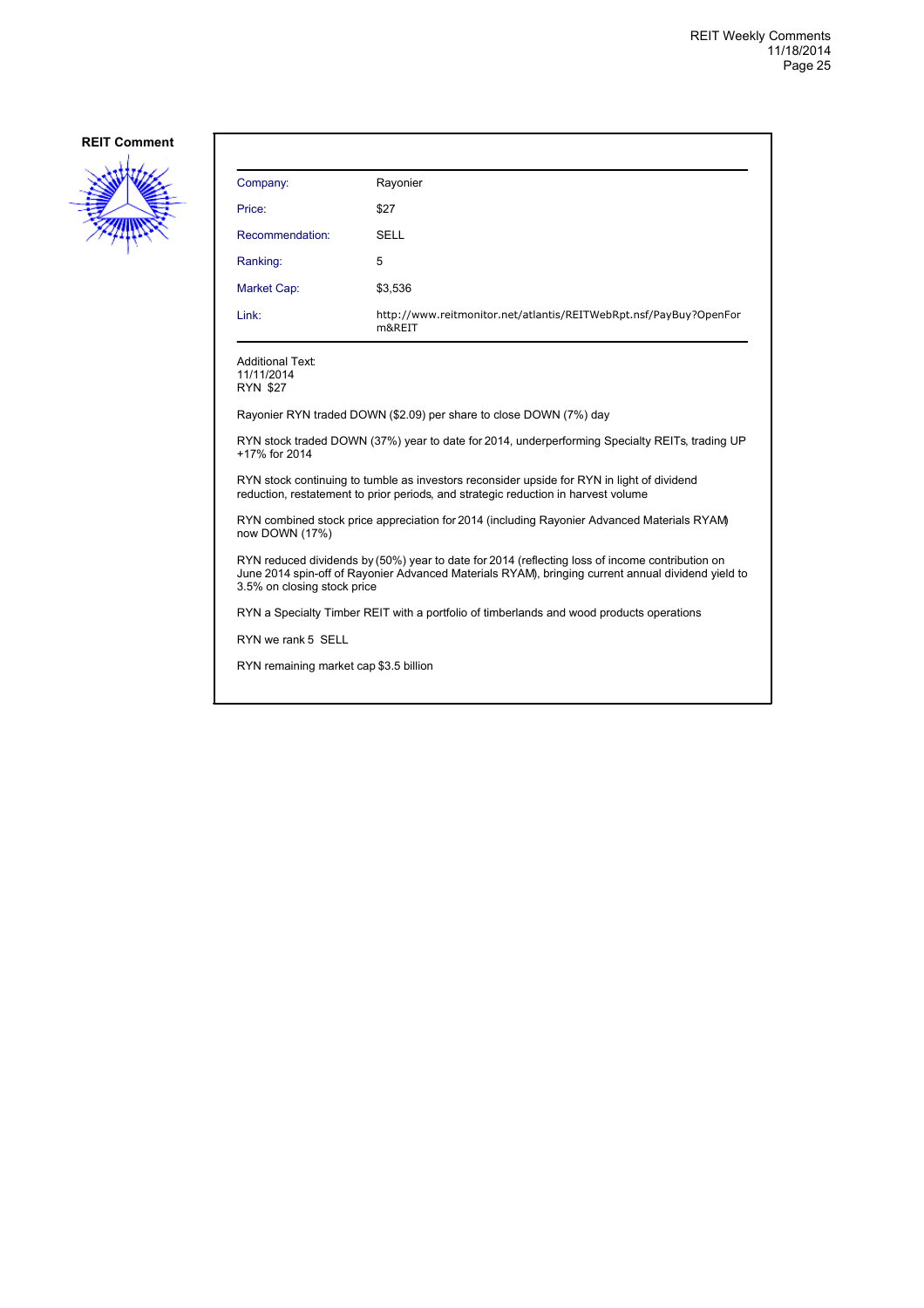

| Company:                                                   | Equinix                                                                                                                                                        |
|------------------------------------------------------------|----------------------------------------------------------------------------------------------------------------------------------------------------------------|
| Price:                                                     | \$222                                                                                                                                                          |
| Recommendation:                                            | <b>BUY</b>                                                                                                                                                     |
| Ranking:                                                   | 2                                                                                                                                                              |
| Market Cap:                                                | \$11,477                                                                                                                                                       |
| Link:                                                      | http://www.reitmonitor.net/atlantis/REITWebRpt.nsf/PayBuy?OpenFor<br>m&REIT                                                                                    |
| <b>Additional Text:</b><br>11/11/2014<br><b>EQIX \$222</b> |                                                                                                                                                                |
|                                                            | Equinix EQIX traded UP \$3.97 per share to close UP $+2\%$ day                                                                                                 |
| for 2014                                                   | EQIX stock traded UP +25% year to date for 2014, outperforming Specialty REITs, trading UP +17%                                                                |
| increase cloud presence                                    | EQIX investors seeking growth attracted to Data Center REITs as corporate customers seek to                                                                    |
| EQIX reported AFFO for 3Q 2014 UP +24%                     |                                                                                                                                                                |
|                                                            | EQIX increased guidance for FFO for 2014 to indicate growth UP +11%                                                                                            |
|                                                            | EQIX made transition to free cash flow following completion of aggressive capital expenditure<br>program, enabling conversion to REIT as dividend paying stock |
|                                                            | EQIX to distribute special dividend of \$7.57 per share in stock or cash during November 2014                                                                  |
| EQIX no previous cash dividends distributed                |                                                                                                                                                                |
| global locations                                           | EQIX pending REIT conversion to Specialty Data Center REIT with a portfolio of 75 data centers in                                                              |
| EQIX we rank 2 BUY                                         |                                                                                                                                                                |
| EQIX market cap \$11.5 billion                             |                                                                                                                                                                |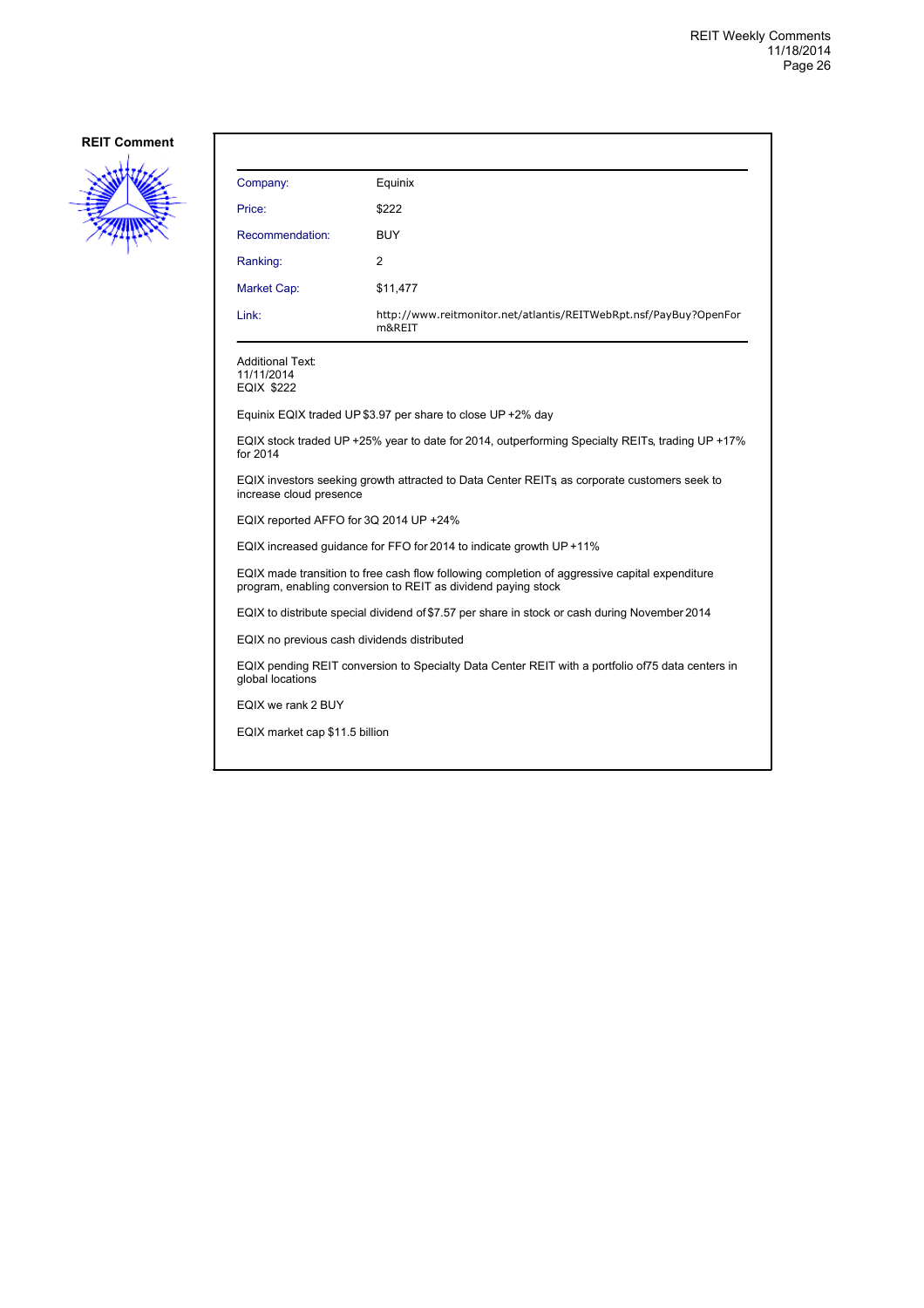

| Company:                                                                                                                                   | <b>Equity Lifestyle Properties</b>                                          |
|--------------------------------------------------------------------------------------------------------------------------------------------|-----------------------------------------------------------------------------|
| Price:                                                                                                                                     | \$49                                                                        |
| Recommendation:                                                                                                                            | <b>HOLD</b>                                                                 |
| Ranking:                                                                                                                                   | 3                                                                           |
| Market Cap:                                                                                                                                | \$4,454                                                                     |
| Link:                                                                                                                                      | http://www.reitmonitor.net/atlantis/REITWebRpt.nsf/PayBuy?OpenFor<br>m&REIT |
| <b>Additional Text:</b><br>11/11/2014<br><b>ELS \$49</b>                                                                                   |                                                                             |
| Equity Lifestyle Properties ELS traded DOWN (\$0.85) per share to close DOWN (2%) day                                                      |                                                                             |
| ELS stock traded UP +34% year to date for 2014, outperforming Residential REITs trading UP +24%<br>for 2014                                |                                                                             |
| ELS seeing higher sales volume of manufactured homes, supporting FFO                                                                       |                                                                             |
| ELS demand for manufactured homes viewed as alternative lifestyle for retirees offering lower<br>monthly rents with flexibility for travel |                                                                             |
| ELS provides current dividend yield of 2.7%                                                                                                |                                                                             |
| ELS a Residential Manufactured Home REIT with a portfolio of manufactured home communities                                                 |                                                                             |
| ELS we rank 3 HOLD                                                                                                                         |                                                                             |
| ELS market cap \$4.5 billion                                                                                                               |                                                                             |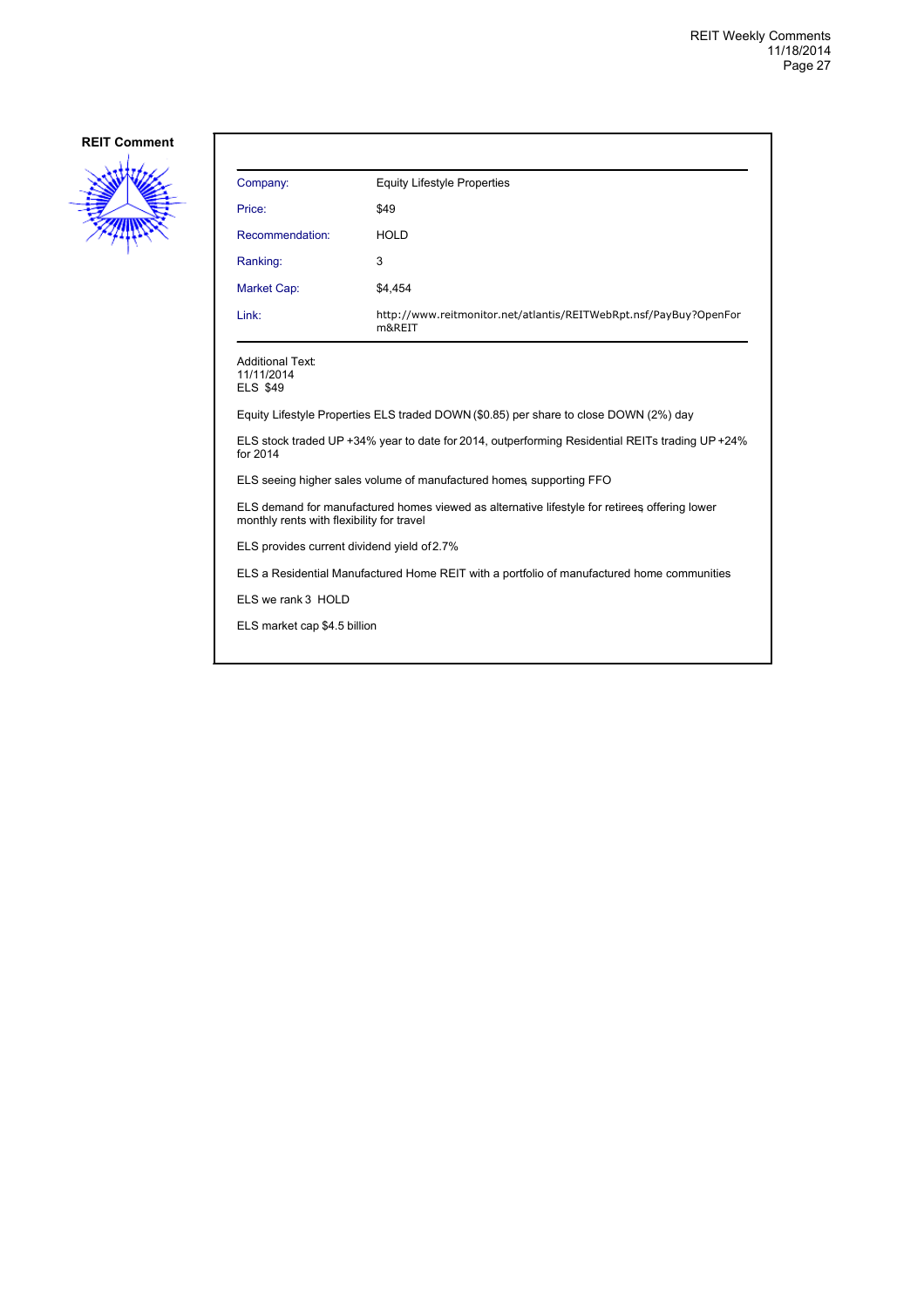

| Company:                                                                                                                                                                                                                                                                   | DuPont Fabros Technology                                                    |  |
|----------------------------------------------------------------------------------------------------------------------------------------------------------------------------------------------------------------------------------------------------------------------------|-----------------------------------------------------------------------------|--|
| Price:                                                                                                                                                                                                                                                                     | \$31                                                                        |  |
| Recommendation:                                                                                                                                                                                                                                                            | <b>BUY</b>                                                                  |  |
| Ranking:                                                                                                                                                                                                                                                                   | 2                                                                           |  |
| <b>Market Cap:</b>                                                                                                                                                                                                                                                         | \$2,560                                                                     |  |
| Link:                                                                                                                                                                                                                                                                      | http://www.reitmonitor.net/atlantis/REITWebRpt.nsf/PayBuy?OpenFor<br>m&REIT |  |
| <b>Additional Text:</b><br>11/11/2014<br><b>DFT \$31</b>                                                                                                                                                                                                                   |                                                                             |  |
|                                                                                                                                                                                                                                                                            | DuPont Fabros Technology DFT traded UP\$0.29 per share to close UP +1% day  |  |
| DFT stock traded UP +27% year to date for 2014, outperforming Specialty REITs, trading UP +17%<br>for 2014                                                                                                                                                                 |                                                                             |  |
| DFT stock at new all time high, reflecting investor enthusiasm for dynamic growth offered by Data<br>Center REITs                                                                                                                                                          |                                                                             |  |
| DFT guidance for FFO for 2014 increased to indicate growth UP+24%                                                                                                                                                                                                          |                                                                             |  |
| DFT investing \$450 million in total development pipeline to add 82.6 MW in expansion data centers,<br>representing 34% portfolio capacity increment over next4 years                                                                                                      |                                                                             |  |
| DFT tenants include the largest Internet websites and online service providers including Facebook<br>FB, Google GOOGL, Microsoft MSFT and Yahoo! YHOO, as well as managed hosting services such<br>as Rackspace RAX and AboveNet (providing Amazon AMZN cloud web service) |                                                                             |  |
| DFT now providing current annual dividend yield of4.5%                                                                                                                                                                                                                     |                                                                             |  |
| DFT a Data Center REIT with a portfolio of wholesale data centers leased to key Internet portals and<br>service providers                                                                                                                                                  |                                                                             |  |

DFT we rank 2 BUY

DFT market cap \$2.6 billion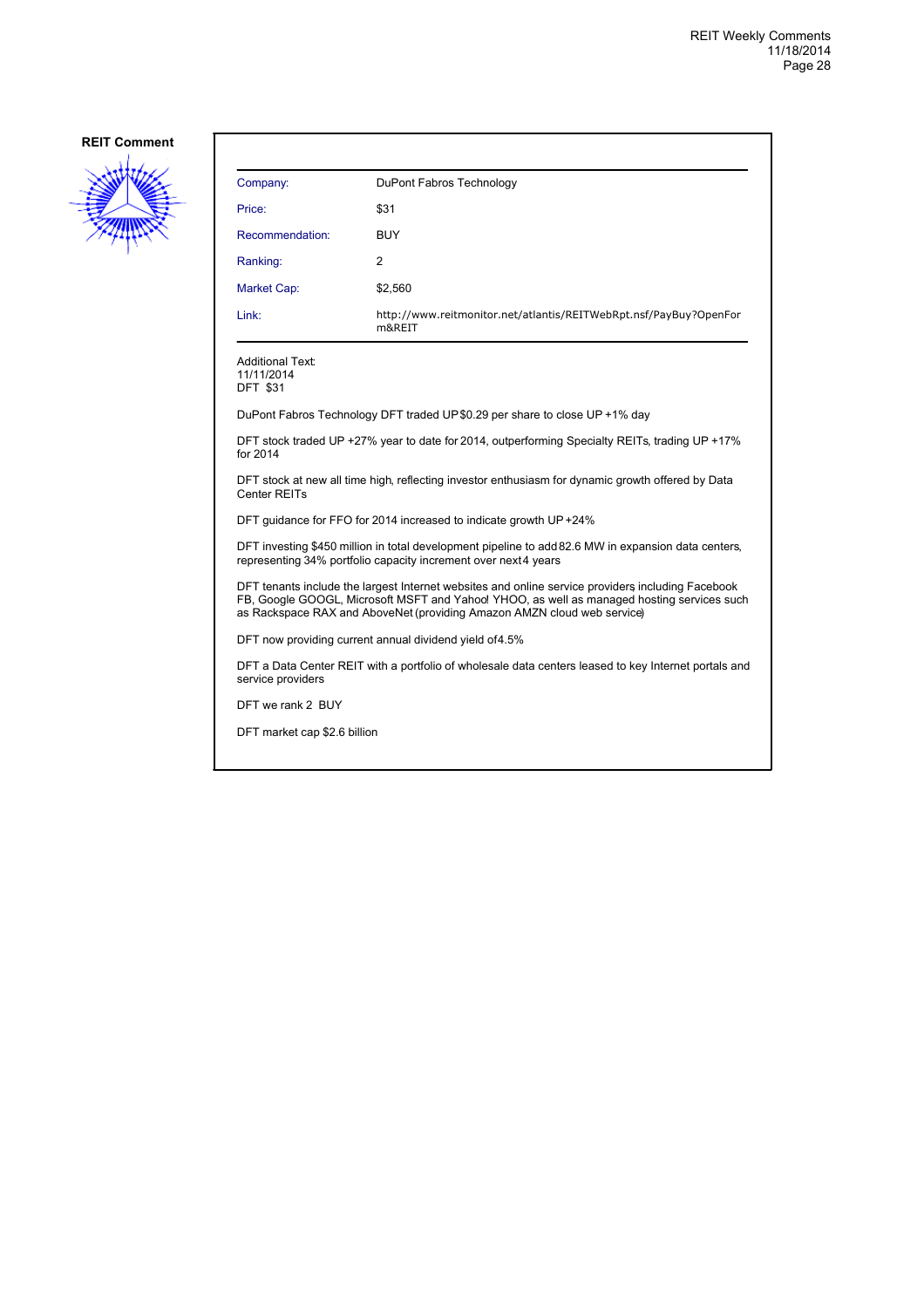

| Company:                                                                                                                                                                                         | <b>General Growth Properties</b>                                            |
|--------------------------------------------------------------------------------------------------------------------------------------------------------------------------------------------------|-----------------------------------------------------------------------------|
| Price:                                                                                                                                                                                           | \$26                                                                        |
| Recommendation:                                                                                                                                                                                  | <b>BUY</b>                                                                  |
| Ranking:                                                                                                                                                                                         | 2                                                                           |
| <b>Market Cap:</b>                                                                                                                                                                               | \$24,244                                                                    |
| Link:                                                                                                                                                                                            | http://www.reitmonitor.net/atlantis/REITWebRpt.nsf/PayBuy?OpenFor<br>m&RFIT |
| Additional Text:<br>11/12/2014<br>GGP \$26                                                                                                                                                       |                                                                             |
| General Growth Properties GGP disappointment over soft sales reported by key tenant Mac's M<br>should be offset by management optimism for Holiday 2014 sales                                    |                                                                             |
| GGP report from Macy's M showed comp sales DOWN (0.7%) for 3Q 2014, with strongest markets<br>in the southern US                                                                                 |                                                                             |
| GGP "omni-channel" activity gaining share of total sales for Macy's M, with consumers making<br>purchases online from PCs, smartphones and tablets, with delivery scheduled at in-store location |                                                                             |
| GGP management of Macy's M noted that positive employment trends and growth in consumer<br>income should signal higher sales for Holiday 2014                                                    |                                                                             |
| GGP key tenant Macy's represents only 2% of total rents for GGP                                                                                                                                  |                                                                             |
| GGP recently increased guidance for FFO for 2014 to indicate growth UP +13%-+15%                                                                                                                 |                                                                             |
| GGP provides current yield of 2.5%                                                                                                                                                               |                                                                             |
| GGP a Retail REIT with a portfolio of regional malls                                                                                                                                             |                                                                             |
| GGP we rank 2 BUY                                                                                                                                                                                |                                                                             |
| GGP market cap \$24.2 billion                                                                                                                                                                    |                                                                             |
| GGP an S&P 500 Index REIT                                                                                                                                                                        |                                                                             |
|                                                                                                                                                                                                  |                                                                             |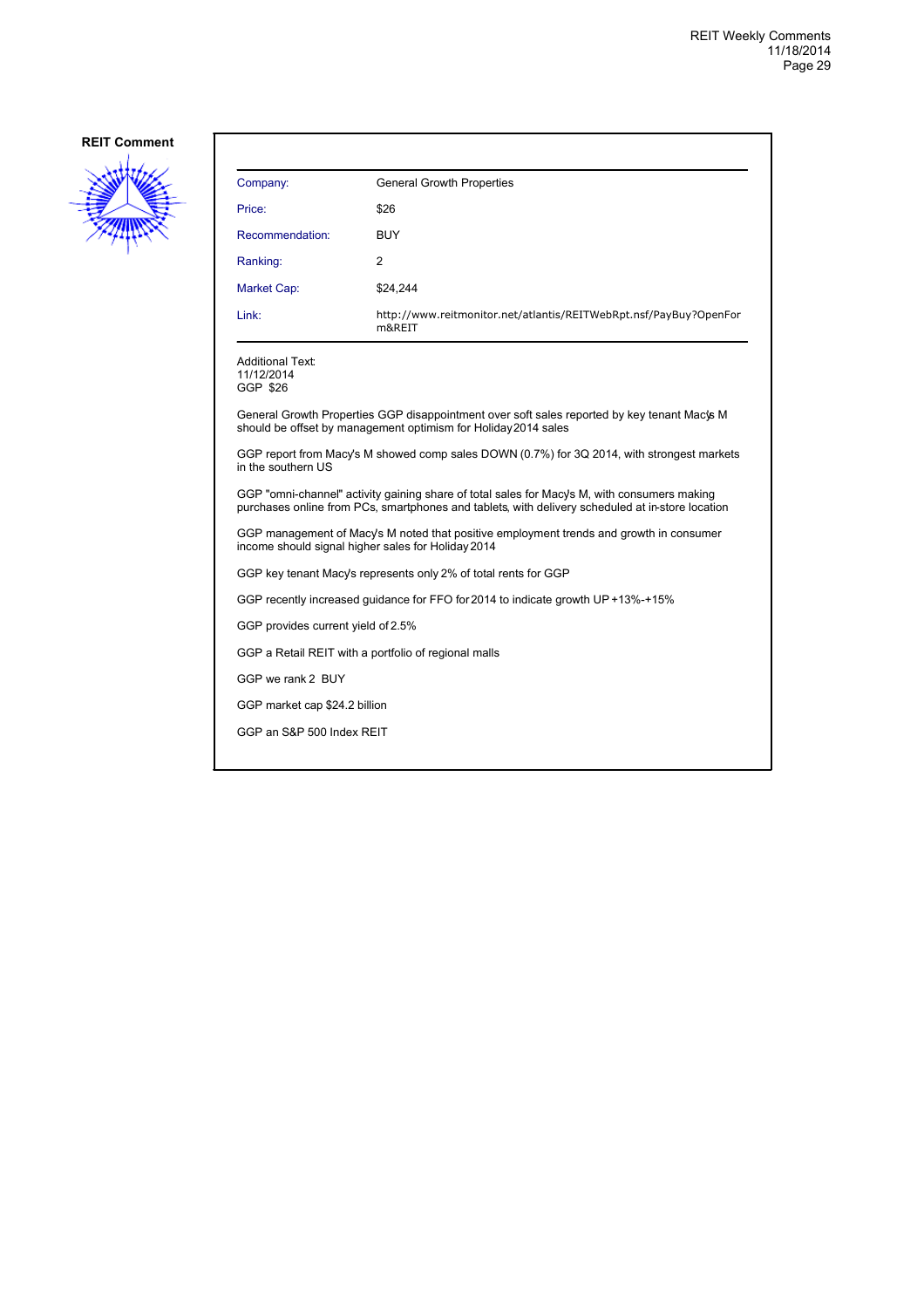

| Annaly Capital Management                                                   |
|-----------------------------------------------------------------------------|
| \$11                                                                        |
| <b>BUY</b>                                                                  |
| 1                                                                           |
| \$10,709                                                                    |
| http://www.reitmonitor.net/atlantis/REITWebRpt.nsf/PayBuy?OpenFor<br>m&REIT |
|                                                                             |

Additional Text: 11/12/2014

NLY \$11

Annaly Capital Management NLY mortgage application volume decline continues through latest week

NLY report from MBA (Mortgage Bankers Association) found mortgage applications decreased DOWN (0.9%) for week ended November 7, 2014 from previous week

NLY mortgage applications for refinance decreased DOWN (2%), while mortgage applications for home purchase increased UP +1%

NLY mortgage applications for home purchase decreased DOWN (11%) from previous year

NLY mortgage refinance applications represented 63% of total mortgage application volume last week, DOWN (2%) from the previous week

NLY report from MBA (Mortgage Bankers Association) found average interest rate on 30 year fixed rate conforming mortgage increased UP +0.02% to 4.19%

NLY Financial Mortgage REITs benefit from mortgage application volume, providing opportunities for portfolio repositioning

NLY stock price supported by current annual dividend yield of 10.6%, near the midpoint of the range for Financial Mortgage REITs

NLY a Financial Mortgage REIT with a portfolio of agency guaranteed Residential MBS

NLY we rank 1 BUY

NLY market cap \$10.7 billion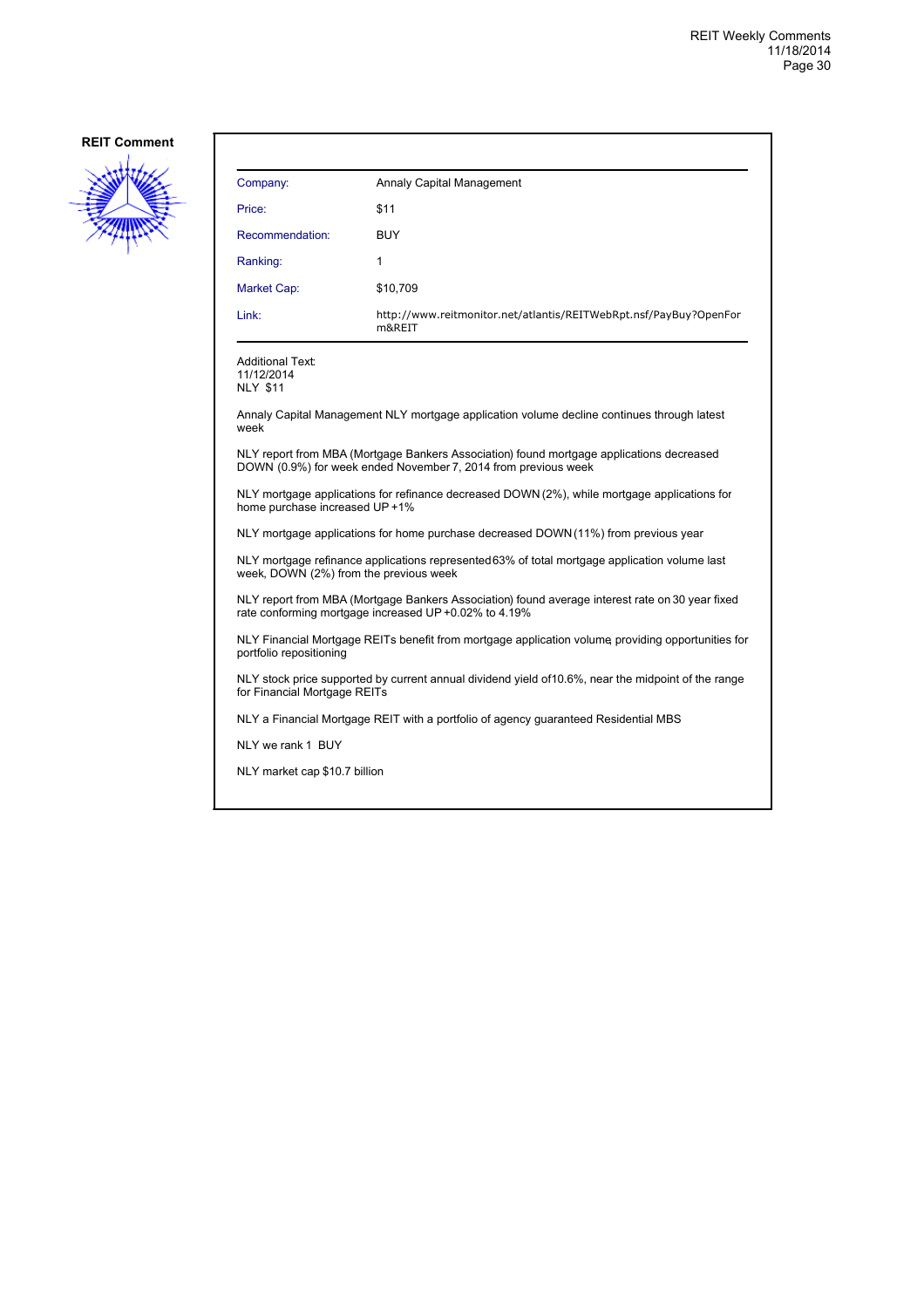

| Company:                                                                                                                                                                                                                                                                                                                                        | Ventas                                                                                                                                                                                                 |
|-------------------------------------------------------------------------------------------------------------------------------------------------------------------------------------------------------------------------------------------------------------------------------------------------------------------------------------------------|--------------------------------------------------------------------------------------------------------------------------------------------------------------------------------------------------------|
| Price:                                                                                                                                                                                                                                                                                                                                          | \$69                                                                                                                                                                                                   |
| Recommendation:                                                                                                                                                                                                                                                                                                                                 | <b>BUY</b>                                                                                                                                                                                             |
| Ranking:                                                                                                                                                                                                                                                                                                                                        | 2                                                                                                                                                                                                      |
| Market Cap:                                                                                                                                                                                                                                                                                                                                     | \$20,222                                                                                                                                                                                               |
| Link:                                                                                                                                                                                                                                                                                                                                           | http://www.reitmonitor.net/atlantis/REITWebRpt.nsf/PayBuy?OpenFor<br>m&REIT                                                                                                                            |
| <b>Additional Text:</b><br>11/12/2014<br><b>VTR \$69</b>                                                                                                                                                                                                                                                                                        |                                                                                                                                                                                                        |
|                                                                                                                                                                                                                                                                                                                                                 | Ventas VTR renewed challenges to Affordable Care Act unlikely to roll back the gain in Medicaic<br>patient volume, although individual enrollment may be below expectations                            |
| VTR Supreme Court has agreed to review the subsidies offered through Healthcare.gov, with<br>potential rollback of subsidies impacting individual health insurance decisions                                                                                                                                                                    |                                                                                                                                                                                                        |
| insurance companies                                                                                                                                                                                                                                                                                                                             | VTR if subsidies are rolled back, individuals would face sudden cost increases that could force<br>disenrollment, with providers potentially at risk for past procedures still unpaid by participating |
| VTR narrow margin of Republican control in Senate may prevent reconsideration of Affordable Care<br>Act individual mandate, although delay of implementation may be enacted                                                                                                                                                                     |                                                                                                                                                                                                        |
| VTR HHS (US Department of Health and Human Services) now predicting lower individual<br>enrollment for 2015, in range of 9.0-9.5 million people, DOWN (27%)-(30%) below previous<br>projections of 13 million from CBO (Congressional Budget Office), although still showing growth from<br>current individual enrollment of 7.1 million people |                                                                                                                                                                                                        |
| VTR tenants of Health Care REITs benefit from Affordable Care Act through expansion of insurec<br>population, driving higher demand for health care services                                                                                                                                                                                    |                                                                                                                                                                                                        |
| VTR reported strong results for 3Q 2014, with normalized FFO UP +8%                                                                                                                                                                                                                                                                             |                                                                                                                                                                                                        |
| VTR latest guidance for FFO for 2014 indicates growth UP +7%-+8%                                                                                                                                                                                                                                                                                |                                                                                                                                                                                                        |
| VTR provides current annual dividend yield of 4.2%                                                                                                                                                                                                                                                                                              |                                                                                                                                                                                                        |
| VTR a Health Care REIT with a diverse portfolio of health care properties                                                                                                                                                                                                                                                                       |                                                                                                                                                                                                        |
| VTR we rank 2 BUY                                                                                                                                                                                                                                                                                                                               |                                                                                                                                                                                                        |
| VTR market cap \$20.2 billion                                                                                                                                                                                                                                                                                                                   |                                                                                                                                                                                                        |
| VTR an S&P 500 Index REIT                                                                                                                                                                                                                                                                                                                       |                                                                                                                                                                                                        |
|                                                                                                                                                                                                                                                                                                                                                 |                                                                                                                                                                                                        |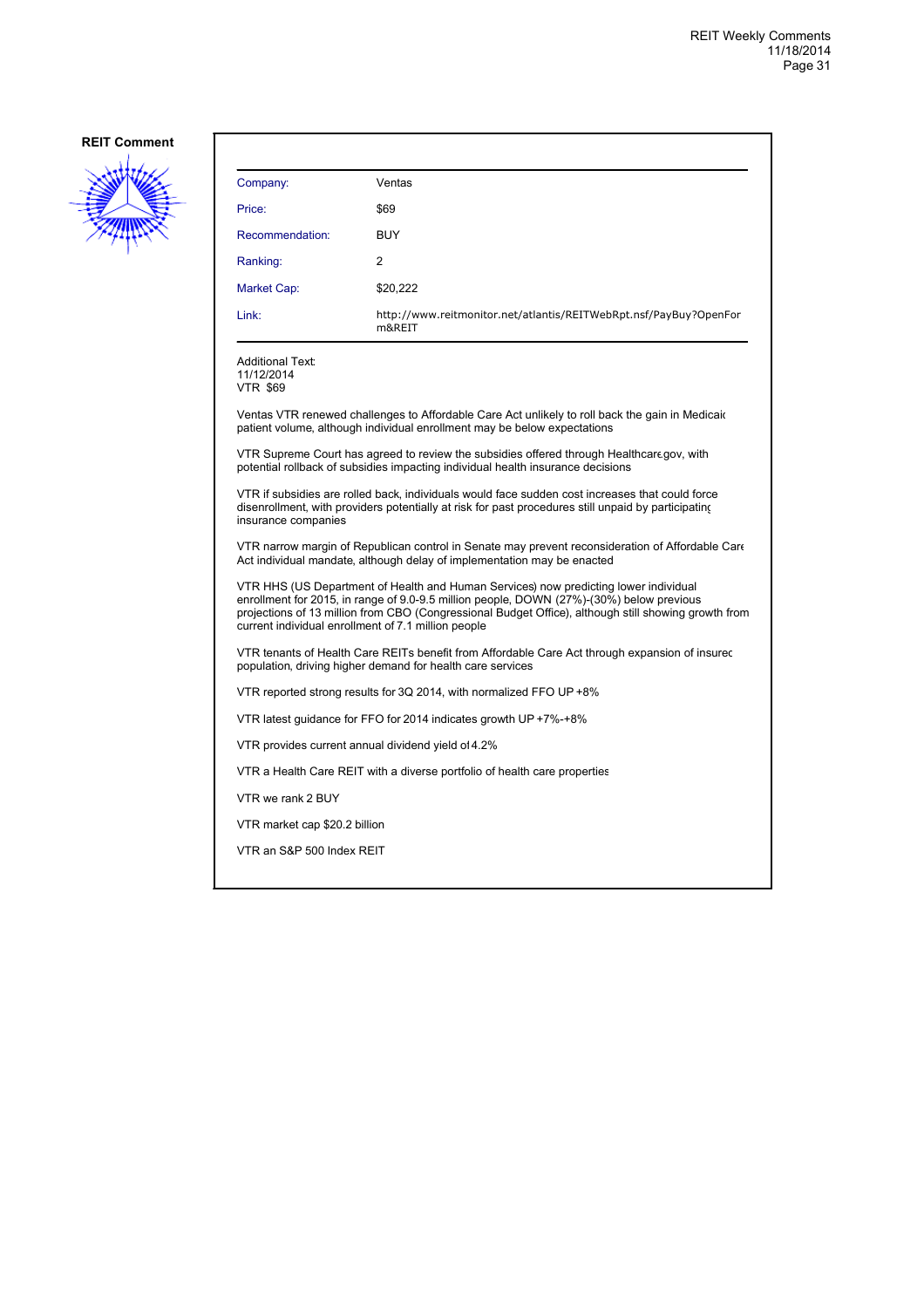

| Company:        | <b>Ashford Hospitality Trust</b>                                            |
|-----------------|-----------------------------------------------------------------------------|
| Price:          | \$11                                                                        |
| Recommendation: | <b>BUY</b>                                                                  |
| Ranking:        | $\overline{2}$                                                              |
| Market Cap:     | \$1,229                                                                     |
| Link:           | http://www.reitmonitor.net/atlantis/REITWebRpt.nsf/PayBuy?OpenFor<br>m&REIT |

Additional Text: 11/12/2014

AHT \$11

Ashford Hospitality Trust AHT announced completion of spin-off distribution of Ashford Inc management company

AHT shareholders to receive 1 share of Ashford Inc for 87 shares of AHT, in transaction to be accounted for as taxable distribution

AHT 70% of shares of Ashford Inc to be held by AHT shareholders and 30% to be held by AHT

AHT common stock of Ashford Inc to trade on NYSE under ticker [AINC]

AHT Ashford Inc. will be an independent asset management company witl 20 year advisory agreements in place to advise Ashford Hospitality Trust AHT and Ashford Hospitality Prime AHP

AHT annual advisory and incentive fees to be determined by total enterprise value of Ashford Hospitality Prime AHP and Ashford Hospitality Trust AHT and by total shareholder return of Ashford entities compared to peers

AHT no guidance provided for FFO for 2014

AHT provides current dividend yield of 4.3%

AHT a Hotel REIT

AHT we rank 2 BUY

AHT market cap \$1.2 billion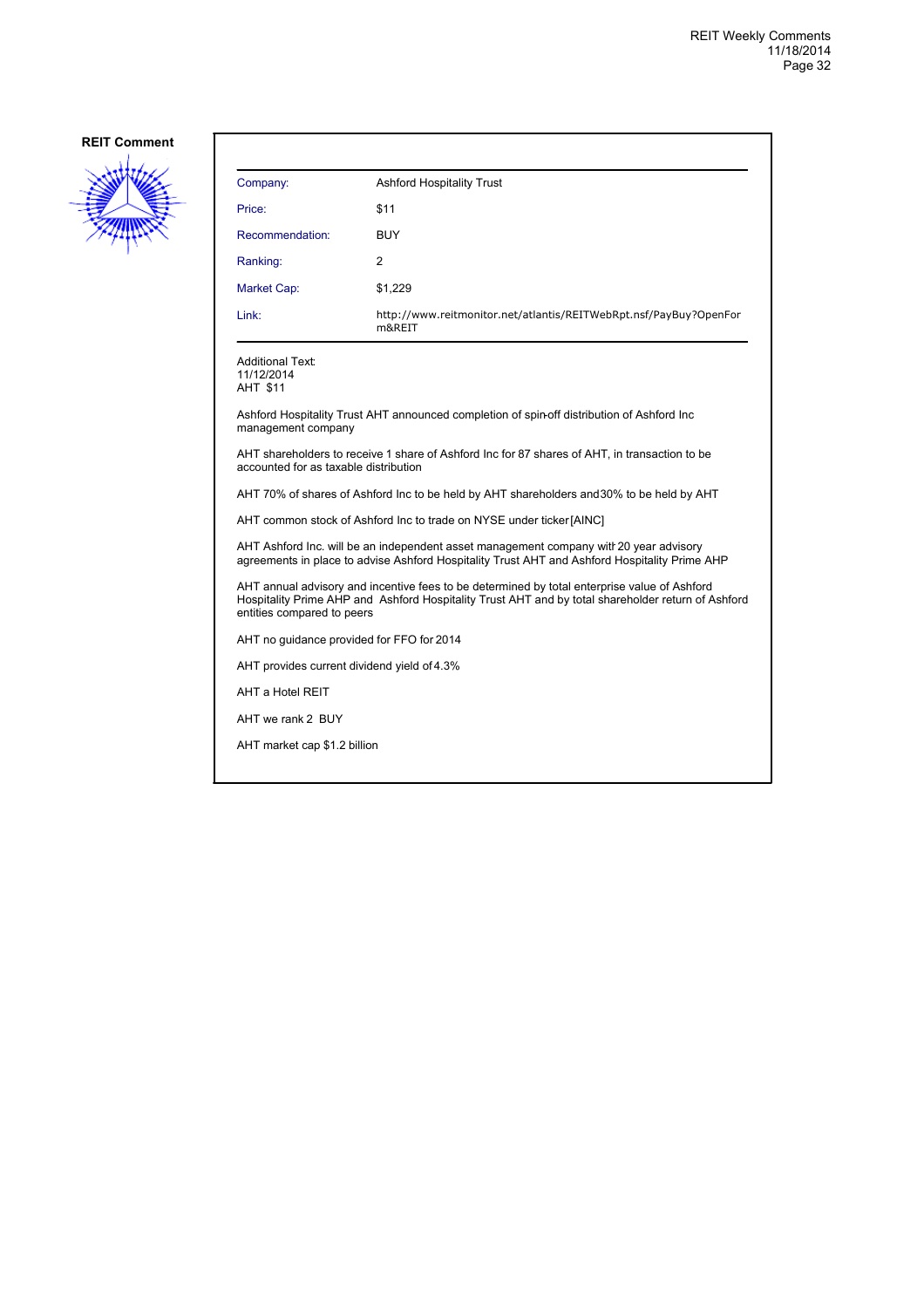

| Company:                                                                                                                                                                                                                     | <b>Camden Property Trust</b>                                                |
|------------------------------------------------------------------------------------------------------------------------------------------------------------------------------------------------------------------------------|-----------------------------------------------------------------------------|
| Price:                                                                                                                                                                                                                       | \$76                                                                        |
| Recommendation:                                                                                                                                                                                                              | <b>BUY</b>                                                                  |
| Ranking:                                                                                                                                                                                                                     | 2                                                                           |
| Market Cap:                                                                                                                                                                                                                  | \$6,861                                                                     |
| Link:                                                                                                                                                                                                                        | http://www.reitmonitor.net/atlantis/REITWebRpt.nsf/PayBuy?OpenFor<br>m&REIT |
| Additional Text:<br>11/12/2014<br>CPT \$76                                                                                                                                                                                   |                                                                             |
|                                                                                                                                                                                                                              | Camden Property Trust CPT 3Q 2014 FFO \$1.09 v \$1.04 UP +5%                |
| CPT 3Q 2014 EBITDA \$120 million UP +2%                                                                                                                                                                                      |                                                                             |
| CPT increased low end of quidance range 2014 FFO \$4.27-\$4.31 v \$4.03 UP +6%-+7%<br>CPT previous quidance range 2014 FFO \$4.10-\$4.30 per share<br>CPT guidance range 2014 FFO assumes same property NOI UP +4.75%-+5.05% |                                                                             |
| CPT new guidance 4Q 2014 FFO \$1.08-\$1.12 v \$1.08 FLAT-UP +4%                                                                                                                                                              |                                                                             |
| CPT 3Q 2014 same property NOI UP +4.1%<br>CPT 3Q 2014 same property occupancy 96.1% UP +0.8%<br>CPT 3Q 2014 same property average monthly rent\$1,205 UP +3.8%                                                               |                                                                             |
| CPT year to date 2014 acquisitions \$63 million<br>CPT target 2014 acquisitions \$50-\$150 million                                                                                                                           |                                                                             |
| CPT year to date 2014 dispositions \$66 million, all from joint venture funds<br>CPT target 2014 dispositions \$250-\$350 million                                                                                            |                                                                             |
| CPT investing \$1.0 billion to develop 13 new apartment communities, for total portfolio capacity<br>increment of 7%<br>CPT sees long term development potential of \$684 million for additional owned properties            |                                                                             |
| CPT portfolio concentration includes 16% of apartments located in DC metropolitan area and 10% in<br>Houston                                                                                                                 |                                                                             |
| CPT stock price supported by current annual dividend yield of 3.6%                                                                                                                                                           |                                                                             |
| CPT a Residential REIT with a diverse portfolio of apartment communities                                                                                                                                                     |                                                                             |
| CPT we rank 2 BUY                                                                                                                                                                                                            |                                                                             |
| CPT market cap \$6.9 billion                                                                                                                                                                                                 |                                                                             |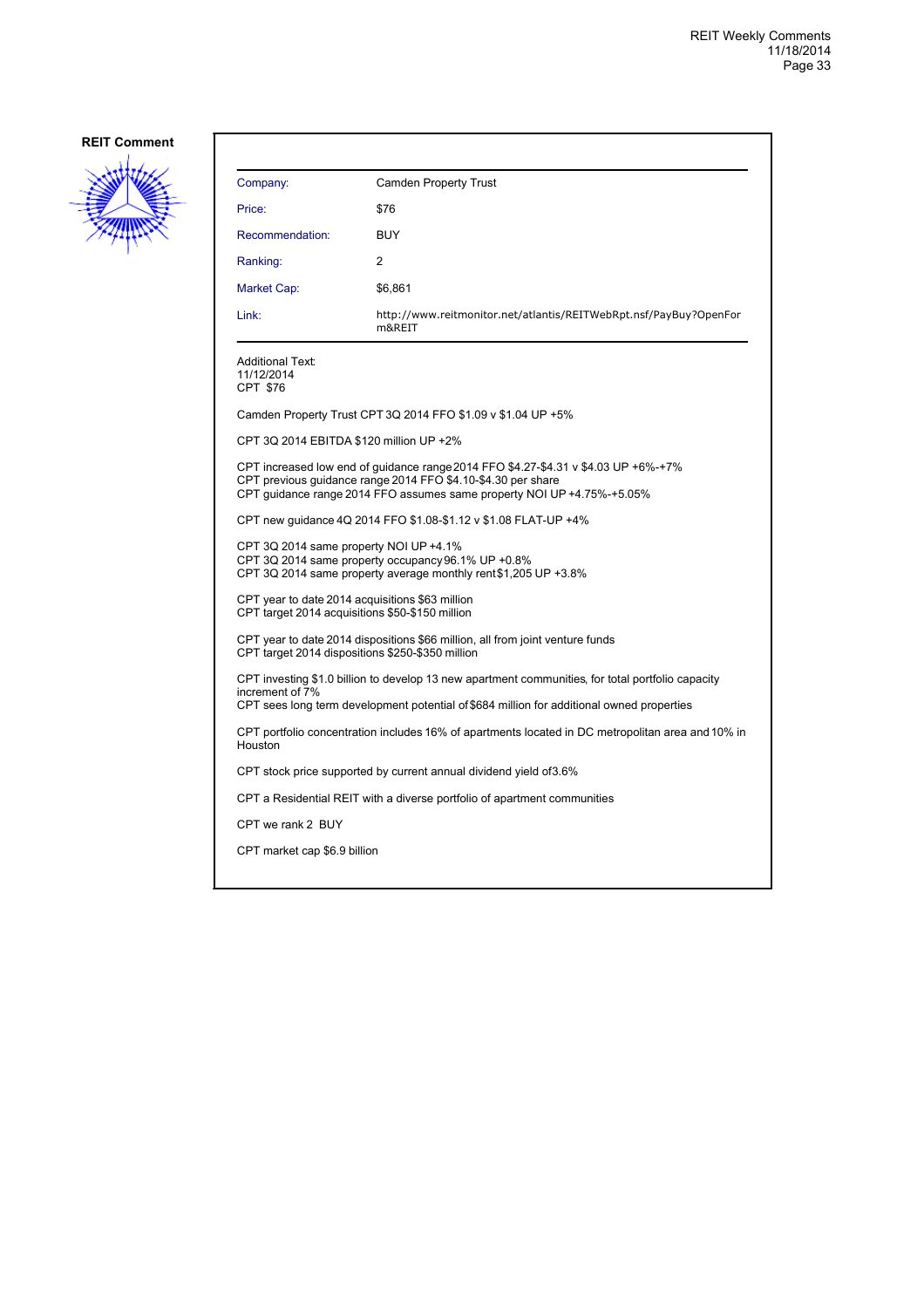

| Company:                                                                                                                                                                                                                                                                 | <b>Highwoods Properties</b>                                                 |
|--------------------------------------------------------------------------------------------------------------------------------------------------------------------------------------------------------------------------------------------------------------------------|-----------------------------------------------------------------------------|
| Price:                                                                                                                                                                                                                                                                   | \$43                                                                        |
| Recommendation:                                                                                                                                                                                                                                                          | <b>HOLD</b>                                                                 |
| Ranking:                                                                                                                                                                                                                                                                 | 3                                                                           |
| Market Cap:                                                                                                                                                                                                                                                              | \$3,983                                                                     |
| Link:                                                                                                                                                                                                                                                                    | http://www.reitmonitor.net/atlantis/REITWebRpt.nsf/PayBuy?OpenFor<br>m&REIT |
| <b>Additional Text:</b><br>11/12/2014<br><b>HIW \$43</b>                                                                                                                                                                                                                 |                                                                             |
| Highwoods Properties HIW 3Q 2014 FFO \$0.71 (adjusted) v \$0.71 (adjusted) FLAT<br>HIW 3Q 2014 FFO (adjusted) excludes net charges of (\$0.01) per share relating to acquisition cost<br>and debt extinguishment                                                         |                                                                             |
| HIW narrowed quidance range 2014 FFO \$2.89-\$2.91 (adjusted) v \$2.84 (adjusted) UP +2%<br>HIW previous quidance range 2014 FFO \$2.88-\$2.94 per share<br>HIW quidance range 2014 FFO assumes same property NOI UP +0.5%-+1.5%, with year end<br>occupancy 91.8%-92.5% |                                                                             |
| HIW implied guidance 4Q 2014 FFO \$0.73-\$0.75 v \$0.74 DOWN (1%)-UP +1%                                                                                                                                                                                                 |                                                                             |
| HIW 3Q 2014 same property NOI DOWN (0.4%) on cash basis excluding lease termination fees<br>HIW 3Q 2014 portfolio occupancy 90.6% UP +1.4%                                                                                                                               |                                                                             |
| HIW 3Q 2014 in-place rents for office portfolio UP +3.4%<br>HIW 3Q 2014 cash rents on lease turnover DOWN (4.1%) for office properties<br>HIW 3Q 2014 tenant retention 62%                                                                                               |                                                                             |
| HIW year to date acquisitions \$92 million for 1 property, One Bank of America Plaza in Raleigh<br>HIW 2014 target acquisitions \$300 million                                                                                                                            |                                                                             |
| HIW 2014 year to date dispositions \$155 million                                                                                                                                                                                                                         |                                                                             |
| HIW investing \$349 million in developments to add 4% capacity increment                                                                                                                                                                                                 |                                                                             |
| HIW provides current annual dividend yield of 4.0%                                                                                                                                                                                                                       |                                                                             |
| HIW an Office REIT with a diverse portfolio of office, industrial and retail properties concentrated in<br>southeastern states                                                                                                                                           |                                                                             |
| HIW we rank 3 HOLD                                                                                                                                                                                                                                                       |                                                                             |
| HIW market cap \$4.0 billion                                                                                                                                                                                                                                             |                                                                             |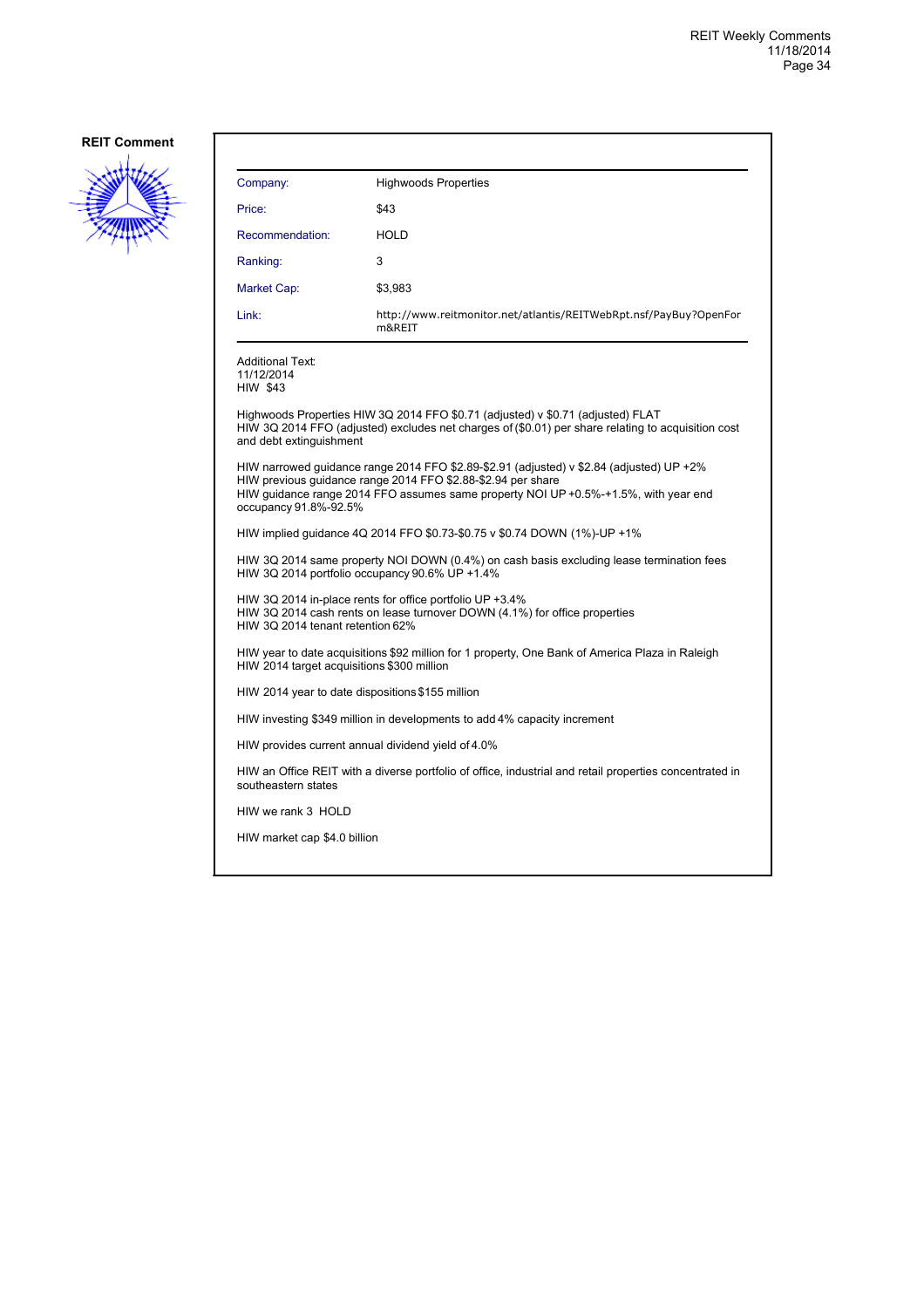

| Company:                                                                                                                                                                                                                               | Home Properties                                                             |  |
|----------------------------------------------------------------------------------------------------------------------------------------------------------------------------------------------------------------------------------------|-----------------------------------------------------------------------------|--|
| Price:                                                                                                                                                                                                                                 | \$64                                                                        |  |
| Recommendation:                                                                                                                                                                                                                        | BUY                                                                         |  |
| Ranking:                                                                                                                                                                                                                               | $\overline{c}$                                                              |  |
| Market Cap:                                                                                                                                                                                                                            | \$4,328                                                                     |  |
| Link:                                                                                                                                                                                                                                  | http://www.reitmonitor.net/atlantis/REITWebRpt.nsf/PayBuy?OpenFor<br>m&REIT |  |
| Additional Text:<br>11/12/2014<br><b>HME \$64</b>                                                                                                                                                                                      |                                                                             |  |
| Home Properties HME 3Q 2014 FFO \$1.16 (adjusted) v \$1.09 UP +6%<br>HME 3Q 2014 FFO (adjusted) excludes net charges of (\$0.03) per share relating to severance<br>expense and strategic decision to divest land held for development |                                                                             |  |
| HME affirmed guidance 2014 FFO \$4.40-\$4.44 (adjusted) v \$4.37 UP +1%-+2%                                                                                                                                                            |                                                                             |  |
| HME affirmed guidance 4Q 2014 FFO \$1.16-\$1.20 v \$1.12 (adjusted) UP +4%-+7%                                                                                                                                                         |                                                                             |  |
| HME 3Q 2014 same property NOI UP +1.9%<br>HME 3Q 2014 portfolio occupancy 95.3% UP +0.4%<br>HME 3Q 2014 average monthly rent \$1,340 UP +2.6%                                                                                          |                                                                             |  |
|                                                                                                                                                                                                                                        | HME 3Q 2014 rents on new leases UP +2.5%, while renewed leases UP +3.6%     |  |
| HME completing development of 2 properties, while divesting land previously held for<br>development                                                                                                                                    |                                                                             |  |
| HME 2014 target acquisitions \$250 million                                                                                                                                                                                             |                                                                             |  |
| HME management decision to exit property developments indicates decision that adequate new<br>supply will enable acquisitions of older properties within HME target criteria                                                           |                                                                             |  |
| HME exposure to DC metropolitan area represents 30% of total rents, expected to be reduced to<br>25% through divestitures                                                                                                              |                                                                             |  |
| HME provides current annual dividend yield of 4.6%                                                                                                                                                                                     |                                                                             |  |
| HME a Residential REIT with a diverse portfolio of apartment communities                                                                                                                                                               |                                                                             |  |
| HME we rank 2 BUY                                                                                                                                                                                                                      |                                                                             |  |
| HME market cap \$4.3 billion                                                                                                                                                                                                           |                                                                             |  |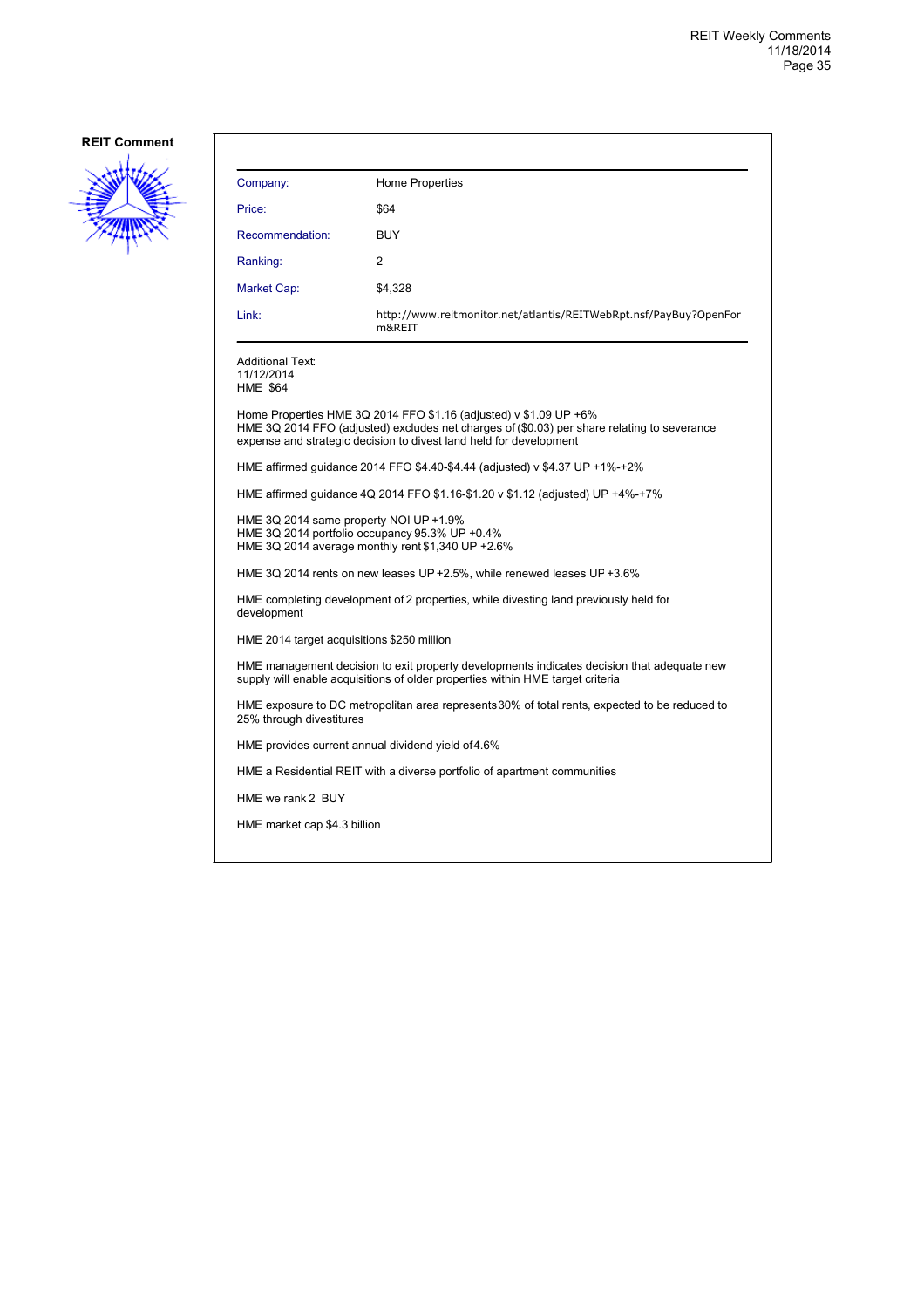

| Company:                                                                                                                                                                    | Crown Castle                                                                                          |  |
|-----------------------------------------------------------------------------------------------------------------------------------------------------------------------------|-------------------------------------------------------------------------------------------------------|--|
| Price:                                                                                                                                                                      | \$81                                                                                                  |  |
| Recommendation:                                                                                                                                                             | <b>BUY</b>                                                                                            |  |
| Ranking:                                                                                                                                                                    | 2                                                                                                     |  |
| Market Cap:                                                                                                                                                                 | \$26,818                                                                                              |  |
| Link:                                                                                                                                                                       | http://www.reitmonitor.net/atlantis/REITWebRpt.nsf/PayBuy?OpenFor<br>m&REIT                           |  |
| <b>Additional Text:</b><br>11/12/2014<br>CCI \$81                                                                                                                           |                                                                                                       |  |
|                                                                                                                                                                             | Crown Castle CCI traded UP \$0.90 per share to close UP +1% day                                       |  |
| CCI stock traded UP +10% year to date for 2014, underperforming Specialty REITs, trading UP<br>+17% for 2014                                                                |                                                                                                       |  |
| CCI stock starting to rally as investors assess impact of higher yield now more than 4.0%, on long<br>term total return for this Cell Tower REIT with large US market share |                                                                                                       |  |
| CCI traded DOWN after issuing disappointing guidance for 2015 same tower revenues, as a result<br>of wireless carrier decommissioning of older technology networks          |                                                                                                       |  |
| CCI projects same tower revenue growth of only4% for 2015, to re-accelerate to 6% from new<br>technology trends by 2016                                                     |                                                                                                       |  |
| CCI also announced dramatic dividend increase, helping to stabilize the stock                                                                                               |                                                                                                       |  |
|                                                                                                                                                                             | CCI increased quarterly dividend distribution by 134%, bringing current annual dividend yield to 4.1% |  |
| CCI a Specialty Cell Tower REIT with a portfolio of wireless and broadcast communications real<br>estate, with towers in US and Australia                                   |                                                                                                       |  |
| CCI we rank 2 BUY                                                                                                                                                           |                                                                                                       |  |
| CCI market cap \$26.8 billion                                                                                                                                               |                                                                                                       |  |
| CCI an S&P 500 Index REIT                                                                                                                                                   |                                                                                                       |  |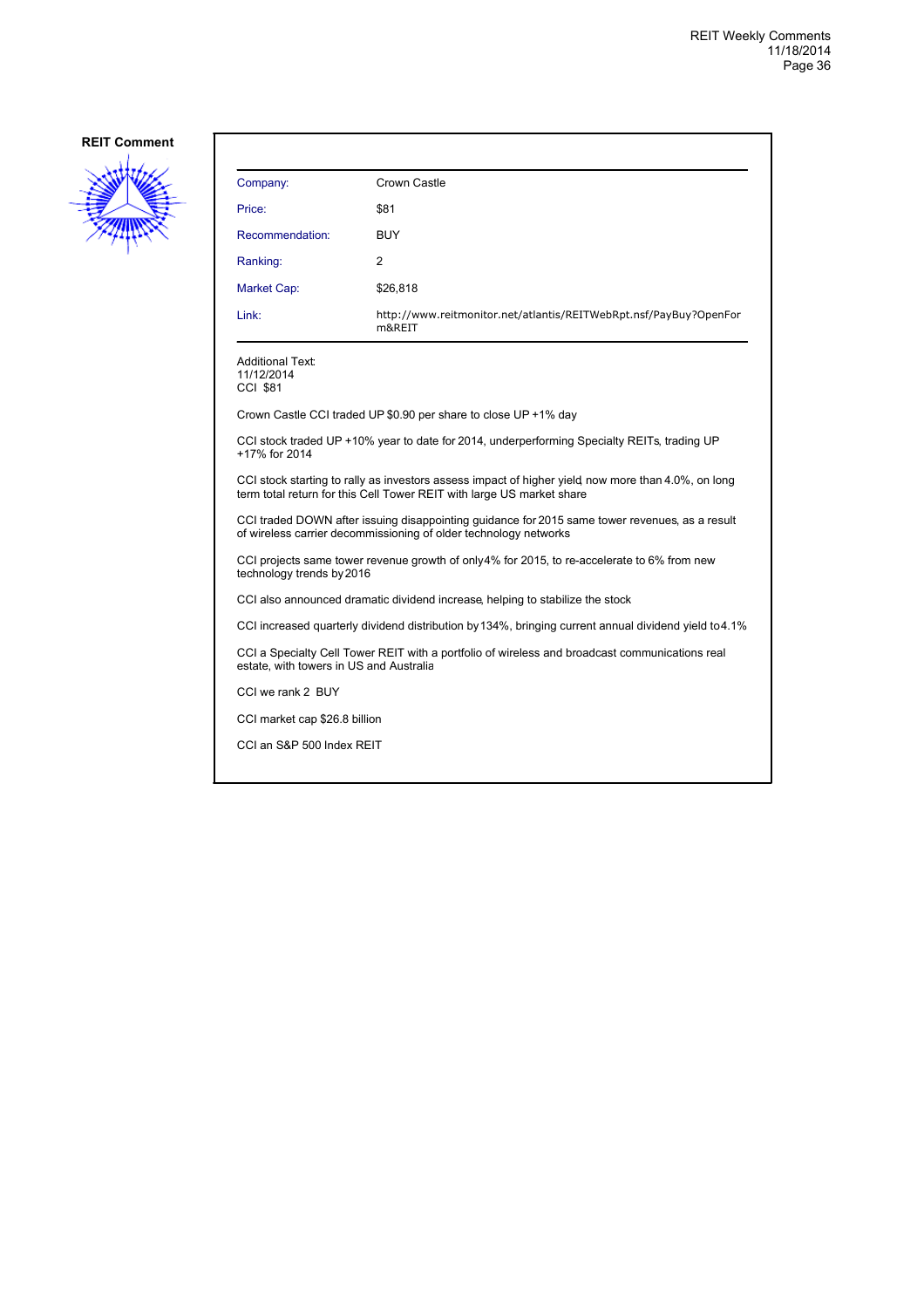

| Company:                                           | SL Green Realty                                                                                  |
|----------------------------------------------------|--------------------------------------------------------------------------------------------------|
| Price:                                             | \$112                                                                                            |
| Recommendation:                                    | SELL                                                                                             |
| Ranking:                                           | 4                                                                                                |
| Market Cap:                                        | \$11,159                                                                                         |
| Link:                                              | http://www.reitmonitor.net/atlantis/REITWebRpt.nsf/PayBuy?OpenFor<br>m&REIT                      |
| <b>Additional Text:</b><br>11/12/2014<br>SLG \$112 |                                                                                                  |
|                                                    | SL Green Realty SLG traded DOWN (\$1.96) per share to close DOWN (2%) day                        |
| 2014                                               | SLG stock traded UP +21% year to date for 2014, outperforming Office REITs, trading UP +18% for  |
| downsizing financial industry tenants              | SLG investors may be concerned over slowing trends for Office REITs, due to exposure to          |
| Trade Center last week                             | SLG New York office properties now subject to increased competition from reopening of World      |
|                                                    | SLG increased quidance for FFO for 2014 to indicate growth UP +16%-+17% for 2014                 |
| properties continue to disappoint                  | SLG seeing good rental rate gains in Manhattan office portfolio on lease renewals while suburban |
| 1.8%                                               | SLG increased divdends more than 50% during 2014, now providing current annual dividend yield of |
|                                                    | SLG an Office REIT with a portfolio of office properties concentrated in NYC                     |
| SLG we rank 4 SELL                                 |                                                                                                  |
| SLG market cap \$11.2 billion                      |                                                                                                  |
|                                                    |                                                                                                  |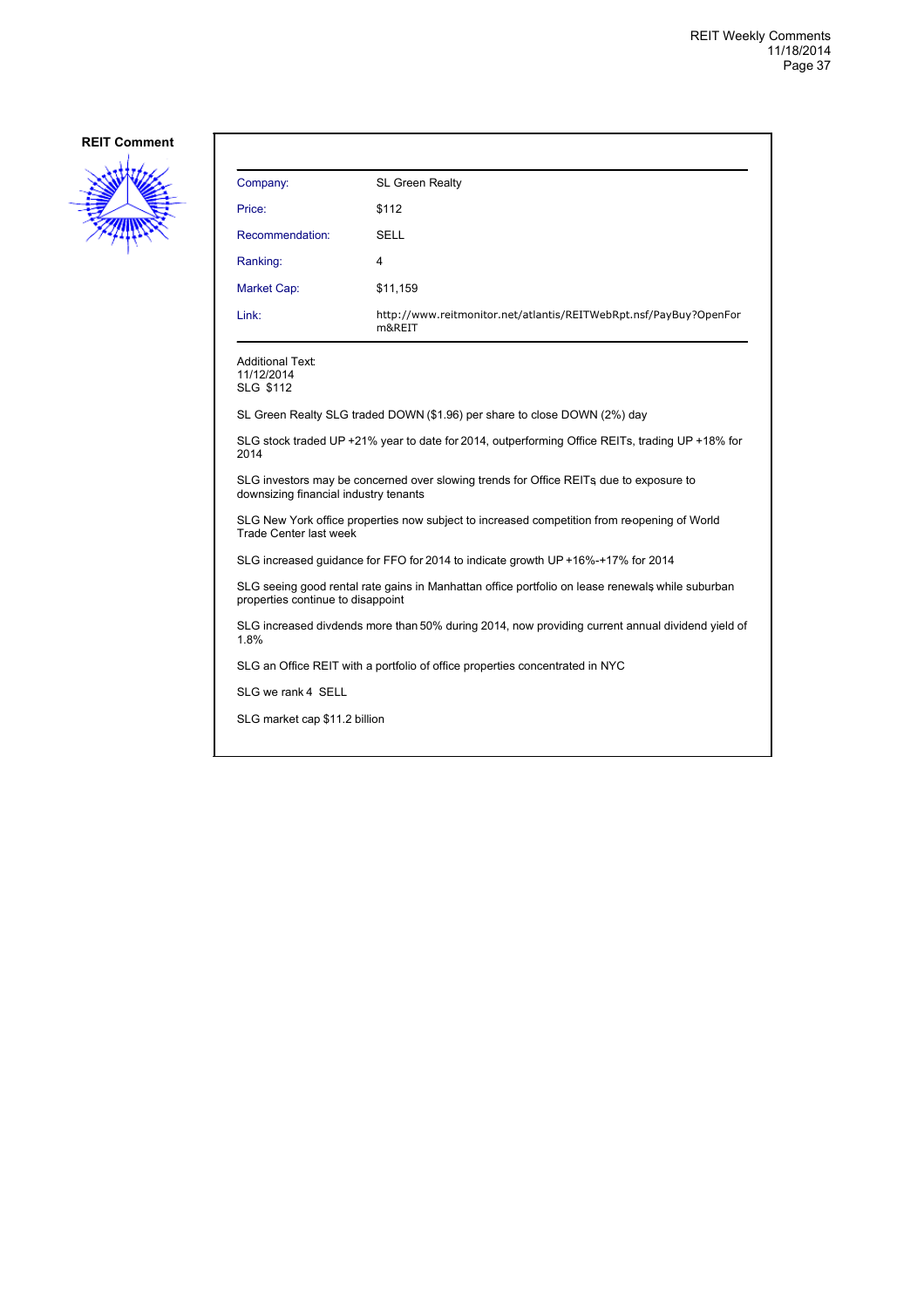

| Company:        | Rouse Properties                                                            |
|-----------------|-----------------------------------------------------------------------------|
| Price:          | \$18                                                                        |
| Recommendation: | <b>BUY</b>                                                                  |
| Ranking:        | 2                                                                           |
| Market Cap:     | \$1,055                                                                     |
| Link:           | http://www.reitmonitor.net/atlantis/REITWebRpt.nsf/PayBuy?OpenFor<br>m&REIT |
|                 |                                                                             |

Additional Text: 11/12/2014 RSE \$18

Rouse Properties RSE traded UP \$0.19 per share to close UP +1% day

RSE stock traded DOWN (18%) year to date for 2014, underperforming Retail REITs, trading UP +15% for 2014

RSE most Retail REITs with regional malls have rallied since Sears Holdings SHLD announcement of plans for sale/leaseback of properties to newly formed REIT

RSE Retail REITs have previously been offered opportunity to add to holdings of Sears anchor stores, but have found Sears unwilling to pay competitive rent on properties long owned by Sears

RSE management comments that store closing decisions by struggling anchor tenants such as JC Penney JCP and Sears Holdings SHLD may provide opportunity for RSE to release anchor space at higher rents, with potential to convert properties to cinemas or other entertainment venues, as well as expansion of mall space for traditional retail leases

RSE recently increased guidance for FFO for 2014 to indicate growth UP +5%-+6%

RSE increased dividends by 31% during 2014, bringing current annual dividend yield to 3.7%

RSE a Retail REIT with a portfolio of smaller regional malls

RSE we rank 2 BUY

RSE market cap \$1.1 billion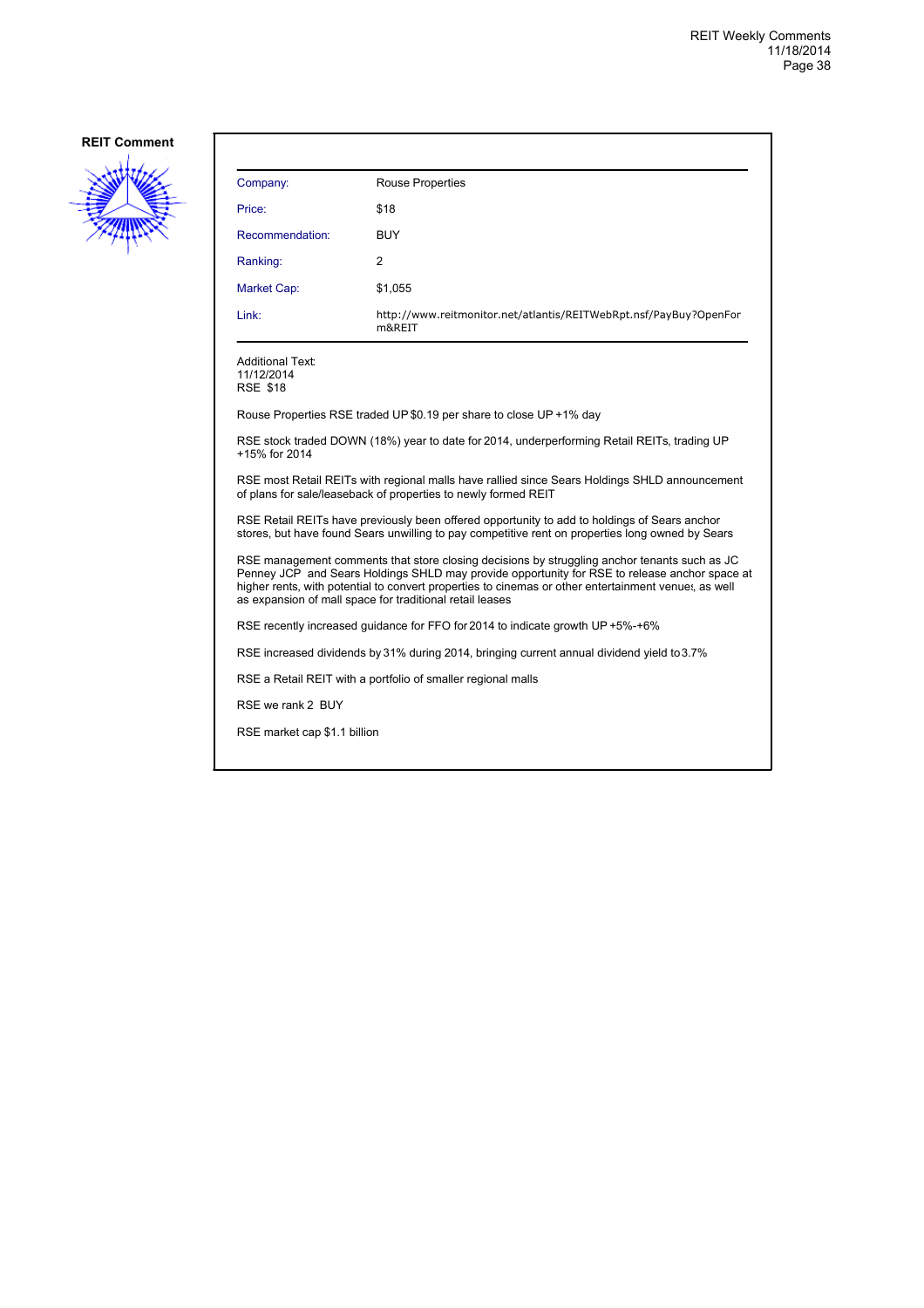

| Company:                                   | Kimco Realty                                                                                                                                                                               |
|--------------------------------------------|--------------------------------------------------------------------------------------------------------------------------------------------------------------------------------------------|
| Price:                                     | \$25                                                                                                                                                                                       |
| Recommendation:                            | <b>BUY</b>                                                                                                                                                                                 |
| Ranking:                                   | 1                                                                                                                                                                                          |
| Market Cap:                                | \$10,168                                                                                                                                                                                   |
| Link:                                      | http://www.reitmonitor.net/atlantis/REITWebRpt.nsf/PayBuy?OpenFor<br>m&REIT                                                                                                                |
| Additional Text:<br>11/13/2014<br>KIM \$25 |                                                                                                                                                                                            |
| 2014 sales                                 | Kimco KIM improved sales trends from Wal-Mart WMT may indicate positive outlook for Holiday                                                                                                |
|                                            | KIM Wal-Mart WMT reported comp store sales growth UP +0.5% for 3Q 2014 ended October 31,<br>2014, representing first comp store growth reported for the past 7 quarters                    |
|                                            | KIM Sam's Club comp store sales UP +0.4% (excluding fuel), while Neighborhood Market showed<br>sales UP +5.5%, as Wal-Mart WMT expands grocery sales with new, smaller formats             |
|                                            | KIM Wal-Mart WMT expects comp store sales UP +0.0%-+1.0% for 4Q 2014                                                                                                                       |
|                                            | KIM key tenant Wal-Mart WMT represents 2.2% of base rent for KIM                                                                                                                           |
|                                            | KIM recently increased low end of quidance range for FFO for 2014 to indicate growth UP+5%-+6%                                                                                             |
|                                            | KIM also increased dividend by 7%, bringing current annual dividend yield to 3.9%                                                                                                          |
|                                            | KIM a Retail REIT with a diverse portfolio of retail properties, including neighborhood and community<br>shopping centers and big box retail, as well as grocery anchored shopping centers |
| KIM we rank 1 BUY                          |                                                                                                                                                                                            |
| KIM market cap \$10.2 billion              |                                                                                                                                                                                            |
| KIM an S&P 500 Index REIT                  |                                                                                                                                                                                            |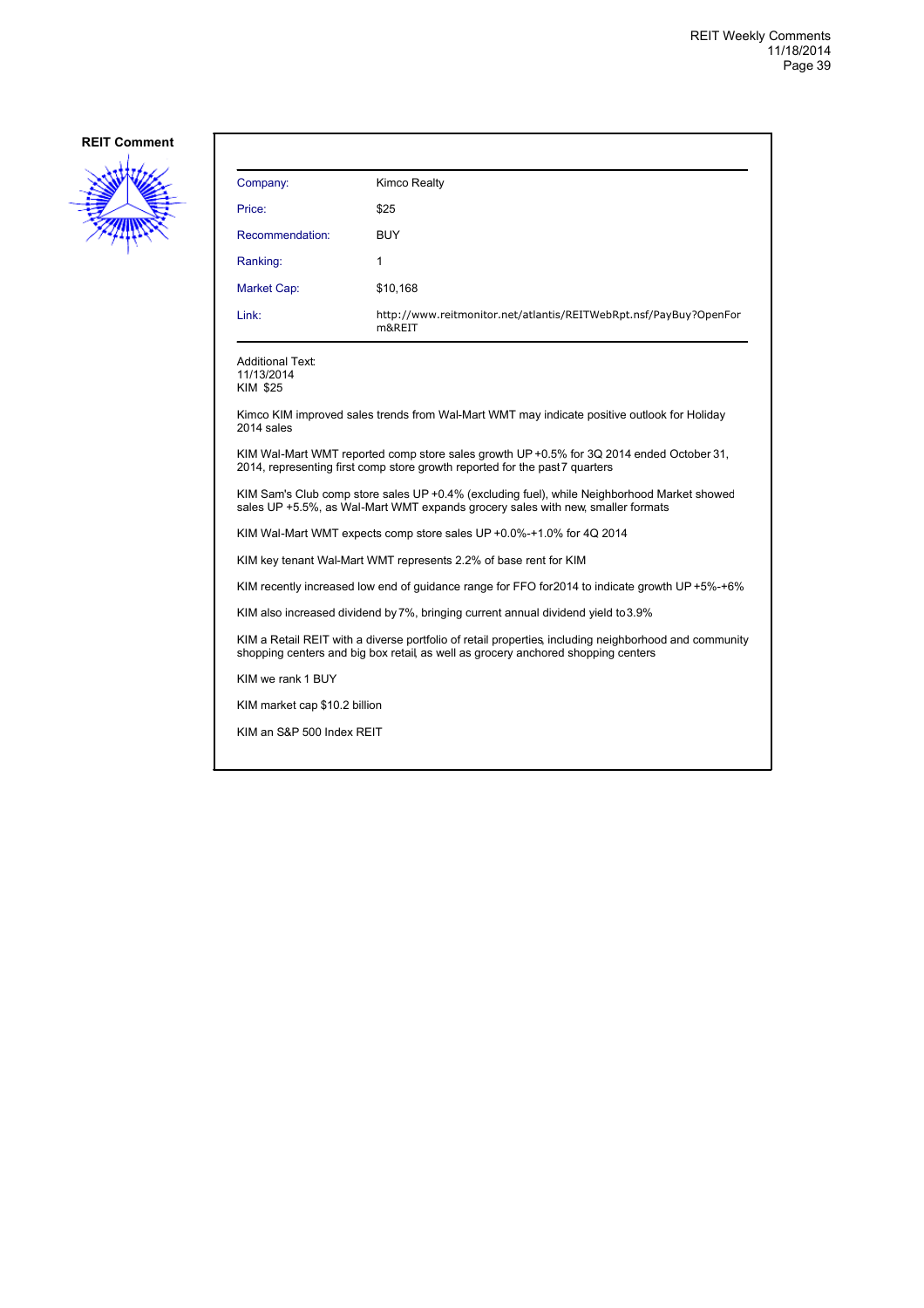

| Company:                                                                                                                                                            | <b>Equity Residential</b>                                                                 |  |
|---------------------------------------------------------------------------------------------------------------------------------------------------------------------|-------------------------------------------------------------------------------------------|--|
| Price:                                                                                                                                                              | \$69                                                                                      |  |
| Recommendation:                                                                                                                                                     | <b>BUY</b>                                                                                |  |
| Ranking:                                                                                                                                                            | 2                                                                                         |  |
| Market Cap:                                                                                                                                                         | \$26,115                                                                                  |  |
| Link:                                                                                                                                                               | http://www.reitmonitor.net/atlantis/REITWebRpt.nsf/PayBuy?OpenFor<br>m&REIT               |  |
| Additional Text:<br>11/13/2014<br>EQR \$69                                                                                                                          |                                                                                           |  |
| anticipated impact on Residential REITs                                                                                                                             | Equity Residential EQR higher new unemployment claims may reflect seasonal trends with no |  |
| EQR Labor Department reported new claims for unemployment increased UP+12,000 to 290,000<br>for week ended November 8, 2014 from unrevised number for previous week |                                                                                           |  |
| EQR more stable 4 week moving average of new unemployment claims also increasec, UP +6,000<br>to 285,000 from unrevised average for previous week                   |                                                                                           |  |
| EQR Residential REITs benefit from positive employment trends, as most new jobs are taken by<br>25-34 year old age group, target market for apartment dwellers      |                                                                                           |  |
| EQR recently increased guidance for FFO for 2014 to indicate growth UP +9%-+10% for 2014                                                                            |                                                                                           |  |
| EQR provides current annual dividend yield of 2.9%                                                                                                                  |                                                                                           |  |
| EQR the largest publicly traded Residential REIT with a diverse portfolio of apartment communities                                                                  |                                                                                           |  |
| EQR we rank 2 BUY                                                                                                                                                   |                                                                                           |  |
| EQR market cap \$26.1 billion                                                                                                                                       |                                                                                           |  |
| EQR an S&P 500 Index REIT                                                                                                                                           |                                                                                           |  |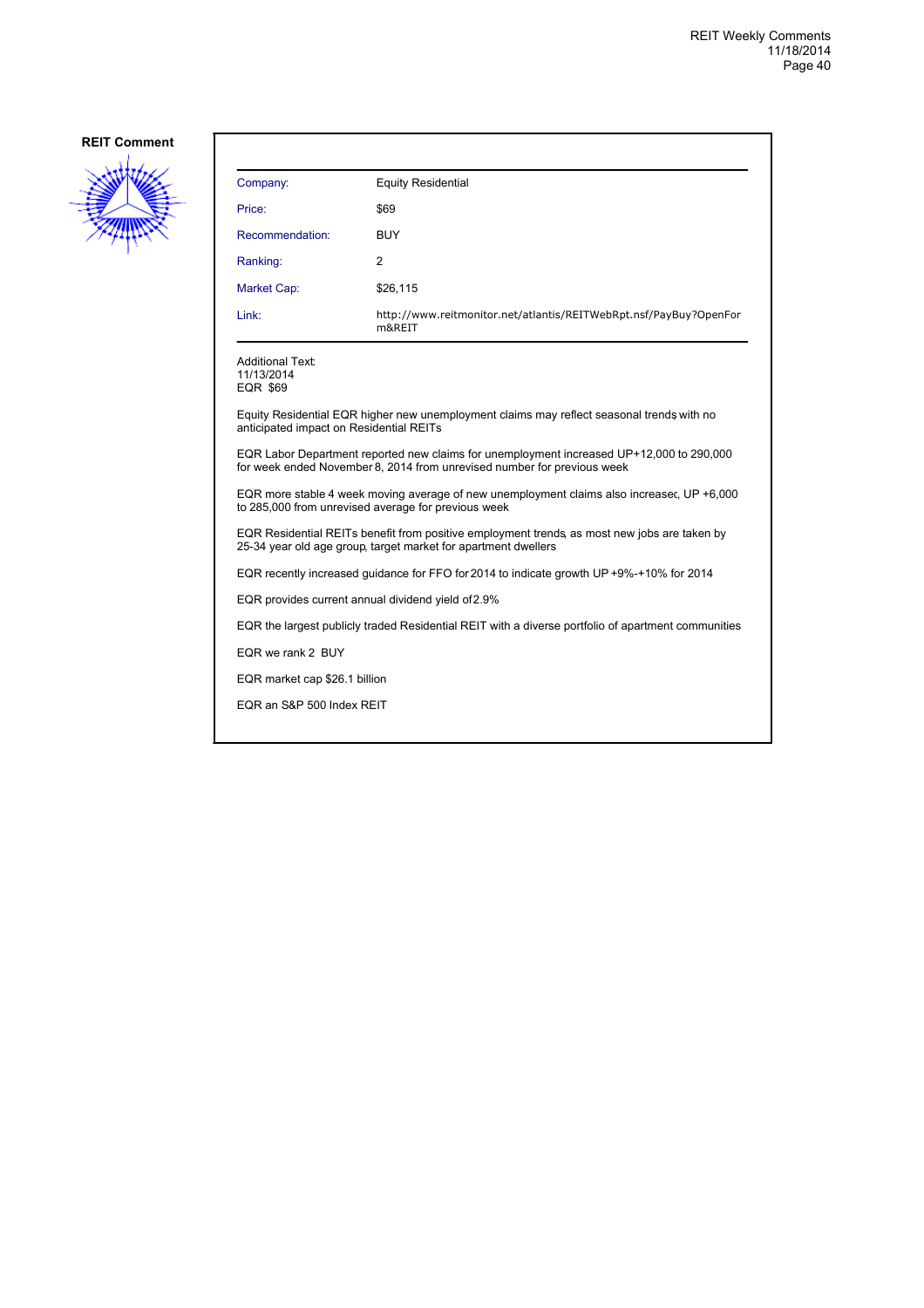

| Company:                                                                                                    | Simon Property Group                                                                                                                                                                    |
|-------------------------------------------------------------------------------------------------------------|-----------------------------------------------------------------------------------------------------------------------------------------------------------------------------------------|
| Price:                                                                                                      | \$178                                                                                                                                                                                   |
| Recommendation:                                                                                             | <b>BUY</b>                                                                                                                                                                              |
| Ranking:                                                                                                    | 2                                                                                                                                                                                       |
| Market Cap:                                                                                                 | \$64,838                                                                                                                                                                                |
| Link:                                                                                                       | http://www.reitmonitor.net/atlantis/REITWebRpt.nsf/PayBuy?OpenFor<br>m&REIT                                                                                                             |
| Additional Text:<br>11/13/2014<br>SPG \$178                                                                 |                                                                                                                                                                                         |
| for Holiday 2014 sales                                                                                      | Simon Property Group SPG management comments from JC Penney JCP indicate positive outlook                                                                                               |
|                                                                                                             | SPG although reporting FLAT comp store sales for 3Q 2014 ended November 1, 2014, JC Penney<br>JCP provided guidance indicating sales for Holiday 2014 expected to show growth UP+2%-+4% |
|                                                                                                             | SPG earnings report from JC Penney JCP showed home and jewelry sales strong both departments<br>with high average selling price, indicating consumer liguidity and willingness to spend |
|                                                                                                             | SPG management comments from JC Penney JCP highlights"omni-channel strategy" as providing<br>important convenience for today's shoppers with integration of mobile shopper apps         |
|                                                                                                             | SPG anchor tenant JC Penney JCP represents 1% of base rents for SPG                                                                                                                     |
|                                                                                                             | SPG colder weather normally brings more shopper traffic for regional malls                                                                                                              |
|                                                                                                             | SPG at end of October, 2014, SPG reported mall tenant sales showed strong growth for 3Q 2014 UP<br>+5.9%, supported by recent spin-off of Washington Prime Group WPG                    |
|                                                                                                             | SPG increased guidance for FFO for 2014 to indicate growth UP +4%                                                                                                                       |
| SPG provides current annual dividend yield of 2.9%                                                          |                                                                                                                                                                                         |
| SPG a Retail REIT with a portfolio of regional malls and brand name outlet centers in US Europe<br>and Asia |                                                                                                                                                                                         |
| SPG we rank 2 BUY                                                                                           |                                                                                                                                                                                         |
| SPG market cap \$64.8 billion                                                                               |                                                                                                                                                                                         |
| SPG an S&P 500 Index REIT                                                                                   |                                                                                                                                                                                         |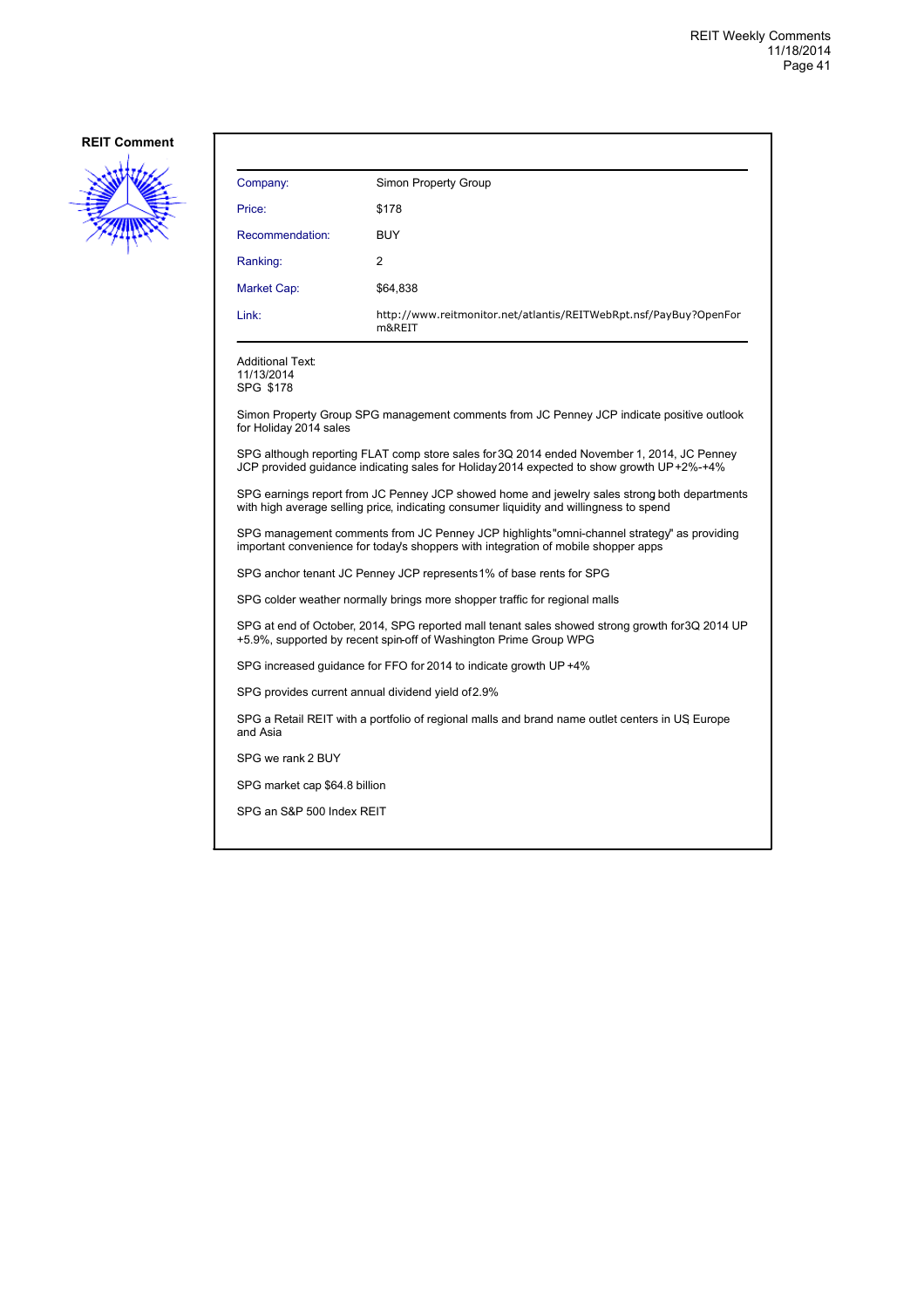

| Company:                                                                                                                                                  | <b>PREIT</b>                                                                                      |  |
|-----------------------------------------------------------------------------------------------------------------------------------------------------------|---------------------------------------------------------------------------------------------------|--|
| Price:                                                                                                                                                    | \$22                                                                                              |  |
| Recommendation:                                                                                                                                           | <b>BUY</b>                                                                                        |  |
| Ranking:                                                                                                                                                  | 2                                                                                                 |  |
| Market Cap:                                                                                                                                               | \$1,522                                                                                           |  |
| Link:                                                                                                                                                     | http://www.reitmonitor.net/atlantis/REITWebRpt.nsf/PayBuy?OpenFor<br>m&REIT                       |  |
| <b>Additional Text:</b><br>11/13/2014<br><b>PEI \$22</b>                                                                                                  |                                                                                                   |  |
| Retail REITs with portfolios of regional malls                                                                                                            | PREIT PEI news of improved level of operating loss at JC Penney JCP relieves investor concern for |  |
| PEI JC Penney JCP reported comp store sales FLAT for 3Q 2014 ended November 1, 2014                                                                       |                                                                                                   |  |
| PEI management of JC Penney JCP optimistic for stronger comp store sales during 4Q 2014,<br>providing guidance for sales UP +2%-+4% for Holiday 2014      |                                                                                                   |  |
| PEI key anchor tenant JC Penney JCP represents 3% of base rents for PEI                                                                                   |                                                                                                   |  |
| PEI recent store openings of Springfield Town Center in VA and Century 21 at The Gallery in<br>Philadelphia expected to generate strong sales for 4Q 2014 |                                                                                                   |  |
|                                                                                                                                                           | PEI latest guidance for FFO for 2014 indicates growth UP +3%                                      |  |
| PEI provides current annual dividend yield of 3.7%                                                                                                        |                                                                                                   |  |
|                                                                                                                                                           | PEI a Retail REIT with a portfolio of regional malls in mid-Atlantic states                       |  |
| PEI we rank 2 BUY                                                                                                                                         |                                                                                                   |  |
| PEI market cap \$1.5 billion                                                                                                                              |                                                                                                   |  |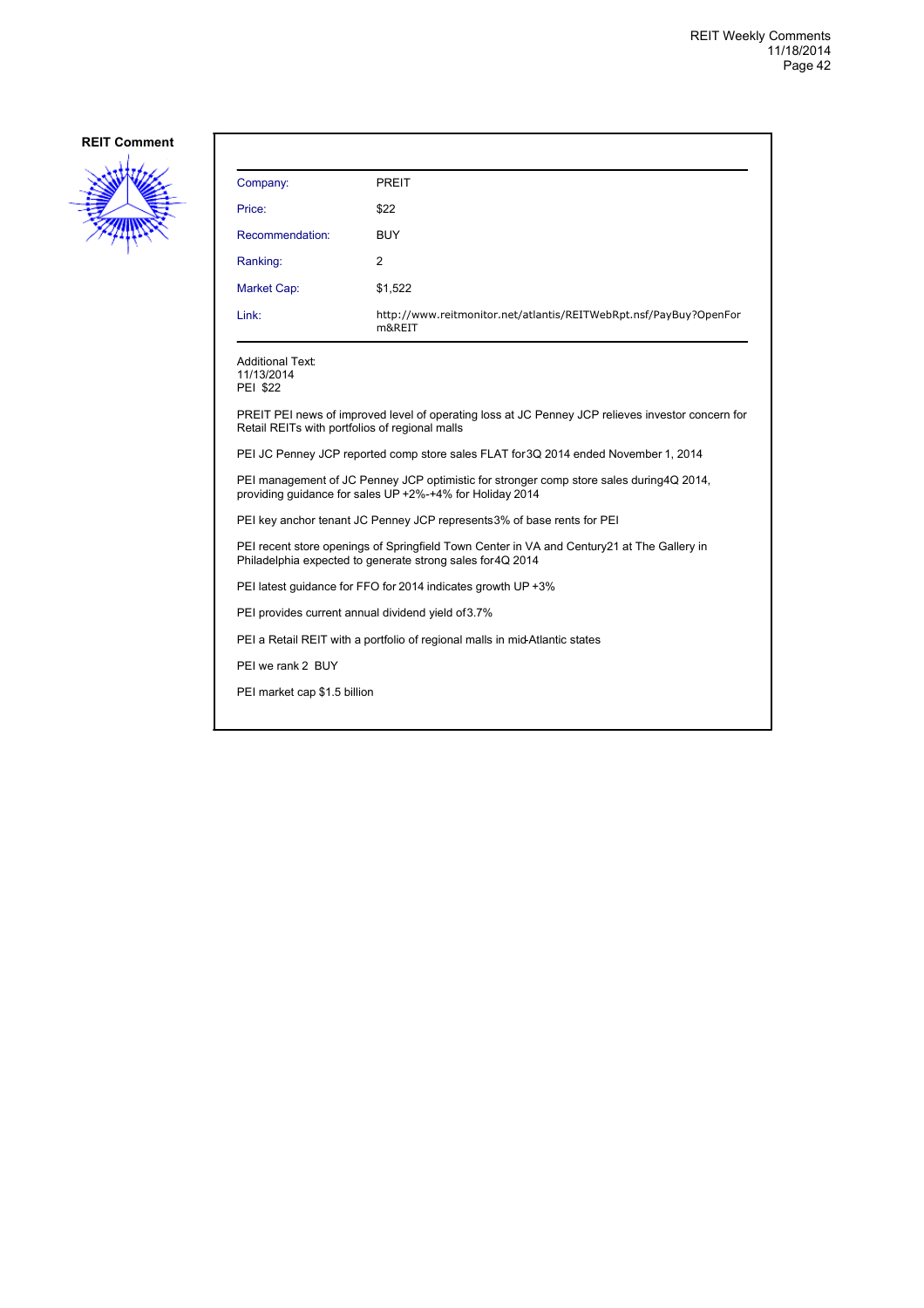

| Company:                                                                                                                          | DuPont Fabros Technology                                                                                                                                                                                                                                                   |  |
|-----------------------------------------------------------------------------------------------------------------------------------|----------------------------------------------------------------------------------------------------------------------------------------------------------------------------------------------------------------------------------------------------------------------------|--|
| Price:                                                                                                                            | \$31                                                                                                                                                                                                                                                                       |  |
| Recommendation:                                                                                                                   | <b>BUY</b>                                                                                                                                                                                                                                                                 |  |
| Ranking:                                                                                                                          | 2                                                                                                                                                                                                                                                                          |  |
| Market Cap:                                                                                                                       | \$2,551                                                                                                                                                                                                                                                                    |  |
| Link:                                                                                                                             | http://www.reitmonitor.net/atlantis/REITWebRpt.nsf/PayBuy?OpenFor<br>m&REIT                                                                                                                                                                                                |  |
| <b>Additional Text:</b><br>11/13/2014<br><b>DFT \$31</b>                                                                          |                                                                                                                                                                                                                                                                            |  |
|                                                                                                                                   | DuPont Fabros Technology DFT latest reports from retailers indicate much anticipation for growth of<br>November 2014 online sales promotions for Black Friday and Cyber Monday                                                                                             |  |
| delivery at local stores to avoid shipping charges                                                                                | DFT both Macy's M and JC Penney JCP no longer reporting separate amounts for online sales as<br>"omni-channel strategy" attracts shoppers for convenience of online purchase, while accepting                                                                              |  |
|                                                                                                                                   | DFT Wal-Mart WMT announced global e-commerce sales UP +21% for 3Q ended October 31,<br>2014, far exceeding growth in US Wal-Mart stores, with comp store sales UP +0.5%                                                                                                    |  |
| DFT report expected tomorrow from US Census Bureau of advance monthly retail sales for October<br>2014, including non-store sales |                                                                                                                                                                                                                                                                            |  |
| DFT guidance for FFO for 2014 increased to indicate growth UP +24%                                                                |                                                                                                                                                                                                                                                                            |  |
|                                                                                                                                   | DFT investing \$450 million in total development pipeline to add 82.6 MW in expansion data centers,<br>representing 34% portfolio capacity increment over next4 years                                                                                                      |  |
|                                                                                                                                   | DFT tenants include the largest Internet websites and online service providers including Facebook<br>FB, Google GOOGL, Microsoft MSFT and Yahoo! YHOO, as well as managed hosting services such<br>as Rackspace RAX and AboveNet (providing Amazon AMZN cloud web service) |  |
|                                                                                                                                   | DFT now providing current annual dividend yield of 4.5%                                                                                                                                                                                                                    |  |
| service providers                                                                                                                 | DFT a Data Center REIT with a portfolio of wholesale data centers leased to key Internet portals and                                                                                                                                                                       |  |
| DFT we rank 2 BUY                                                                                                                 |                                                                                                                                                                                                                                                                            |  |
| DFT market cap \$2.6 billion                                                                                                      |                                                                                                                                                                                                                                                                            |  |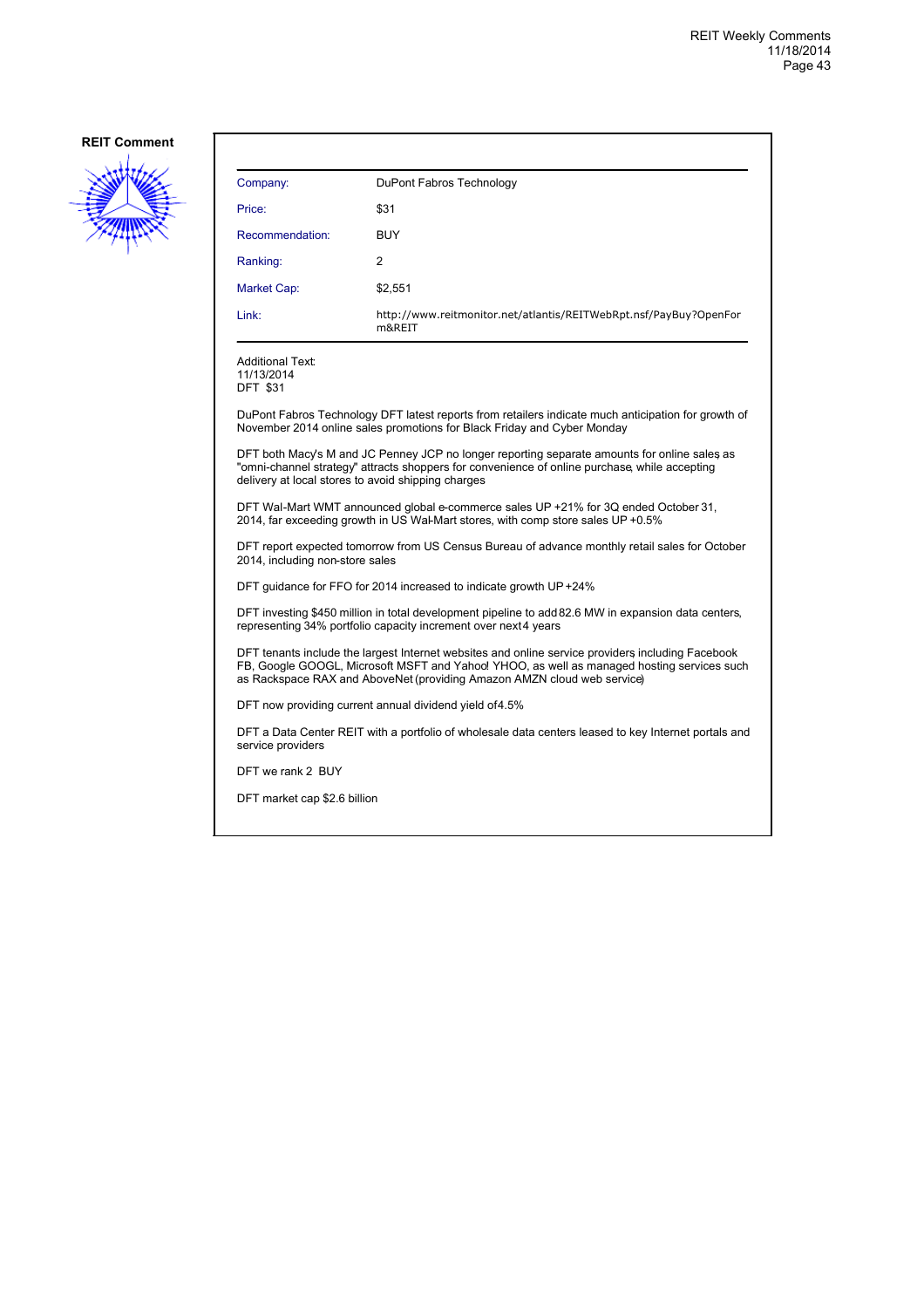

| Company:                                                                                                                                                                                                                                                                                             | <b>Equity Commonwealth</b>                                                                                                                                                |  |
|------------------------------------------------------------------------------------------------------------------------------------------------------------------------------------------------------------------------------------------------------------------------------------------------------|---------------------------------------------------------------------------------------------------------------------------------------------------------------------------|--|
| Price:                                                                                                                                                                                                                                                                                               | \$26                                                                                                                                                                      |  |
| Recommendation:                                                                                                                                                                                                                                                                                      | SELL                                                                                                                                                                      |  |
| Ranking:                                                                                                                                                                                                                                                                                             | 4                                                                                                                                                                         |  |
| Market Cap:                                                                                                                                                                                                                                                                                          | \$3,189                                                                                                                                                                   |  |
| Link:                                                                                                                                                                                                                                                                                                | http://www.reitmonitor.net/atlantis/REITWebRpt.nsf/PayBuy?OpenFor<br>m&REIT                                                                                               |  |
| <b>Additional Text:</b><br>11/13/2014<br>EQC \$26                                                                                                                                                                                                                                                    |                                                                                                                                                                           |  |
|                                                                                                                                                                                                                                                                                                      | Equity Commonwealth EQC 3Q 2014 normalized FFO \$0.44 (adjusted) v \$0.54 (adjusted) DOWN                                                                                 |  |
| (19%)<br>Select Income REIT SIR                                                                                                                                                                                                                                                                      | EQC 3Q 2014 adjusted FFO (adjusted) excludes net gain of \$1.17 per share on sale of holdings of                                                                          |  |
|                                                                                                                                                                                                                                                                                                      | EQC 3Q 2014 adjusted EBITDA \$100 million DOWN (18%)                                                                                                                      |  |
|                                                                                                                                                                                                                                                                                                      | EQC no guidance provided for FFO or normalized FFO for 2014                                                                                                               |  |
| EQC 3Q 2014 same property NOI UP +7.0% on cash basis<br>EQC 3Q 2014 same property NOI for CBD (central business disctrict) properties UP +5.5% on cash<br>basis, contributing 61% of NOI<br>EQC 3Q 2014 same property NOI for suburban properties UP +9.2% on cash basis, contributing<br>39% of NOI |                                                                                                                                                                           |  |
| EQC 3Q 2014 portfolio occupancy 85.9% DOWN (0.8%)<br>EQC 3Q 2014 occupancy for CBD (central business district) properties 84.5%<br>EQC 3Q 2014 occupancy for suburban properties 87.4%                                                                                                               |                                                                                                                                                                           |  |
|                                                                                                                                                                                                                                                                                                      | EQC 3Q 2014 rents on lease turnover DOWN (2.8%) on cash basis                                                                                                             |  |
| EQC year to date 2014 divestitures \$216 million for 14 transactions with total of 43 buildings                                                                                                                                                                                                      |                                                                                                                                                                           |  |
| EQC operating under new management CBRE Group, appointed by Equity Group International<br>following unfriendly takeover through proxy battle during summer2014                                                                                                                                       |                                                                                                                                                                           |  |
| EQC faces challenge from loss of income from divestitures and from sale of investment in Select<br>Income REIT SIR                                                                                                                                                                                   |                                                                                                                                                                           |  |
|                                                                                                                                                                                                                                                                                                      | EQC has not paid cash dividends on common stock since recent change in corporate control with<br>premanent reduction of dividends expected due to portfolio restructuring |  |
|                                                                                                                                                                                                                                                                                                      | EQC an Office REIT with a diverse portfolio of office and commercial properties                                                                                           |  |
| EQC we rank 4 SELL                                                                                                                                                                                                                                                                                   |                                                                                                                                                                           |  |
| EQC market cap \$3.2 billion                                                                                                                                                                                                                                                                         |                                                                                                                                                                           |  |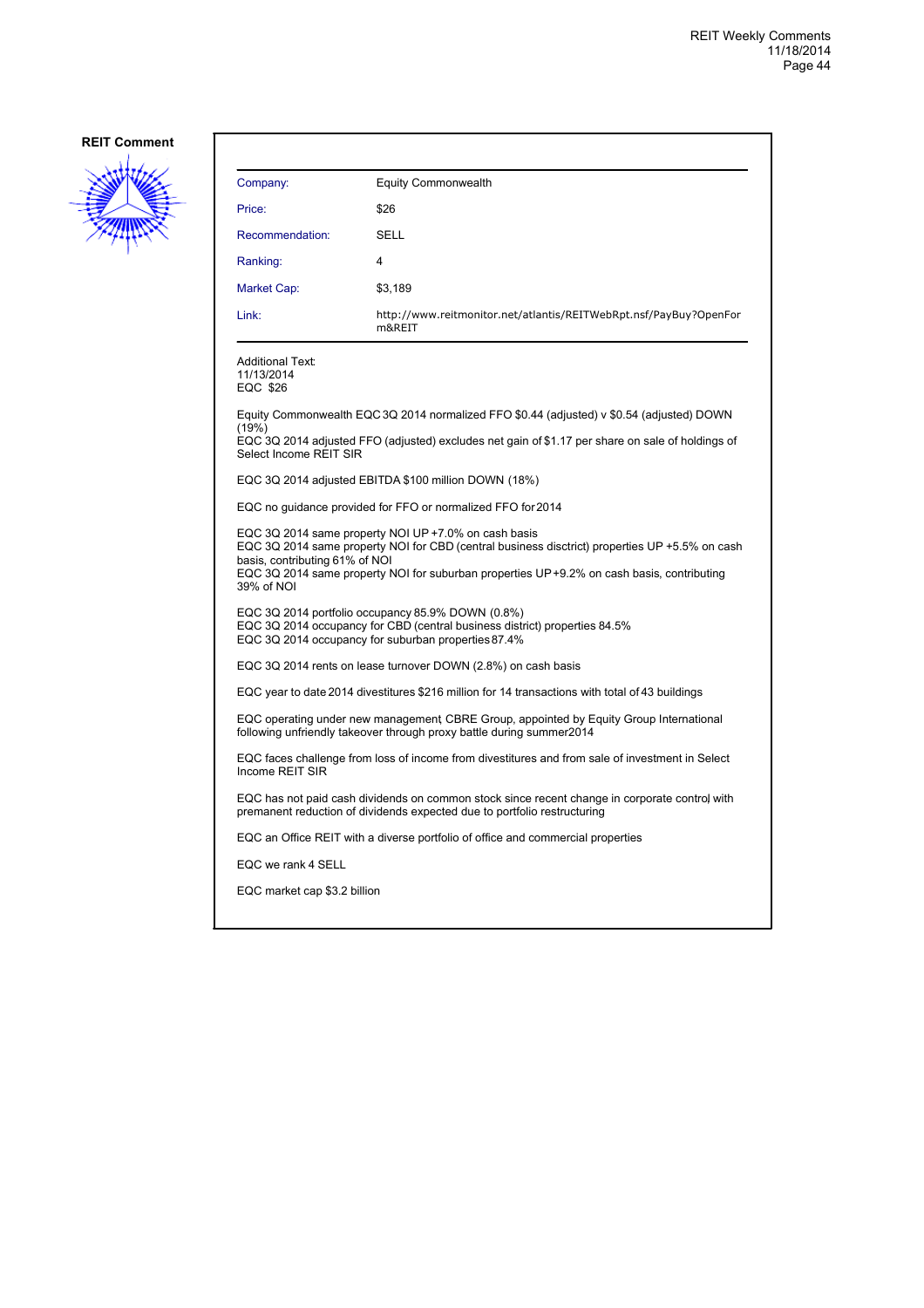

| Company:                                                                                                                                                                                                                                                                                                                                     | Senior Housing Properties Trust                                                                  |  |
|----------------------------------------------------------------------------------------------------------------------------------------------------------------------------------------------------------------------------------------------------------------------------------------------------------------------------------------------|--------------------------------------------------------------------------------------------------|--|
| Price:                                                                                                                                                                                                                                                                                                                                       | \$22                                                                                             |  |
| Recommendation:                                                                                                                                                                                                                                                                                                                              | BUY                                                                                              |  |
| Ranking:                                                                                                                                                                                                                                                                                                                                     | 2                                                                                                |  |
| Market Cap:                                                                                                                                                                                                                                                                                                                                  | \$4.460                                                                                          |  |
| Link:                                                                                                                                                                                                                                                                                                                                        | http://www.reitmonitor.net/atlantis/REITWebRpt.nsf/PayBuy?OpenFor<br>m&REIT                      |  |
| Additional Text:<br>11/13/2014<br>SNH \$22                                                                                                                                                                                                                                                                                                   |                                                                                                  |  |
| UP +5%                                                                                                                                                                                                                                                                                                                                       | Senior Housing Properties Trust SNH 3Q 2014 normalized FFO \$0.44 (adjusted) v \$0.42 (adjusted) |  |
| acquisition cost and percentage rent adjustment                                                                                                                                                                                                                                                                                              | SNH 3Q 2014 normalized FFO (adjusted) excludes net items of (\$0.01) per share relating to       |  |
|                                                                                                                                                                                                                                                                                                                                              | SNH no guidance provided for FFO or normalized FFO for 2014                                      |  |
| SNH 3Q 2014 same property NOI for medical office buildings UP +2.6%<br>SNH 3Q 2014 same property NOI for net leased senior living properties UP+2.3%<br>SNH 3Q 2014 same property NOI for managed senior living properties FLAT                                                                                                              |                                                                                                  |  |
| SNH 3Q 2014 divested 3 senior living properties for \$9 million<br>SNH seeking to divest 4 senior living properties and 1 medical office property                                                                                                                                                                                            |                                                                                                  |  |
| SNH pending acquisition of 2 senior living properties for \$47 million                                                                                                                                                                                                                                                                       |                                                                                                  |  |
| SNH portfolio expansion to be accelerated by pending\$539 million acquisition of medical office<br>properties, as part of planned \$3.0 billion acquisition of Cole Corporate Income Trust by Select<br>Income REIT SIR                                                                                                                      |                                                                                                  |  |
| SNH medical office properties and life science properties to represent 51% of SNH rental income,<br>following completion of pending \$539 million acquisition during 1Q 2015                                                                                                                                                                 |                                                                                                  |  |
| SNH continues under external management by RMR(Reit Management & Research LLC), a<br>privately held real estate management company that previously managed Equity Commonwealth<br>EQC, and still manages Government Properties Income Trust GOV, Hospitality Properties Trust<br>HPT, TravelCenters of America TA and Select Income REIT SIR |                                                                                                  |  |
|                                                                                                                                                                                                                                                                                                                                              | SNH stock price supported by current annual dividend yield of 7.0%                               |  |
|                                                                                                                                                                                                                                                                                                                                              | SNH a Health Care REIT with a diverse portfolio of health care properties                        |  |
| SNH we rank 2 BUY                                                                                                                                                                                                                                                                                                                            |                                                                                                  |  |
| SNH market cap \$4.5 billion                                                                                                                                                                                                                                                                                                                 |                                                                                                  |  |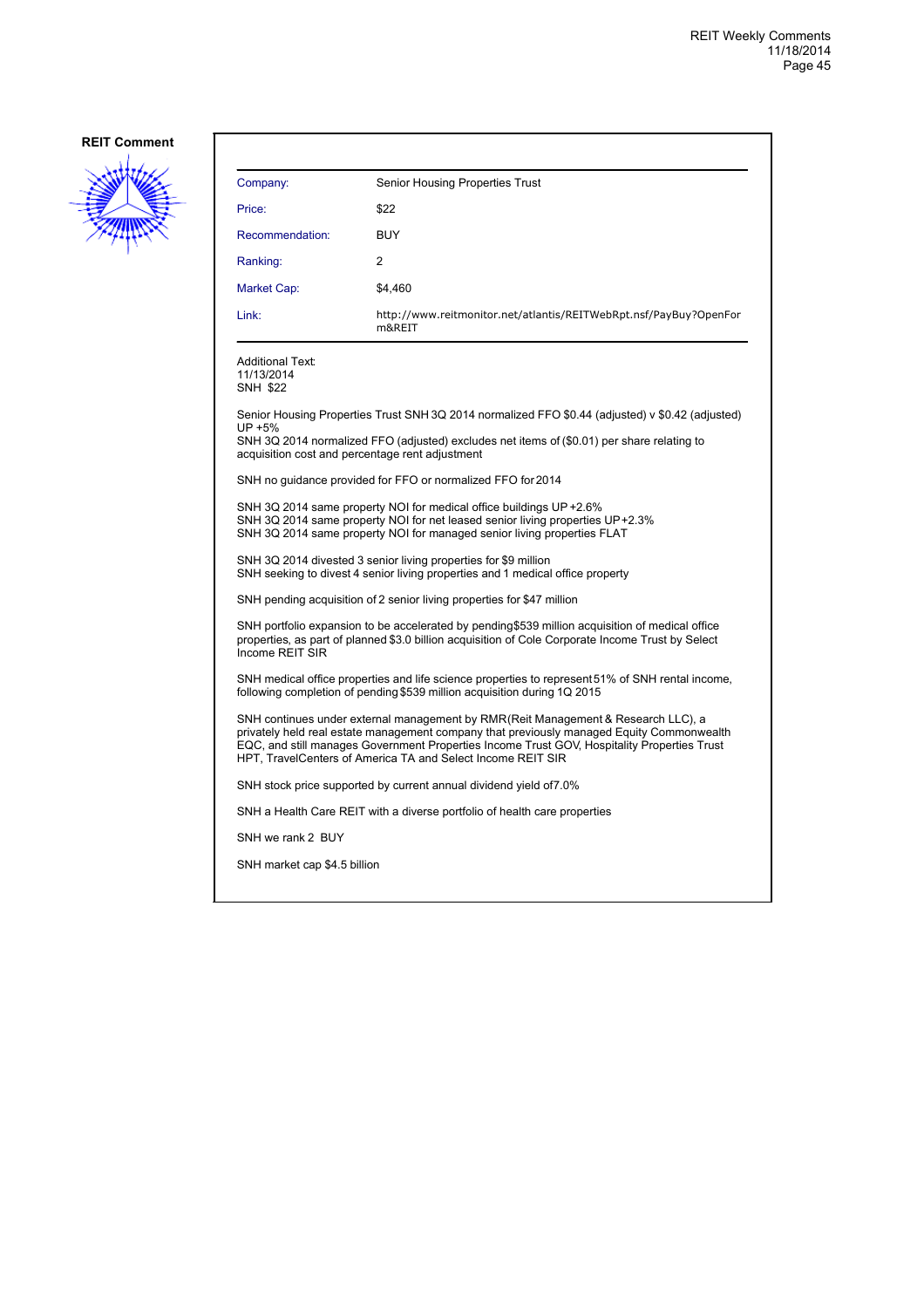

| Company:                                                                                                                                                                                                                                                                                                                                                        | <b>Hospitality Properties Trust</b>                                                                                                                                                                                |  |  |
|-----------------------------------------------------------------------------------------------------------------------------------------------------------------------------------------------------------------------------------------------------------------------------------------------------------------------------------------------------------------|--------------------------------------------------------------------------------------------------------------------------------------------------------------------------------------------------------------------|--|--|
| Price:                                                                                                                                                                                                                                                                                                                                                          | \$30                                                                                                                                                                                                               |  |  |
| Recommendation:                                                                                                                                                                                                                                                                                                                                                 | BUY                                                                                                                                                                                                                |  |  |
| Ranking:                                                                                                                                                                                                                                                                                                                                                        | 2                                                                                                                                                                                                                  |  |  |
| Market Cap:                                                                                                                                                                                                                                                                                                                                                     | \$4,478                                                                                                                                                                                                            |  |  |
| Link:                                                                                                                                                                                                                                                                                                                                                           | http://www.reitmonitor.net/atlantis/REITWebRpt.nsf/PayBuy?OpenFor<br>m&REIT                                                                                                                                        |  |  |
| Additional Text:<br>11/13/2014<br><b>HPT \$30</b>                                                                                                                                                                                                                                                                                                               |                                                                                                                                                                                                                    |  |  |
|                                                                                                                                                                                                                                                                                                                                                                 | Hospitality Properties Trust HPT 3Q 2014 normalized FFO \$0.86 (adjusted) v \$0.76 (adjusted) UP                                                                                                                   |  |  |
| $+13%$                                                                                                                                                                                                                                                                                                                                                          | HPT 3Q 2014 normalized FFO (adjusted) excludes net charges of (\$0.04) per share relating to<br>estimated management incentive fees and other items                                                                |  |  |
|                                                                                                                                                                                                                                                                                                                                                                 | HPT 3Q 2014 adjusted EBITDA \$171 million UP +12%                                                                                                                                                                  |  |  |
|                                                                                                                                                                                                                                                                                                                                                                 | HPT no guidance provided for FFO or normalized FFO for 2014                                                                                                                                                        |  |  |
|                                                                                                                                                                                                                                                                                                                                                                 | HPT 3Q 2014 comparable hotel RevPAR (revenue per available room) \$90 UP +11.8%<br>HPT 3Q 2014 comparable hotel ADR (average daily rate) \$\$115 UP +7.2%<br>HPT 3Q 2014 comparable hotel occupancy 79.0% UP +3.2% |  |  |
|                                                                                                                                                                                                                                                                                                                                                                 | HPT 3Q 2014 coverage for management agreements subject to minimum rents 1.06X UP +0.15X                                                                                                                            |  |  |
| HPT key tenant TravelCenters of America TA reported improved pretax profitability due to higher<br>gross margin on fuel sales, with 3Q 2014 EBITDAR of \$97 million UP +11%                                                                                                                                                                                     |                                                                                                                                                                                                                    |  |  |
| HPT investing to renovate 16 hotels, with higher profitability expected on re-openings scheduled for<br>4Q 2014 and 2015                                                                                                                                                                                                                                        |                                                                                                                                                                                                                    |  |  |
| HPT continues under external management by RMR(Reit Management & Research LLC), a real<br>estate management company that formerly managed Equity Commonwealth EQC(previously<br>CommonWealth REIT CWH) and still manages Government Properties Income Trust GOV, Select<br>Income REIT SIR, TravelCenters of America TA and Senior Housing Properties Trust SNH |                                                                                                                                                                                                                    |  |  |
| HPT current annual dividend yield 6.7%                                                                                                                                                                                                                                                                                                                          |                                                                                                                                                                                                                    |  |  |
|                                                                                                                                                                                                                                                                                                                                                                 | HPT a Hotel REIT with a portfolio concentrated in highway hotels and travel centers                                                                                                                                |  |  |
| HPT we rank 2 BUY                                                                                                                                                                                                                                                                                                                                               |                                                                                                                                                                                                                    |  |  |
| HPT market cap \$4.5 billion                                                                                                                                                                                                                                                                                                                                    |                                                                                                                                                                                                                    |  |  |
|                                                                                                                                                                                                                                                                                                                                                                 |                                                                                                                                                                                                                    |  |  |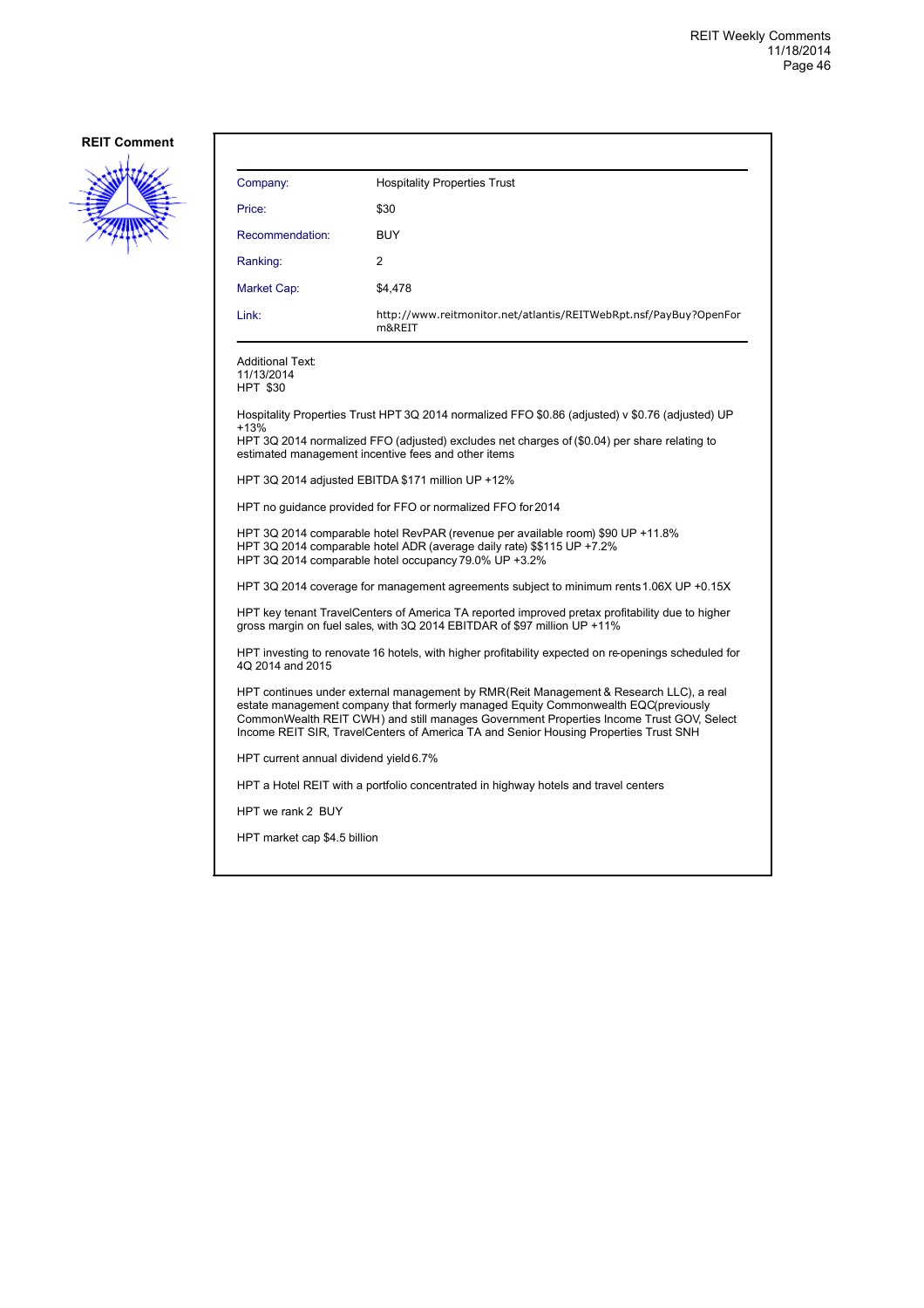

| Company:                                                                                                                                                                                                                                                                                                                                           | Government Properties Income Trust                                                                                                                                                                                                                                                                                                                        |  |
|----------------------------------------------------------------------------------------------------------------------------------------------------------------------------------------------------------------------------------------------------------------------------------------------------------------------------------------------------|-----------------------------------------------------------------------------------------------------------------------------------------------------------------------------------------------------------------------------------------------------------------------------------------------------------------------------------------------------------|--|
| Price:                                                                                                                                                                                                                                                                                                                                             | \$23                                                                                                                                                                                                                                                                                                                                                      |  |
| Recommendation:                                                                                                                                                                                                                                                                                                                                    | <b>HOLD</b>                                                                                                                                                                                                                                                                                                                                               |  |
| Ranking:                                                                                                                                                                                                                                                                                                                                           | 3                                                                                                                                                                                                                                                                                                                                                         |  |
| Market Cap:                                                                                                                                                                                                                                                                                                                                        | \$1,256                                                                                                                                                                                                                                                                                                                                                   |  |
| Link:                                                                                                                                                                                                                                                                                                                                              | http://www.reitmonitor.net/atlantis/REITWebRpt.nsf/PayBuy?OpenFor<br>m&REIT                                                                                                                                                                                                                                                                               |  |
| <b>Additional Text:</b><br>11/13/2014<br>GOV \$23                                                                                                                                                                                                                                                                                                  |                                                                                                                                                                                                                                                                                                                                                           |  |
| (adjusted) UP +22%<br><b>REIT SIR</b>                                                                                                                                                                                                                                                                                                              | Government Properties Income Trust GOV 3Q 2014 normalized FFO \$0.61 (adjusted) v \$0.50<br>GOV 3Q 2014 normalized FFO (adjusted) excludes net charges of (\$0.04) per share relating to<br>acquisition cost, debt extinguishment and items relating to acquisition of stock in Select Income                                                             |  |
| GOV 3Q 2014 included \$4.9 million equity contribution from Select Income REIT SIR, representing<br>41% of total GOV net income from continuing operations<br>GOV 3Q 2014 funded \$689 million acquisition of 21.5 million common shares of Select Income REIT<br>SIR with debt in July 2014, later offset by \$350 million equity offering by GOV |                                                                                                                                                                                                                                                                                                                                                           |  |
|                                                                                                                                                                                                                                                                                                                                                    | GOV no guidance provided for FFO or normalized FFO for 2014                                                                                                                                                                                                                                                                                               |  |
| GOV 3Q 2014 same property NOI UP +0.5%<br>GOV 3Q 2014 same property occupancy 95.4% UP +0.8%                                                                                                                                                                                                                                                       |                                                                                                                                                                                                                                                                                                                                                           |  |
| GOV 3Q 2014 rents on lease turnover DOWN (0.6%)<br>GOV 3Q 2014 average rent roll-up for government tenants UP +7.8%<br>GOV 3Q 2014 average rent roll-down for non-government tenants DOWN (31.4%)                                                                                                                                                  |                                                                                                                                                                                                                                                                                                                                                           |  |
| revenue for GOV                                                                                                                                                                                                                                                                                                                                    | GOV 4Q 2014 pending vacancy of FDA at Rockville MD to reduce total GOV rents by (1.3%)<br>GOV government tenants including US federal and state agencies represent97% of total rental                                                                                                                                                                     |  |
| GOV 3Q 2014 acquired 1 property for \$13 million                                                                                                                                                                                                                                                                                                   |                                                                                                                                                                                                                                                                                                                                                           |  |
| GOV 3Q 2014 divested 1 property for \$12 million                                                                                                                                                                                                                                                                                                   | GOV 3Q 2014 pending divestitures 2 properties for \$47 million                                                                                                                                                                                                                                                                                            |  |
| GOV recent \$678 million purchase of 43% stake in Select Income REIT SIR may cause shareholder<br>turnover or even litigation among investors concerned over lack of outside bid for block of stock<br>previously controlled by CommonWealth REIT CWH [new name: Equity Commonwealth and new<br>ticker: EQC]                                       |                                                                                                                                                                                                                                                                                                                                                           |  |
|                                                                                                                                                                                                                                                                                                                                                    | GOV July 2014 share offering completed in order to fund acquisition of CWH stake in Select Income<br>REIT SIR caused dilution, with increase of 25% to total GOV shares outstanding                                                                                                                                                                       |  |
|                                                                                                                                                                                                                                                                                                                                                    | GOV continues under external management by RMR(Reit Management & Research LLC), a<br>privately held real estate management company that previously managed Equity Commonwealth<br>EQC, and still manages Government Properties Income Trust GOV, Hospitality Properties Trust<br>HPT, TravelCenters of America TA and Senior Housing Properties Trust SNH |  |
| GOV provides current annual dividend yield of 7.5%                                                                                                                                                                                                                                                                                                 |                                                                                                                                                                                                                                                                                                                                                           |  |
|                                                                                                                                                                                                                                                                                                                                                    | GOV a Specialty REIT with a portfolio of office properties net leased to federal and state agencies                                                                                                                                                                                                                                                       |  |
| GOV we rank 3 HOLD                                                                                                                                                                                                                                                                                                                                 |                                                                                                                                                                                                                                                                                                                                                           |  |
| GOV market cap \$1.3 billion                                                                                                                                                                                                                                                                                                                       |                                                                                                                                                                                                                                                                                                                                                           |  |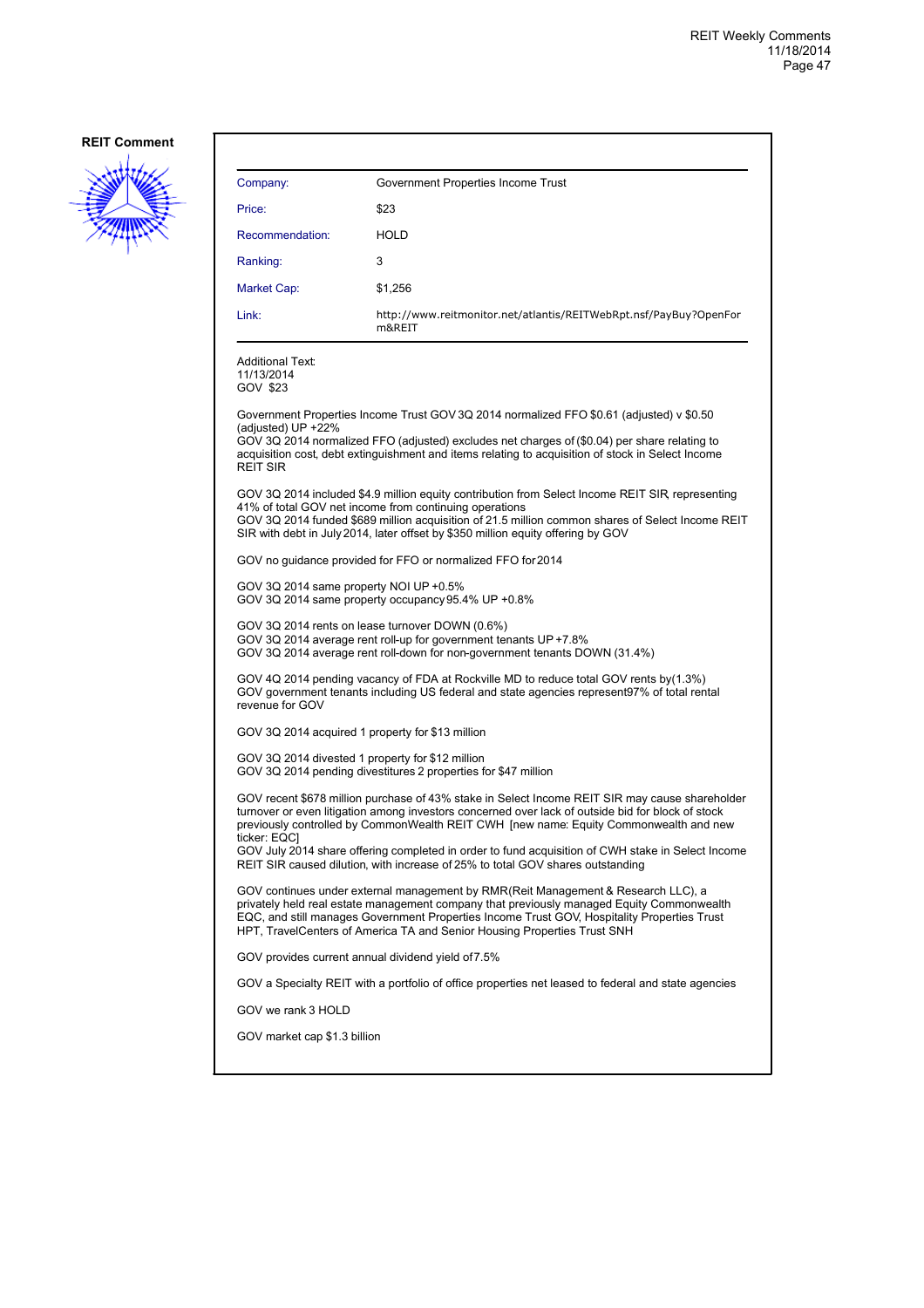

| Company:                                          | <b>Getty Realty</b>                                                                              |
|---------------------------------------------------|--------------------------------------------------------------------------------------------------|
| Price:                                            | \$18                                                                                             |
| Recommendation:                                   | <b>HOLD</b>                                                                                      |
| Ranking:                                          | 3                                                                                                |
| Market Cap:                                       | \$617                                                                                            |
| Link:                                             | http://www.reitmonitor.net/atlantis/REITWebRpt.nsf/PayBuy?OpenFor<br>m&REIT                      |
| <b>Additional Text:</b><br>11/13/2014<br>GTY \$18 |                                                                                                  |
|                                                   | Getty Realty GTY increased quarterly dividend distribution by10% to \$0.22 per share for 1Q 2015 |
| GTY new annual dividend \$0.88 per share          |                                                                                                  |
| GTY new yield 4.8%                                |                                                                                                  |
|                                                   | GTY a Specialty REIT with a portfolio of net leased gasoline stations and convenience stores     |
| GTY we rank 3 HOLD                                |                                                                                                  |
| GTY market cap \$617 million                      |                                                                                                  |
|                                                   |                                                                                                  |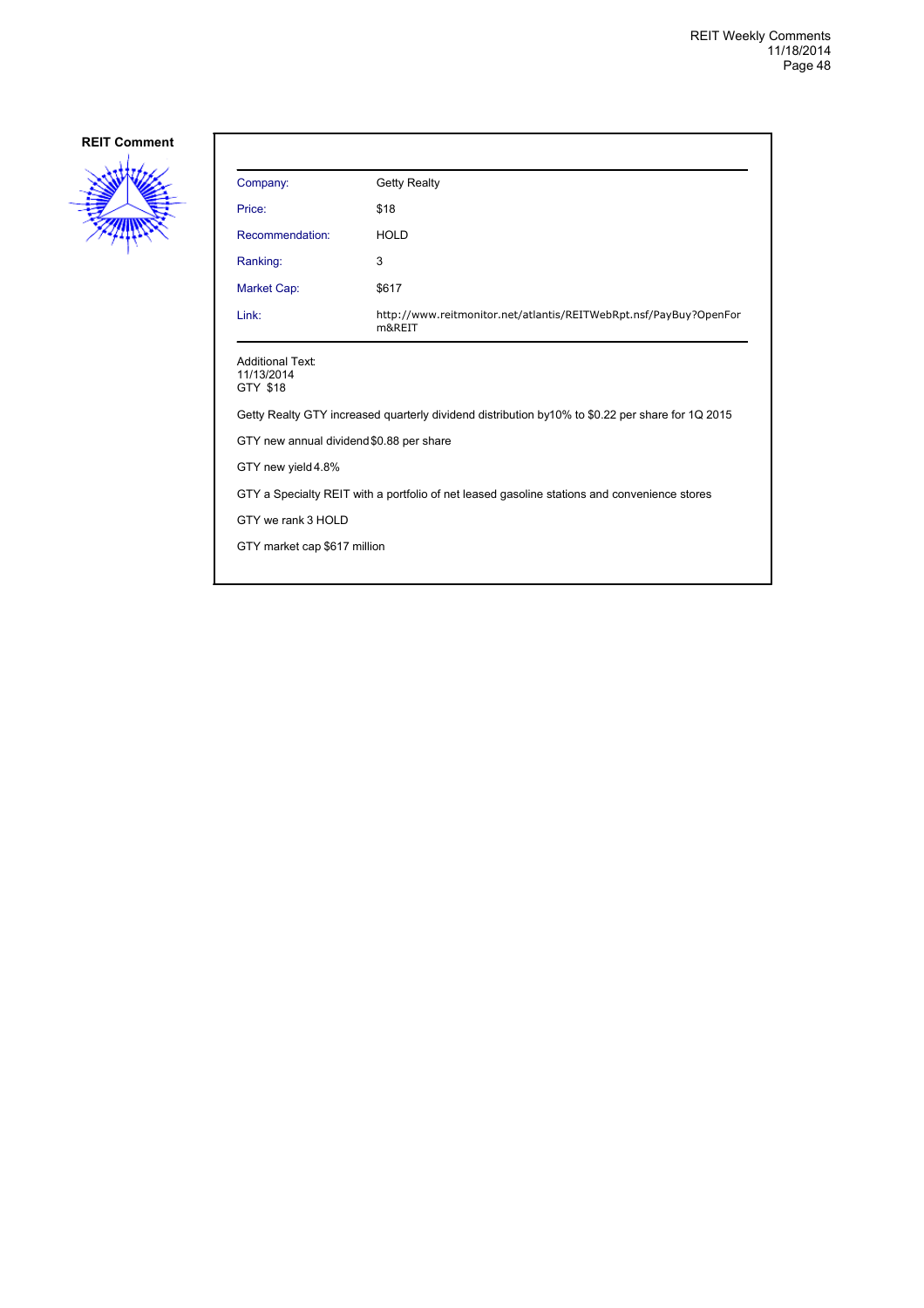

| Company:                                                | <b>Post Properties</b>                                                                            |
|---------------------------------------------------------|---------------------------------------------------------------------------------------------------|
| Price:                                                  | \$57                                                                                              |
| Recommendation:                                         | <b>BUY</b>                                                                                        |
| Ranking:                                                | 2                                                                                                 |
| <b>Market Cap:</b>                                      | \$3,126                                                                                           |
| Link:                                                   | http://www.reitmonitor.net/atlantis/REITWebRpt.nsf/PayBuy?OpenFor<br>m&REIT                       |
| <b>Additional Text:</b><br>11/13/014<br><b>PPS \$57</b> |                                                                                                   |
|                                                         | Post Properties PPS traded UP \$1.21 per share to close UP +2% day                                |
| +24% for 2014                                           | PPS stock traded UP +27% year to date for 2014, outperforming Residential REITs, trading UP       |
|                                                         | PPS reports unusual rental rate growth in southeastern markets catching up with dense urban areas |
|                                                         | PPS latest guidance for core FFO for 2014 indicates growth UP +7%                                 |
| expansion                                               | PPS investing \$284 million in 5 development communities with 1,592 apartments for 7% portfolio   |
| PPS provides current dividend yield of 2.8%             |                                                                                                   |
| southeastern states                                     | PPS a Residential REIT with a diverse portfolio of apartment communities concentrated in          |
| PPS we rank 2 BUY                                       |                                                                                                   |
| PPS market cap \$3.1 billion                            |                                                                                                   |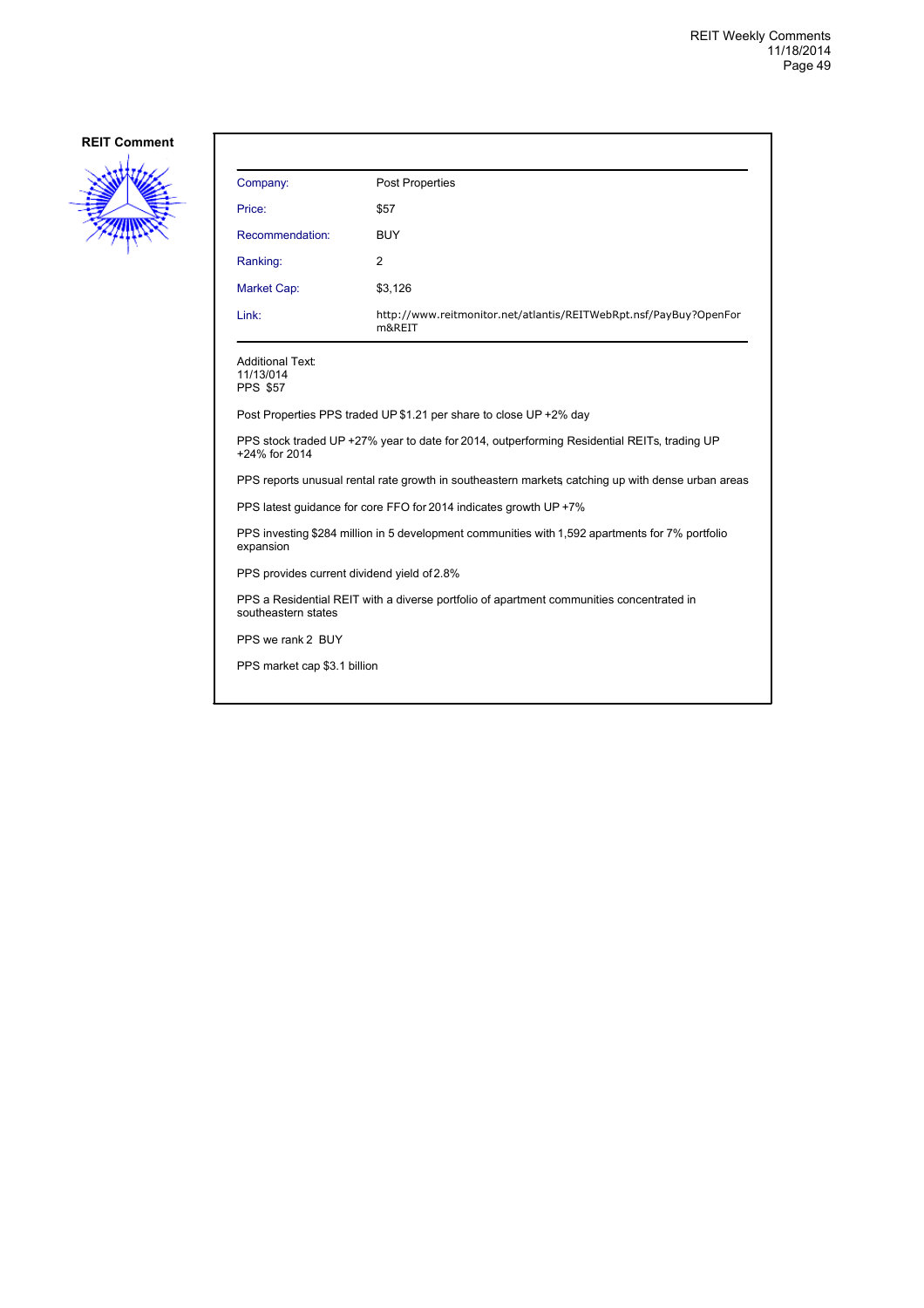

| Company:                                          | Apartment Investment and Management                                                              |
|---------------------------------------------------|--------------------------------------------------------------------------------------------------|
| Price:                                            | \$37                                                                                             |
| Recommendation:                                   | <b>HOLD</b>                                                                                      |
| Ranking:                                          | 3                                                                                                |
| <b>Market Cap:</b>                                | \$5,361                                                                                          |
| Link:                                             | http://www.reitmonitor.net/atlantis/REITWebRpt.nsf/PayBuy?OpenFor<br>m&REIT                      |
| <b>Additional Text:</b><br>11/13/2014<br>AIV \$37 |                                                                                                  |
|                                                   | Apartment Investment and Management AIV traded UP\$0.66 per share to close UP +2% day            |
| for 2014                                          | AIV stock traded UP +42% year to date for 2014, outperforming Residential REITs, trading UP +24% |
| rate gains                                        | AIV Residential REITs see positive employment trends supporting continued occupancy and rental   |
|                                                   | AIV latest guidance for FFO for 2014 indicates growth UP +3%                                     |
|                                                   | AIV provides current annual dividend yield of 2.8%                                               |
| communities                                       | AIV a Residential REIT with a diverse portfolio of conventional and affordable apartment         |
|                                                   | AIV we DOWNGRADE rank to 3 HOLD on price action                                                  |
| AIV market cap \$5.4 billion                      |                                                                                                  |
| AIV an S&P 500 Index REIT                         |                                                                                                  |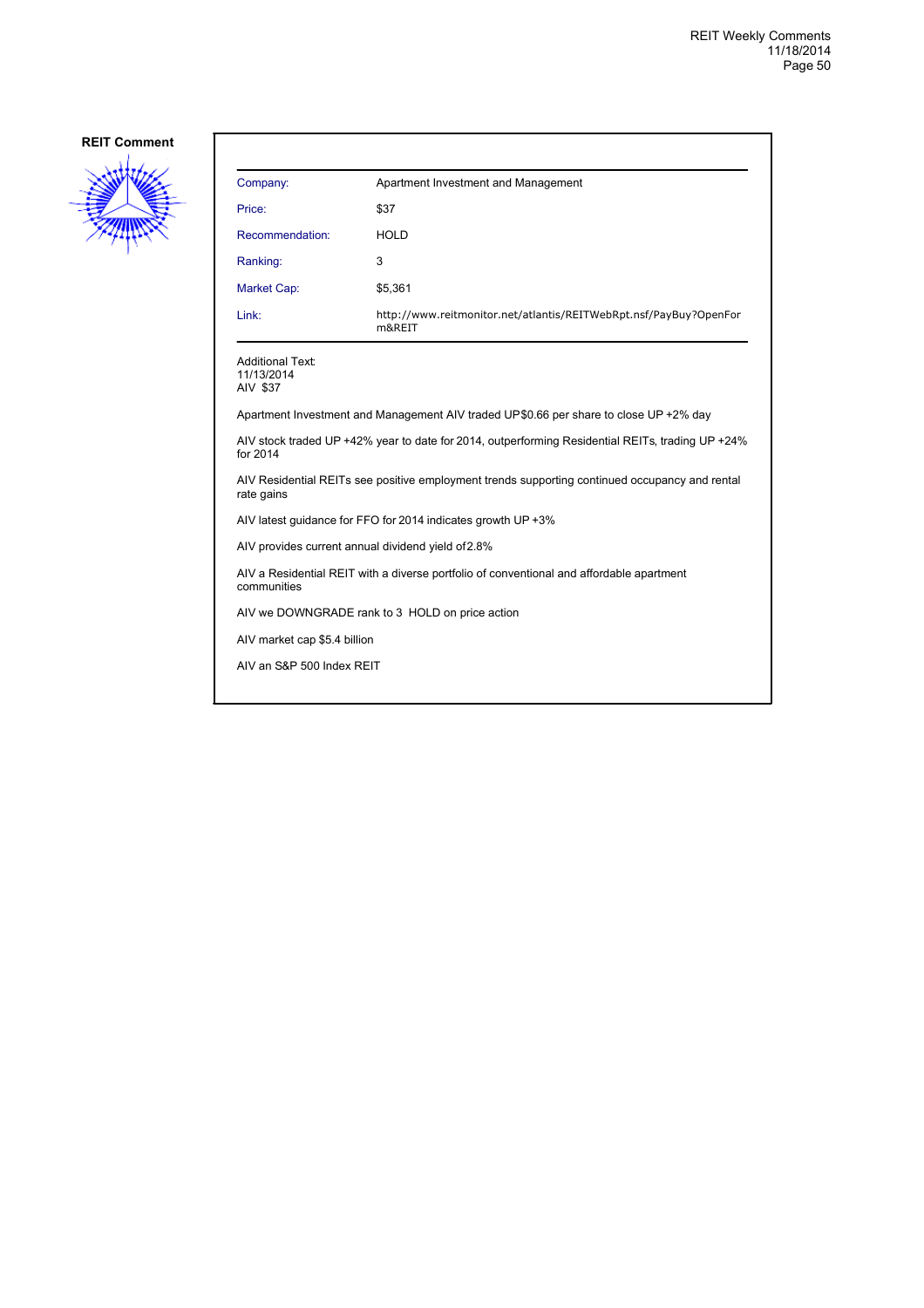

| Company:                                            | <b>National Retail Properties</b>                                                                                                                                                                          |
|-----------------------------------------------------|------------------------------------------------------------------------------------------------------------------------------------------------------------------------------------------------------------|
| Price:                                              | \$38                                                                                                                                                                                                       |
| Recommendation:                                     | <b>BUY</b>                                                                                                                                                                                                 |
| Ranking:                                            | 2                                                                                                                                                                                                          |
| <b>Market Cap:</b>                                  | \$5,867                                                                                                                                                                                                    |
| Link:                                               | http://www.reitmonitor.net/atlantis/REITWebRpt.nsf/PayBuy?OpenFor<br>m&REIT                                                                                                                                |
| Additional Text:<br>11/13/2014<br><b>NNN \$38</b>   |                                                                                                                                                                                                            |
|                                                     | National Retail Properties NNN traded DOWN (\$0.30) per share to close DOWN (1%) day                                                                                                                       |
| 2014                                                | NNN stock traded UP +25% year to date for 2014, outperforming Retail REITs, trading UP +15% for                                                                                                            |
| increase total shares outstanding by 4%             | NNN stock price temporarily depressed by November 2014 offering of 4.0-4.6 million shares, to                                                                                                              |
| retail properties viewed as exceptionally expensive | NNN Retail REITs with portfolios of net leased properties enjoy heightened interest from investors<br>as prices paid for acquisitions still demonstrate value, while current low cap rates on multi-tenant |
| high returns                                        | NNN transactions for net leased properties valued at lower prices and higher cap rates enabling                                                                                                            |
|                                                     | NNN all leases are triple net, with no exposure to variable tenant sales                                                                                                                                   |
|                                                     | NNN increased guidance range for FFO for 2014 to indicate growth UP +6%-+7%                                                                                                                                |
| NNN provides current annual dividend yield of 4.4%  |                                                                                                                                                                                                            |
|                                                     | NNN a Retail REIT with a portfolio of net leased retail and commercial properties                                                                                                                          |
| NNN we rank 2 BUY                                   |                                                                                                                                                                                                            |
| NNN market cap \$5.9 billion                        |                                                                                                                                                                                                            |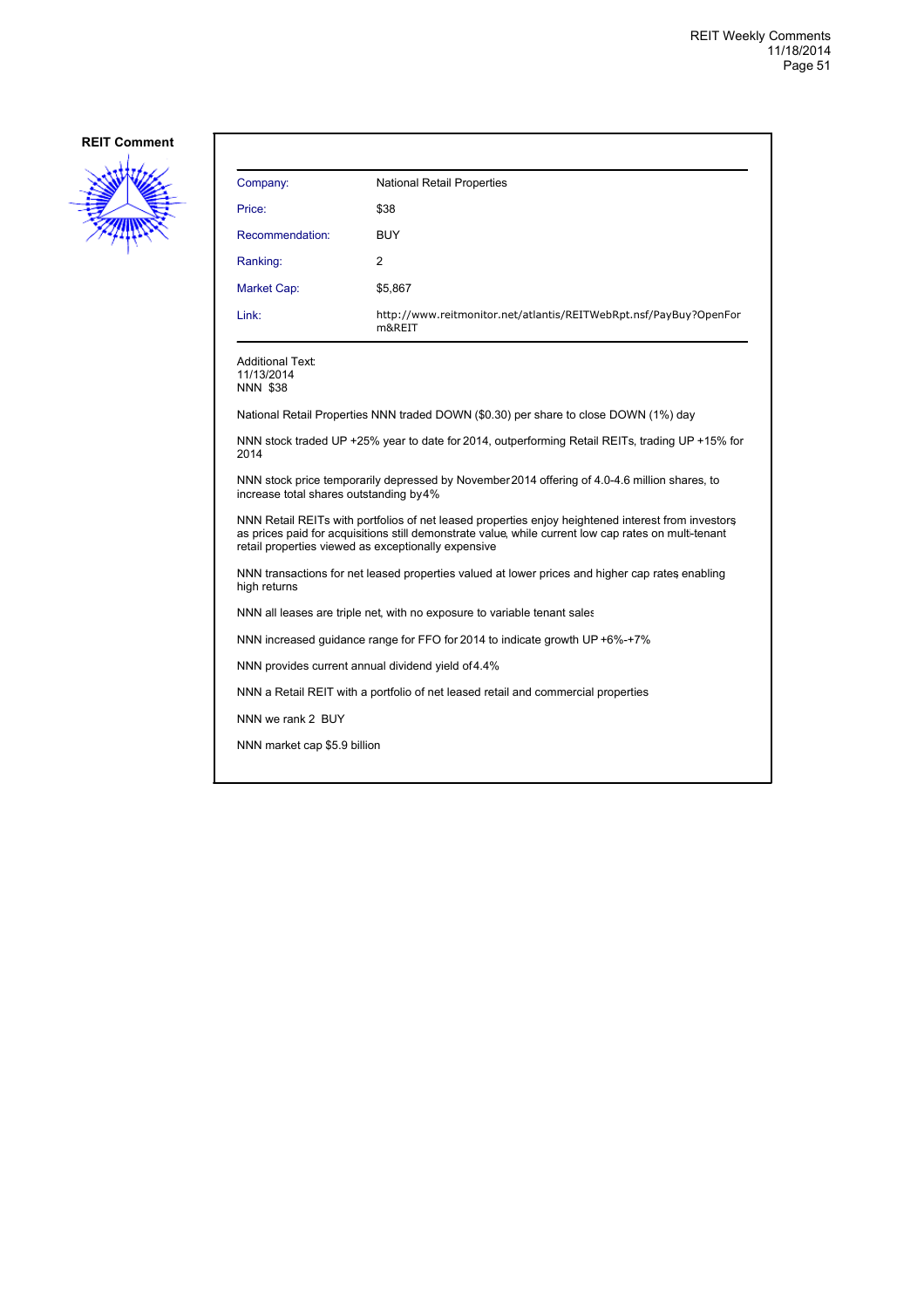

| Company:                                                                                                              | CubeSmart                                                                   |  |
|-----------------------------------------------------------------------------------------------------------------------|-----------------------------------------------------------------------------|--|
| Price:                                                                                                                | \$21                                                                        |  |
| Recommendation:                                                                                                       | <b>BUY</b>                                                                  |  |
| Ranking:                                                                                                              | 1                                                                           |  |
| Market Cap:                                                                                                           | \$3,152                                                                     |  |
| Link:                                                                                                                 | http://www.reitmonitor.net/atlantis/REITWebRpt.nsf/PayBuy?OpenFor<br>m&REIT |  |
| Additional Text:<br>11/13/2014<br>CUBE \$21                                                                           |                                                                             |  |
|                                                                                                                       | CubeSmart CUBE traded UP \$0.36 per share to close UP +2% day               |  |
| CUBE stock traded UP +32% year to date for 2014, outperforming Specialty REITs, trading UP<br>+17% for 2014           |                                                                             |  |
| CUBE portfolio expansion via acquisition adds to profitability increment on higher occupancy and<br>rental rate gains |                                                                             |  |
| CUBE increased target acquisitions for 2014 to \$570 million                                                          |                                                                             |  |
|                                                                                                                       | CUBE increased guidance for FFO for 2014 to indicate growth UP +16%-+18%    |  |
| CUBE provides current annual dividend yield of 2.4%                                                                   |                                                                             |  |
| CUBE a Specialty REIT with a portfolio of self-storage properties                                                     |                                                                             |  |
| CUBE we rank 1 BUY                                                                                                    |                                                                             |  |
| CUBE market cap \$3.2 billion                                                                                         |                                                                             |  |
|                                                                                                                       |                                                                             |  |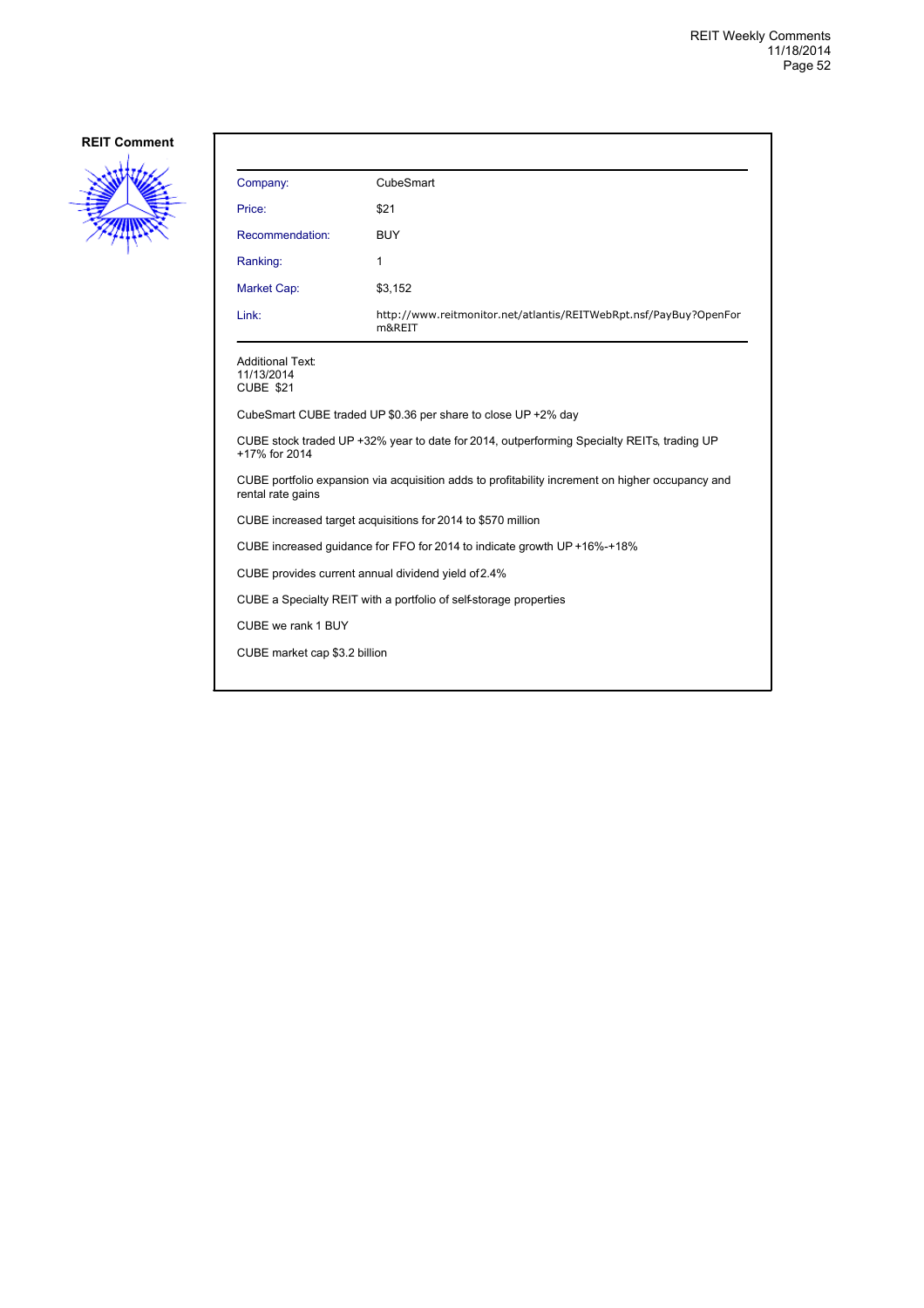

| Company:                                   | <b>General Growth Properties</b>                                                                                                                                                         |
|--------------------------------------------|------------------------------------------------------------------------------------------------------------------------------------------------------------------------------------------|
| Price:                                     | \$26                                                                                                                                                                                     |
| Recommendation:                            | <b>BUY</b>                                                                                                                                                                               |
| Ranking:                                   | 2                                                                                                                                                                                        |
| Market Cap:                                | \$24,291                                                                                                                                                                                 |
| Link:                                      | http://www.reitmonitor.net/atlantis/REITWebRpt.nsf/PayBuy?OpenFor<br>m&REIT                                                                                                              |
| Additional Text:<br>11/14/2014<br>GGP \$26 |                                                                                                                                                                                          |
|                                            | General Growth Properties GGP news of higher than expected growth in retail sales provides<br>encouragement for trading in stocks of Retail REITs                                        |
| previous year                              | GGP report from US Census Bureau (reporting through US Department of Commerce) showed total<br>retail sales UP +0.3% for October, 2014 from previous month, showing growth UP +4.1% from |
|                                            | GGP trend is positive, compared to decline DOWN (0.3%) for September 2014                                                                                                                |
| decline DOWN (0.3%)                        | GGP clothing stores showed sales increased UP+0.5%, while department stores showed sales                                                                                                 |
| rate increments, not by tenant sales       | GGP tenant sales trends have indirect impact on Retail REITs, as FFO growth determined by rental                                                                                         |
|                                            | GGP increased guidance for FFO for 2014 to indicate growth UP +13%-+15%                                                                                                                  |
| GGP provides current yield of 2.5%         |                                                                                                                                                                                          |
|                                            | GGP a Retail REIT with a portfolio of regional malls                                                                                                                                     |
| GGP we rank 2 BUY                          |                                                                                                                                                                                          |
| GGP market cap \$24.3 billion              |                                                                                                                                                                                          |
| GGP an S&P 500 Index REIT                  |                                                                                                                                                                                          |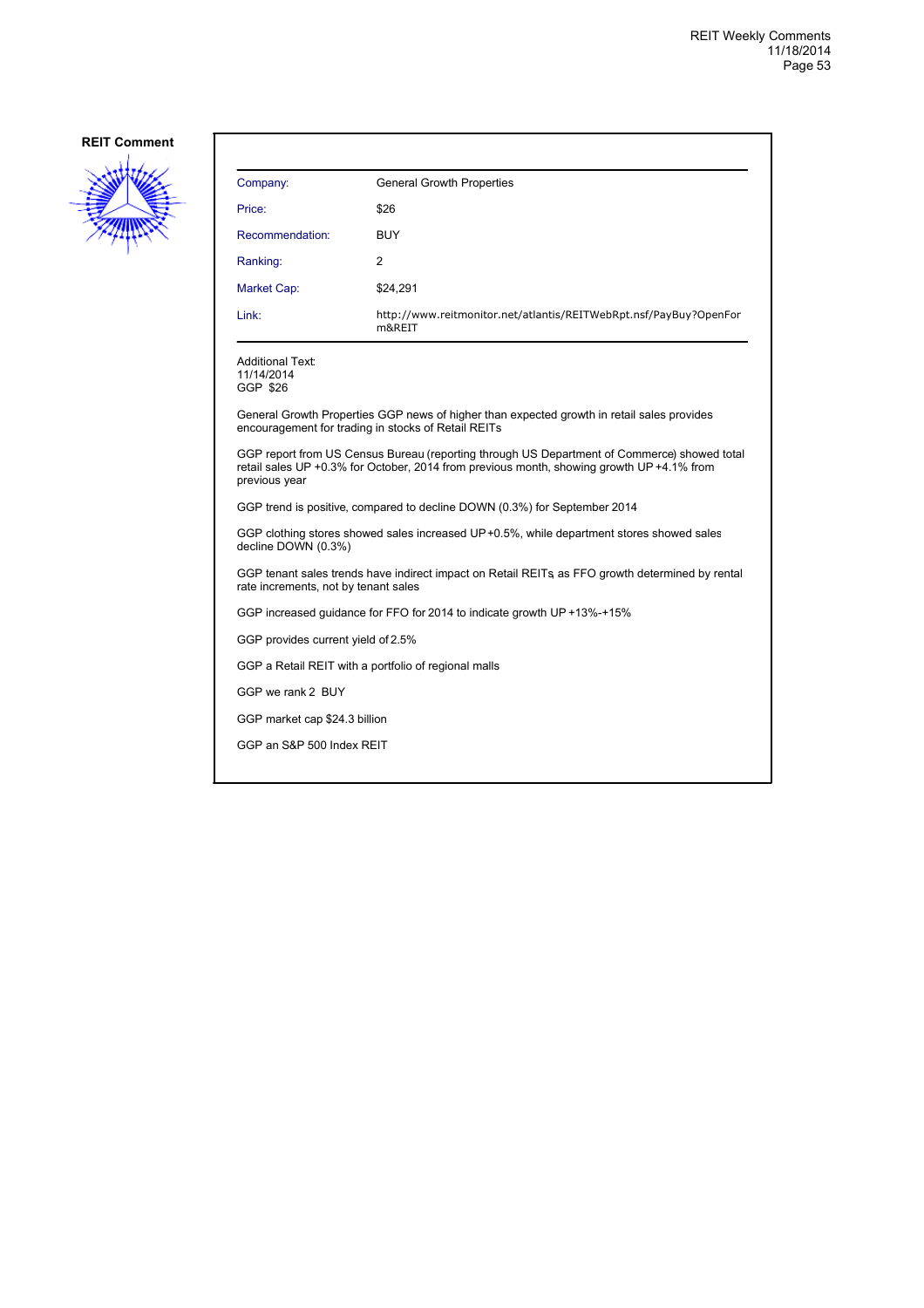

| Company:                                      | DuPont Fabros Technology                                                                                                                                                                      |
|-----------------------------------------------|-----------------------------------------------------------------------------------------------------------------------------------------------------------------------------------------------|
| Price:                                        | \$32                                                                                                                                                                                          |
| Recommendation:                               | <b>BUY</b>                                                                                                                                                                                    |
| Ranking:                                      | $\overline{2}$                                                                                                                                                                                |
| Market Cap:                                   | \$2,571                                                                                                                                                                                       |
| Link:                                         | http://www.reitmonitor.net/atlantis/REITWebRpt.nsf/PayBuy?OpenFor<br>m&REIT                                                                                                                   |
| Additional Text:<br>11/14/2014<br>DFT \$32    |                                                                                                                                                                                               |
|                                               | DuPont Fabros Technology DFT news of resurging growth for online retail sales a result of<br>proliferation of smartphones and tablets, with new apps enabling online shopping convenience     |
| +9.1% from previous year                      | DFT report from US Census Bureau (reporting through US Department of Commerce) showed total<br>non-store retailer sales UP +1.9% for October 2014 from previous month, now showing growth UP  |
| Overstock, NewEgg and many others             | DFT report of sales for non-store retailers includes online retailers such as Amazon, EBay,                                                                                                   |
| UP +1.6% from previous year                   | DFT report also showed in-store electronics sales DOWN (1.6%) for October 2014, showing growth                                                                                                |
| enabling e-commerce                           | DFT Data Center REITs benefit from proliferation of mobile Internet devices with many new apps                                                                                                |
| AboveNet (providing Amazon cloud web service) | DFT tenants include the largest Internet websites and online service providers including Facebook,<br>Google, Microsoft and Yahoo!, as well as managed hosting services such as Rackspace and |
|                                               | DFT latest quidance for FFO for 2014 indicates growth UP +24%                                                                                                                                 |

DFT now providing current annual dividend yield of 4.4%

DFT a Data Center REIT with a portfolio of wholesale data centers leased to key Internet portals and service providers

DFT we rank 2 BUY

DFT market cap \$2.6 billion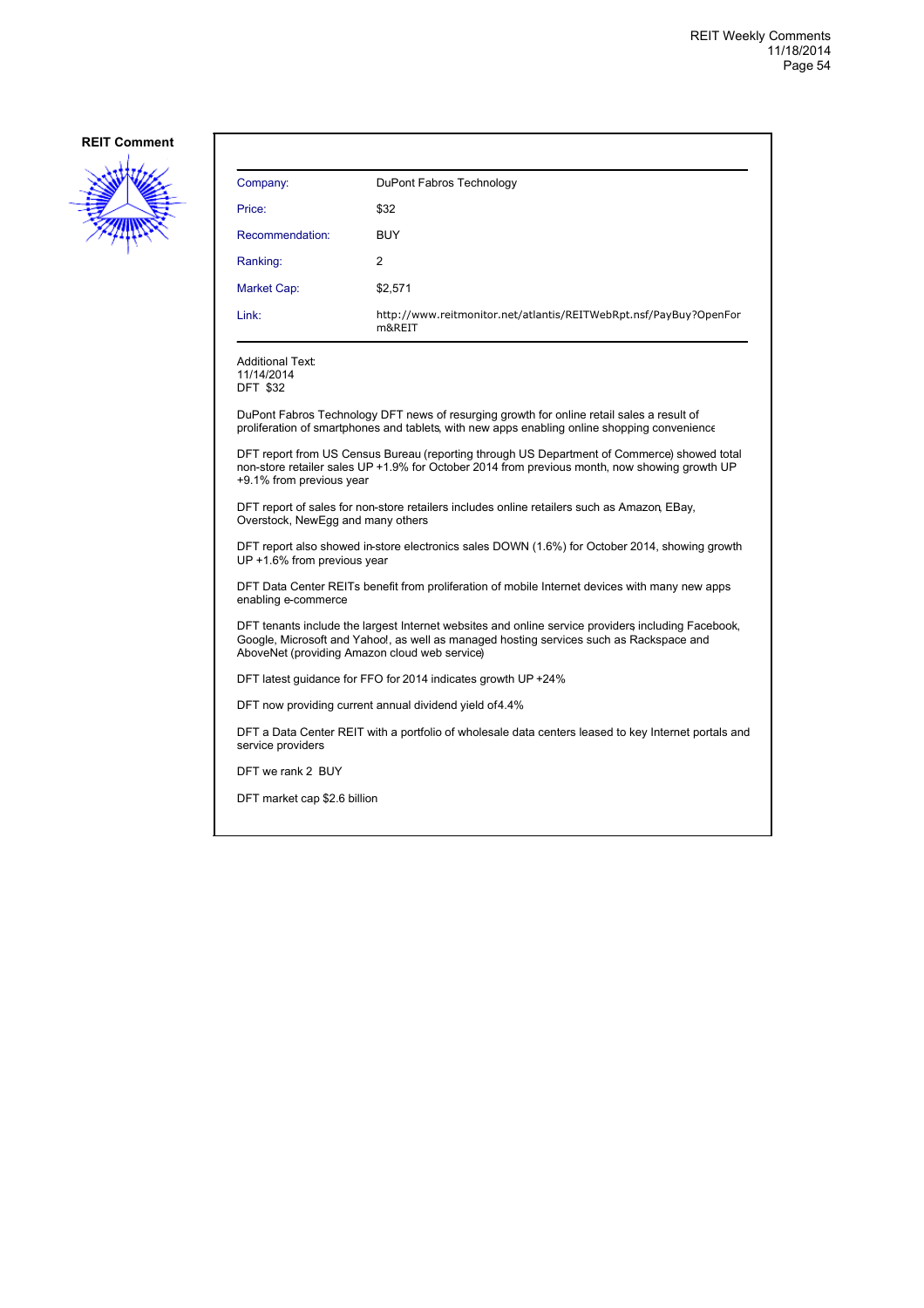

| Company:                                                                                                                                                                                  | Kimco Realty                                                                                                                                                                              |  |
|-------------------------------------------------------------------------------------------------------------------------------------------------------------------------------------------|-------------------------------------------------------------------------------------------------------------------------------------------------------------------------------------------|--|
| Price:                                                                                                                                                                                    | \$25                                                                                                                                                                                      |  |
| Recommendation:                                                                                                                                                                           | BUY                                                                                                                                                                                       |  |
| Ranking:                                                                                                                                                                                  | 1                                                                                                                                                                                         |  |
| Market Cap:                                                                                                                                                                               | \$10,226                                                                                                                                                                                  |  |
| Link:                                                                                                                                                                                     | http://www.reitmonitor.net/atlantis/REITWebRpt.nsf/PayBuy?OpenFor<br>m&REIT                                                                                                               |  |
| <b>Additional Text:</b><br>11/14/2014<br>KIM \$25                                                                                                                                         |                                                                                                                                                                                           |  |
| trading in stocks of Retail REITs                                                                                                                                                         | Kimco Realty KIM report of growth in retail sales for October 2014 provides a positive signal for                                                                                         |  |
| previous year                                                                                                                                                                             | KIM report from US Census Bureau (reporting through US Department of Commerce) showed total<br>retail sales UP +0.3% for Octobber, 2014 from previous month, showing growth UP +4.1% from |  |
|                                                                                                                                                                                           | KIM areas of particular strength included clothing stores UP+0.5% and food service UP +0.9%                                                                                               |  |
| KIM report showed modest growth for grocery stores UP+0.2%, while electronics and applicance<br>stores showed decline DOWN (1.6%) for October 2014                                        |                                                                                                                                                                                           |  |
| KIM strong portfolio occupancy at 95.3% as of 3Q 2014 enables rental rate increases, UP +7.1%                                                                                             |                                                                                                                                                                                           |  |
| KIM increased guidance for FFO for 2014 to indicate growth UP +5%-+6%                                                                                                                     |                                                                                                                                                                                           |  |
| KIM increased dividend by 7%, bringing current annual dividend yield to 4.0%                                                                                                              |                                                                                                                                                                                           |  |
| KIM a Retail REIT with a diverse portfolio of retail properties including neighborhood and community<br>shopping centers and big box retail, as well as grocery anchored shopping centers |                                                                                                                                                                                           |  |
| KIM we rank 1 BUY                                                                                                                                                                         |                                                                                                                                                                                           |  |
| KIM market cap \$10.2 billion                                                                                                                                                             |                                                                                                                                                                                           |  |
| KIM an S&P 500 Index REIT                                                                                                                                                                 |                                                                                                                                                                                           |  |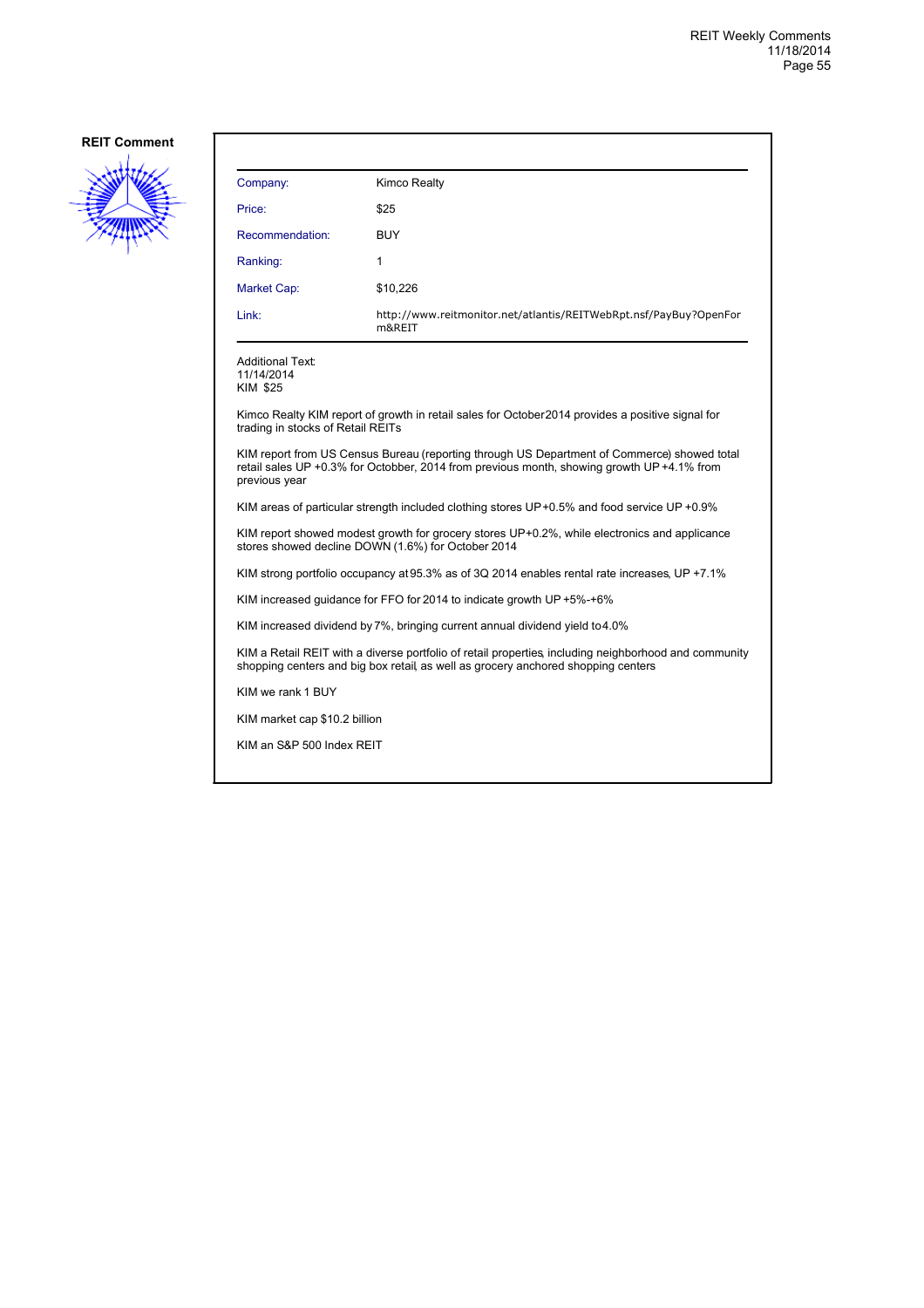

| Company:                                                                                                                                                                                                                       | <b>Brixmor Property Group</b>                                                                    |  |
|--------------------------------------------------------------------------------------------------------------------------------------------------------------------------------------------------------------------------------|--------------------------------------------------------------------------------------------------|--|
| Price:                                                                                                                                                                                                                         | \$24                                                                                             |  |
| Recommendation:                                                                                                                                                                                                                | <b>BUY</b>                                                                                       |  |
| Ranking:                                                                                                                                                                                                                       | 1                                                                                                |  |
| Market Cap:                                                                                                                                                                                                                    | \$7,229                                                                                          |  |
| Link:                                                                                                                                                                                                                          | http://www.reitmonitor.net/atlantis/REITWebRpt.nsf/PayBuy?OpenFor<br>m&REIT                      |  |
| <b>Additional Text:</b><br>11/14/2014<br><b>BRX \$24</b>                                                                                                                                                                       |                                                                                                  |  |
| retail sales growth at modest pace                                                                                                                                                                                             | Brixmor Property Group BRX Retail REITs with portfolios of grocery anchored shopping centers see |  |
| BRX report from US Census Bureau (reporting through US Department of Commerce) showed total<br>grocery sales UP 0.2% for October, 2014 from previous month, compared to total retail sales growth<br>UP +0.3% for October 2014 |                                                                                                  |  |
| BRX grocery sales now showing growth UP+3.0% from previous year                                                                                                                                                                |                                                                                                  |  |
| BRX rents paid by tenants of Retail REITs not sensitive to tenant sales                                                                                                                                                        |                                                                                                  |  |
| BRX latest guidance for FFO for 2014 indicates growth UP +24%-+26%                                                                                                                                                             |                                                                                                  |  |
| BRX a spin-out from Blackstone Real Estate partners funds in October 2013, showing 20% stock<br>market gain since IPO at \$20 per share                                                                                        |                                                                                                  |  |
| BRX increased dividend distribution by 12.5% for January, 2015, now providing current annual yield<br>of 3.8%                                                                                                                  |                                                                                                  |  |
| BRX a Retail REIT with a portfolio of grocery anchored shopping centers in US markets                                                                                                                                          |                                                                                                  |  |
| BRX we rank 1 BUY                                                                                                                                                                                                              |                                                                                                  |  |

BRX market cap \$7.2 billion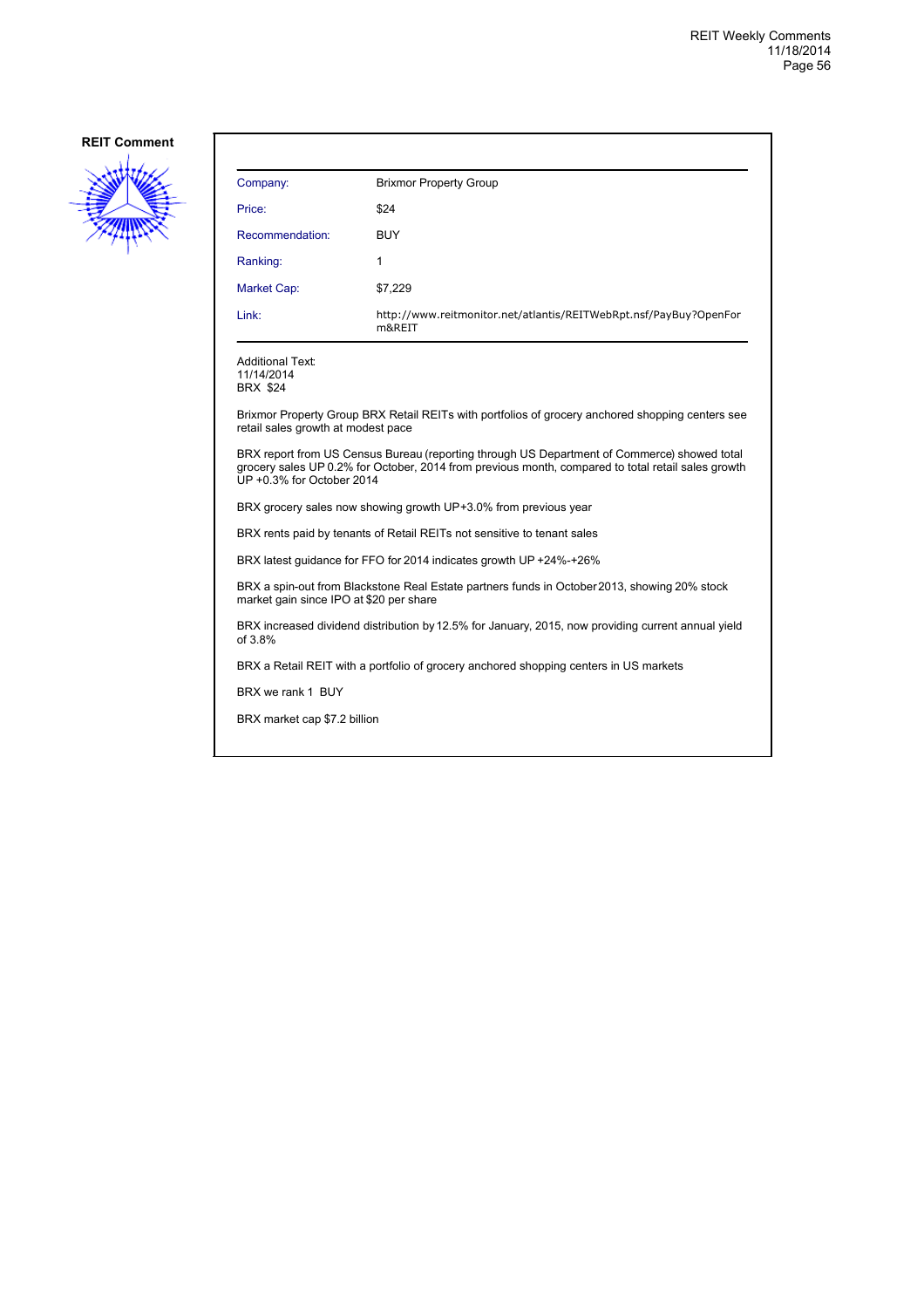

| Company:                                                                                      | Realty Income                                                                                                                                                                                                                                                                   |  |
|-----------------------------------------------------------------------------------------------|---------------------------------------------------------------------------------------------------------------------------------------------------------------------------------------------------------------------------------------------------------------------------------|--|
| Price:                                                                                        | \$46                                                                                                                                                                                                                                                                            |  |
| Recommendation:                                                                               | <b>BUY</b>                                                                                                                                                                                                                                                                      |  |
| Ranking:                                                                                      | 2                                                                                                                                                                                                                                                                               |  |
| Market Cap:                                                                                   | \$10,206                                                                                                                                                                                                                                                                        |  |
| Link:                                                                                         | http://www.reitmonitor.net/atlantis/REITWebRpt.nsf/PayBuy?OpenFor<br>m&REIT                                                                                                                                                                                                     |  |
| <b>Additional Text:</b><br>11/14/2014<br>O \$46                                               |                                                                                                                                                                                                                                                                                 |  |
| from sales for food services & drinking places                                                | Realty Income O news of higher retail sales for September 2014 includes strong growth contribution                                                                                                                                                                              |  |
|                                                                                               | O report from US Census Bureau (reporting through US Department of Commerce) showed total<br>sales for food services & drinking places accelerating to growth UP +0.9% for October, 2014 from<br>previous month, compared to total retail sales growth UP+0.3% for October 2014 |  |
|                                                                                               | O total sales for food services & drinking places showed growth UP+6.8% from previous year                                                                                                                                                                                      |  |
|                                                                                               | O rents for portfolio of net leased properties not impacted by variable tenant sales trends                                                                                                                                                                                     |  |
| O restaurants account for 16% of rental revenue for O, while convenience stores represent 17% |                                                                                                                                                                                                                                                                                 |  |
|                                                                                               | O latest guidance for FFO for 2014 indicates growth UP +7%-+8%                                                                                                                                                                                                                  |  |
| return                                                                                        | O regular monthly dividends and consistent pattern of slight increases attract investors for total                                                                                                                                                                              |  |
|                                                                                               | O increased monthly dividend distribution by 0.6%, bringing current annual dividend yield to 4.8%                                                                                                                                                                               |  |
|                                                                                               | O a Retail REIT with a portfolio of net leased properties to franchised and commercial tenants                                                                                                                                                                                  |  |
| O we rank 2 BUY                                                                               |                                                                                                                                                                                                                                                                                 |  |
| O market cap \$10.2 billion                                                                   |                                                                                                                                                                                                                                                                                 |  |
|                                                                                               |                                                                                                                                                                                                                                                                                 |  |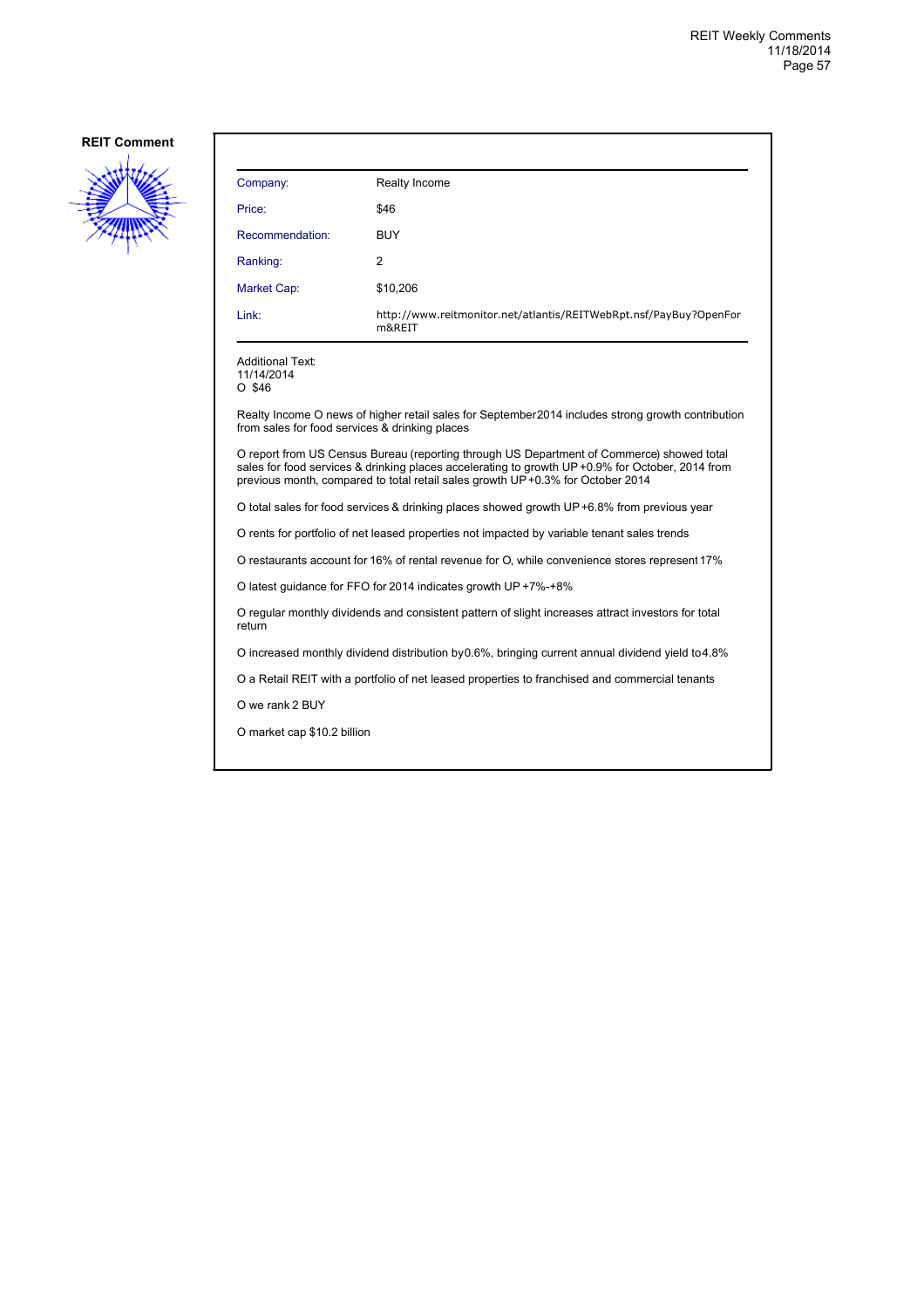

| Company:                                                                                                                                                                                                                                                        | <b>Brixmor Property Group</b>                                                                                                                                                 |  |
|-----------------------------------------------------------------------------------------------------------------------------------------------------------------------------------------------------------------------------------------------------------------|-------------------------------------------------------------------------------------------------------------------------------------------------------------------------------|--|
| Price:                                                                                                                                                                                                                                                          | \$24                                                                                                                                                                          |  |
| Recommendation:                                                                                                                                                                                                                                                 | <b>BUY</b>                                                                                                                                                                    |  |
| Ranking:                                                                                                                                                                                                                                                        | 1                                                                                                                                                                             |  |
| <b>Market Cap:</b>                                                                                                                                                                                                                                              | \$7,229                                                                                                                                                                       |  |
| Link:                                                                                                                                                                                                                                                           | http://www.reitmonitor.net/atlantis/REITWebRpt.nsf/PayBuy?OpenFor<br>m&REIT                                                                                                   |  |
| <b>Additional Text:</b><br>11/14/2014<br><b>BRX \$24</b>                                                                                                                                                                                                        |                                                                                                                                                                               |  |
|                                                                                                                                                                                                                                                                 | Brixmor Property Group BRX priced secondary offering of 25 million shares at \$23.75 per share                                                                                |  |
|                                                                                                                                                                                                                                                                 | BRX offering priced at discount of (2%) to previous closing price                                                                                                             |  |
| BRX all shares in secondary offering to be sold by selling shareholders associated with Blackstone<br><b>Real Estate Partners</b>                                                                                                                               |                                                                                                                                                                               |  |
| Morgan and Wells Fargo                                                                                                                                                                                                                                          | BRX representatives of underwriters and joint bookrunning managers BofA Meriill Lynch Citi, JP<br>BRX other joint book-running managers Barclay's, Deutsche Bank, RBC and UBS |  |
| BRX no insider sales by officers or directors included in the offering<br>BRX does not share in proceeds of \$590-\$700 million to be raised by the secondary offering<br>BRX November 2014 secondary offering does not dilute total shares outstanding for BRX |                                                                                                                                                                               |  |
| BRX increased dividend distribution by 12.5% for January, 2015, now providing current annual yield<br>of $3.8%$                                                                                                                                                 |                                                                                                                                                                               |  |
|                                                                                                                                                                                                                                                                 | BRX a Retail REIT with a portfolio of grocery anchored shopping centers in US markets                                                                                         |  |
| BRX we rank 1 BUY                                                                                                                                                                                                                                               |                                                                                                                                                                               |  |
| BRX market cap \$7.2 billion                                                                                                                                                                                                                                    |                                                                                                                                                                               |  |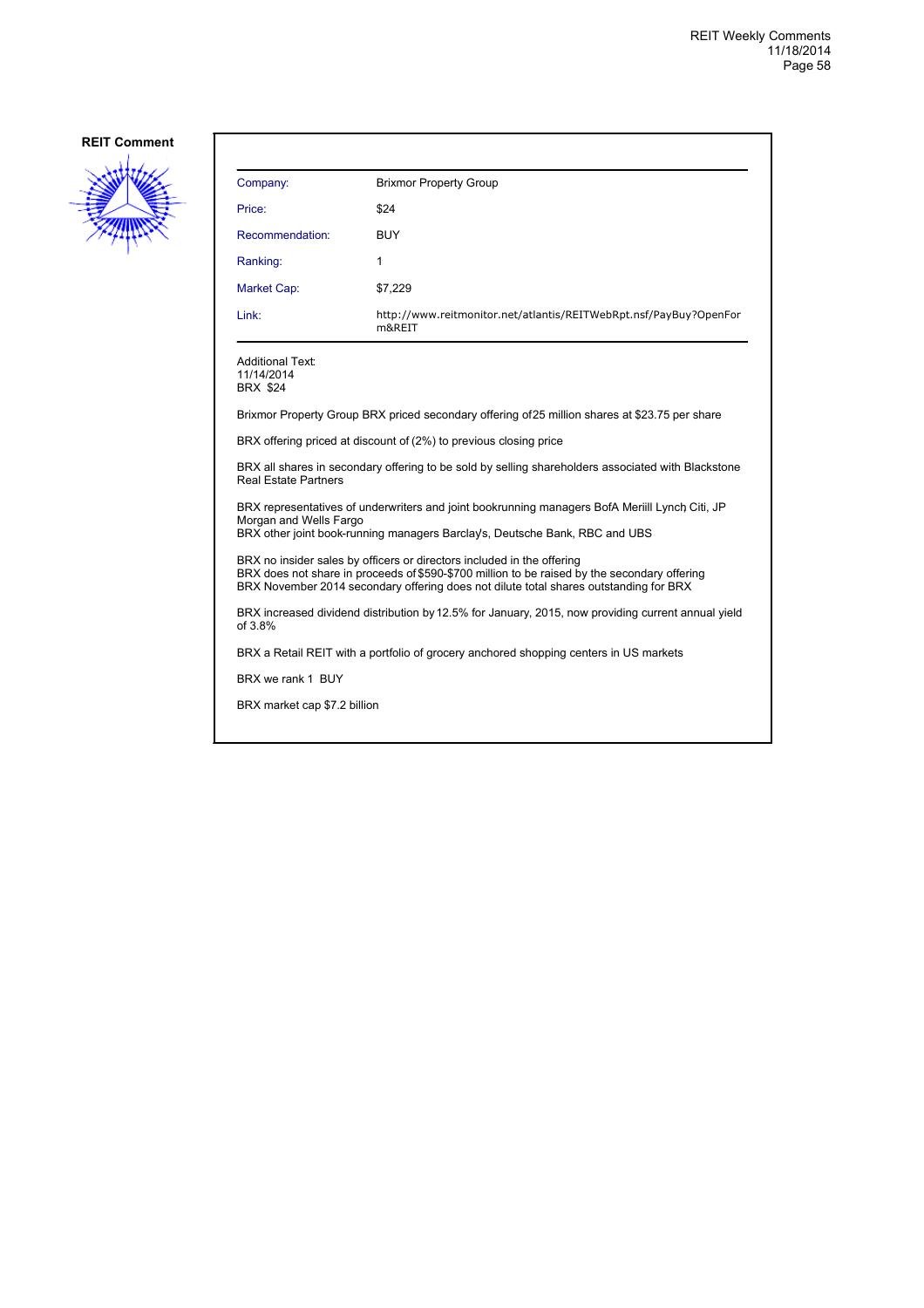

| Company:                                                 | <b>Brixmor Property Group</b>                                                                     |
|----------------------------------------------------------|---------------------------------------------------------------------------------------------------|
| Price:                                                   | \$24                                                                                              |
| Recommendation:                                          | <b>BUY</b>                                                                                        |
| Ranking:                                                 | 1                                                                                                 |
| Market Cap:                                              | \$7,229                                                                                           |
| Link:                                                    | http://www.reitmonitor.net/atlantis/REITWebRpt.nsf/PayBuy?OpenFor<br>m&REIT                       |
| <b>Additional Text:</b><br>11/14/2014<br><b>BRX \$24</b> |                                                                                                   |
| for January 2015                                         | Brixmor Property Group BRX increased quarterly dividend distribution by12.5% to \$0.225 per share |
| BRX new annual dividend \$0.90 per share                 |                                                                                                   |
| BRX new yield 3.8%                                       |                                                                                                   |
|                                                          | BRX a Retail REIT with a portfolio of grocery anchored shopping centers in US markets             |
| BRX we rank 1 BUY                                        |                                                                                                   |
| BRX market cap \$7.2 billion                             |                                                                                                   |
|                                                          |                                                                                                   |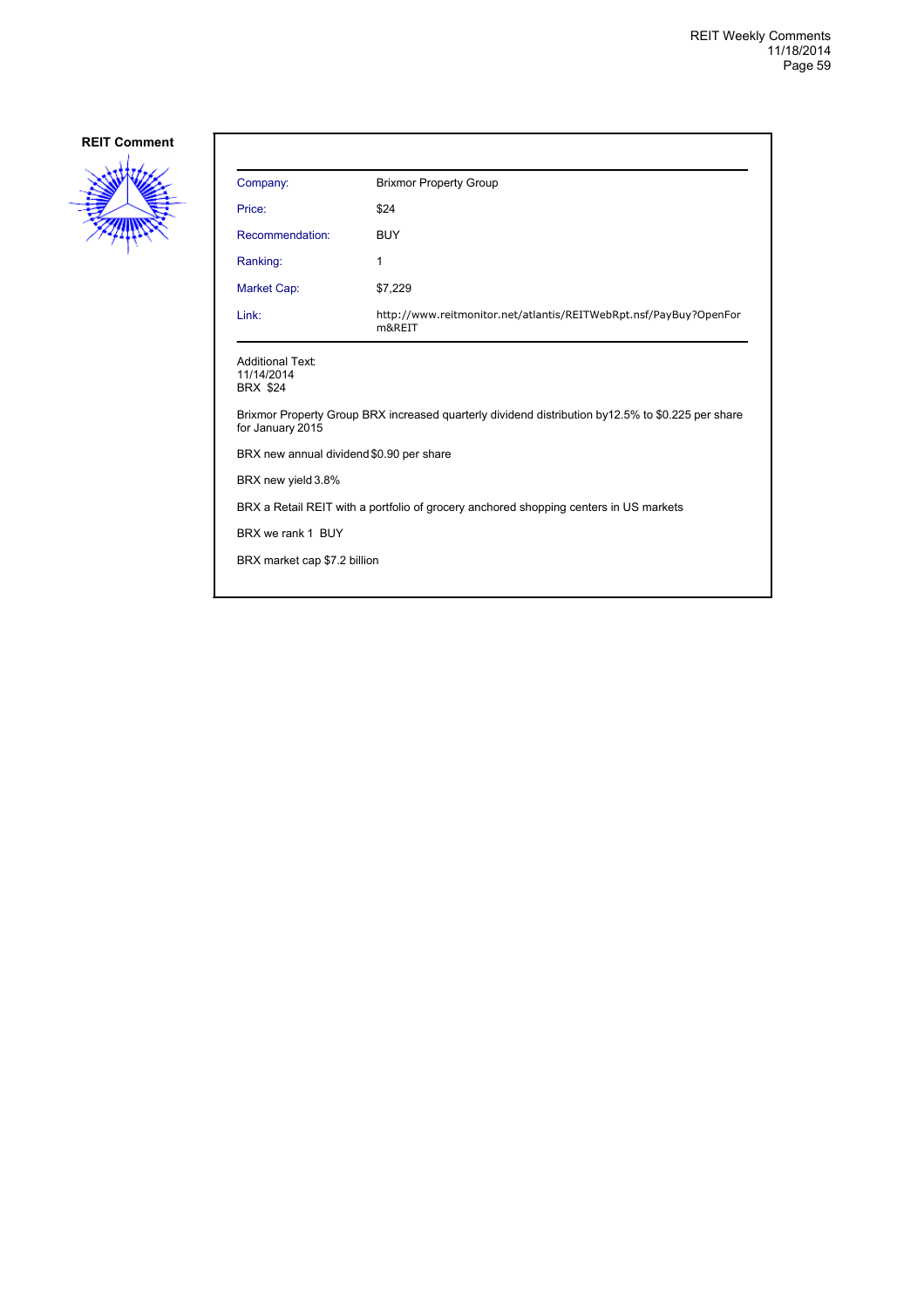

| Company:                                                                                                                                                                                                                                                                                                                       | <b>Brixmor Property Group</b>                                                                                                                                                                                               |  |
|--------------------------------------------------------------------------------------------------------------------------------------------------------------------------------------------------------------------------------------------------------------------------------------------------------------------------------|-----------------------------------------------------------------------------------------------------------------------------------------------------------------------------------------------------------------------------|--|
| Price:                                                                                                                                                                                                                                                                                                                         | \$24                                                                                                                                                                                                                        |  |
| Recommendation:                                                                                                                                                                                                                                                                                                                | <b>BUY</b>                                                                                                                                                                                                                  |  |
| Ranking:                                                                                                                                                                                                                                                                                                                       | 1                                                                                                                                                                                                                           |  |
| Market Cap:                                                                                                                                                                                                                                                                                                                    | \$7,229                                                                                                                                                                                                                     |  |
| Link:                                                                                                                                                                                                                                                                                                                          | http://www.reitmonitor.net/atlantis/REITWebRpt.nsf/PayBuy?OpenFor<br>m&REIT                                                                                                                                                 |  |
| <b>Additional Text:</b><br>11/14/2014<br><b>BRX \$24</b>                                                                                                                                                                                                                                                                       |                                                                                                                                                                                                                             |  |
|                                                                                                                                                                                                                                                                                                                                | Brixmor Property Group BRX 3Q 2014 FFO \$0.47 v \$0.43 UP +9%                                                                                                                                                               |  |
|                                                                                                                                                                                                                                                                                                                                | BRX lowered high end of guidance range 2014 FFO \$1.80-\$1.82 v \$1.45 UP +24%-+26%<br>BRX previous quidance range 2014 FFO \$1.80-\$1.84 per share<br>BRX quidance range 2014 FFO assumes same property NOI UP +3.8%-+4.0% |  |
|                                                                                                                                                                                                                                                                                                                                | BRX implied guidance 4Q 2014 FFO \$0.43-\$0.45 v \$0.39 UP +10%-+15%                                                                                                                                                        |  |
| BRX 3Q 2014 same property NOI UP +3.9%<br>small shop occupancy 82.6% UP +1.7%<br>BRX rents on lease turnover UP +13.9%                                                                                                                                                                                                         | BRX 3Q 2014 portfolio blended occupancy 92.7%, with anchor occupancy at 97.0% UP +0.1%, and                                                                                                                                 |  |
| BRX repositioned 4 former Kmart anchor leases with new tenants at 3X previous rents, with new<br>tenants including At Home, Burlington Coat Factory, DICK'S Sporting Goods, Michael's, Party City<br>and Sports Authority<br>BRX "proactively recaptured" 4 Kmart anchor leases at \$4.29 annualized base rent per square foot |                                                                                                                                                                                                                             |  |
| BRX year to date 2014 invested \$26 million to renovate 4 properties                                                                                                                                                                                                                                                           |                                                                                                                                                                                                                             |  |
| BRX portfolio concentrated 70% in shopping centers with grocery tenants including Kroger, Publix,<br>Safeway, Giant Food, Winn Dixie, Stop & Shop, Albertsons, Shop Rite, A&P, Shaws, Jewel-Osco,<br>Pathmark and Tops                                                                                                         |                                                                                                                                                                                                                             |  |
| BRX increased dividend distribution by 12.5% for January, 2015, now providing current annual yield<br>of 3.8%                                                                                                                                                                                                                  |                                                                                                                                                                                                                             |  |
|                                                                                                                                                                                                                                                                                                                                | BRX a Retail REIT with a portfolio of grocery anchored shopping centers in US markets                                                                                                                                       |  |
| BRX we rank 1 BUY                                                                                                                                                                                                                                                                                                              |                                                                                                                                                                                                                             |  |
| BRX market cap \$7.2 billion                                                                                                                                                                                                                                                                                                   |                                                                                                                                                                                                                             |  |
|                                                                                                                                                                                                                                                                                                                                |                                                                                                                                                                                                                             |  |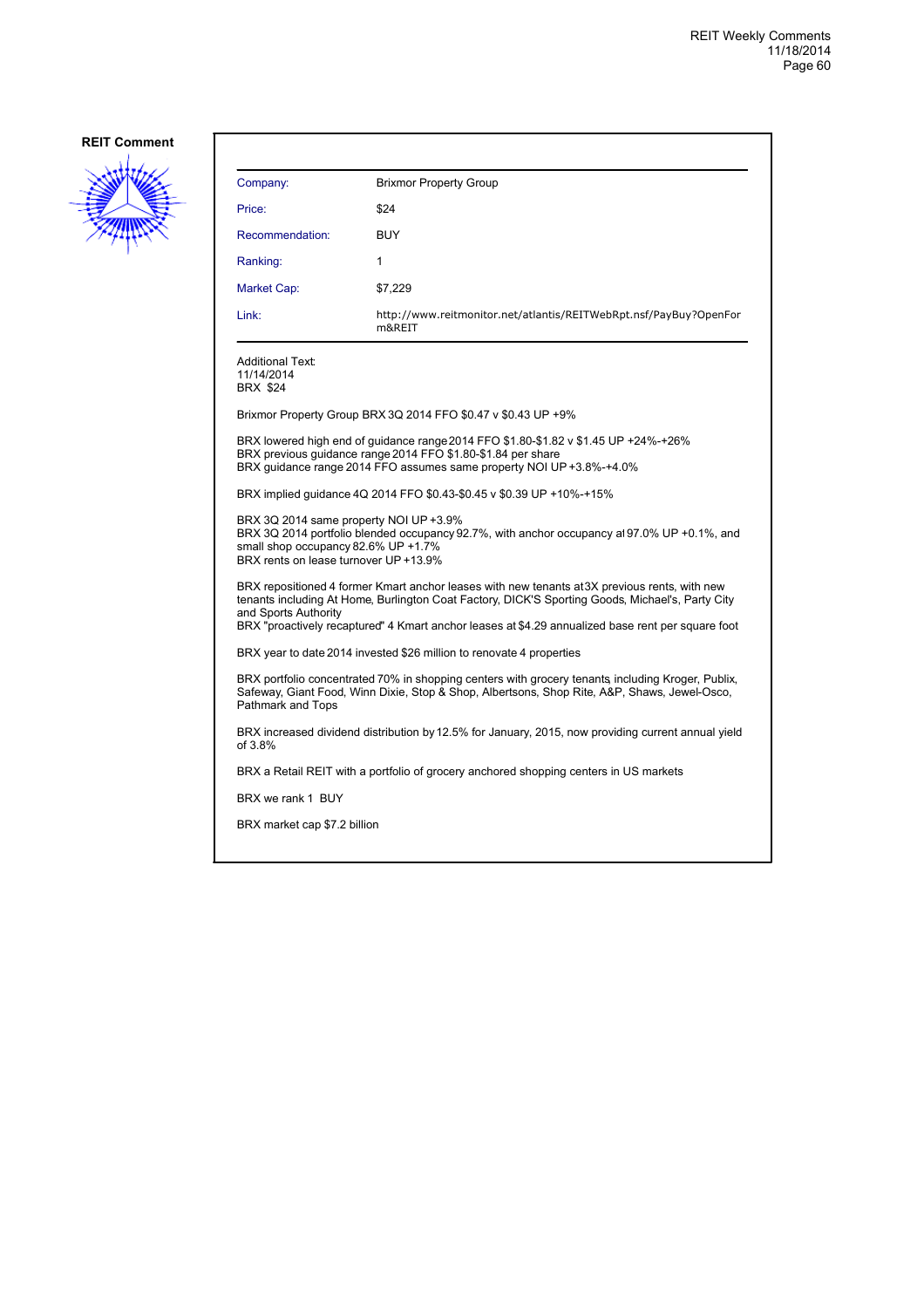

| Company:                                                                                                                                                                           | <b>Getty Realty</b>                                                                          |  |
|------------------------------------------------------------------------------------------------------------------------------------------------------------------------------------|----------------------------------------------------------------------------------------------|--|
| Price:                                                                                                                                                                             | \$18                                                                                         |  |
| Recommendation:                                                                                                                                                                    | HOLD                                                                                         |  |
| Ranking:                                                                                                                                                                           | 3                                                                                            |  |
| Market Cap:                                                                                                                                                                        | \$615                                                                                        |  |
| Link:                                                                                                                                                                              | http://www.reitmonitor.net/atlantis/REITWebRpt.nsf/PayBuy?OpenFor<br>m&REIT                  |  |
| <b>Additional Text:</b><br>11/14/2014<br>GTY \$18                                                                                                                                  |                                                                                              |  |
| Getty Realty GTY 3Q 2014 FFO \$0.37 v \$0.62 DOWN (40%)<br>GTY results for previous year included \$10 million non-recurring tenant settlement                                     |                                                                                              |  |
| GTY no guidance provided for FFO for 2014                                                                                                                                          |                                                                                              |  |
| GTY 3Q 2014 rental revenues \$25 million DOWN (13%) due to divestitures<br>GTY 3Q 2014 operating income excluding recoveries, provisions and impairments \$11 million UP<br>$+64%$ |                                                                                              |  |
| GTY litigation continues with sub-tenants of Lukoil at certain properties where non-cash allowances<br>have been recognized to reduce deferred rent receivable                     |                                                                                              |  |
| GTY 3Q 2014 acquisitions \$4 million for 2 properties                                                                                                                              |                                                                                              |  |
| GTY 2014 year to date divestitures \$32 million for 100 properties<br>GTY additional 34 properties classified as "held for sale" in discontinued operations                        |                                                                                              |  |
| GTY increased quarterly dividend distribution by 10%, now providing current annual dividend yield of<br>4.4%                                                                       |                                                                                              |  |
|                                                                                                                                                                                    | GTY a Specialty REIT with a portfolio of net leased gasoline stations and convenience stores |  |
| GTY we rank 3 HOLD                                                                                                                                                                 |                                                                                              |  |
| GTY market cap \$615 million                                                                                                                                                       |                                                                                              |  |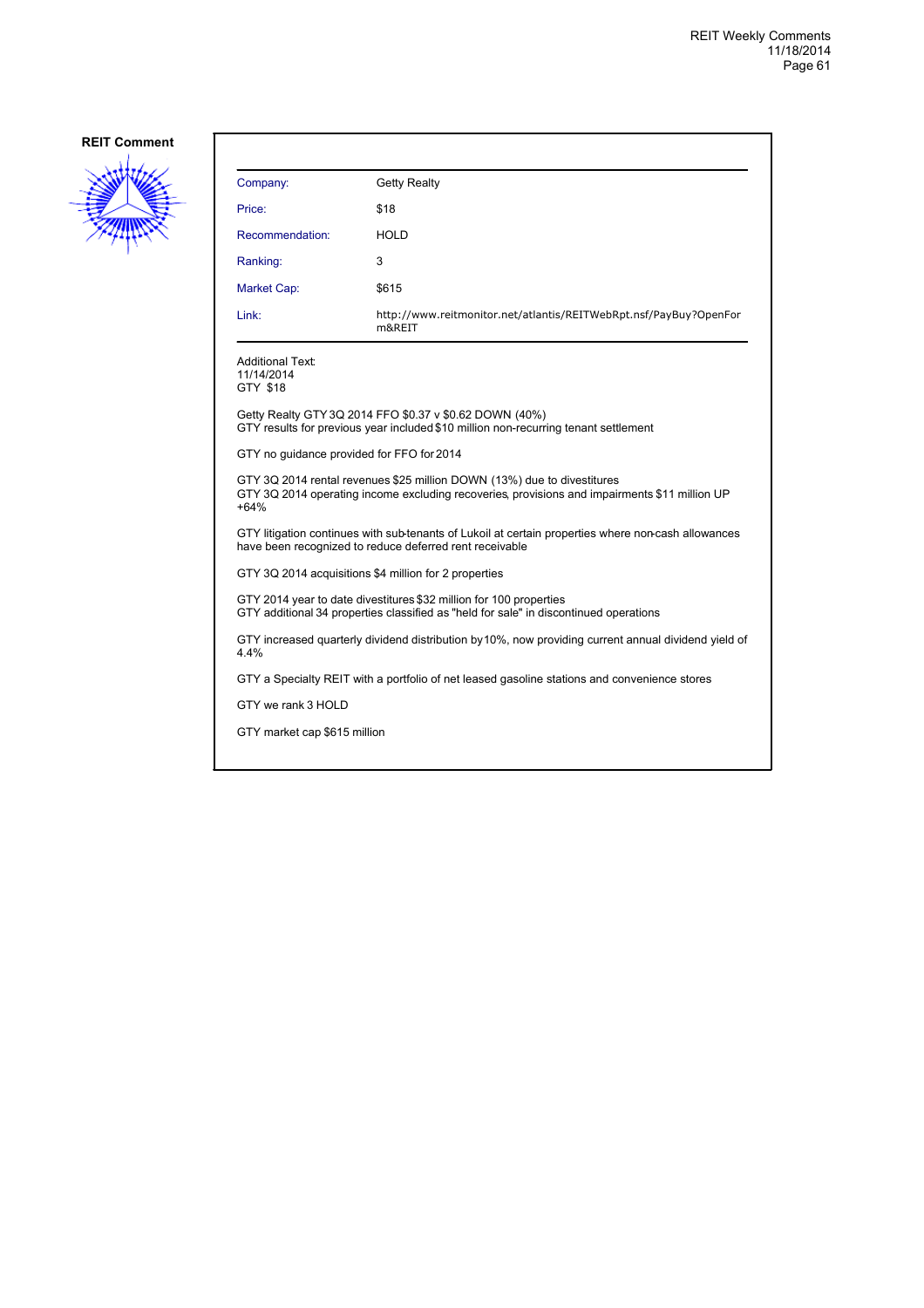

| Company:                                                                                                                                                                                                                         | <b>Starwood Property Trust</b>                                                                                                                                                                                                                                  |  |
|----------------------------------------------------------------------------------------------------------------------------------------------------------------------------------------------------------------------------------|-----------------------------------------------------------------------------------------------------------------------------------------------------------------------------------------------------------------------------------------------------------------|--|
| Price:                                                                                                                                                                                                                           | \$24                                                                                                                                                                                                                                                            |  |
| Recommendation:                                                                                                                                                                                                                  | <b>BUY</b>                                                                                                                                                                                                                                                      |  |
| Ranking:                                                                                                                                                                                                                         | 2                                                                                                                                                                                                                                                               |  |
| Market Cap:                                                                                                                                                                                                                      | \$5.246                                                                                                                                                                                                                                                         |  |
| Link:                                                                                                                                                                                                                            | http://www.reitmonitor.net/atlantis/REITWebRpt.nsf/PayBuy?OpenFor<br>m&REIT                                                                                                                                                                                     |  |
| <b>Additional Text:</b><br>11/14/2014<br><b>STWD \$24</b>                                                                                                                                                                        |                                                                                                                                                                                                                                                                 |  |
|                                                                                                                                                                                                                                  | Starwood Property Trust STWD 3Q 2014 GAAP EPS \$0.73 v \$0.52 UP +40%<br>STWD 3Q 2014 GAAP EPS includes \$1 million realized gain on sale of investments and \$29 million<br>gain on derivatives, as well as net non-cash valuation adjustments of \$10 million |  |
| STWD 3Q 2014 core EPS \$0.55 v \$0.61 DOWN (10%)<br>STWD 3Q 2014 core EPS excludes non-realized portfolio gains and losses non-cash compensation<br>expense, loan loss allowance and other items                                 |                                                                                                                                                                                                                                                                 |  |
| STWD narrowed guidance range 2014 core EPS \$2.12-\$2.16 v \$2.24 (adjusted) DOWN (4%)-(5%)<br>STWD guidance for lower 2014 core EPS reflects spin-off of Starwood Waypoint Residential Trust<br>SWAY at the end of January 2014 |                                                                                                                                                                                                                                                                 |  |
| STWD 3Q 2014 GAAP book value \$17.06 per share UP +3% from pro forma GAAP book value as                                                                                                                                          |                                                                                                                                                                                                                                                                 |  |
| of June, 2014<br>STWD stock trading at premium of 38% to GAAP book value as of 3Q 2014<br>STWD estimated "fair value" per share \$17.65 per share                                                                                |                                                                                                                                                                                                                                                                 |  |
| STWD 3Q 2014 lending segment portfolio \$5.7 billion, concentrated 60% in first mortgages, 25% in<br>mezzanine loans and 15% in subordinate mortgages, preferred equity interests, CMBS, RMBS and                                |                                                                                                                                                                                                                                                                 |  |
| other investments<br>STWD current investment capacity \$1.4 billion to be funded by a combination of cash, equity in<br>RMBS, available credit on financing facilities, and current cash flow on investments                     |                                                                                                                                                                                                                                                                 |  |
| STWD 3Q 2014 LNR contribution to core EPS \$0.24 per share, representing 44% of total STWD                                                                                                                                       |                                                                                                                                                                                                                                                                 |  |
| core EPS<br>STWD 3Q 2014 remaining LNR investments \$1.2 billion, including deep discount CMBS, special<br>servicing and conduit loans                                                                                           |                                                                                                                                                                                                                                                                 |  |
| STWD management comments noted loan portfolio expected to benefit from increasing interest                                                                                                                                       |                                                                                                                                                                                                                                                                 |  |
| rates<br>STWD beginning to make equity investments in commercial properties, including 3Q 2014 \$150<br>million investment to participate in regional mall portfolio managed by Starwood affiliate                               |                                                                                                                                                                                                                                                                 |  |
|                                                                                                                                                                                                                                  | STWD stock price supported by current annual dividend yield to 8.2%                                                                                                                                                                                             |  |
| STWD a Financial Commercial REIT                                                                                                                                                                                                 |                                                                                                                                                                                                                                                                 |  |
| STWD we rank 2 BUY                                                                                                                                                                                                               |                                                                                                                                                                                                                                                                 |  |
| STWD market cap \$5.2 billion                                                                                                                                                                                                    |                                                                                                                                                                                                                                                                 |  |
|                                                                                                                                                                                                                                  |                                                                                                                                                                                                                                                                 |  |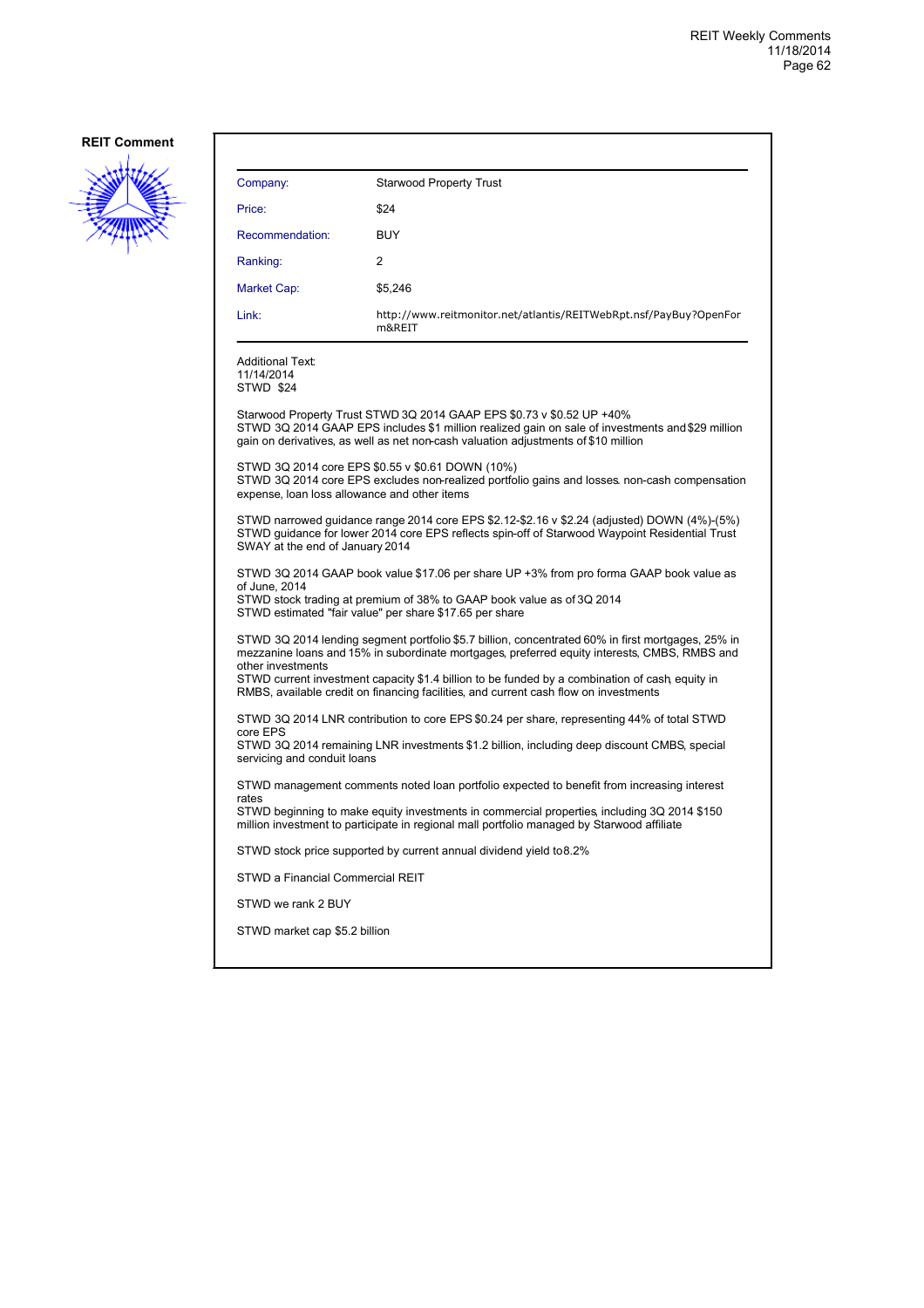

| Price:<br>Recommendation:<br>Ranking:<br>Market Cap:<br>Link:<br><b>Additional Text:</b><br>11/14/2014 | \$26<br><b>BUY</b><br>$\overline{2}$<br>\$24,291<br>http://www.reitmonitor.net/atlantis/REITWebRpt.nsf/PayBuy?OpenFor<br>m&REIT |
|--------------------------------------------------------------------------------------------------------|---------------------------------------------------------------------------------------------------------------------------------|
|                                                                                                        |                                                                                                                                 |
|                                                                                                        |                                                                                                                                 |
|                                                                                                        |                                                                                                                                 |
|                                                                                                        |                                                                                                                                 |
|                                                                                                        |                                                                                                                                 |
| GGP \$26                                                                                               |                                                                                                                                 |
| for 1Q 2015                                                                                            | General Growth Properties GGP increased quarterly dividend distribution by6% to \$0.17 per share                                |
| GGP new annual dividend \$0.68 per share                                                               |                                                                                                                                 |
| GGP new yield 2.7%                                                                                     |                                                                                                                                 |
| GGP a Retail REIT with a portfolio of regional malls                                                   |                                                                                                                                 |
| GGP we rank 2 BUY                                                                                      |                                                                                                                                 |
| GGP market cap \$24.3 billion                                                                          |                                                                                                                                 |
| GGP an S&P 500 Index REIT                                                                              |                                                                                                                                 |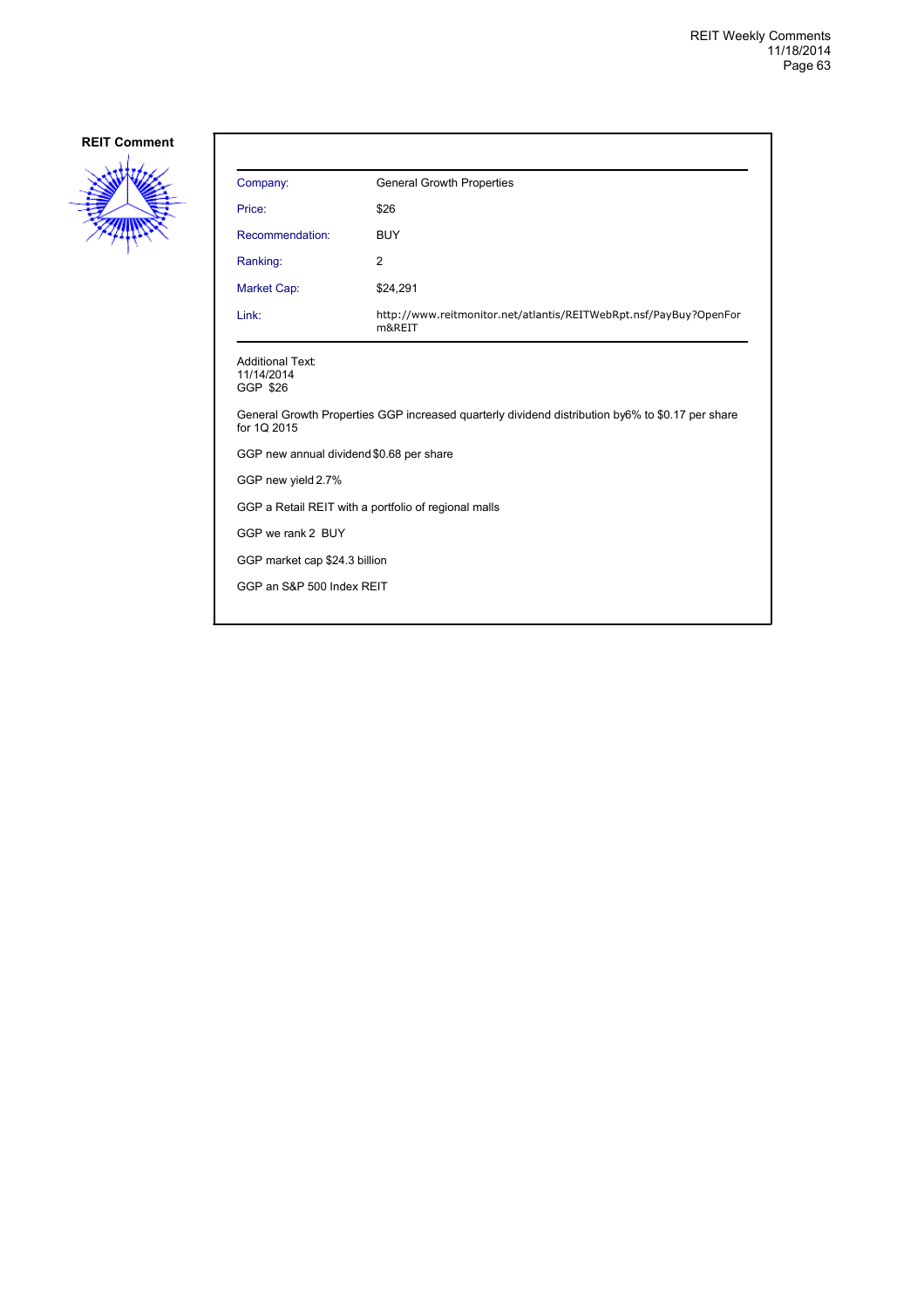

| Company:                                                                                                                                                                       | <b>Starwood Property Trust</b>                                              |  |
|--------------------------------------------------------------------------------------------------------------------------------------------------------------------------------|-----------------------------------------------------------------------------|--|
| Price:                                                                                                                                                                         | \$24                                                                        |  |
| Recommendation:                                                                                                                                                                | <b>BUY</b>                                                                  |  |
| Ranking:                                                                                                                                                                       | 2                                                                           |  |
| Market Cap:                                                                                                                                                                    | \$5,250                                                                     |  |
| Link:                                                                                                                                                                          | http://www.reitmonitor.net/atlantis/REITWebRpt.nsf/PayBuy?OpenFor<br>m&REIT |  |
| <b>Additional Text:</b><br>11/14/2014<br>STWD \$24                                                                                                                             |                                                                             |  |
| Starwood Property Trust STWD traded UP \$0.02 per share to close unchanged day                                                                                                 |                                                                             |  |
| STWD stock traded DOWN (15%) year to date for 2014, underperforming Financial Commercial<br>Mortgage REITs, trading DOWN (7%) day                                              |                                                                             |  |
| STWD total combined stock price return for 2014 (adjusted to include distribution of Starwood<br>Waypoint Residential Trust SWAY in January 2014) UP +3% year to date for 2014 |                                                                             |  |
| STWD special loan servicer LNR now accounts for 44% of core EPS                                                                                                                |                                                                             |  |
| STWD changing investment focus from loans to equity investments                                                                                                                |                                                                             |  |
| STWD stock trading at premium of 45% to GAAP book value of \$17.06 per share as of 3Q 2014                                                                                     |                                                                             |  |
| STWD stock price supported by current annual dividend yield of 8.2%                                                                                                            |                                                                             |  |
| STWD a Financial Commercial REIT                                                                                                                                               |                                                                             |  |
| STWD we rank 2 BUY                                                                                                                                                             |                                                                             |  |

STWD market cap \$5.3 billion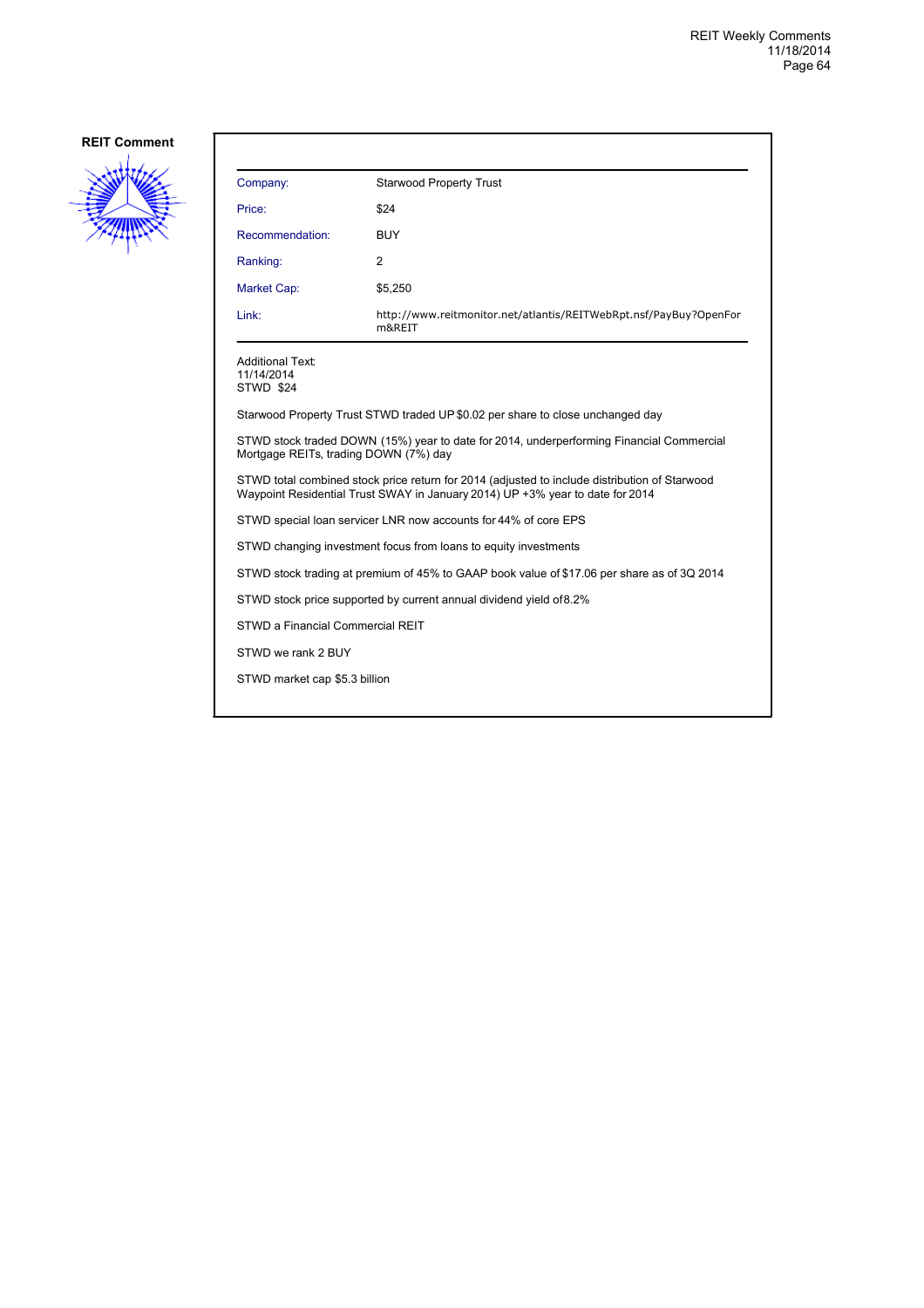

| Company:                                                                                                   | Sovran Self Storage                                                         |  |
|------------------------------------------------------------------------------------------------------------|-----------------------------------------------------------------------------|--|
| Price:                                                                                                     | \$83                                                                        |  |
| Recommendation:                                                                                            | <b>BUY</b>                                                                  |  |
| Ranking:                                                                                                   | $\overline{2}$                                                              |  |
| Market Cap:                                                                                                | \$2,735                                                                     |  |
| Link:                                                                                                      | http://www.reitmonitor.net/atlantis/REITWebRpt.nsf/PayBuy?OpenFor<br>m&REIT |  |
| <b>Additional Text:</b><br>11/14/2014<br>SSS \$83                                                          |                                                                             |  |
| Sovran Self Storage SSS traded DOWN (\$1.65) per share to close DOWN (2%) day                              |                                                                             |  |
| SSS stock traded UP +27% year to date for 2014, outperforming Specialty REITs, trading UP +17%<br>for 2014 |                                                                             |  |
| SSS Specialty Self Storage REITs seeing higher occupancy and improving rental rates                        |                                                                             |  |
| SSS acquisitions drive portfolio expansion                                                                 |                                                                             |  |
| SSS latest quidance for FFO for 2014 indicates growth UP +13%-+14%                                         |                                                                             |  |
|                                                                                                            | SSS providing current annual dividend yield of 3.3%                         |  |
| SSS a Specialty REIT with a portfolio of self-storage properties                                           |                                                                             |  |
| SSS we rank 2 BUY                                                                                          |                                                                             |  |
| SSS market cap \$2.7 billion                                                                               |                                                                             |  |
|                                                                                                            |                                                                             |  |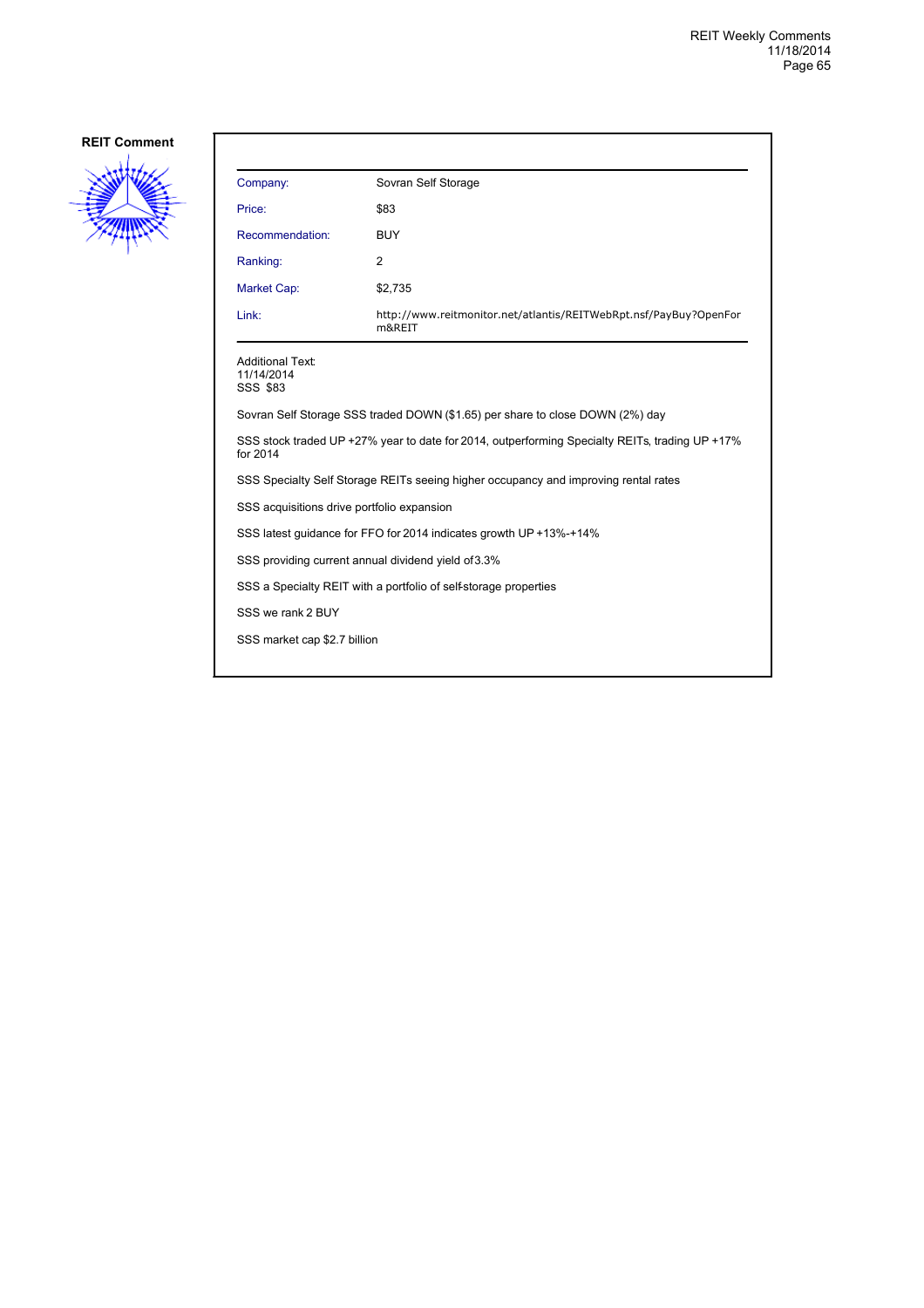

| Company:                                                                                                                                                                | <b>BioMed Realty Trust</b>                                                  |  |
|-------------------------------------------------------------------------------------------------------------------------------------------------------------------------|-----------------------------------------------------------------------------|--|
| Price:                                                                                                                                                                  | \$21                                                                        |  |
| Recommendation:                                                                                                                                                         | <b>BUY</b>                                                                  |  |
| Ranking:                                                                                                                                                                | 2                                                                           |  |
| Market Cap:                                                                                                                                                             | \$4,460                                                                     |  |
| Link:                                                                                                                                                                   | http://www.reitmonitor.net/atlantis/REITWebRpt.nsf/PayBuy?OpenFor<br>m&REIT |  |
| <b>Additional Text:</b><br>11/14/2014<br><b>BMR \$21</b>                                                                                                                |                                                                             |  |
| BioMed Realty Trust BMR traded DOWN (\$0.37) per share to close DOWN (2%) day                                                                                           |                                                                             |  |
| BMR stock traded UP +18% year to date for 2014, underperforming Health Care REITs, trading UP<br>+20% for 2014                                                          |                                                                             |  |
| BMR tight occupancy in key life science markets on east and west coast supports higher returns for<br>Health Care REITs with portfolios of life science properties      |                                                                             |  |
| BMR favorable IPO environment drives higher stock prices for biotech companies, enabling<br>secondary offerings to raise equity capital improving tenant credit quality |                                                                             |  |
| BMR guidance for FFO for 2014 indicates growth UP +6%                                                                                                                   |                                                                             |  |
| BMR provides current annual dividend yield of 4.7%                                                                                                                      |                                                                             |  |
| BMR a Health Care REIT with a portfolio of life science office and laboratory properties leased to<br>biotech and pharmaceutical tenants                                |                                                                             |  |
| BMR we rank 2 BUY                                                                                                                                                       |                                                                             |  |
| BMR market cap \$4.5 billion                                                                                                                                            |                                                                             |  |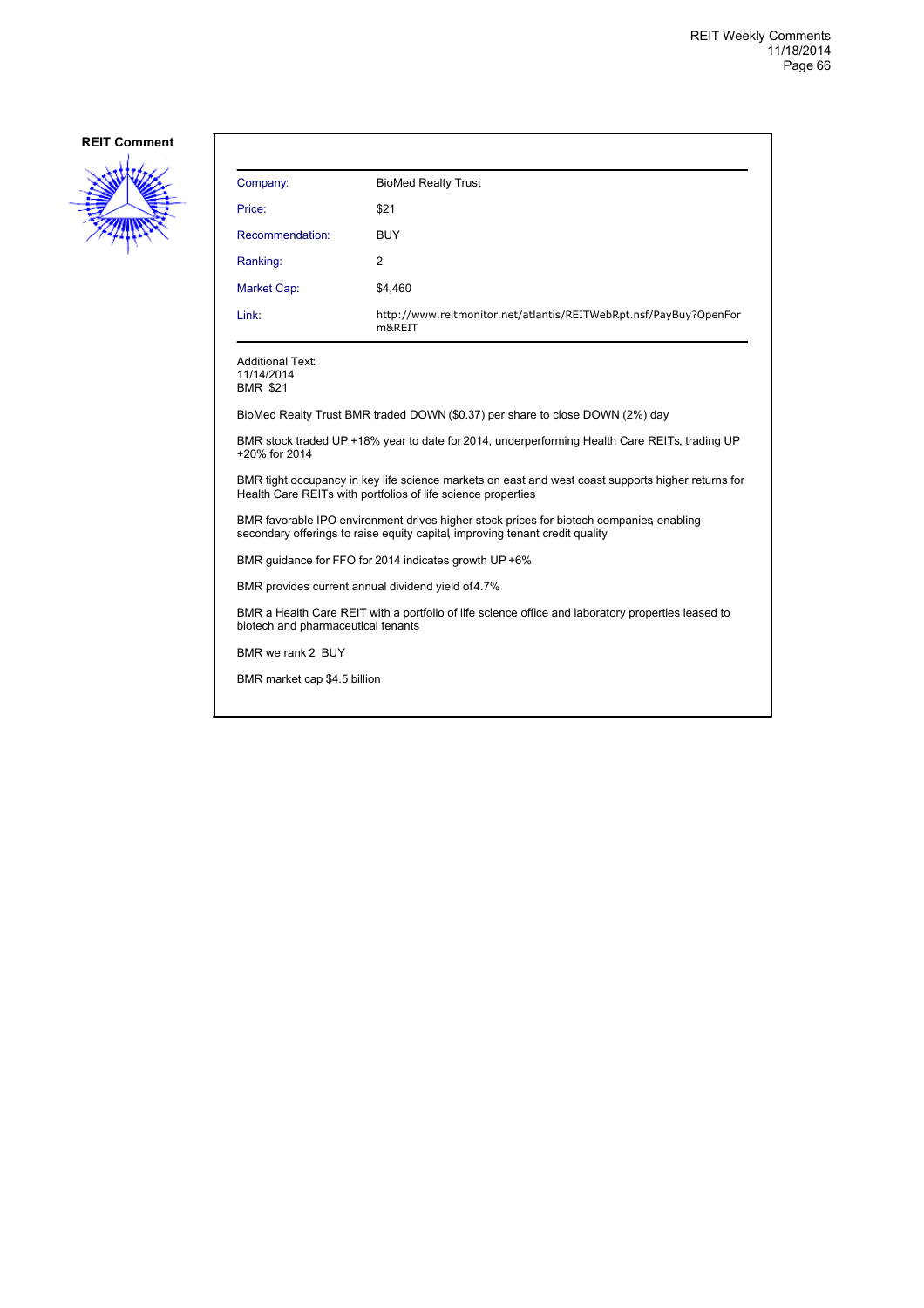

| Company:                                                                                                                                                             | Simon Property Group                                                           |  |
|----------------------------------------------------------------------------------------------------------------------------------------------------------------------|--------------------------------------------------------------------------------|--|
| Price:                                                                                                                                                               | \$178                                                                          |  |
| Recommendation:                                                                                                                                                      | BUY                                                                            |  |
| Ranking:                                                                                                                                                             | $\overline{2}$                                                                 |  |
| Market Cap:                                                                                                                                                          | \$64,732                                                                       |  |
| Link:                                                                                                                                                                | http://www.reitmonitor.net/atlantis/REITWebRpt.nsf/PayBuy?OpenFor<br>m&REIT    |  |
| Additional Text:<br>11/14/2014<br>SPG \$178                                                                                                                          |                                                                                |  |
|                                                                                                                                                                      | Simon Property Group SPG traded DOWN (\$1.53) per share to close DOWN (1%) day |  |
| SPG stock traded UP +17% year to date for 2014, outperforming Retail REITs, trading UP +15% for<br>2014                                                              |                                                                                |  |
| SPG today's news of renewed growth in retail sales for October 2014 supports positive outlook for<br><b>Retail REITs</b>                                             |                                                                                |  |
| SPG at end of October, 2014, SPG reported mall tenant sales showed strong growth for 3Q 2014 UP<br>+5.9%, supported by recent spin-off of Washington Prime Group WPG |                                                                                |  |
| SPG increased guidance for FFO for 2014 to indicate growth UP +4%                                                                                                    |                                                                                |  |
|                                                                                                                                                                      | SPG provides current annual dividend yield of 2.9%                             |  |
| SPG a Retail REIT with a portfolio of regional malls and brand name outlet centers in US Europe<br>and Asia                                                          |                                                                                |  |
| SPG we rank 2 BUY                                                                                                                                                    |                                                                                |  |
| SPG market cap \$64.7 billion                                                                                                                                        |                                                                                |  |
| SPG an S&P 500 Index REIT                                                                                                                                            |                                                                                |  |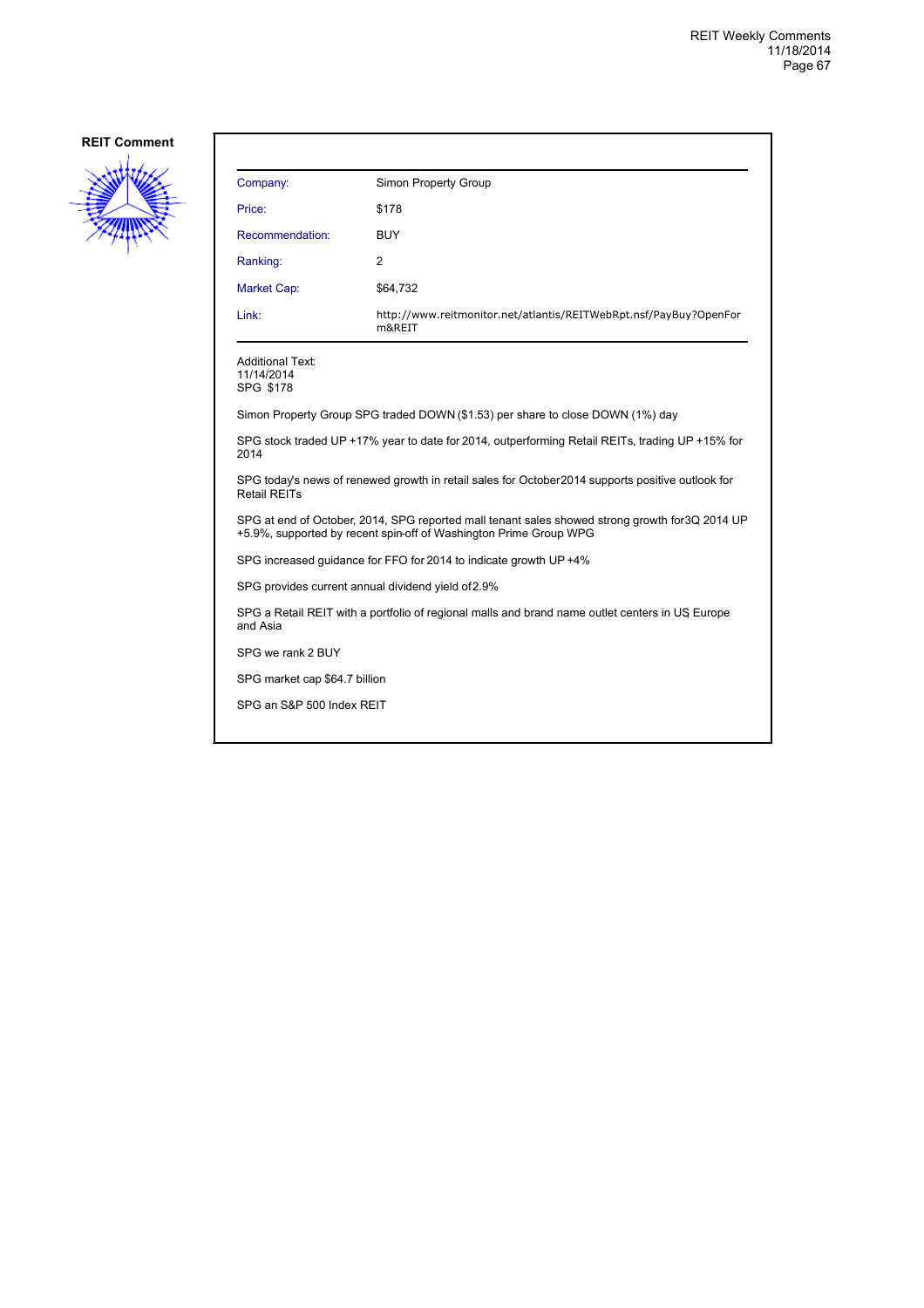

| Company:                                                                                                                                                                                                           | Sovran Self Storage                                                         |  |
|--------------------------------------------------------------------------------------------------------------------------------------------------------------------------------------------------------------------|-----------------------------------------------------------------------------|--|
| Price:                                                                                                                                                                                                             | \$83                                                                        |  |
| Recommendation:                                                                                                                                                                                                    | BUY                                                                         |  |
| Ranking:                                                                                                                                                                                                           | 2                                                                           |  |
| Market Cap:                                                                                                                                                                                                        | \$2,735                                                                     |  |
| Link:                                                                                                                                                                                                              | http://www.reitmonitor.net/atlantis/REITWebRpt.nsf/PayBuy?OpenFor<br>m&REIT |  |
| <b>Additional Text:</b><br>11/14/2014<br>SSS \$83                                                                                                                                                                  |                                                                             |  |
| Sovran Self Storage SSS 3Q 2014 FFO \$1.17 (adjusted) v \$1.01 (adjusted) UP +6%<br>SSS quidance 3Q 2014 FFO (adjusted) excludes net charges of (\$0.05) per share relating to<br>acquisition cost and other items |                                                                             |  |
| SSS increased quidance range 2014 FFO \$4.33-4.37 v \$3.83 UP +13%-+14%<br>SSS previous guidance range 2014 FFO \$432-\$4.36 per share<br>SSS quidance range 2014 FFO assumes same property NOI UP +8.0%-+9.0%     |                                                                             |  |
| SSS new guidance range 4Q 2014 FFO \$1.10-\$1.14 v \$1.04 UP +6%-+10%<br>SSS new quidance range 4Q 2014 FFO assumes same property NOI UP +7.5%-+8.5%                                                               |                                                                             |  |
| SSS 3Q 2014 same property NOI UP +9.2%<br>SSS 3Q 2014 portfolio occupancy 90.9%                                                                                                                                    |                                                                             |  |
| SSS 3Q 2014 average annualized rents per square foot \$12.19<br>SSS 3Q 2014 average rents on lease turnover UP +7.0%<br>SSS 3Q 2014 management noted strongest rental rate gains achieved in TX FL, IL and GA      |                                                                             |  |
| SSS year to date 2014 acquisitions \$278 million                                                                                                                                                                   |                                                                             |  |
| SSS providing current annual dividend yield of 3.3%                                                                                                                                                                |                                                                             |  |
|                                                                                                                                                                                                                    | SSS a Specialty REIT with a portfolio of self-storage properties            |  |
| SSS we rank 2 BUY                                                                                                                                                                                                  |                                                                             |  |
| SSS market cap \$2.7 billion                                                                                                                                                                                       |                                                                             |  |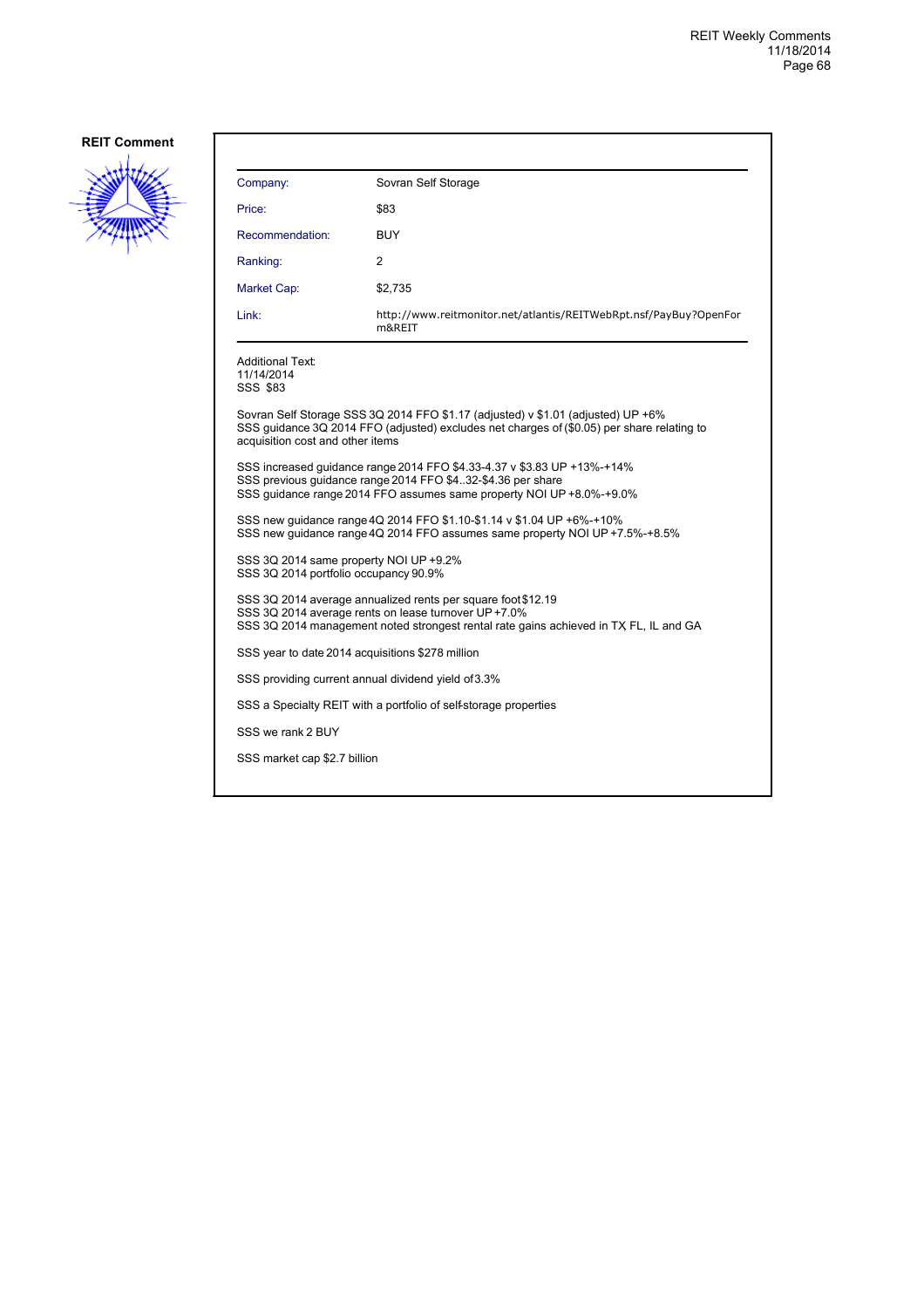

| Company:                                                                                                                                                                                                                                                                                                                                                                                                                                                                                                                                 | Extra Space Storage                                                                                |  |
|------------------------------------------------------------------------------------------------------------------------------------------------------------------------------------------------------------------------------------------------------------------------------------------------------------------------------------------------------------------------------------------------------------------------------------------------------------------------------------------------------------------------------------------|----------------------------------------------------------------------------------------------------|--|
| Price:                                                                                                                                                                                                                                                                                                                                                                                                                                                                                                                                   | \$58                                                                                               |  |
| Recommendation:                                                                                                                                                                                                                                                                                                                                                                                                                                                                                                                          | <b>BUY</b>                                                                                         |  |
| Ranking:                                                                                                                                                                                                                                                                                                                                                                                                                                                                                                                                 | 2                                                                                                  |  |
| Market Cap:                                                                                                                                                                                                                                                                                                                                                                                                                                                                                                                              | \$7,010                                                                                            |  |
| Link:                                                                                                                                                                                                                                                                                                                                                                                                                                                                                                                                    | http://www.reitmonitor.net/atlantis/REITWebRpt.nsf/PayBuy?OpenFor<br>m&REIT                        |  |
| <b>Additional Text:</b><br>11/14/2014<br>EXR \$58                                                                                                                                                                                                                                                                                                                                                                                                                                                                                        |                                                                                                    |  |
|                                                                                                                                                                                                                                                                                                                                                                                                                                                                                                                                          | Extra Space Storage EXR 3Q 2014 FFO \$0.72 v \$0.57 UP +26%                                        |  |
| EXR increased guidance range 2014 FFO \$2.58-\$2.81 (adjusted) v \$2.12 (adjusted) UP<br>+22%-+33%<br>EXR previous guidance range 2014 FFO (adjusted) \$2.46-\$2.54 per share<br>EXR guidance range 2014 FFO (adjusted) excludes net charges of (\$0.06) per share relating to<br>acquisition cost and non-cash interest adjustments<br>EXR guidance range 2014 FFO assumes same property NOI UP +8.75%-+9.25%<br>EXR implied quidance 2014 FFO \$0.65-\$0.88 v \$0.57 (adjusted) UP +14%-+54%<br>EXR 3Q 2014 same property NOI UP +9.3% |                                                                                                    |  |
| EXR 3Q 2014 same property occupancy 91.7% UP +1.0%<br>EXR 3Q 2014 same property revenue growth UP+7.2%                                                                                                                                                                                                                                                                                                                                                                                                                                   |                                                                                                    |  |
| EXR 2014 year to date acquisitions \$446 million for 39 properties<br>EXR pending acquisitions \$108 million for 11 properties<br>EXR appears set to exceed 2014 target acquisitions \$500 million                                                                                                                                                                                                                                                                                                                                       |                                                                                                    |  |
| EXR management comments notes "steady demand, muted supply and pricing power" driving<br>exceptional growth in NOI<br>EXR management comments noted fast growth markets included Cincinnati Denver, Houston,<br>Miami, Sacramento and San Francisco<br>EXR underperforming markets included Las Vegas, Philadelphia and metropolitan DC area                                                                                                                                                                                             |                                                                                                    |  |
| EXR providing annual yield of 3.3%                                                                                                                                                                                                                                                                                                                                                                                                                                                                                                       |                                                                                                    |  |
|                                                                                                                                                                                                                                                                                                                                                                                                                                                                                                                                          | EXR a Specialty REIT with a portfolio of self-storage properties concentrated in east coast states |  |
| EXR we rank 2 BUY                                                                                                                                                                                                                                                                                                                                                                                                                                                                                                                        |                                                                                                    |  |
| EXR market cap \$7.0 billion                                                                                                                                                                                                                                                                                                                                                                                                                                                                                                             |                                                                                                    |  |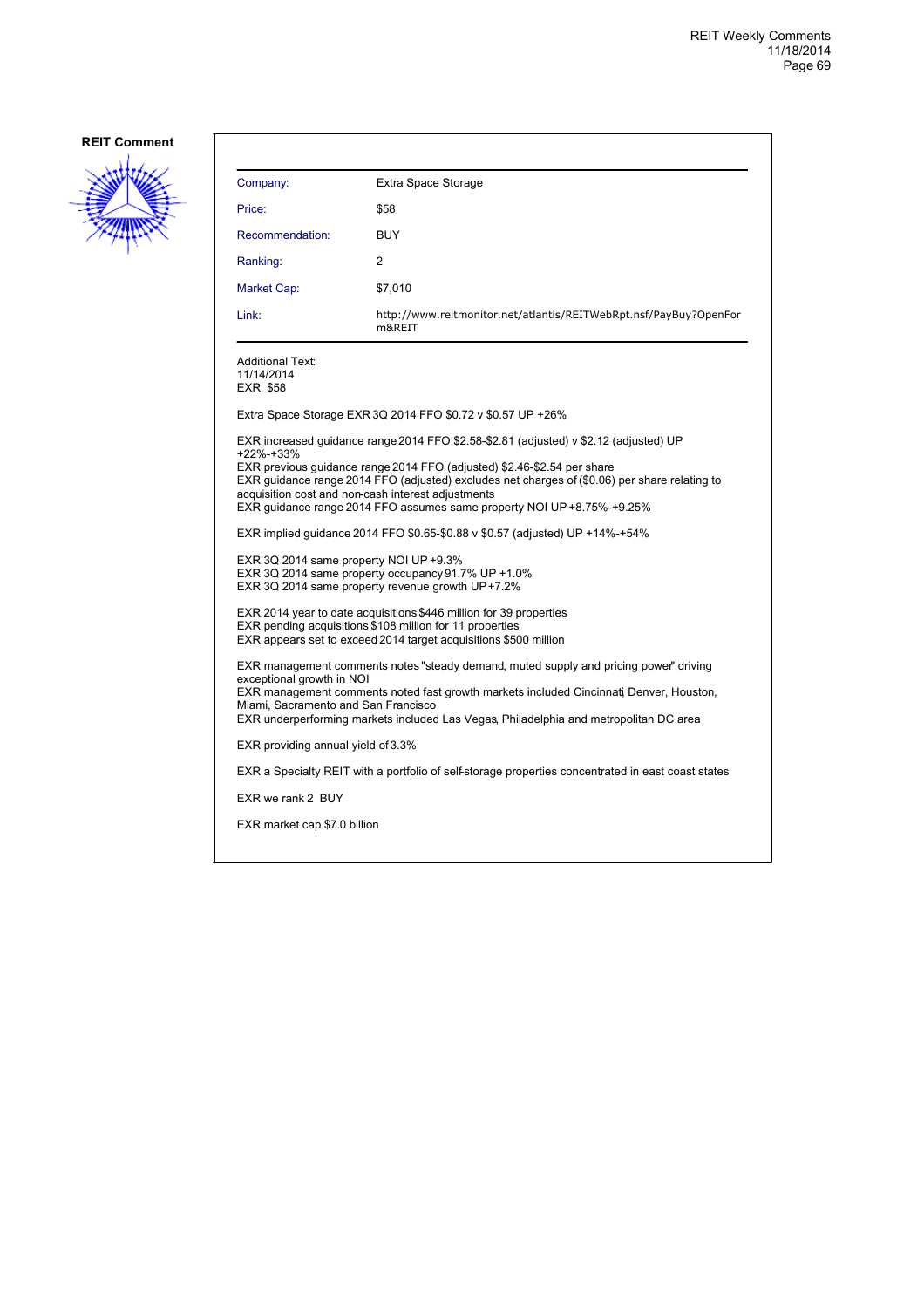

| Company:                                                                                                                                                                                                                                         | <b>Federal Realty Investment Trust</b>                                                      |  |
|--------------------------------------------------------------------------------------------------------------------------------------------------------------------------------------------------------------------------------------------------|---------------------------------------------------------------------------------------------|--|
| Price:                                                                                                                                                                                                                                           | \$131                                                                                       |  |
| Recommendation:                                                                                                                                                                                                                                  | BUY                                                                                         |  |
| Ranking:                                                                                                                                                                                                                                         | 2                                                                                           |  |
| Market Cap:                                                                                                                                                                                                                                      | \$8,948                                                                                     |  |
| Link:                                                                                                                                                                                                                                            | http://www.reitmonitor.net/atlantis/REITWebRpt.nsf/PayBuy?OpenFor<br>m&REIT                 |  |
| <b>Additional Text:</b><br>11/14/2014<br>FRT \$131                                                                                                                                                                                               |                                                                                             |  |
|                                                                                                                                                                                                                                                  | Federal Realty Investment Trust FRT 3Q 2014 FFO \$1.23 v \$1.16 UP +6%                      |  |
| FRT increased low end of quidance range 2014 FFO \$4.92-\$4.94 v \$4.61 UP +7%<br>FRT previous quidance range 2014 FFO \$4.90-\$4.94 per share                                                                                                   |                                                                                             |  |
| FRT implied quidance 4Q 2014 FFO \$1.25-\$1.27 v \$1.18 UP +6%-+8%                                                                                                                                                                               |                                                                                             |  |
| FRT new guidance range 2015 FFO \$5.26-\$5.34 v \$4.92-\$4.94 UP +7%-+8%                                                                                                                                                                         |                                                                                             |  |
| FRT 3Q 2014 same property NOI UP +3.3%<br>FRT 3Q 2014 portfolio occupancy 95.6%                                                                                                                                                                  |                                                                                             |  |
| FRT 3Q 2014 cash rents on lease turnover UP +13% to average annualized starting annualized rent<br>of per square foot \$35.69<br>FRT 3Q 2014 average GAAP annualized portfolio rents per square foot \$25.36                                     |                                                                                             |  |
| FRT investing \$825 million in 2 new developments and 17 redevelopment projects<br>FRT plans new openings of mixed-use projects in Rockville MD, with retail space to open in fall,<br>2014 and Somerville MA, initial phase opened summer, 2014 |                                                                                             |  |
| FRT provides current annual dividend yield of 2.7%                                                                                                                                                                                               |                                                                                             |  |
|                                                                                                                                                                                                                                                  | FRT a Retail REIT with a diverse portfolio of retail, commercial and residential properties |  |
| FRT we rank 2 BUY                                                                                                                                                                                                                                |                                                                                             |  |
| FRT market cap \$8.9 billion                                                                                                                                                                                                                     |                                                                                             |  |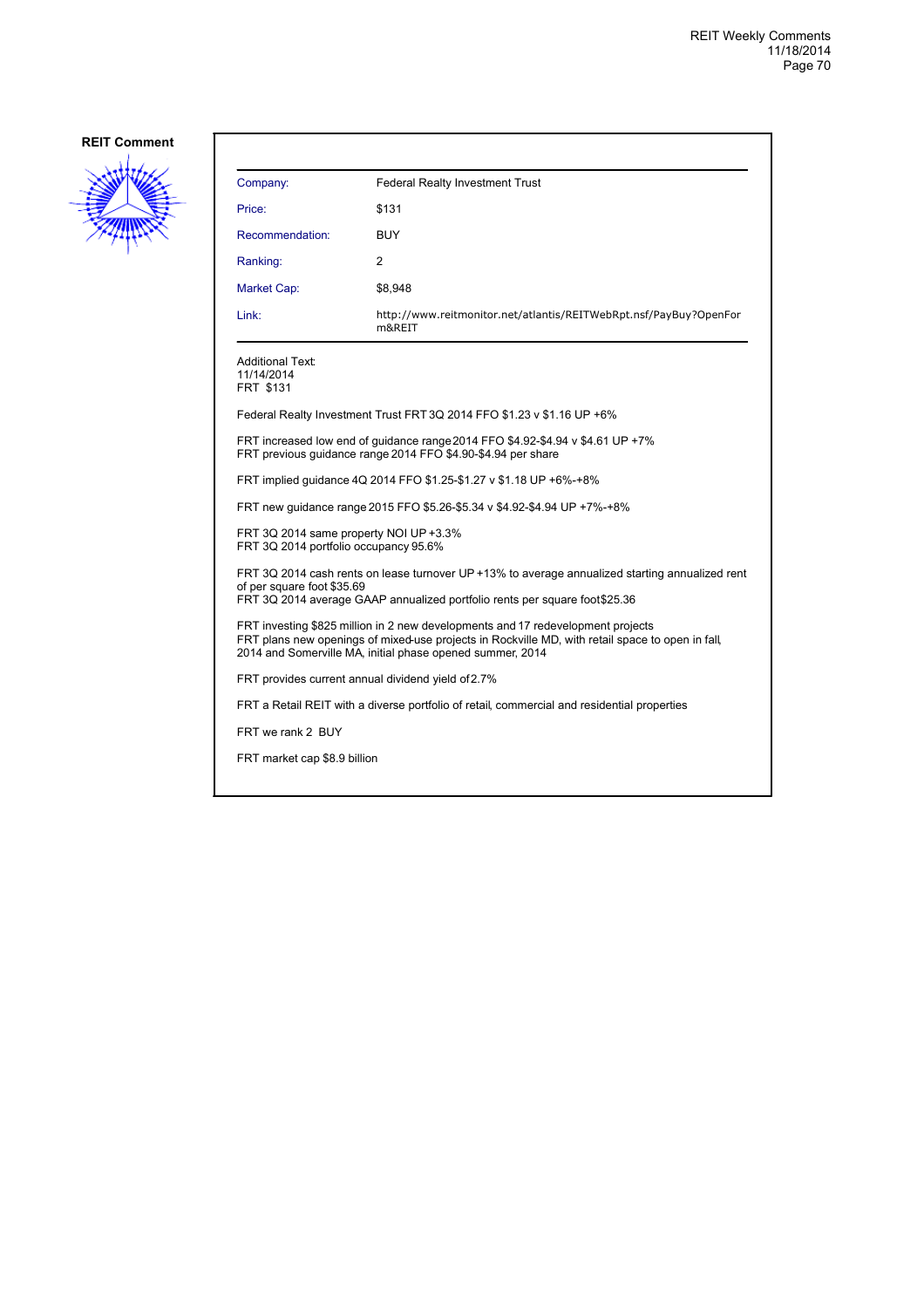

| Company:                                                                                                                                                                                                                                               | <b>First Industrial</b>                                                     |  |
|--------------------------------------------------------------------------------------------------------------------------------------------------------------------------------------------------------------------------------------------------------|-----------------------------------------------------------------------------|--|
| Price:                                                                                                                                                                                                                                                 | \$19                                                                        |  |
| Recommendation:                                                                                                                                                                                                                                        | <b>HOLD</b>                                                                 |  |
| Ranking:                                                                                                                                                                                                                                               | 3                                                                           |  |
| <b>Market Cap:</b>                                                                                                                                                                                                                                     | \$2.214                                                                     |  |
| Link:                                                                                                                                                                                                                                                  | http://www.reitmonitor.net/atlantis/REITWebRpt.nsf/PayBuy?OpenFor<br>m&REIT |  |
| <b>Additional Text:</b><br>11/14/2014<br>FR \$19                                                                                                                                                                                                       |                                                                             |  |
|                                                                                                                                                                                                                                                        | First Industrial FR 3Q 2014 FFO \$0.32 v \$0.28 (adjusted) UP +14%          |  |
| FR 3Q 2014 EBITDA \$55 million UP +5%                                                                                                                                                                                                                  |                                                                             |  |
| FR narrowed quidance range 2014 FFO \$1.14-\$1.18 v \$1.08 (adjusted) UP +6%-+9%<br>FR previous guidance range 2014 FFO \$1.11-\$1.21 per share<br>FR guidance range 2014 FFO assumes same property NOI UP +3.25%-+4.0%, with occupancy<br>93.0%-93.5% |                                                                             |  |
| FR implied quidance 4Q 2014 FFO \$0.30-\$0.34 v \$0.28 (adjusted) UP +7%-+21%                                                                                                                                                                          |                                                                             |  |
| FR 3Q 2014 same property NOI UP +4.9% excluding lease termination fees<br>FR 3Q 2013 portfolio occupancy 93.9% UP +2.7%                                                                                                                                |                                                                             |  |
| FR 3Q 2014 rents on lease turnover UP +1.6% on cash basis<br>FR 3Q 2014 tenant retention 79%                                                                                                                                                           |                                                                             |  |
| FR investing \$150 million to develop new industrial properties for 3% portfolio capacity increment                                                                                                                                                    |                                                                             |  |
| FR 2014 year to date acquisitions \$53 million<br>FR 2014 year to date divestitures \$59 million                                                                                                                                                       |                                                                             |  |
| FR current annual dividend yield to 2.1%                                                                                                                                                                                                               |                                                                             |  |
| FR an Industrial REIT with a diverse portfolio including bulk distribution light industrial and<br>manufacturing facilities                                                                                                                            |                                                                             |  |
| FR we rank 3 HOLD                                                                                                                                                                                                                                      |                                                                             |  |
| FR market cap \$2.2 billion                                                                                                                                                                                                                            |                                                                             |  |
|                                                                                                                                                                                                                                                        |                                                                             |  |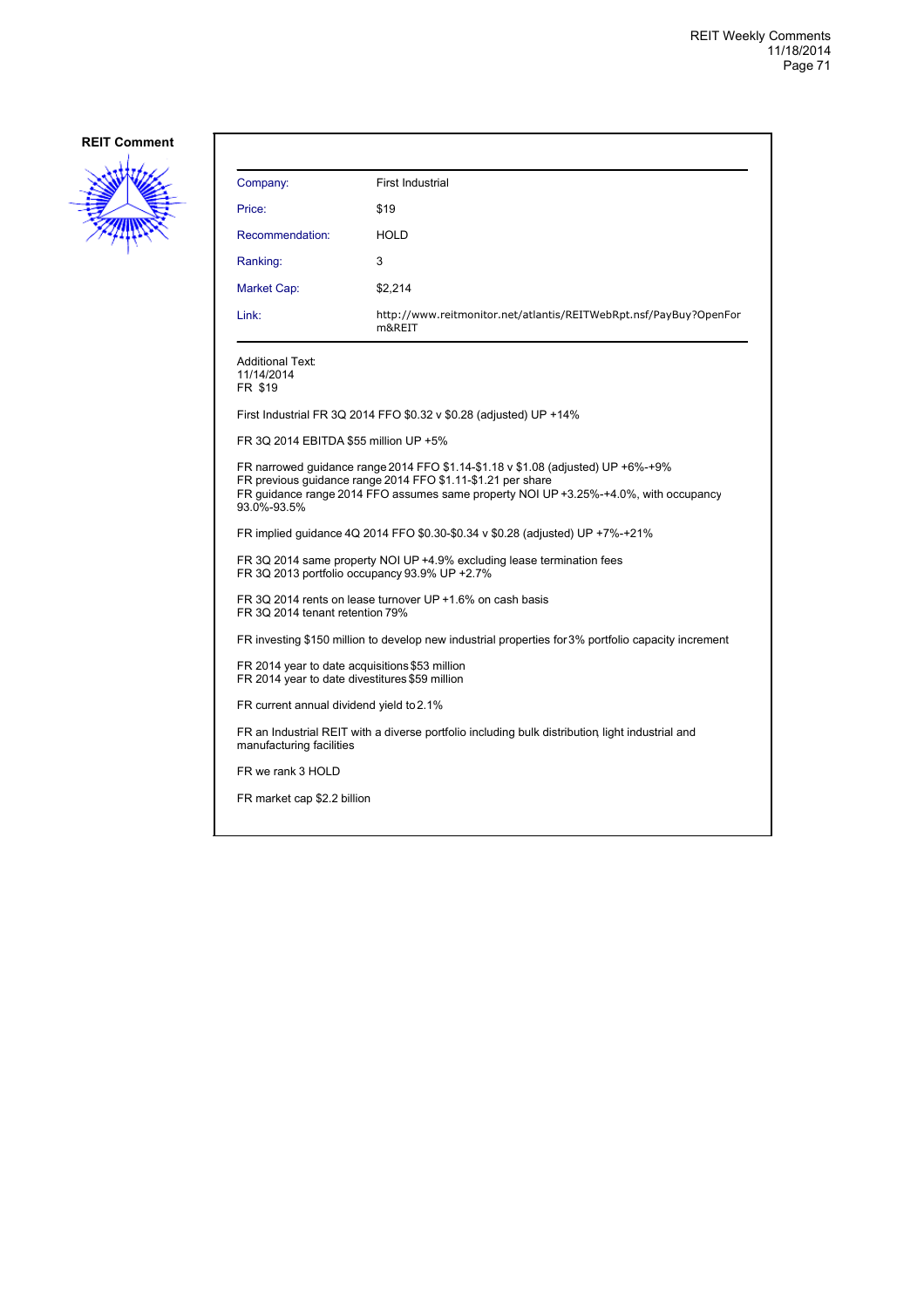

| Company:                                                                                                                                                                                                                                                                                                                                      | Corrections Corp of America                                                                             |  |
|-----------------------------------------------------------------------------------------------------------------------------------------------------------------------------------------------------------------------------------------------------------------------------------------------------------------------------------------------|---------------------------------------------------------------------------------------------------------|--|
| Price:                                                                                                                                                                                                                                                                                                                                        | \$36                                                                                                    |  |
| Recommendation:                                                                                                                                                                                                                                                                                                                               | <b>HOLD</b>                                                                                             |  |
| Ranking:                                                                                                                                                                                                                                                                                                                                      | 3                                                                                                       |  |
| Market Cap:                                                                                                                                                                                                                                                                                                                                   | \$4,219                                                                                                 |  |
| Link:                                                                                                                                                                                                                                                                                                                                         | http://www.reitmonitor.net/atlantis/REITWebRpt.nsf/PayBuy?OpenFor<br>m&REIT                             |  |
| Additional Text:<br>11/14/2014<br>CXW \$36                                                                                                                                                                                                                                                                                                    |                                                                                                         |  |
|                                                                                                                                                                                                                                                                                                                                               | Corrections Corp of America CXW 3Q 2014 normalized FFO \$0.67 v \$0.63 UP +6%                           |  |
|                                                                                                                                                                                                                                                                                                                                               | CXW 3Q 2014 adjusted EBITDA \$98 million UP +1%                                                         |  |
| CXW increased low end of guidance range 2014 normalized FFO \$2.61-\$2.64 v \$2.65 FLAT-DOWN<br>(2%)<br>CXW previous guidance range 2014 normalized FFO \$2.59-\$2.64 per share                                                                                                                                                               |                                                                                                         |  |
| CXW implied guidance 4Q 2014 normalized FFO \$0.64-\$0.67 v \$0.60 UP +7%-+12%                                                                                                                                                                                                                                                                |                                                                                                         |  |
| CWX 3Q 2014 average same property revenue per compensated manday for owned facilities\$69.65<br>UP +2%<br>CXW 3Q 2014 average same property occupancy per compensated manday for owned facilities<br>81.3% UP +1.1%<br>CXW 3Q 2014 average same property income per compensated manday for owned facilities\$23.67<br>UP +7%                  |                                                                                                         |  |
| CWX 3Q 2014 average same property revenue per compensated manday for managed facilities<br>\$39.90 DOWN (1%)<br>CXW 3Q 2014 average same property occupancy per compensated manday for managed facilities<br>95.1% DOWN (1.6%)<br>CXW 3Q 2014 average same property income per compensated manday for managed facilities<br>\$4.89 DOWN (15%) |                                                                                                         |  |
| CXW new Family Residential Center under construction for Immigration in TX to add2,400 people,<br>with opening planned for December 2014, and completion of full construction by 2Q 2015<br>CXW sees potential to add \$0.80-\$0.90 per share to FFO if currently vacant facilities are fully<br>reactivated                                  |                                                                                                         |  |
|                                                                                                                                                                                                                                                                                                                                               | CXW increased dividends 6% during 2014, now providing current annual dividend yield of5.7%              |  |
| agencies                                                                                                                                                                                                                                                                                                                                      | CXW a Specialty Corrections REIT with a portfolio of corrections facilities leased to federal and state |  |
| CXW we rank 3 HOLD                                                                                                                                                                                                                                                                                                                            |                                                                                                         |  |
| CXW market cap \$4.2 billion                                                                                                                                                                                                                                                                                                                  |                                                                                                         |  |